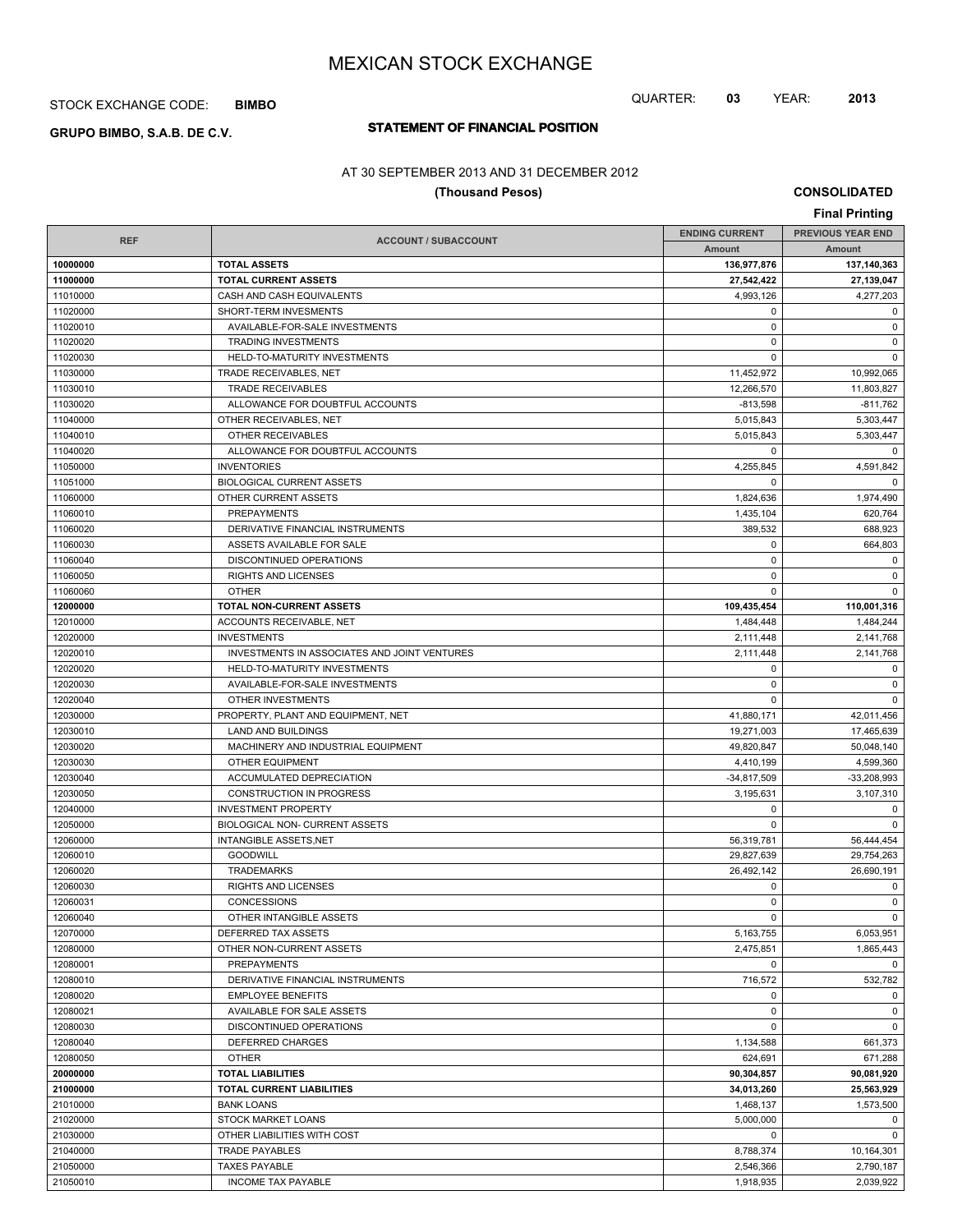STOCK EXCHANGE CODE: **BIMBO**

# **STATEMENT OF FINANCIAL POSITION GRUPO BIMBO, S.A.B. DE C.V.**

## AT 30 SEPTEMBER 2013 AND 31 DECEMBER 2012

## **(Thousand Pesos)**

**CONSOLIDATED**

|            |                                                                         |              | <b>Final Printing</b>    |  |
|------------|-------------------------------------------------------------------------|--------------|--------------------------|--|
|            |                                                                         |              | <b>PREVIOUS YEAR END</b> |  |
| <b>REF</b> | <b>ACCOUNT / SUBACCOUNT</b>                                             | Amount       | Amount                   |  |
| 21050020   | OTHER TAXES PAYABLE                                                     | 627,431      | 750,265                  |  |
| 21060000   | OTHER CURRENT LIABILITIES                                               | 16,210,383   | 11,035,941               |  |
| 21060010   | <b>INTEREST PAYABLE</b>                                                 | $\Omega$     | $\Omega$                 |  |
| 21060020   | DERIVATIVE FINANCIAL INSTRUMENTS                                        | 832,678      | 237,119                  |  |
| 21060030   | DEFERRED REVENUE                                                        | $\mathbf 0$  | $\mathbf 0$              |  |
| 21060050   | <b>EMPLOYEE BENEFITS</b>                                                | $\Omega$     | $\Omega$                 |  |
| 21060060   | <b>PROVISIONS</b>                                                       | 14,489,534   | 10,241,908               |  |
| 21060061   | CURRENT LIABILITIES RELATED TO AVAILABLE FOR SALE ASSETS                | $\Omega$     | $\Omega$                 |  |
| 21060070   | DISCONTINUED OPERATIONS                                                 | $\Omega$     | $\mathbf 0$              |  |
| 21060080   | <b>OTHER</b>                                                            | 888,171      | 556,914                  |  |
| 22000000   | TOTAL NON-CURRENT LIABILITIES                                           | 56,291,597   | 64,517,991               |  |
| 22010000   | <b>BANK LOANS</b>                                                       | 2,054,409    | 4,436,317                |  |
| 22020000   | STOCK MARKET LOANS                                                      | 31,077,504   | 35,961,801               |  |
| 22030000   | OTHER LIABILITIES WITH COST                                             | $\mathbf 0$  | $\mathbf 0$              |  |
| 22040000   | DEFERRED TAX LIABILITIES                                                | 1,352,601    | 1,382,863                |  |
| 22050000   | OTHER NON-CURRENT LIABILITIES                                           | 21,807,083   | 22,737,010               |  |
| 22050010   | DERIVATIVE FINANCIAL INSTRUMENTS                                        | 236,575      | 935,888                  |  |
| 22050020   | DEFERRED REVENUE                                                        | $\mathbf 0$  | $\mathbf 0$              |  |
| 22050040   | <b>EMPLOYEE BENEFITS</b>                                                | 20,159,553   | 20,208,375               |  |
| 22050050   | <b>PROVISIONS</b>                                                       | 1,410,955    | 1,592,747                |  |
| 22050051   | NON-CURRENT LIABILITIES RELATED TO AVAILABLE FOR SALE ASSETS            | $\mathbf 0$  | $\mathbf 0$              |  |
| 22050060   | DISCONTINUED OPERATIONS                                                 | $\mathbf 0$  | $\mathbf 0$              |  |
| 22050070   | <b>OTHER</b>                                                            | $\mathbf 0$  | $\mathbf 0$              |  |
| 30000000   | <b>TOTAL EQUITY</b>                                                     | 46,673,019   | 47,058,443               |  |
| 30010000   | EQUITY ATTRIBUTABLE TO OWNERS OF PARENT                                 | 44,672,934   | 44,735,966               |  |
| 30030000   | <b>CAPITAL STOCK</b>                                                    | 4,226,510    | 4,226,510                |  |
| 30040000   | <b>SHARES REPURCHASED</b>                                               | $\mathbf 0$  | $\mathbf 0$              |  |
| 30050000   | PREMIUM ON ISSUANCE OF SHARES                                           | $\mathbf 0$  | $\pmb{0}$                |  |
| 30060000   | CONTRIBUTIONS FOR FUTURE CAPITAL INCREASES                              | $\mathbf 0$  | $\mathbf 0$              |  |
| 30070000   | OTHER CONTRIBUTED CAPITAL                                               | $\mathbf 0$  | $\mathbf 0$              |  |
| 30080000   | RETAINED EARNINGS (ACCUMULATED LOSSES)                                  | 44,771,415   | 42,542,269               |  |
| 30080010   | <b>LEGAL RESERVE</b>                                                    | 758,029      | 758,029                  |  |
| 30080020   | <b>OTHER RESERVES</b>                                                   | 917,506      | 906,104                  |  |
| 30080030   | <b>RETAINED EARNINGS</b>                                                | 40,102,108   | 38,849,506               |  |
| 30080040   | NET INCOME FOR THE PERIOD                                               | 2,993,772    | 2,028,630                |  |
| 30080050   | <b>OTHERS</b>                                                           | $\Omega$     | $\Omega$                 |  |
| 30090000   | ACCUMULATED OTHER COMPREHENSIVE INCOME (NET OF TAX)                     | $-4,324,991$ | $-2,032,813$             |  |
| 30090010   | GAIN ON REVALUATION OF PROPERTIES                                       | $\mathbf 0$  | $\Omega$                 |  |
| 30090020   | ACTUARIAL GAINS (LOSSES) FROM LABOR OBLIGATIONS                         | $-430.582$   | $-430.582$               |  |
| 30090030   | FOREING CURRENCY TRANSLATION                                            | $-3,706,702$ | $-1,470,000$             |  |
| 30090040   | CHANGES IN THE VALUATION OF FINANCIAL ASSETS AVAILABLE FOR SALE         | $\Omega$     | $\Omega$                 |  |
| 30090050   | CHANGES IN THE VALUATION OF DERIVATIVE FINANCIAL INSTRUMENTS            | $-187,707$   | $-132,231$               |  |
| 30090060   | CHANGES IN FAIR VALUE OF OTHER ASSETS                                   | $\mathbf 0$  | $\mathbf 0$              |  |
| 30090070   | SHARE OF OTHER COMPREHENSIVE INCOME OF<br>ASSOCIATES AND JOINT VENTURES | $\mathbf 0$  | $\mathbf 0$              |  |
| 30090080   | OTHER COMPREHENSIVE INCOME                                              | 0            | $\mathbf 0$              |  |
| 30020000   | NON-CONTROLLING INTERESTS                                               | 2.000.085    | 2.322.477                |  |

QUARTER: **03** YEAR: **2013**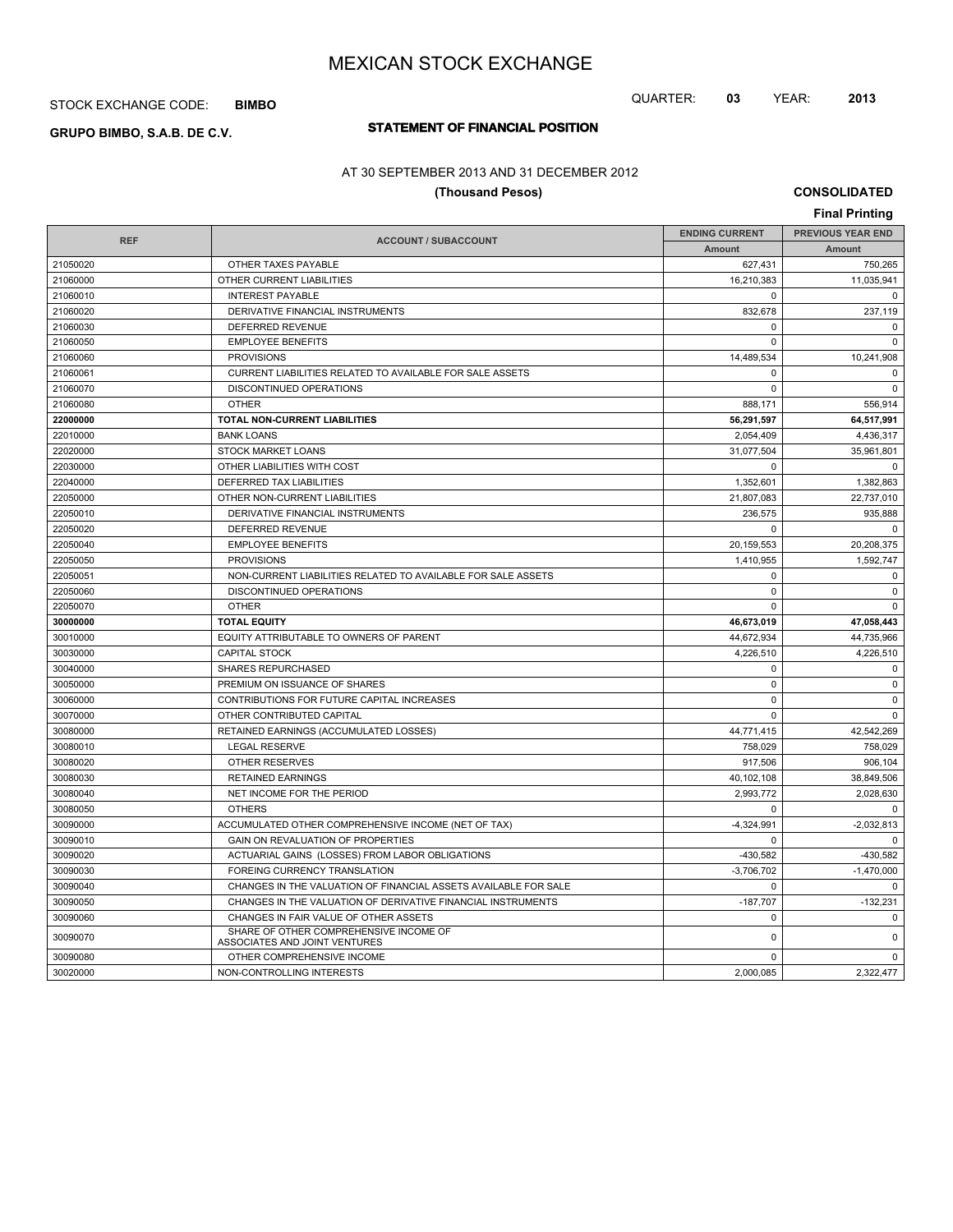STOCK EXCHANGE CODE: **BIMBO**

### QUARTER: **03** YEAR: **2013**

## **STATEMENT OF FINANCIAL POSITION GRUPO BIMBO, S.A.B. DE C.V. INFORMATIONAL DATA**

## AT 30 SEPTEMBER 2013 AND 31 DECEMBER 2012

## **(Thousand Pesos)**

## **CONSOLIDATED Final Printing**

| <b>REF</b> | <b>CONCEPTS</b>                                 | <b>ENDING CURRENT</b> | <b>PREVIOUS YEAR END</b> |
|------------|-------------------------------------------------|-----------------------|--------------------------|
|            |                                                 | <b>Amount</b>         | Amount                   |
| 91000010   | SHORT-TERM FOREIGN CURRENCY LIABILITIES         | 14,968,802            | 14,313,238               |
| 91000020   | LONG TERM FOREIGN CURRENCY LIABILITIES          | 40,806,688            | 45,589,944               |
| 91000030   | CAPITAL STOCK (NOMINAL)                         | 1,901,132             | 1,901,132                |
| 91000040   | RESTATEMENT OF CAPITAL STOCK                    | 2,325,378             | 2,325,378                |
| 91000050   | PLAN ASSETS FOR PENSIONS AND SENIORITY PREMIUMS | 16,529,360            | 16,549,328               |
| 91000060   | NUMBER OF EXECUTIVES (*)                        | 1.703                 | 1,747                    |
| 91000070   | NUMBER OF EMPLOYEES (*)                         | 28,808                | 27,899                   |
| 91000080   | NUMBER OF WORKERS (*)                           | 96,057                | 95,705                   |
| 91000090   | OUTSTANDING SHARES (*)                          | 4,703,200,000         | 4,703,200,000            |
| 91000100   | <b>REPURCHASED SHARES (*)</b>                   | 4,255                 | 426,331                  |
| 91000110   | <b>RESTRICTED CASH (1)</b>                      | 0                     | 0                        |
| 91000120   | GUARANTEED DEBT OF ASSOCIATED COMPANIES         | $\Omega$              | 0                        |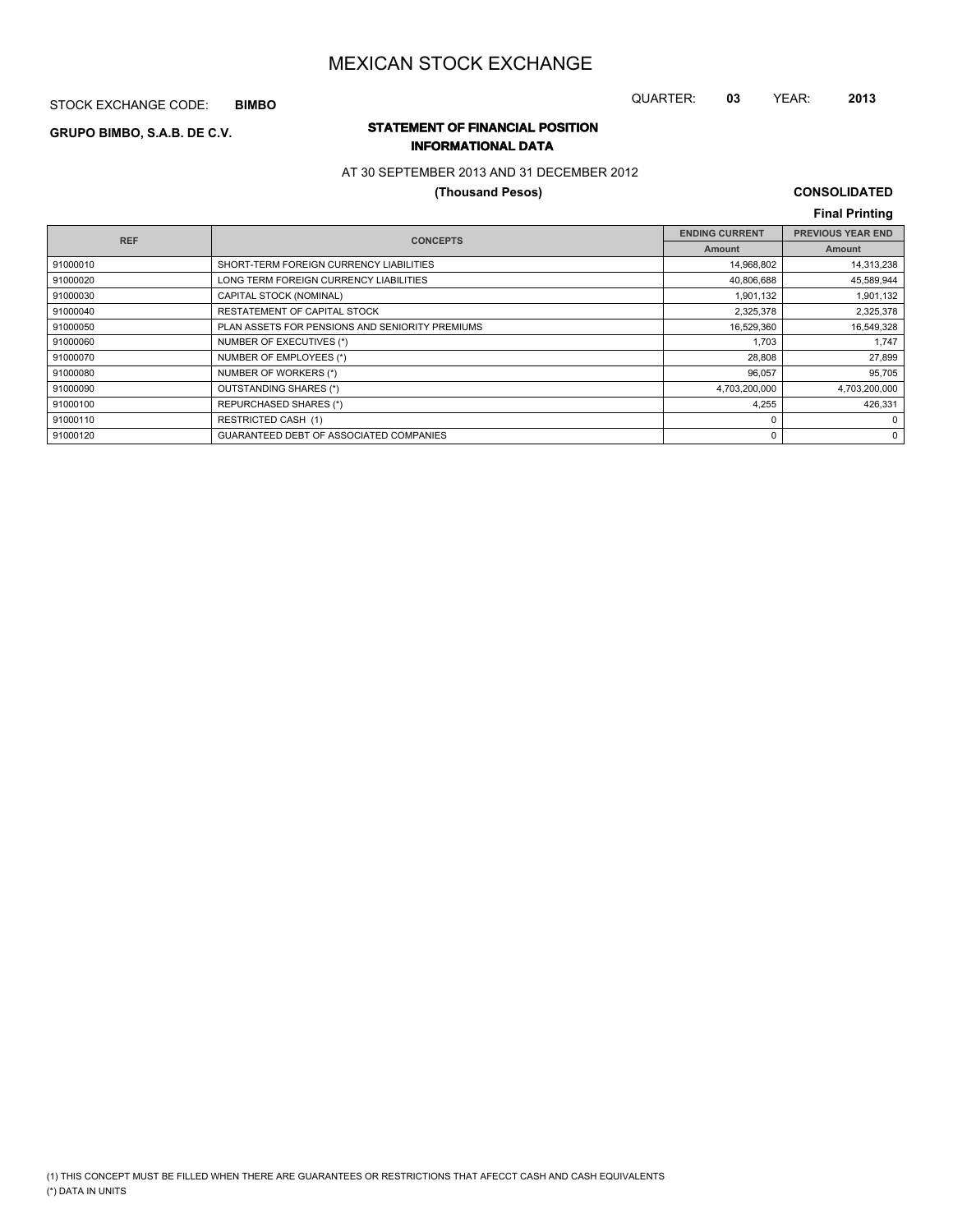**GRUPO BIMBO, S.A.B. DE C.V.** STOCK EXCHANGE CODE: **BIMBO** QUARTER: **03** YEAR: **2013**

## **STATEMENTS OF COMPREHENSIVE INCOME**

#### **CONSOLIDATED**

### FOR THE NINE AND THREE MONTHS ENDED 30 SEPTEMBER, 2013 AND 2012

| (Thousand Pesos) |                                                          |                    |                     |                      | <b>Final Printing</b> |  |  |  |
|------------------|----------------------------------------------------------|--------------------|---------------------|----------------------|-----------------------|--|--|--|
|                  |                                                          |                    | <b>CURRENT YEAR</b> | <b>PREVIOUS YEAR</b> |                       |  |  |  |
| <b>REF</b>       | <b>ACCOUNT / SUBACCOUNT</b>                              | <b>ACCUMULATED</b> | <b>QUARTER</b>      | <b>ACCUMULATED</b>   | <b>QUARTER</b>        |  |  |  |
| 40010000         | <b>REVENUE</b>                                           | 130,282,307        | 45,152,366          | 127,861,235          | 43,514,619            |  |  |  |
| 40010010         | <b>SERVICES</b>                                          | $\mathbf 0$        | $\Omega$            | 0                    | $\mathbf 0$           |  |  |  |
| 40010020         | SALE OF GOODS                                            | 130,282,307        | 45,152,366          | 127,861,235          | 43,514,619            |  |  |  |
| 40010030         | <b>INTERESTS</b>                                         | $\mathbf 0$        | $\Omega$            | 0                    | 0                     |  |  |  |
| 40010040         | <b>ROYALTIES</b>                                         | $\mathbf 0$        | 0                   | $\mathbf 0$          | $\mathsf 0$           |  |  |  |
| 40010050         | <b>DIVIDENDS</b>                                         | $\mathbf 0$        | $\mathbf 0$         | $\mathbf 0$          | $\mathbf 0$           |  |  |  |
| 40010060         | <b>LEASES</b>                                            | $\mathbf 0$        | $\mathbf 0$         | $\mathbf 0$          | $\mathsf 0$           |  |  |  |
| 40010061         | <b>CONSTRUCTIONS</b>                                     | $\mathbf 0$        | $\mathbf 0$         | $\mathbf 0$          | $\mathsf 0$           |  |  |  |
| 40010070         | <b>OTHER REVENUE</b>                                     | $\Omega$           | $\Omega$            | $\Omega$             | $\mathbf 0$           |  |  |  |
| 40020000         | <b>COST OF SALES</b>                                     | 62,405,396         | 21,501,047          | 63,314,856           | 21,539,536            |  |  |  |
| 40021000         | <b>GROSS PROFIT</b>                                      | 67,876,911         | 23,651,319          | 64,546,379           | 21,975,083            |  |  |  |
| 40030000         | <b>GENERAL EXPENSES</b>                                  | 57,987,678         | 19,631,610          | 57,113,418           | 18,970,746            |  |  |  |
| 40040000         | PROFIT (LOSS) BEFORE OTHER INCOME (EXPENSE), NET         | 9,889,233          | 4,019,709           | 7,432,961            | 3,004,337             |  |  |  |
| 40050000         | OTHER INCOME (EXPENSE), NET                              | -1,977,549         | $-605,713$          | 2,294,387            | $-1,662,303$          |  |  |  |
| 40060000         | <b>OPERATING PROFIT (LOSS) (*)</b>                       | 7,911,684          | 3,413,996           | 5,138,574            | 1,342,034             |  |  |  |
| 40070000         | <b>FINANCE INCOME</b>                                    | 213,668            | 164,634             | 353.503              | 145.164               |  |  |  |
| 40070010         | <b>INTEREST INCOME</b>                                   | 209,913            | 82,664              | 291,879              | 94,213                |  |  |  |
| 40070020         | GAIN ON FOREIGN EXCHANGE, NET                            | 3,755              | 81,970              | $\mathbf 0$          | $\mathbf 0$           |  |  |  |
| 40070030         | <b>GAIN ON DERIVATIVES, NET</b>                          | $\mathbf 0$        | $\mathbf 0$         | $\mathbf 0$          | $\mathbf 0$           |  |  |  |
| 40070040         | GAIN ON CHANGE IN FAIR VALUE OF FINANCIAL INSTRUMENTS    | $\mathbf 0$        | $\mathbf 0$         | $\mathbf 0$          | 0                     |  |  |  |
| 40070050         | OTHER FINANCE INCOME                                     | $\mathbf 0$        | $\mathbf 0$         | 61,624               | 50,951                |  |  |  |
| 40080000         | <b>FINANCE COSTS</b>                                     | 2,328,122          | 820,810             | 2,288,368            | 748,612               |  |  |  |
| 40080010         | <b>INTEREST EXPENSE</b>                                  | 2,328,122          | 820.810             | 2,185,073            | 694,776               |  |  |  |
| 40080020         | LOSS ON FOREIGN EXCHANGE, NET                            | $\mathbf 0$        | 0                   | 103,295              | 53,836                |  |  |  |
| 40080030         | LOSS ON DERIVATIVES, NET                                 | $\mathbf 0$        | $\mathbf 0$         | $\mathbf 0$          | $\mathsf 0$           |  |  |  |
| 40080050         | LOSS ON CHANGE IN FAIR VALUE OF FINANCIAL INSTRUMENTS    | $\mathbf 0$        | $\mathbf 0$         | 0                    | 0                     |  |  |  |
| 40080060         | OTHER FINANCE COSTS                                      | $\mathbf 0$        | $\Omega$            | $\Omega$             | $\mathbf 0$           |  |  |  |
| 40090000         | <b>FINANCE INCOME (COSTS), NET</b>                       | $-2,114,454$       | -656,176            | $-1,934,865$         | $-603,448$            |  |  |  |
| 40100000         | SHARE OF PROFIT (LOSS) OF ASSOCIATES AND JOINT VENTURES  | $-66.854$          | $-20.408$           | 45.705               | 7.779                 |  |  |  |
| 40110000         | PROFIT (LOSS) BEFORE INCOME TAX                          | 5,730,376          | 2,737,412           | 3,249,414            | 746,365               |  |  |  |
| 40120000         | <b>INCOME TAX EXPENSE</b>                                | 2,385,022          | 1,078,816           | 1,063,419            | 236,331               |  |  |  |
| 40120010         | <b>CURRENT TAX</b>                                       | 1,678,741          | 764,657             | 1,661,214            | 885,388               |  |  |  |
| 40120020         | <b>DEFERRED TAX</b>                                      | 706.281            | 314.159             | $-597.795$           | $-649.057$            |  |  |  |
| 40130000         | PROFIT (LOSS) FROM CONTINUING OPERATIONS                 | 3,345,354          | 1,658,596           | 2,185,995            | 510,034               |  |  |  |
| 40140000         | PROFIT (LOSS) FROM DISCONTINUED OPERATIONS               | $\Omega$           | $\Omega$            | $\Omega$             | $\Omega$              |  |  |  |
| 40150000         | <b>NET PROFIT (LOSS)</b>                                 | 3,345,354          | 1,658,596           | 2,185,995            | 510,034               |  |  |  |
| 40160000         | PROFIT (LOSS), ATTRIBUTABLE TO NON-CONTROLLING INTERESTS | 351,582            | 131.495             | 334,261              | 142.354               |  |  |  |
| 40170000         | PROFIT (LOSS), ATTRIBUTABLE TO OWNERS OF PARENT          | 2,993,772          | 1,527,101           | 1,851,734            | 367,680               |  |  |  |
|                  |                                                          |                    |                     |                      |                       |  |  |  |
| 40180000         | <b>BASIC EARNINGS (LOSS) PER SHARE</b>                   | 0.64               | 0.32                | 0.39                 | 0.08                  |  |  |  |
| 40190000         | DILUTED EARNINGS (LOSS) PER SHARE                        | 0.64               | 0.32                | 0.39                 | 0.08                  |  |  |  |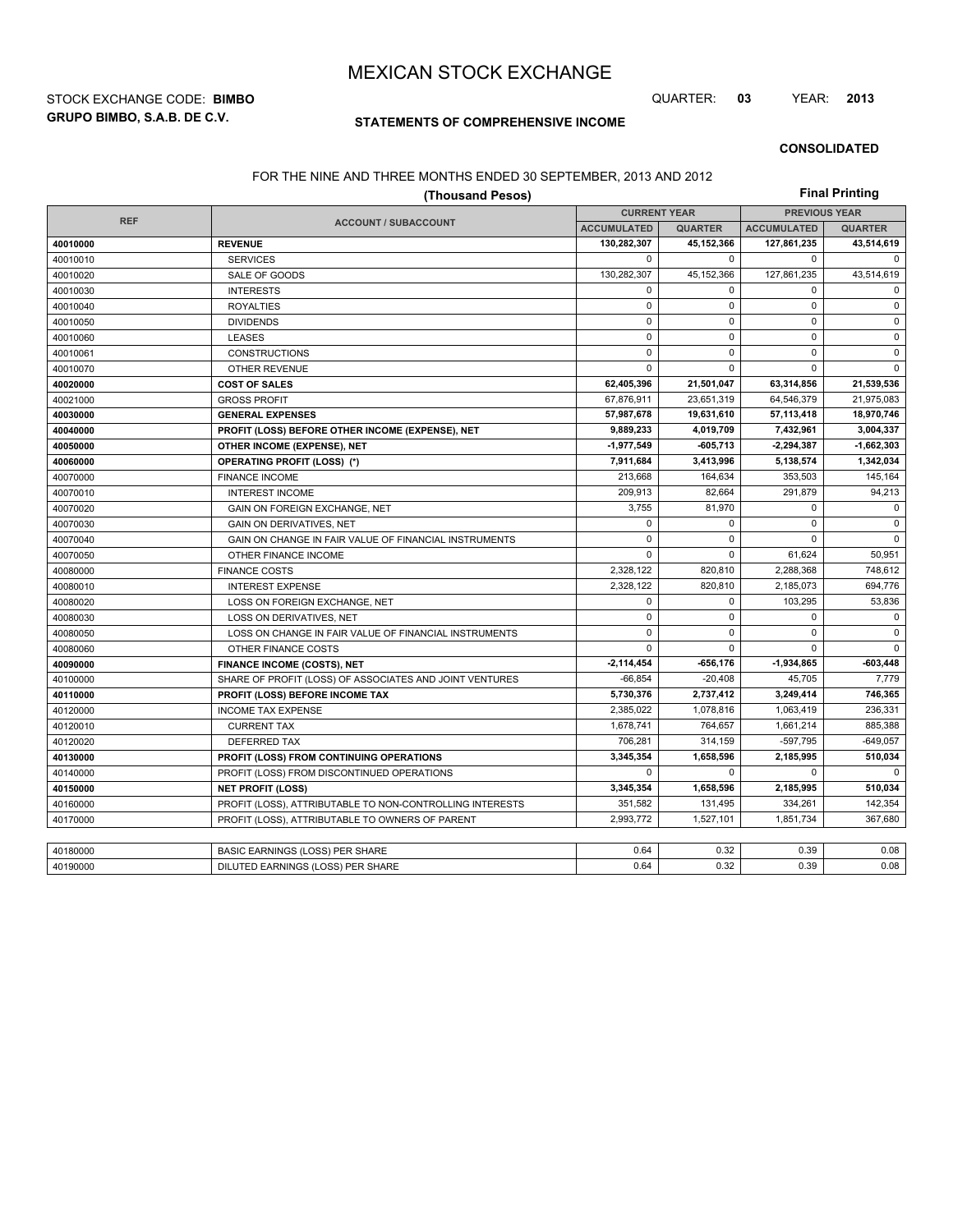**GRUPO BIMBO, S.A.B. DE C.V.** STOCK EXCHANGE CODE: **BIMBO** QUARTER: **03** YEAR: **2013**

# **STATEMENTS OF COMPREHENSIVE INCOME**

#### **OTHER COMPREHENSIVE INCOME (NET OF INCOME TAX)**

FOR THE NINE AND THREE MONTHS ENDED 30 SEPTEMBER, 2013 AND 2012

## **(Thousand Pesos)**

**Final Printing**

**CONSOLIDATED**

|            |                                                                                  | <b>CURRENT YEAR</b> |                | <b>PREVIOUS YEAR</b> |                |  |
|------------|----------------------------------------------------------------------------------|---------------------|----------------|----------------------|----------------|--|
| <b>REF</b> | <b>ACCOUNT / SUBACCOUNT</b>                                                      | <b>ACCUMULATED</b>  | <b>QUARTER</b> | <b>ACCUMULATED</b>   | <b>QUARTER</b> |  |
| 40200000   | <b>NET PROFIT (LOSS)</b>                                                         | 3,345,354           | 1,658,596      | 2,185,995            | 510,034        |  |
|            | DISCLOSURES NOT BE RECLASSIFIED ON INCOME                                        |                     |                |                      |                |  |
| 40210000   | PROPERTY REVALUATION GAINS                                                       | $\Omega$            | 0              | $\Omega$             | $\Omega$       |  |
| 40220000   | ACTUARIAL EARNINGS (LOSS) FROM LABOR OBLIGATIONS                                 | 0                   | 0              | 29,862               | 15,516         |  |
| 40220100   | SHARE OF INCOME ON REVALUATION ON PROPERTIES OF ASSOCIATES<br>AND JOINT VENTURES | $\Omega$            | 0              | n                    | $\Omega$       |  |
|            | DISCLOSURES MAY BE RECLASSIFIED SUBSEQUENTLY TO INCOME                           |                     |                |                      |                |  |
| 40230000   | <b>FOREING CURRENCY TRANSLATION</b>                                              | $-2,236,702$        | $-812,291$     | $-1,565,886$         | $-2,237,496$   |  |
| 40240000   | CHANGES IN THE VALUATION OF FINANCIAL ASSETS HELD-FOR-SALE                       | $\Omega$            | <sup>0</sup>   | n                    | $\Omega$       |  |
| 40250000   | CHANGES IN THE VALUATION OF DERIVATIVE FINANCIAL INSTRUMENTS                     | $-55,476$           | $-83,050$      | 530,384              | $-134, 110$    |  |
| 40260000   | CHANGES IN FAIR VALUE OF OTHER ASSETS                                            | $\Omega$            | $\Omega$       |                      | $\Omega$       |  |
| 40270000   | SHARE OF OTHER COMPREHENSIVE INCOME OF ASSOCIATES AND JOINT<br><b>VENTURES</b>   | $\Omega$            | $\Omega$       | n                    | $\Omega$       |  |
| 40280000   | OTHER COMPREHENSIVE INCOME                                                       | $\mathbf{0}$        | $\Omega$       | 0                    | 0              |  |
| 40290000   | TOTAL OTHER COMPREHENSIVE INCOME                                                 | 2,292,178           | -895,341       | $-1,005,640$         | $-2,356,090$   |  |
|            |                                                                                  |                     |                |                      |                |  |
| 40300000   | <b>TOTAL COMPREHENSIVE INCOME</b>                                                | 1,053,176           | 763,255        | 1,180,355            | $-1,846,056$   |  |
| 40320000   | COMPREHENSIVE INCOME, ATTRIBUTABLE TO NON-CONTROLLING<br><b>INTERESTS</b>        | 351.582             | 131.495        | 334,261              | 142,354        |  |

40310000 COMPREHENSIVE INCOME, ATTRIBUTABLE TO OWNERS OF PARENT 701,594 631,760 846,094 -1,988,410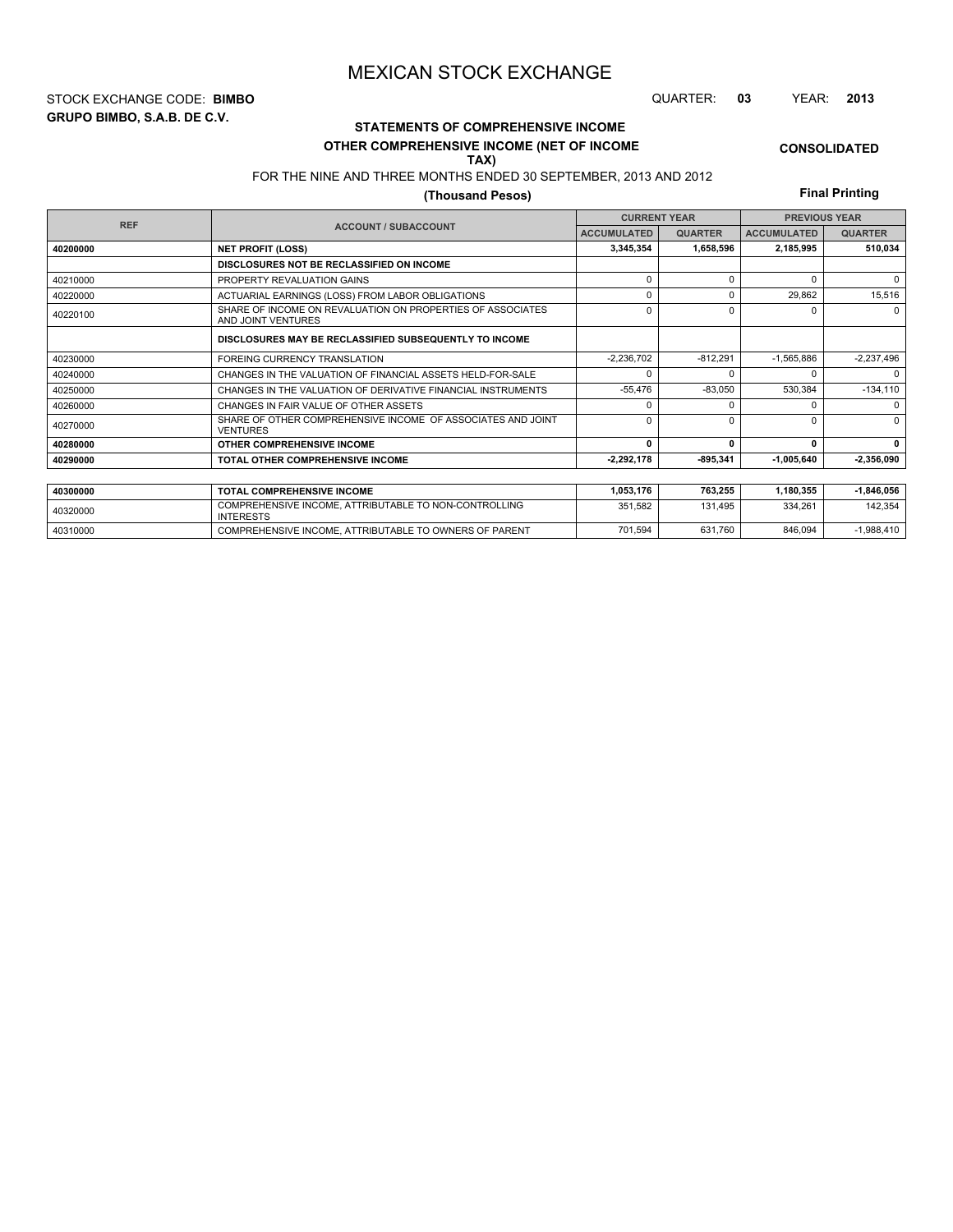STOCK EXCHANGE CODE: **BIMBO** QUARTER: **03** YEAR: **2013**

**GRUPO BIMBO, S.A.B. DE C.V.**

# **STATEMENTS OF COMPREHENSIVE INCOME INFORMATIONAL DATA**

**CONSOLIDATED**

**Final Printing**

# FOR THE NINE AND THREE MONTHS ENDED 30 SEPTEMBER, 2013 AND 2012

## **(Thousand Pesos)**

| <b>REF</b> |                                         | <b>CURRENT YEAR</b> |                | <b>PREVIOUS YEAR</b> |                |  |
|------------|-----------------------------------------|---------------------|----------------|----------------------|----------------|--|
|            | <b>ACCOUNT / SUBACCOUNT</b>             | <b>ACCUMULATED</b>  | <b>QUARTER</b> | <b>ACCUMULATED</b>   | <b>QUARTER</b> |  |
| 92000010   | OPERATING DEPRECIATION AND AMORTIZATION | 3.892.584           | .404.179       | 3.754.661            | 288,818.       |  |
| 92000020   | EMPLOYEES PROFIT SHARING EXPENSES       | 586.109             | 232.973        | 467.438              | 196,802        |  |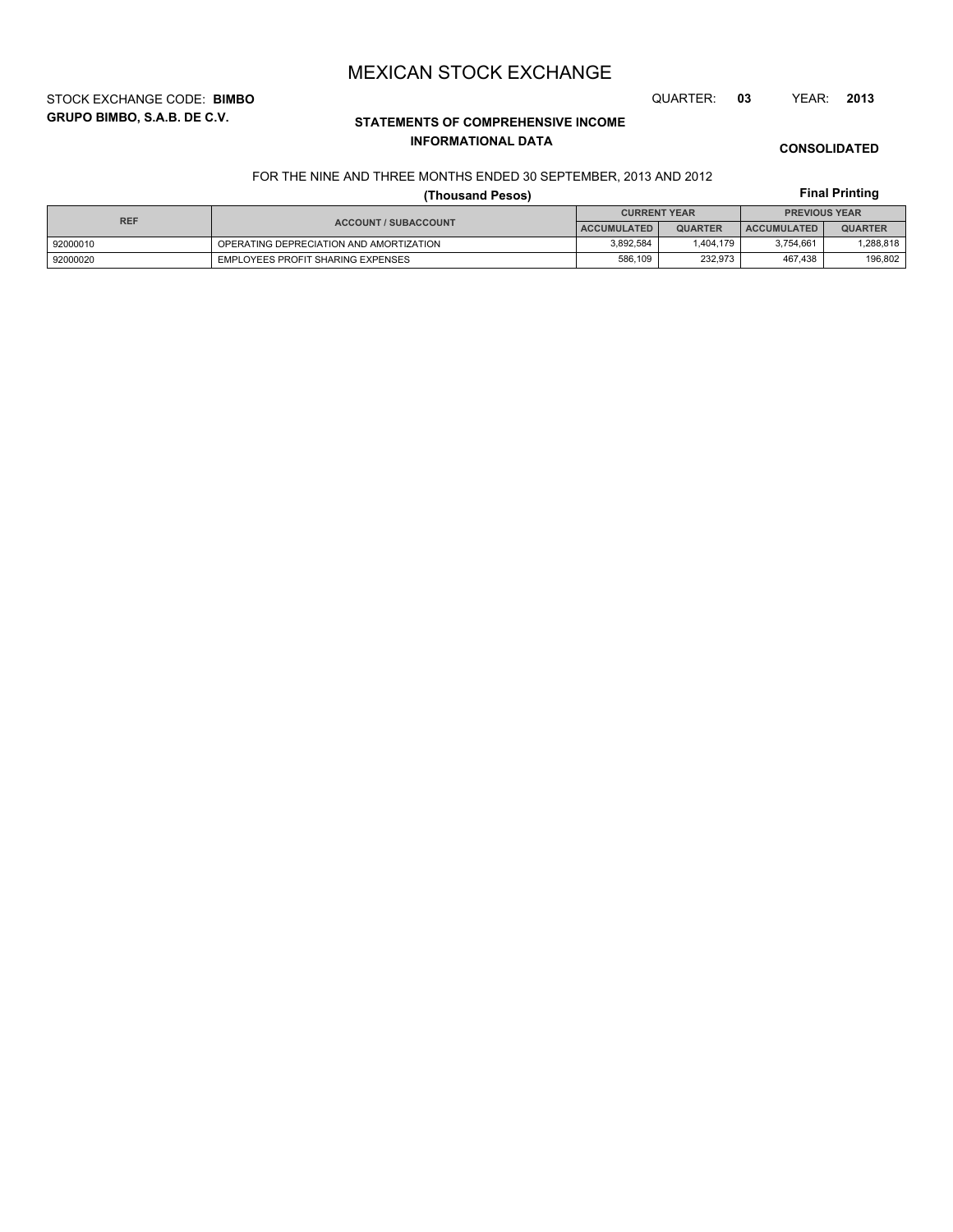**GRUPO BIMBO, S.A.B. DE C.V.** STOCK EXCHANGE CODE: **BIMBO** QUARTER: **03** YEAR: **2013**

## **STATEMENTS OF COMPREHENSIVE INCOME INFORMATIONAL DATA (12 MONTHS)**

**CONSOLIDATED**

#### FOR THE NINE AND THREE MONTHS ENDED 30 SEPTEMBER, 2013 AND 2012

**(Thousand Pesos)**

| <b>REF</b> |                                                     | <b>YEAR</b>    |                 |  |  |
|------------|-----------------------------------------------------|----------------|-----------------|--|--|
|            | <b>ACCOUNT / SUBACCOUNT</b>                         | <b>CURRENT</b> | <b>PREVIOUS</b> |  |  |
| 92000030   | REVENUE NET (**)                                    | 175.560.413    | 169,440,244     |  |  |
| 92000040   | OPERATING PROFIT (LOSS) (**)                        | 10,160,532     | 7,818,386       |  |  |
| 92000050   | PROFIT (LOSS), ATTRIBUTABLE TO OWNERS OF PARENT(**) | 3.170.526      | 2,766,052       |  |  |
| 92000060   | NET PROFIT (LOSS) (**)                              | 3,590,834      | 3,337,964       |  |  |
| 92000070   | OPERATING DEPRECIATION AND AMORTIZATION (**)        | 5,515,846      | 5,145,969       |  |  |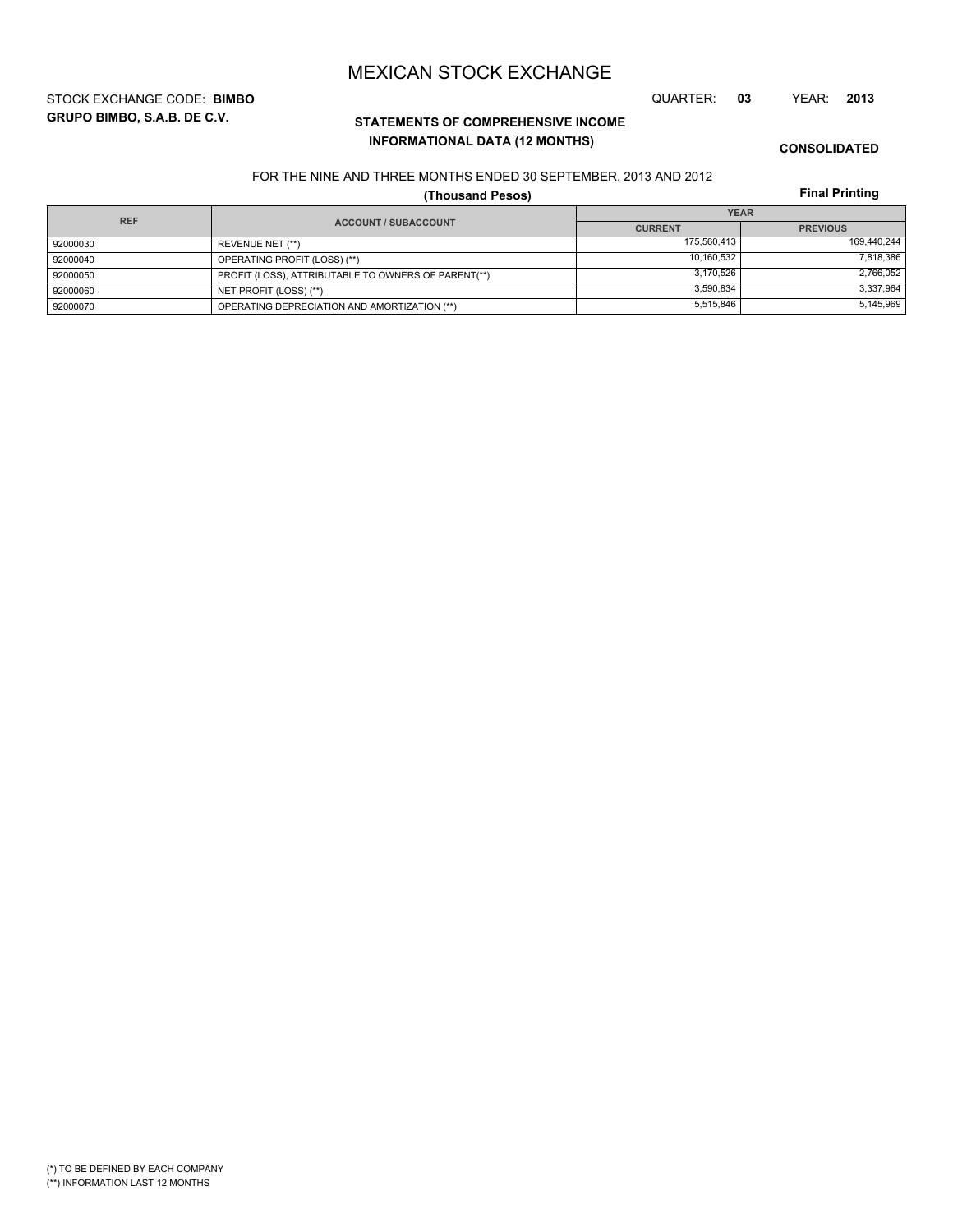## STOCK EXCHANGE CODE: **BIMBO**

# **STATEMENT OF CASH FLOWS GRUPO BIMBO, S.A.B. DE C.V.**

#### TO SEPTEMBER 30 OF 2013 AND 2012

## **(Thousand Pesos)**

**CONSOLIDATED**

| <b>Final Printing</b>                   |                                                                       |                            |                             |
|-----------------------------------------|-----------------------------------------------------------------------|----------------------------|-----------------------------|
|                                         |                                                                       | <b>CURREENT YEAR</b>       | <b>PREVIOUS YEAR</b>        |
| <b>REF</b>                              | ACCOUNT/SUBACCOUNT                                                    | Amount                     | Amount                      |
| <b>OPERATING ACTIVITIES</b>             |                                                                       |                            |                             |
| 50010000                                | <b>PROFIT (LOSS) BEFORE INCOME TAX</b>                                | 5,730,376                  | 3,249,414                   |
| 50020000                                | +(-) ITEMS NOT REQUIRING CASH                                         | 585,994                    | 1,117,242                   |
| 50020010                                | + ESTIMATE FOR THE PERIOD                                             | 0                          | 0                           |
| 50020020                                | + PROVISION FOR THE PERIOD                                            | 0                          | $\mathbf 0$                 |
| 50020030                                | +(-) OTHER UNREALISED ITEMS                                           | 585,994                    | 1,117,242                   |
| 50030000                                | +(-) ITEMS RELATED TO INVESTING ACTIVITIES                            | 3,959,448                  | 3.709.356                   |
| 50030010                                | DEPRECIATION AND AMORTISATION FOR THE PERIOD                          | 3,892,594                  | 3,755,061                   |
| 50030020                                | (-)+ GAIN OR LOSS ON SALE OF PROPERTY, PLANT AND EQUIPMENT            | 0                          | 0                           |
| 50030030                                | +(-) LOSS (REVERSAL) IMPAIRMENT                                       | 0                          | $\mathbf 0$                 |
| 50030040                                | (-)+ EQUITY IN RESULTS OF ASSOCIATES AND JOINT VENTURES               | 66,854                     | $-45,705$                   |
| 50030050                                | (-) DIVIDENDS RECEIVED                                                | 0                          | 0                           |
| 50030060                                | (-) INTEREST RECEIVED                                                 | 0                          | 0                           |
| 50030070                                | (-) EXCHANGE FLUCTUATION                                              | 0                          | $\mathbf 0$                 |
| 50030080                                | (-)+ OTHER INFLOWS (OUTFLOWS) OF CASH                                 | 0                          | $\mathbf 0$                 |
| 50040000                                | +(-) ITEMS RELATED TO FINANCING ACTIVITIES                            | 2,118,209                  | 1,887,484                   |
| 50040010                                | (+) ACCRUED INTEREST                                                  | 2,118,209                  | 1,887,484                   |
| 50040020                                | (+) EXCHANGE FLUCTUATION<br>(+) DERIVATIVE TRANSACTIONS               | 0<br>0                     | 0                           |
| 50040030                                |                                                                       | 0                          | 0<br>$\mathbf 0$            |
| 50040040                                | (-)+ OTHER INFLOWS (OUTFLOWS) OF CASH<br>CASH FLOWS BEFORE INCOME TAX |                            |                             |
| 50050000<br>50060000                    | CASH FLOWS FROM (USED IN) OPERATING ACTIVITIES                        | 12,394,027<br>$-1,538,933$ | 9,963,496<br>3,123,942      |
| 50060010                                | +(-) DECREASE (INCREASE) IN TRADE ACCOUNTS RECEIVABLE                 | $-347,131$                 | $-237,165$                  |
| 50060020                                | +(-) DECREASE (INCREASE) IN INVENTORIES                               | 386,109                    | 439,254                     |
| 50060030                                | +(-) DECREASE (INCREASE) IN OTHER ACCOUNTS RECEIVABLE                 | 381,768                    | 531.663                     |
| 50060040                                | +(-) INCREASE (DECREASE) IN TRADE ACCOUNTS PAYABLE                    | $-1,487,047$               | 1,547,128                   |
| 50060050                                | +(-) INCREASE (DECREASE) IN OTHER LIABILITIES                         | 1,740,240                  | 1,489,828                   |
| 50060060                                | +(-) INCOME TAXES PAID OR RETURNED                                    | $-2,212,872$               | $-646,766$                  |
|                                         |                                                                       |                            |                             |
|                                         |                                                                       |                            |                             |
| 50070000<br><b>INVESTING ACTIVITIES</b> | NET CASH FLOWS FROM (USED IN) OPERATING ACTIVITIES                    | 10,855,094                 | 13,087,438                  |
| 50080000                                | NET CASH FLOWS FROM (USED IN) INVESTING ACTIVITIES                    | $-5,251,418$               | $-4,179,393$                |
| 50080010                                | (-) PERMANENT INVESTMENTS                                             | -947,649                   | 0                           |
| 50080020                                | + DISPOSITION OF PERMANENT INVESTMENTS                                | 0                          | $\mathbf 0$                 |
| 50080030                                | (-) INVESTMENT IN PROPERTY, PLANT AND EQUIPMENT                       | $-4,303,769$               | $-3,789,015$                |
| 50080040                                | + SALE OF PROPERTY, PLANT AND EQUIPMENT                               | 0                          | 0                           |
| 50080050                                | (-) TEMPORARY INVESTMENTS                                             | 0                          | 0                           |
| 50080060                                | + DISPOSITION OF TEMPORARY INVESTMENTS                                | 0                          | $\mathbf 0$                 |
| 50080070                                | (-) INVESTMENT IN INTANGIBLE ASSETS                                   | 0                          | 0                           |
| 50080080                                | + DISPOSITION OF INTANGIBLE ASSETS                                    | 0                          | 0                           |
| 50080090                                | (-) ACQUISITIONS OF VENTURES                                          | 0                          | $\mathbf 0$                 |
| 50080100                                | + DISPOSITIONS OF VENTURES                                            | 0                          | $\mathbf 0$                 |
| 50080110                                | + DIVIDEND RECEIVED                                                   | 0                          | 12,298                      |
| 50080120                                | + INTEREST RECEIVED                                                   | 0                          | $\mathbf 0$                 |
| 50080130                                | +(-) DECREASE (INCREASE) ADVANCES AND LOANS TO THIRD PARTS            | 0                          | 0                           |
| 50080140                                | -(+) OTHER INFLOWS (OUTFLOWS) OF CASH                                 | 0                          | $-402,676$                  |
| <b>FINANCING ACTIVITIES</b>             |                                                                       |                            |                             |
| 50090000                                | NET CASH FLOW FROM (USED IN) FINANCING ACTIVITIES                     | $-4,887,753$               | $-8,564,318$                |
| 50090010                                | + BANK FINANCING                                                      | 402,086                    | 396,992                     |
| 50090020                                | + STOCK MARKET FINANCING                                              | 0                          | 15,279,120                  |
| 50090030                                | + OTHER FINANCING                                                     | 0                          | $\mathbf 0$                 |
| 50090040                                | (-) BANK FINANCING AMORTISATION                                       | $-2,838,566$               | $-20,699,862$               |
| 50090050                                | (-) STOCK MARKET FINANCING AMORTISATION                               | 0                          | $-750,000$                  |
| 50090060                                | (-) OTHER FINANCING AMORTISATION                                      | 0                          | $\mathbf 0$                 |
| 50090070                                | +(-) INCREASE (DECREASE) IN CAPITAL STOCK                             | 0                          | $\mathbf 0$                 |
| 50090080                                | (-) DIVIDENDS PAID                                                    | $-776,028$                 | $-705,480$                  |
| 50090090                                | + PREMIUM ON ISSUANCE OF SHARES                                       | 0                          | $\mathbf 0$                 |
| 50090100                                | + CONTRIBUTIONS FOR FUTURE CAPITAL INCREASES                          | 0                          | $\mathbf 0$                 |
| 50090110<br>50090120                    | (-) INTEREST EXPENSE<br>(-) REPURCHASE OF SHARES                      | $-1,675,245$<br>0          | $-2,085,088$<br>$\mathbf 0$ |

QUARTER: **03** YEAR: **2013**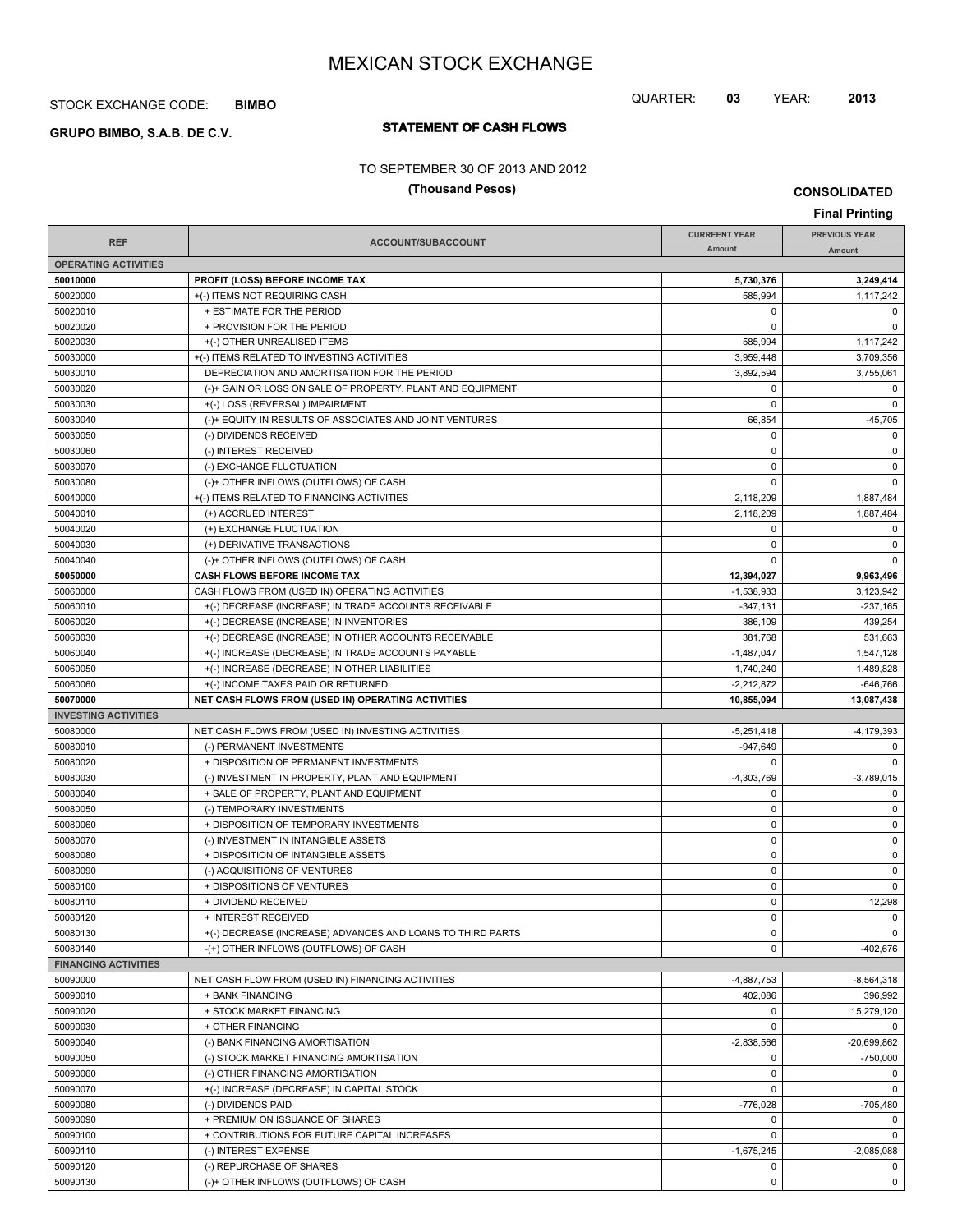#### STOCK EXCHANGE CODE: **BIMBO**

# **STATEMENT OF CASH FLOWS GRUPO BIMBO, S.A.B. DE C.V.**

TO SEPTEMBER 30 OF 2013 AND 2012

**(Thousand Pesos)**

**CONSOLIDATED Final Printing**

QUARTER: **03** YEAR: **2013**

**Final Printing ACCOUNT/SUBACCOUNT Amount REF CURREENT YEAR PREVIOUS YEAR Amount 50100000 NET INCREASE (DECREASE) IN CASH AND CASH EQUIVALENTS 715,923 343,727 50110000 EFFECT OF EXCHANGE RATE CHANGES ON CASH AND CASH EQUIVALENTS 0 0** 50120000 CASH AND CASH EQUIVALENTS AT BEGINNING OF PERIOD 4,277,203 4,277,203 3,966,393 **50130000 CASH AND CASH EQUIVALENTS AT END OF PERIOD 4,993,126 4,310,120**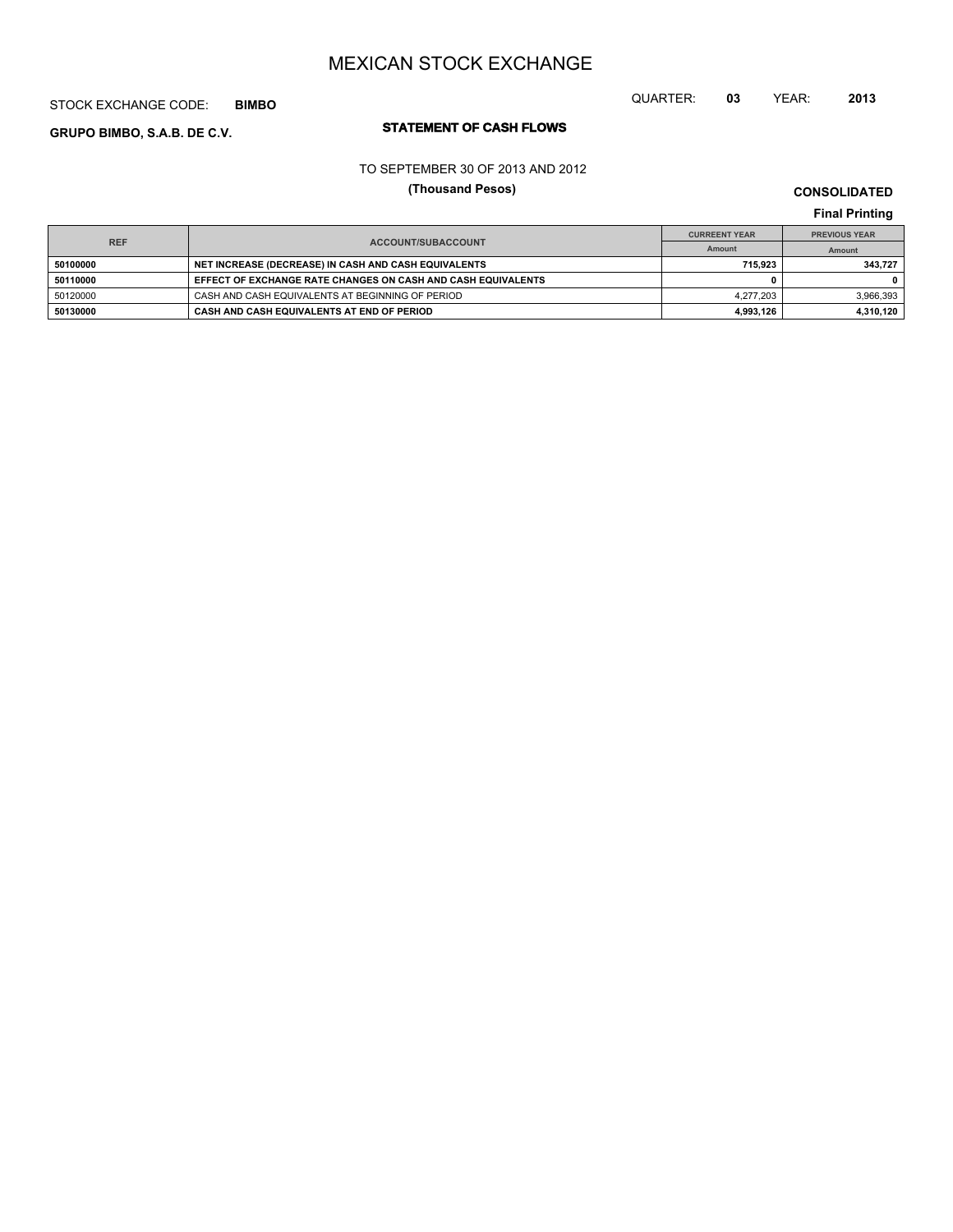**GRUPO BIMBO, S.A.B. DE C.V.** STOCK EXCHANGE CODE:**BIMBO**

#### : BIMBO QUARTER: **QUARTER: 03** YEAR: **<sup>2013</sup>**

#### **STATEMENT OF CHANGES IN EQUITY**

### **(THOUSAND PESOS)**

**CONSOLIDATED**

|                                                                    |                      |                                     |                                                          | <b>CONTRIBUTIONS</b>                                    | <b>RETAINED EARNINGS</b><br>(ACCUMULATED LOSSES) |                 |                                                                      |                                                              | <b>ACCUMULATED</b>                                          | <b>EQUITY</b>                                  |                     |  |
|--------------------------------------------------------------------|----------------------|-------------------------------------|----------------------------------------------------------|---------------------------------------------------------|--------------------------------------------------|-----------------|----------------------------------------------------------------------|--------------------------------------------------------------|-------------------------------------------------------------|------------------------------------------------|---------------------|--|
| <b>CONCEPTS</b>                                                    | <b>CAPITAL STOCK</b> | <b>SHARES</b><br><b>REPURCHASED</b> | <b>PREMIUM ON</b><br><b>ISSUANCE OF</b><br><b>SHARES</b> | <b>FOR FUTURE</b><br><b>CAPITAL</b><br><b>INCREASES</b> | <b>OTHER CAPITAL</b><br><b>CONTRIBUTED</b>       | <b>RESERVES</b> | <b>UNAPPROPRIATE</b><br><b>D EARNINGS</b><br>(ACCUMULATED<br>LOSSES) | <b>OTHER</b><br><b>COMPREHENSIVE</b><br><b>INCOME (LOSS)</b> | <b>ATTRIBUTABLE</b><br><b>TO OWNERS OF</b><br><b>PARENT</b> | NON-<br><b>CONTROLLING</b><br><b>INTERESTS</b> | <b>TOTAL EQUITY</b> |  |
| <b>BALANCE AT JANUARY 1, 2012</b>                                  | 4,226,510            | $\mathbf{0}$                        | $\Omega$                                                 |                                                         | $\mathbf{0}$                                     | 1,512,285       | 41,858,979                                                           | $-43,423$                                                    | 47,554,351                                                  | 2,059,690                                      | 49,614,041          |  |
| RETROSPECTIVE ADJUSTMENTS                                          | $\Omega$             |                                     |                                                          |                                                         |                                                  |                 |                                                                      |                                                              | $\Omega$                                                    | $\Omega$                                       |                     |  |
| APPLICATION OF COMPREHENSIVE INCOME TO<br><b>RETAINED EARNINGS</b> |                      |                                     |                                                          |                                                         |                                                  |                 |                                                                      |                                                              |                                                             |                                                |                     |  |
| <b>RESERVES</b>                                                    |                      |                                     |                                                          |                                                         |                                                  |                 |                                                                      |                                                              | $\Omega$                                                    |                                                |                     |  |
| <b>DIVIDENDS</b>                                                   |                      |                                     |                                                          |                                                         |                                                  |                 | $-705,480$                                                           |                                                              | $-705,480$                                                  |                                                | $-705,480$          |  |
| CAPITAL INCREASE (DECREASE)                                        |                      |                                     |                                                          |                                                         |                                                  |                 |                                                                      |                                                              | $\Omega$                                                    |                                                |                     |  |
| REPURCHASE OF SHARES                                               |                      |                                     |                                                          |                                                         |                                                  |                 |                                                                      |                                                              |                                                             |                                                |                     |  |
| (DECREASE) INCREASE IN PREMIUM ON ISSUE<br>OF SHARES               |                      |                                     |                                                          |                                                         |                                                  |                 |                                                                      |                                                              |                                                             |                                                |                     |  |
| (DECREASE) INCREASE IN NON-CONTROLLING<br><b>INTERESTS</b>         |                      |                                     |                                                          |                                                         |                                                  |                 |                                                                      |                                                              |                                                             | 937,321                                        | 937,321             |  |
| OTHER CHANGES                                                      |                      |                                     |                                                          |                                                         |                                                  |                 |                                                                      |                                                              |                                                             |                                                |                     |  |
| COMPREHENSIVE INCOME                                               | $\Omega$             |                                     |                                                          |                                                         |                                                  | 5,129           | $-565,365$                                                           | 408,187                                                      | $-152,049$                                                  | $\Omega$                                       | $-152,049$          |  |
| <b>BALANCE AT SEPTEMBER 30, 2012</b>                               | 4,226,510            | $\Omega$                            | $\mathbf{0}$                                             | $\Omega$                                                | $\mathbf{0}$                                     | 1,517,414       | 40,588,134                                                           | 364,764                                                      | 46,696,822                                                  | 2,997,011                                      | 49,693,833          |  |
| <b>BALANCE AT JANUARY 1, 2013</b>                                  | 4,226,510            | $\mathbf{0}$                        |                                                          |                                                         | $\mathbf{0}$                                     | 1,664,133       | 40,878,136                                                           | $-2,032,813$                                                 | 44,735,966                                                  | 2,322,477                                      | 47,058,443          |  |
| RETROSPECTIVE ADJUSTMENTS                                          | $\Omega$             |                                     |                                                          |                                                         |                                                  |                 |                                                                      |                                                              |                                                             |                                                |                     |  |
| APPLICATION OF COMPREHENSIVE INCOME TO<br><b>RETAINED EARNINGS</b> | $\Omega$             |                                     |                                                          |                                                         |                                                  |                 |                                                                      |                                                              | $\Omega$                                                    |                                                |                     |  |
| <b>RESERVES</b>                                                    |                      |                                     |                                                          |                                                         |                                                  |                 |                                                                      |                                                              | $\Omega$                                                    |                                                |                     |  |
| <b>DIVIDENDS</b>                                                   |                      |                                     |                                                          |                                                         |                                                  |                 | $-776,028$                                                           |                                                              | $-776,028$                                                  |                                                | $-776,028$          |  |
| CAPITAL INCREASE (DECREASE)                                        |                      |                                     |                                                          |                                                         |                                                  |                 |                                                                      |                                                              | $\Omega$                                                    |                                                |                     |  |
| REPURCHASE OF SHARES                                               |                      |                                     |                                                          |                                                         |                                                  | 11,402          |                                                                      |                                                              | 11,402                                                      |                                                | 11,402              |  |
| (DECREASE) INCREASE IN PREMIUM ON ISSUE<br>OF SHARES               |                      |                                     |                                                          |                                                         |                                                  |                 |                                                                      |                                                              |                                                             |                                                |                     |  |
| (DECREASE) INCREASE IN NON-CONTROLLING<br><b>INTERESTS</b>         |                      |                                     |                                                          |                                                         |                                                  |                 |                                                                      |                                                              |                                                             | $-673,974$                                     | $-673,974$          |  |
| OTHER CHANGES                                                      |                      |                                     |                                                          |                                                         |                                                  |                 |                                                                      |                                                              | $\Omega$                                                    | $\Omega$                                       |                     |  |
| COMPREHENSIVE INCOME                                               | $\Omega$             |                                     |                                                          |                                                         |                                                  |                 | 2,993,772                                                            | $-2,292,178$                                                 | 701,594                                                     | 351,582                                        | 1,053,176           |  |
| <b>BALANCE AT SEPTEMBER 30, 2013</b>                               | 4,226,510            |                                     | $\mathbf{r}$                                             |                                                         | $\Omega$                                         | 1,675,535       | 43,095,880                                                           | $-4,324,991$                                                 | 44,672,934                                                  | 2,000,085                                      | 46,673,019          |  |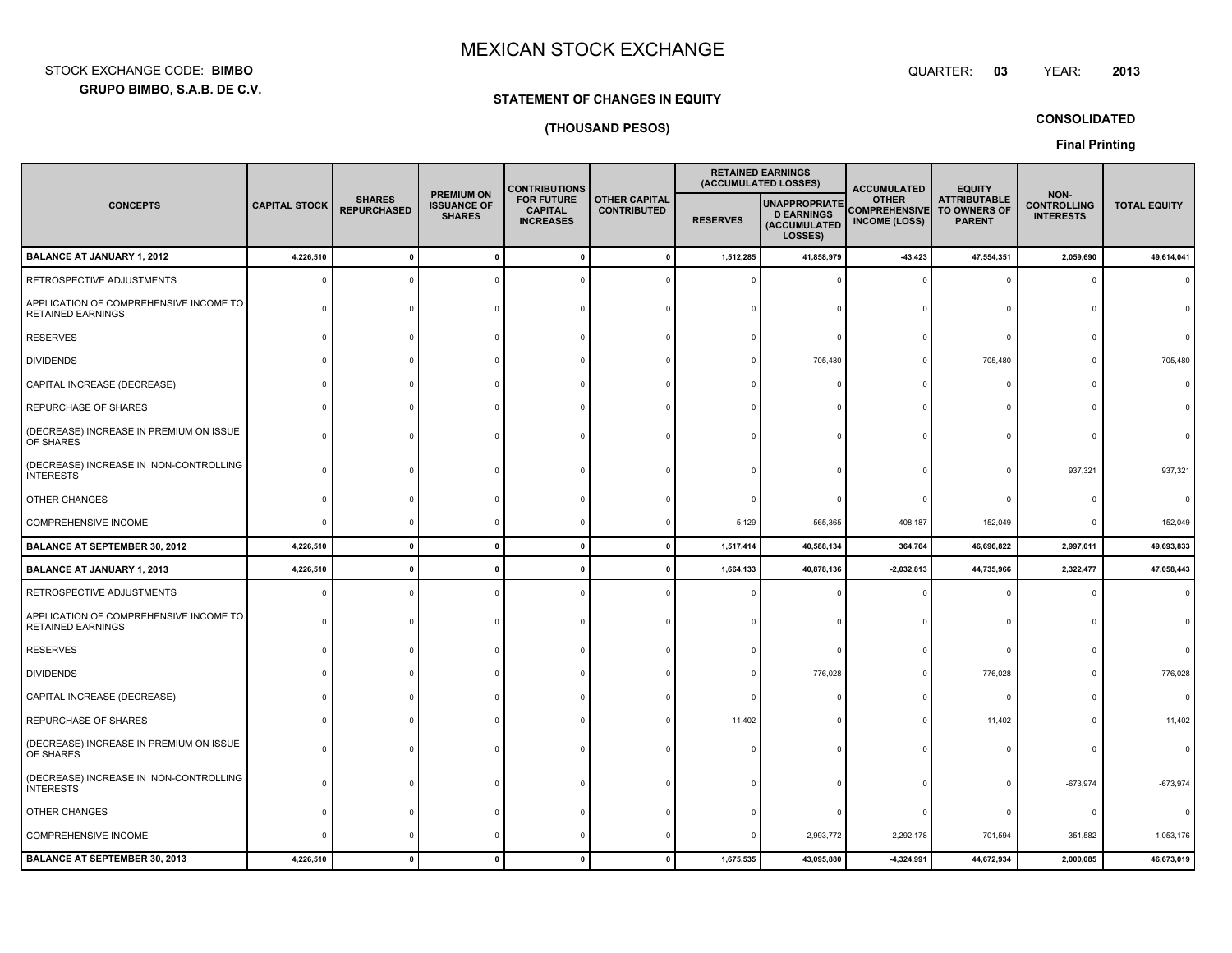**DISCUSSION AND ANALYSIS OF THE ADMINISTRATION ON THE RESULTS OF OPERATIONS AND FINANCIAL CONDITION OF THE COMPANY**

STOCK EXCHANGE CODE: **BIMBO**

**GRUPO BIMBO, S.A.B. DE C.V.**

QUARTER: **03** YEAR: **2013**

 $1/5$ PAGE

**CONSOLIDATED**

**Final Printing**

Las cifras incluidas en este documento están preparadas de conformidad con las Normas Internacionales de Información Financiera (IFRS). GRUPO BIMBO REPORTA RESULTADOS DEL TERCER TRIMESTRE DE 2013 México, D.F., a 23 de octubre de 2013 – Grupo Bimbo, S.A.B. de C.V. ("Grupo Bimbo" o "la Compañía") (BMV: BIMBO) reportó hoy sus resultados correspondientes al tercer trimestre concluido el 30 de septiembre de 2013.\*

Crecimiento en ventas netas en todas las regiones, a pesar del efecto negativo de tipo de cambio.

La expansión del margen bruto se debió a la disminución de los costos de las materias primas en la mayoría de los mercados, así como a un beneficio cambiario en México.

La utilidad antes de otros ingresos y gastos creció más de 30% como resultado principalmente de las sinergias y eficiencias en Estados Unidos.

La utilidad de operación se ubicó en más de 150% o más de 40% excluyendo los gastos extraordinarios en Estados Unidos registrados en el mismo periodo del año anterior.

El margen UAFIDA se expandió 220 puntos base, a 10.8% En el tercer trimestre, las ventas netas crecieron 3.8%, a \$45,152 millones, mostrando un buen desempeño en todas las regiones, a pesar de que persiste un entorno desfavorable en el consumo en la mayoría de los mercados y del efecto negativo del tipo de cambio en Estados Unidos y Latinoamérica.

El margen bruto consolidado se situó en 52.4%, lo que significa una expansión de 190 puntos base, como resultado de las eficiencias de producción en Estados Unidos y Latinoamérica, así como a la reducción de los costos promedio de las materias primas en la mayoría de las regiones. Adicionalmente, México presentó un beneficio por tipo de cambio en el periodo.

El margen de utilidad antes de otros ingresos y gastos se incrementó 200 puntos base, a 8.9%, debido al desempeño a nivel del margen bruto, así como a las sinergias y eficiencias en Estados Unidos. Lo anterior fue en cierta medida contrarrestado por un aumento en los gastos de distribución y mercadotecnia en México e Iberia.

El margen de operación consolidado registró una expansión de 450 puntos base, a 7.6%, reflejando los factores antes mencionados que contrarrestaron totalmente los costos de integración en Estados Unidos y un cargo no monetario menor en Latinoamérica. Es importante mencionar que, en comparación con el mismo trimestre del año anterior, la base de comparación fue inusualmente baja, debido al cargo extraordinario no monetario registrado en el tercer trimestre de 2012, como consecuencia de la salida de dos PPMs\*\* (\$1,036 millones). Excluyendo dicho cargo, la expansión del margen hubiera seguido siendo sólida, de 210 puntos base. El margen neto mayoritario aumentó 260 puntos base, para un total de 3.4%, lo que

refleja el mejor desempeño a nivel operativo y una tasa impositiva efectiva más alta en este año.

Ventas Netas

México

Las ventas netas crecieron 5.2%, reflejando un desempeño positivo en categorías clave como pan, galletas y pan dulce. En el acumulado, las ventas aumentaron 3.7%.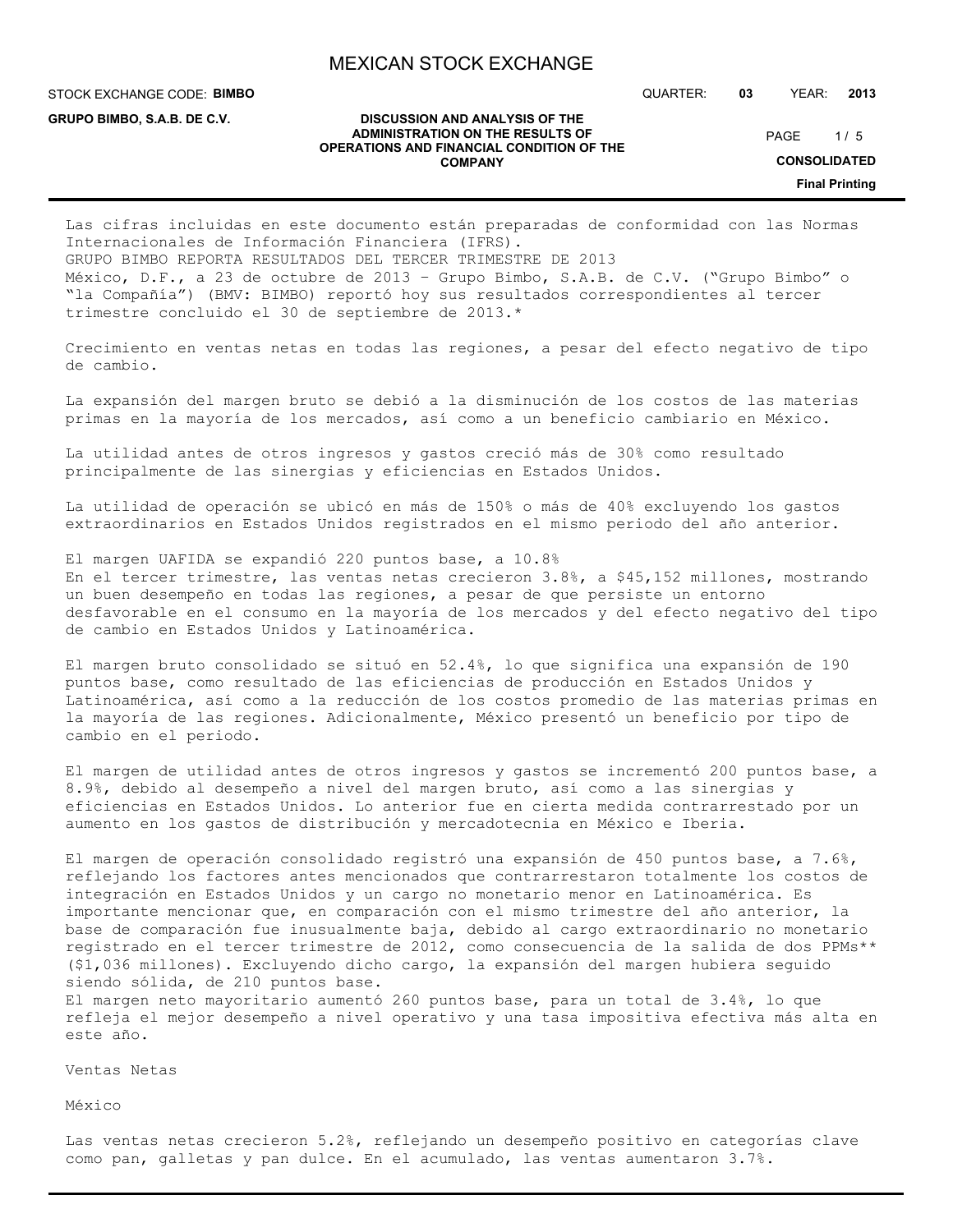**DISCUSSION AND ANALYSIS OF THE ADMINISTRATION ON THE RESULTS OF OPERATIONS AND FINANCIAL CONDITION OF THE COMPANY**

STOCK EXCHANGE CODE: **BIMBO**

**GRUPO BIMBO, S.A.B. DE C.V.**

QUARTER: **03** YEAR: **2013**

 $2/5$  $PAGE$ 

**CONSOLIDATED**

**Final Printing**

#### Estados Unidos

Las ventas netas en términos de dólares incrementaron 4.6%, debido al buen comportamiento en todos los canales y categorías, destacando pan y pan dulce. En los primeros nueve meses del año, las ventas en dólares reportaron también un crecimiento de 4.6%, en tanto que el aumento en términos de pesos fue de 2.4% y 0.2% durante el trimestre y en el acumulado, respectivamente.

#### Latinoamérica

No obstante el entorno complejo en el consumo de los mercados clave como Brasil, casi todas las operaciones en la región generaron un crecimiento positivo durante el periodo, destacando Chile, Paraguay, Colombia y Venezuela. Las ventas en pesos se elevaron 1.1% en comparación con el mismo trimestre de 2012 y registraron una ligera disminución de 0.1 puntos porcentuales en el acumulado, debido al impacto negativo de los tipos de cambio en determinados mercados clave.

#### Iberia

A pesar del desfavorable contexto de precios, las ventas crecieron 13.7% y 9.7% en términos de pesos y euros, respectivamente; reflejando un buen desempeño en volumen, principalmente en pan de caja. Lo anterior es atribuible a las estrategias efectivas de ejecución en el punto de venta y la inversión continua en distribución y mercadotecnia.

#### Resultado Bruto

En el tercer trimestre, el resultado bruto consolidado se incrementó 7.6%, con una expansión de 190 puntos base en el margen bruto, que se ubicó en 52.4%. Lo anterior se debió a: i) costos promedio más bajos de determinadas materias primas, tales como azúcar y aceites, en Latinoamérica, Iberia y México; ii) un tipo de cambio positivo y a un efecto favorable derivado de una base de comparación baja en México; iii) eficiencias de producción en Latinoamérica; y iv) en Estados Unidos, a las eficiencias en manufactura como resultado de la estrategia de optimización de activos que mitigó totalmente el incremento en los costos de las materias primas. En términos acumulados, el margen bruto consolidado se expandió 1.6 puntos porcentuales, a 52.1%.

#### Gastos Generales

Los gastos generales como porcentaje de las ventas registraron una ligera disminución en el periodo de 10 puntos base, a 43.5%. Esto se debió al beneficio de las sinergias y de las iniciativas de reducción de desperdicios en Estados Unidos (\$27 millones de dólares en el trimestre y acumulado en el año US\$97 millones de dólares) y a la reclasificación, en conformidad con las IFRS, de los gastos financieros relacionados con los fondos de pensiones en Mexico y Estados Unidos como parte del Resultado Integral de Financiamiento. Estos beneficios fueron parcialmente contrarrestados por el incremento en los costos de distribución y mercadotecnia en México e Iberia. En los primeros nueve meses de 2013, los gastos generales representaron 44.5% de las ventas netas, comparado con 44.7% en el mismo periodo de 2012.

La utilidad antes de otros ingresos y gastos se elevó 33.8% en el periodo y 33.0% en el acumulado, como reflejo del desempeño a nivel del resultado bruto y el efecto de los gastos de operación antes mencionado. El margen se expandió 2.0 y 1.8 puntos porcentuales durante el trimestre y en el acumulado, respectivamente.

Utilidad de Operación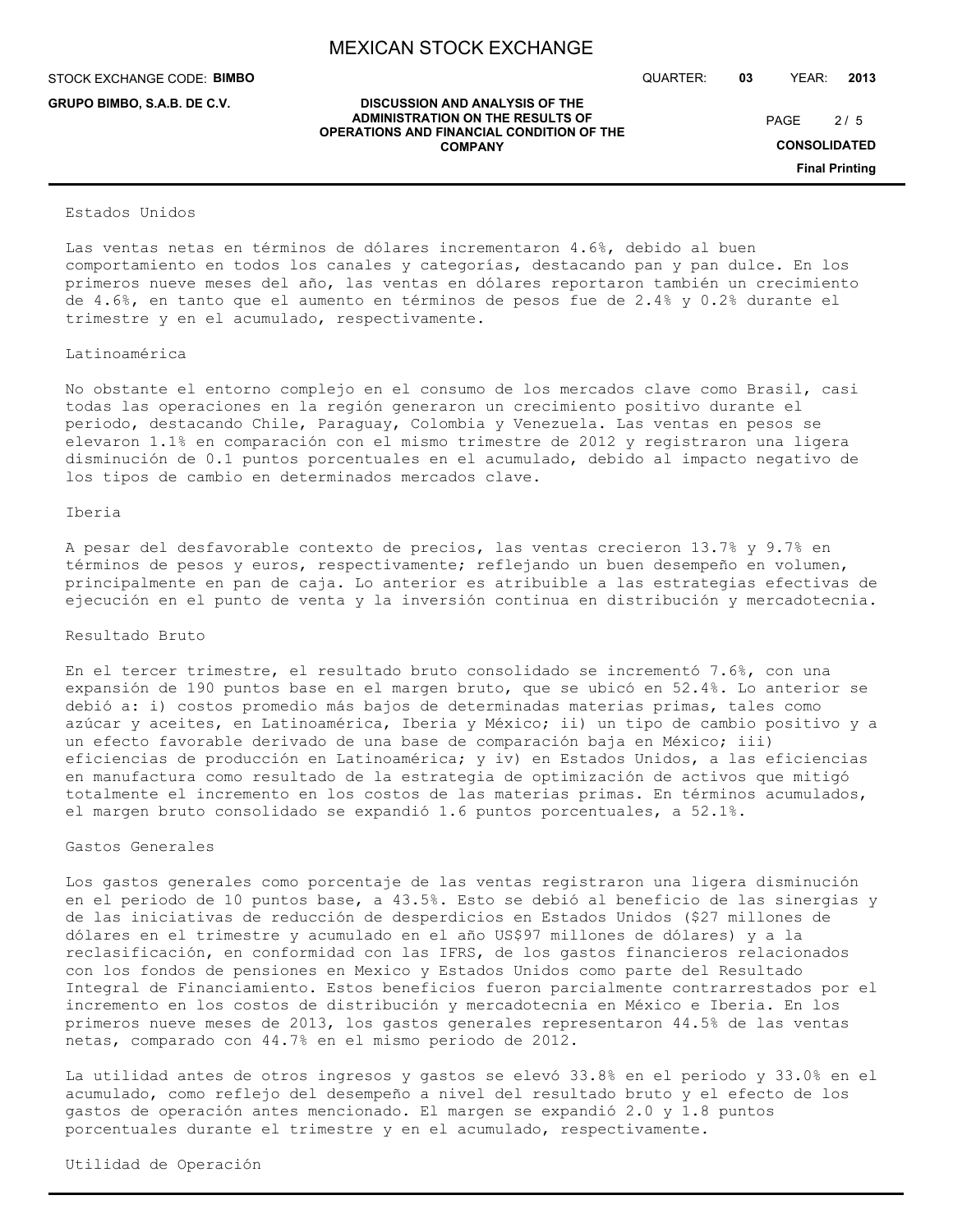STOCK EXCHANGE CODE: **BIMBO**

**GRUPO BIMBO, S.A.B. DE C.V.**

QUARTER: **03** YEAR: **2013**

#### **DISCUSSION AND ANALYSIS OF THE ADMINISTRATION ON THE RESULTS OF OPERATIONS AND FINANCIAL CONDITION OF THE COMPANY**

 $3/5$ PAGE

**CONSOLIDATED**

**Final Printing**

La utilidad de operación aumentó 154.4% en el trimestre, mientras que el margen se expandió 450 puntos base, a 7.6%. Lo anterior se debió a los cargos en el renglón de "Otros Ingresos y Gastos", lo que incluyó una combinación de: i) costos de integración de \$36 millones de dólares en Estados Unidos durante este año (en comparación con \$26 millones de dólares en el tercer trimestre de 2012); ii) un cargo no monetario por la baja de determinados activos en Latinoamérica por \$41 millones; y iii) una base baja de comparación derivado de un cargo no monetario en el mismo ejercicio del año anterior por \$1,037 millones en Estados Unidos, generado por la salida de dos PPMs.

En el acumulado, la utilidad de operación totalizó \$7,912 millones, lo que equivale a un incremento de 54.0% con respecto al mismo periodo de 2012, con una expansión en el margen de 2.1 puntos porcentuales, a 6.1%. Resultado Integral de Financiamiento

En el tercer trimestre de 2013 se registró un costo de \$656 millones, contra \$603 millones en el mismo periodo del año anterior. La variación obedece principalmente a una reclasificación, en conformidad con las IFRS, de los gastos financieros relacionados con los fondos de pensiones en México y Estados Unidos, que en 2012 se reportaron como una partida operativa. Este efecto fue parcialmente contrarrestado por un menor pago de intereses como consecuencia de un peso más fuerte y una ganancia cambiaria.

### Utilidad Neta Mayoritaria

La utilidad neta mayoritaria creció más del cuádruple en el tercer trimestre, reflejando el desempeño a nivel operativo, lo cual fue contrarrestado en cierta medida por una tasa impositiva efectiva más alta. Esto resultó del impuesto sobre la ganancia monetaria derivada del efecto inflacionario de la deuda, combinado con el impacto de no registrar el beneficio del impuesto diferido sobre las pérdidas en Brasil, en línea con el mismo criterio aplicado a partir del cuarto trimestre de 2012. La tasa impositiva efectiva fue de 39.4% en el actual periodo, en comparación con 31.6% en el tercer trimestre del año anterior. En términos acumulados, la utilidad neta mayoritaria se incrementó 61.7%. en tanto que el margen se situó en 2.3%, lo que significa una expansión de 90 puntos base.

Utilidad de Operación antes de Depreciación y Amortización (UAFIDA)

La UAFIDA aumentó 29.4%, a \$4,859 millones en el trimestre, mientras que el margen se expandió 2.2 puntos porcentuales, a 10.8%, como resultado del desempeño a nivel operativo, así como de las partidas no monetarias. En los primeros nueve meses del año, la UAFIDA ascendió a \$12,390 millones, lo que significa un incremento de 23.7%, con una expansión en el margen de 1.7 puntos porcentuales, a 9.5%.

#### Estructura Financiera

Al 30 de septiembre de 2013, la posición de efectivo de la Compañía totalizó \$4,993 millones, comparado con \$4,277 millones al final del año 2012. La deuda total al 30 de septiembre de 2013 fue de \$39,600 millones, contra \$41,972 a diciembre de 2012, debido a los pagos de \$2,335 durante el año. El vencimiento promedio es de 5.4 años, con un costo de deuda promedio de 4.6%.

La razón de deuda total a UAFIDA fue de 2.4 veces, en comparación con 3.0 veces a diciembre de 2012, debido tanto a la estrategia de manejo disciplinado de efectivo como a la de reducción de la deuda.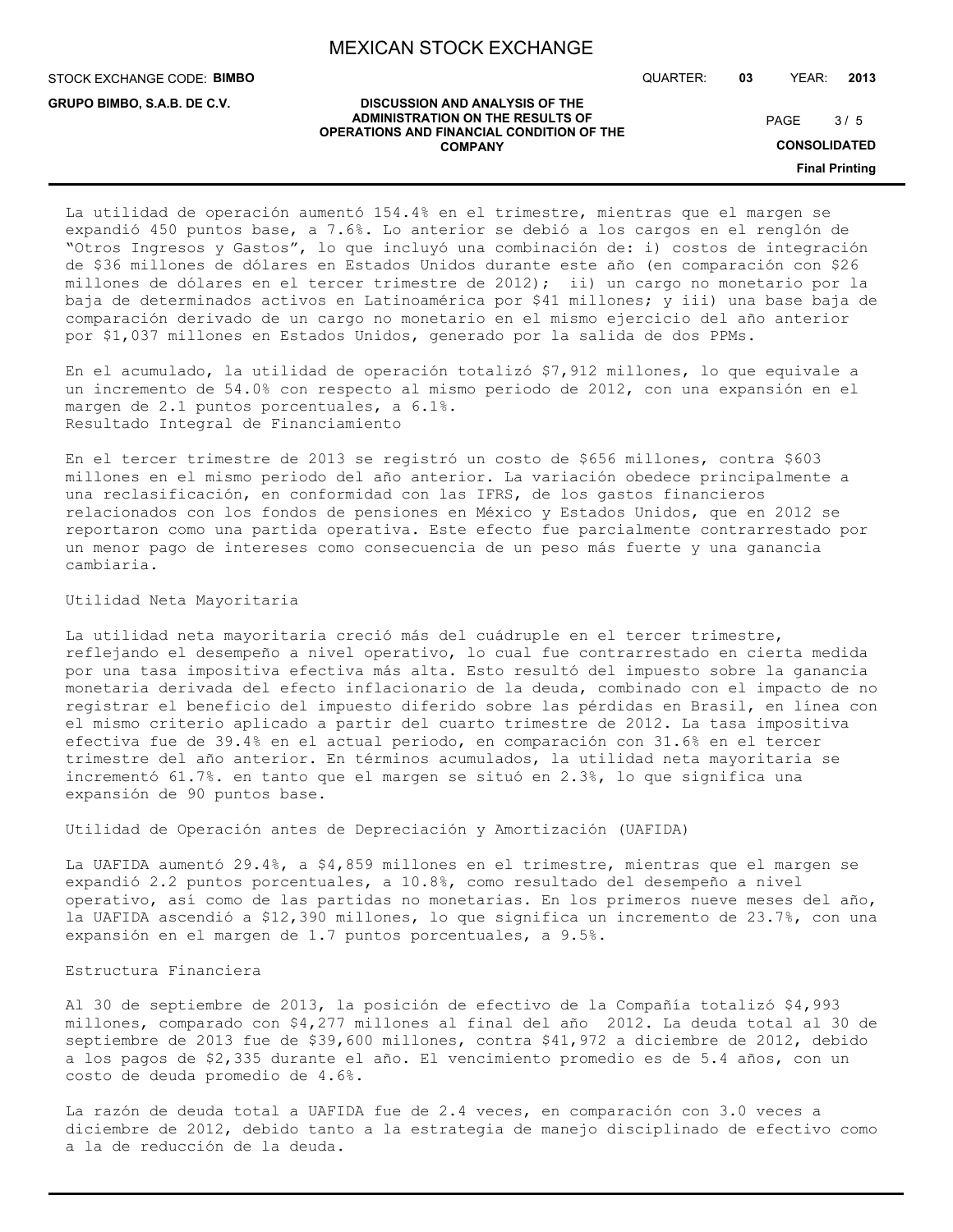**DISCUSSION AND ANALYSIS OF THE ADMINISTRATION ON THE RESULTS OF OPERATIONS AND FINANCIAL CONDITION OF THE COMPANY**

STOCK EXCHANGE CODE: **BIMBO**

**GRUPO BIMBO, S.A.B. DE C.V.**

QUARTER: **03** YEAR: **2013**

 $4/5$  $PAGE$ 

**CONSOLIDATED**

#### **Final Printing**

La deuda de largo plazo comprendió 84% del total; por otra parte, 100% de la deuda estuvo denominada en dólares estadounidenses, manteniendo una cobertura económica y contable natural en la deuda total, alineada con el sólido flujo de efectivo en dólares de la Compañía.

Información sobre la conferencia telefónica

La conferencia telefónica sobre el tercer trimestre de 2013 se llevará a cabo el jueves 24 de octubre de 2013 a las 10:30 a.m. tiempo del este (9:30 a.m. tiempo del centro). Para participar en la conferencia, favor de llamar a los siguientes números telefónicos: desde Estados Unidos, al +1(877) 317-6776; desde otros países, al +1(412) 317-6776; el código de identificación es: GRUPO BIMBO. Asimismo, puede acceder a la transmisión de esta conferencia en el sitio web de Grupo Bimbo, en http://www.grupobimbo.com/ir.

La repetición de la conferencia telefónica estará disponible hasta el 1º de noviembre de 2013. Para acceder a la repetición, favor de llamar a los siguientes números telefónicos: desde Estados Unidos, al +1(877) 344-7529; desde otros países, al +1(412) 317-0088; el código de identificación es: 10034405.

#### Acerca de Grupo Bimbo

Por sus volúmenes de producción y ventas, Grupo Bimbo es una de las empresas de panificación más grandes del mundo. Líder de mercado en el continente americano, cuenta con 148 plantas y más de 1,600 centros de distribución localizados estratégicamente en 19 países de América, Europa y Asia. Sus principales líneas de productos incluyen pan de caja, bollos, galletas, pastelitos, productos empacados, tortillas, botanas saladas y confitería, entre otras. Grupo Bimbo fabrica más de 10,000 productos y tiene una de las redes de distribución directa más extensas del mundo, con más de 52,000 rutas, y una plantilla laboral superior a los 126,000 colaboradores. Desde 1980, las acciones de Grupo Bimbo cotizan en la Bolsa Mexicana de Valores (BMV) bajo la clave de pizarra BIMBO.

Declaración del futuro desempeño de las operaciones y resultados

La información contenida en este reporte contiene determinadas declaraciones con respecto al desempeño financiero y operativo esperado de Grupo Bimbo, S.A.B. de C.V., las cuales se basan en información financiera, niveles de operación y condiciones de mercado vigentes a la fecha, así como en estimaciones del Consejo de Administración de la Compañía en relación con posibles acontecimientos futuros. Los resultados de la Compañía pueden variar con respecto a los expuestos en dichas declaraciones por diversos factores fuera del alcance de la Compañía, tales como: ajustes en los niveles de precios, variaciones en los costos de las materias primas y cambios en las leyes y regulaciones, o bien por condiciones económicas y políticas no previstas en los países en los que opera. Consecuentemente, la Compañía no se hace responsable de las modificaciones en la información y sugiere a los lectores tomar las declaraciones con reserva. Asimismo, la Compañía no se obliga a publicar modificación alguna derivada de las variaciones que pudieran tener dichos factores después de la fecha de publicación de este reporte.

Grupo Bimbo, S.A.B. de C.V. ("Grupo Bimbo" o "la Compañía") (BMV:BIMBO) en conformidad con lo establecido en el Reglamento Interior de la Bolsa Mexicana de Valores ("BMV"), da a conocer que las Casas de Bolsa o Instituciones de Crédito que dan Cobertura de Análisis a los valores emitidos por la Compañía son: BBVA Bancomer S.A., BofA Merrill Lynch Inc., Casa de Bolsa Banorte IXE S.A. de C.V., Banco BTG Pactual S.A., Deutsche Bank Securities Inc., GBM Grupo Bursátil Mexicano S.A. de C.V., Goldman Sachs Group, Inc., HSBC Securities (USA) Inc., INVEX Grupo Financiero S.A. de C.V., JP Morgan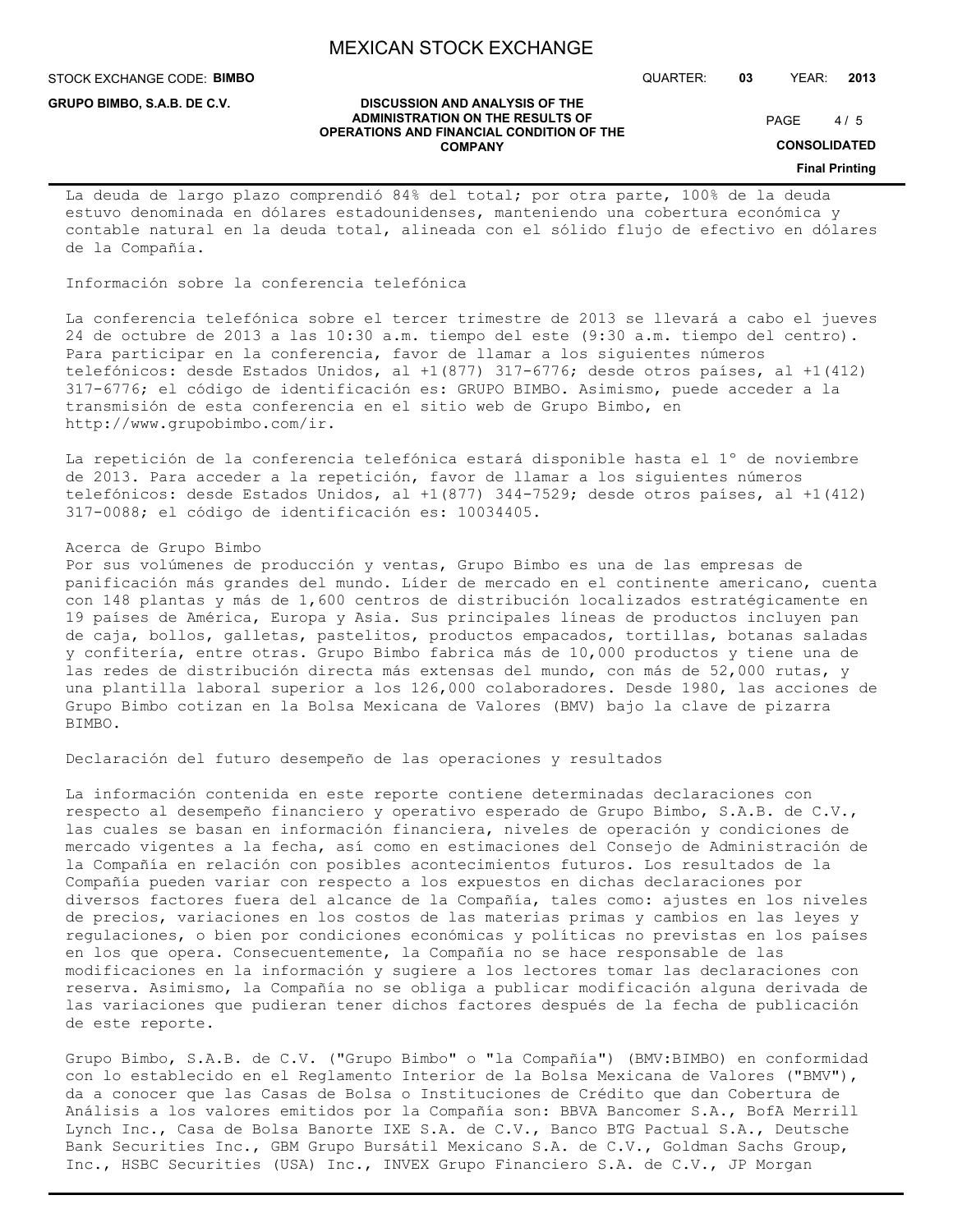QUARTER: **03** YEAR: **2013**

PAGE 5/5

**CONSOLIDATED**

**Final Printing**

**DISCUSSION AND ANALYSIS OF THE ADMINISTRATION ON THE RESULTS OF OPERATIONS AND FINANCIAL CONDITION OF THE COMPANY**

Securities LLC, Morgan Stanley Mexico Casa de Bolsa, S.A. de C.V., Monex Casa de Bolsa, S.A. de C.V., Santander Investment Securities Inc, y Vector Casa de Bolsa S.A. de C.V.

# STOCK EXCHANGE CODE: **BIMBO**

**GRUPO BIMBO, S.A.B. DE C.V.**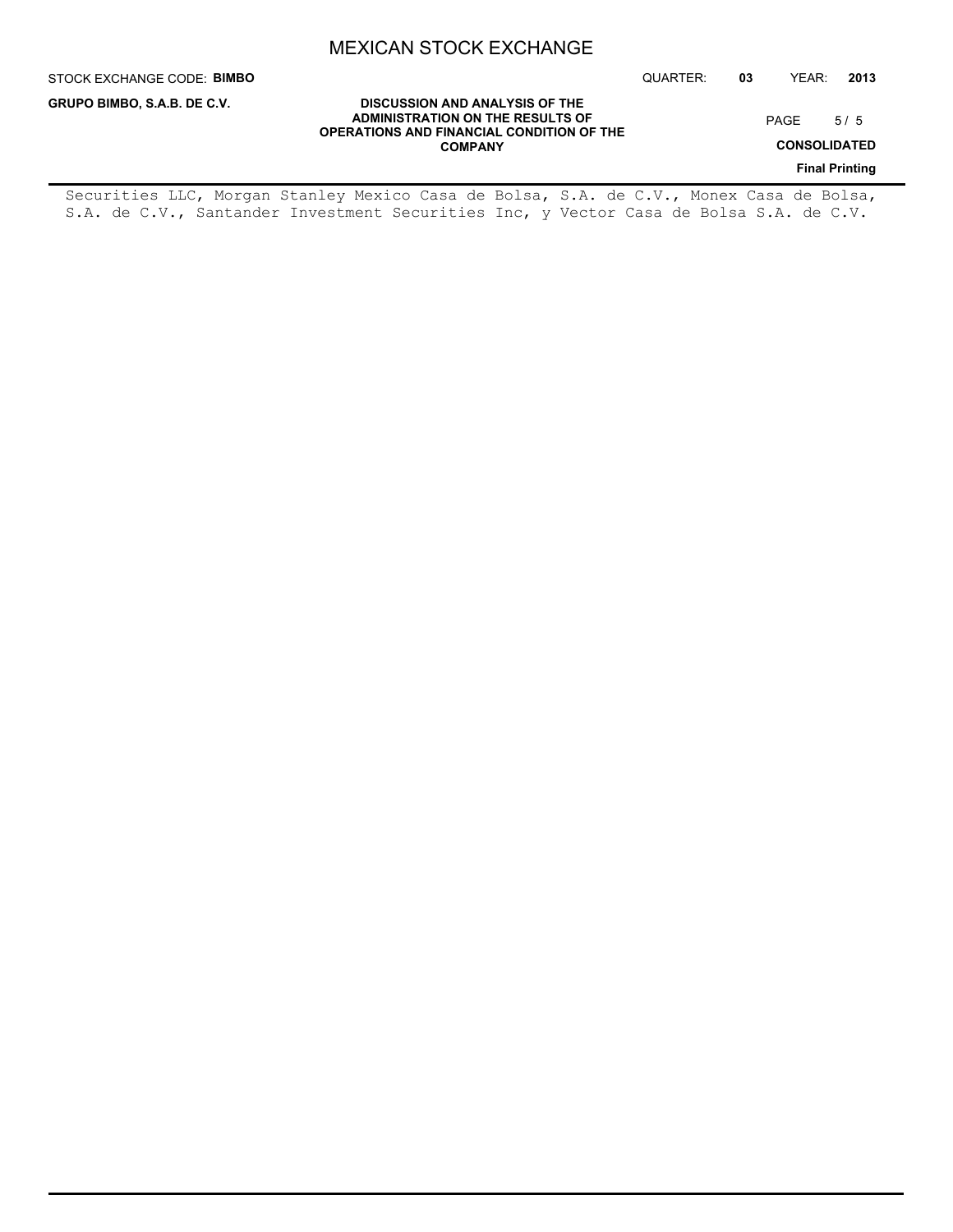**GRUPO BIMBO, S.A.B. DE C.V.**

**FINANCIAL STATEMENT NOTES**

STOCK EXCHANGE CODE: QUARTER: **03** YEAR: **2013 BIMBO**

PAGE 1/58

**CONSOLIDATED**

**Final Printing**

GRUPO BIMBO, S. A. B. DE C. V. Y SUBSIDIARIAS

NOTAS A LOS ESTADOS FINANCIEROS CONSOLIDADOS POR LOS TRIMESTRES QUE TERMINARON EL 30 DE SEPTIEMBRE DE 2013 Y 2012 Y 31 DE DICIEMBRE DE 2012. (EN MILES DE PESOS)

1. ACTIVIDADES Y EVENTOS IMPORTANTES

A. ACTIVIDADES - GRUPO BIMBO, S. A. B. DE C. V. Y SUBSIDIARIAS ("GRUPO BIMBO" O "LA ENTIDAD") SE DEDICA PRINCIPALMENTE A LA FABRICACIÓN, DISTRIBUCIÓN Y VENTA DE PAN, GALLETAS, PASTELES, DULCES, CHOCOLATES, BOTANAS, TORTILLAS Y ALIMENTOS PROCESADOS.

LA ENTIDAD OPERA EN DISTINTAS ÁREAS GEOGRÁFICAS QUE SON: MÉXICO, ESTADOS UNIDOS DE AMÉRICA ("EUA"), CENTRO Y SUDAMÉRICA ("OLA"), EUROPA Y CHINA. LAS CIFRAS DE ÉSTA ÚLTIMA SE PRESENTAN EN MÉXICO DEBIDO A SU POCA REPRESENTATIVIDAD.

LAS OFICINAS CORPORATIVAS DE LA ENTIDAD SE UBICAN EN PROLONGACIÓN PASEO DE LA REFORMA NO. 1000, COLONIA PEÑA BLANCA SANTA FE, ÁLVARO OBREGÓN, CÓDIGO POSTAL 01210, DISTRITO FEDERAL, MÉXICO.

B. EVENTOS IMPORTANTES – AL 30 DE SEPTIEMBRE DE 2013 LA ENTIDAD NO TUVO ADQUISICIONES IMPORTANTES.

2. BASES DE PRESENTACIÓN

A. DECLARACIÓN DE CUMPLIMIENTO

LOS ESTADOS FINANCIEROS CONSOLIDADOS ADJUNTOS CUMPLEN CON LAS NORMAS INTERNACIONALES DE INFORMACIÓN FINANCIERA (IFRS, POR SUS SIGLAS EN INGLÉS) EMITIDAS POR EL CONSEJO DE NORMAS INTERNACIONALES DE CONTABILIDAD (IASB, POR SUS SIGLAS EN INGLÉS).

#### B. BASES DE MEDICIÓN

LOS ESTADOS FINANCIEROS CONSOLIDADOS DE LA ENTIDAD HAN SIDO PREPARADOS SOBRE UNA BASE DE COSTO HISTÓRICO, EXCEPTO POR CIERTOS INSTRUMENTOS FINANCIEROS QUE SE VALÚAN A SU VALOR RAZONABLE, COMO SE EXPLICA A MAYOR DETALLE EN LAS POLÍTICAS CONTABLES MÁS ADELANTE.

COSTO HISTÓRICO

EL COSTO HISTÓRICO GENERALMENTE SE BASA EN EL VALOR RAZONABLE DE LA CONTRAPRESTACIÓN ENTREGADA A CAMBIO DE ACTIVOS.

VALOR RAZONABLE

EL VALOR RAZONABLE SE DEFINE COMO EL PRECIO QUE SE RECIBIRÍA POR VENDER UN ACTIVO O QUE SE PAGARÍA POR TRANSFERIR UN PASIVO EN UNA TRANSACCIÓN ORDENADA ENTRE PARTICIPANTES EN EL MERCADO A LA FECHA DE VALUACIÓN.

C. CONSOLIDACIÓN DE ESTADOS FINANCIEROS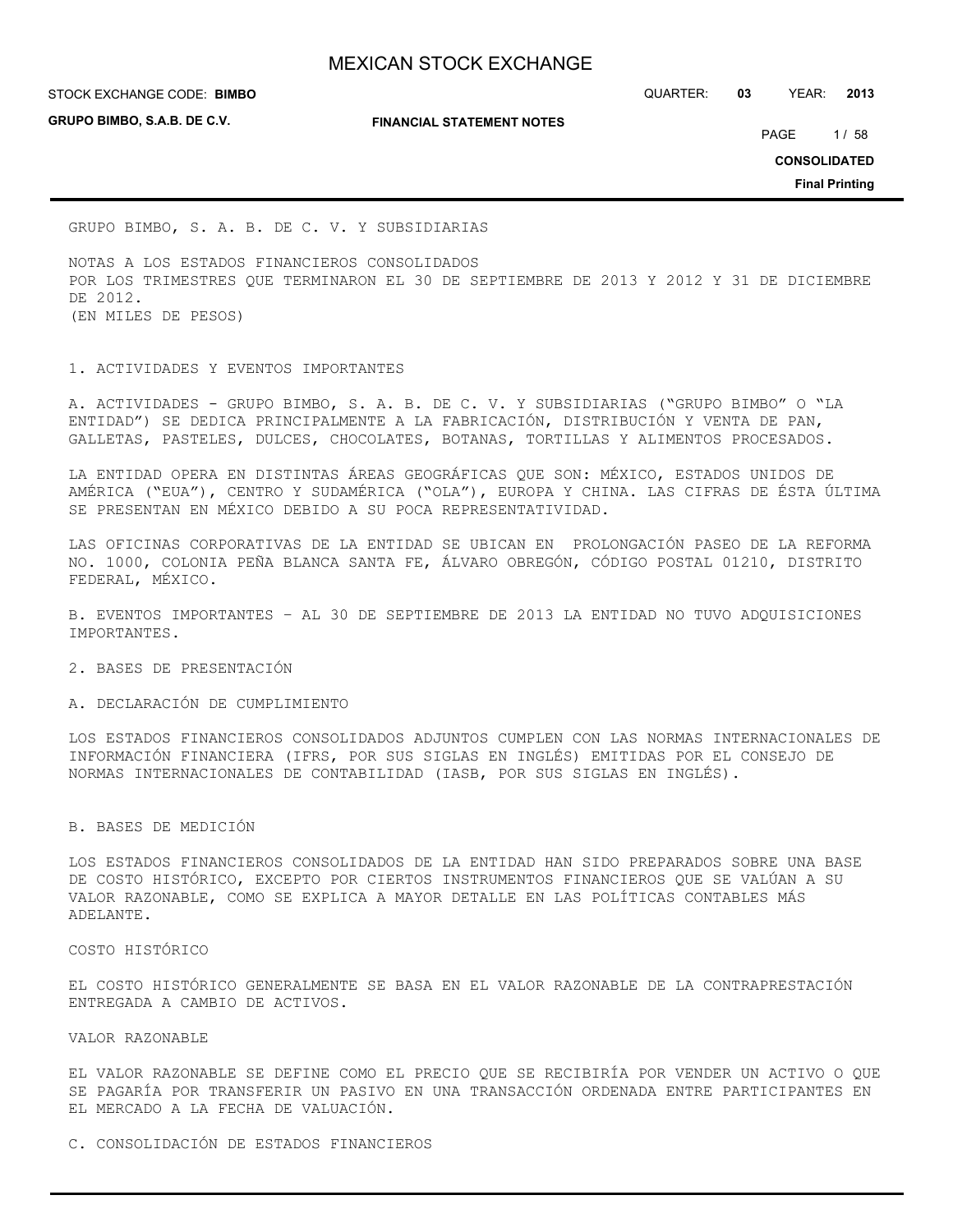STOCK EXCHANGE CODE: QUARTER: **03** YEAR: **2013 BIMBO**

**GRUPO BIMBO, S.A.B. DE C.V.**

**FINANCIAL STATEMENT NOTES**

PAGE 2/58

**CONSOLIDATED**

#### **Final Printing**

AL 30 DE SEPTIEMBRE DE 2013 Y 2012 Y 31 DE DICIEMBRE DE 2012, LOS ESTADOS FINANCIEROS CONSOLIDADOS INCLUYEN LOS DE GRUPO BIMBO, S. A. B. DE C. V. Y LOS DE SUS SUBSIDIARIAS EN LAS QUE SE TIENE CONTROL, INCLUYENDO LAS ENTIDADES DE PROPÓSITO ESPECÍFICO ("EPE"). EL CONTROL SE OBTIENE CUANDO LA ENTIDAD POSEE EL PODER PARA GOBERNAR LAS POLÍTICAS FINANCIERAS Y OPERATIVAS DE UNA ENTIDAD A FIN DE OBTENER BENEFICIOS DE SUS ACTIVIDADES. UNA EPE SE CONSOLIDA CUANDO SE CONTROLA, BASADO EN LA EVALUACIÓN DE LA SUSTANCIA DE LA RELACIÓN CON LA ENTIDAD Y EN LOS RIESGOS Y BENEFICIOS DE LA EPE. LAS MÁS IMPORTANTES SE MUESTRAN A CONTINUACIÓN:

| SUBSIDIARIA                                  | % DE PARTICIPACIÓN | PAÍS           | ACTIVIDAD                      |
|----------------------------------------------|--------------------|----------------|--------------------------------|
|                                              |                    |                | PRINCIPAL                      |
| BIMBO, S. A. DE C. V.<br>BIMBO BAKERIES USA, | 97                 | MÉXICO         | PANIFICACIÓN                   |
| INC. ("BBU")                                 | 100                | ESTADOS UNIDOS | PANIFICACIÓN                   |
| BARCEL, S. A. DE C. V.                       | 97                 | MÉXICO         | DULCES Y BOTANAS               |
| BIMBO DO BRASIL, LTDA                        | 100                | BRASIL         | PANIFICACIÓN                   |
| IBERIA                                       | 100                |                | ESPAÑA Y PORTUGAL PANIFICACIÓN |

LOS INGRESOS Y GASTOS DE SUBSIDIARIAS ADQUIRIDAS O VENDIDAS DURANTE EL PERIODO SE INCLUYEN EN EL ESTADO CONSOLIDADO DE RESULTADOS DESDE LA FECHA DE ADQUISICIÓN Y HASTA LA FECHA DE DISPOSICIÓN, RESPECTIVAMENTE. LOS RESULTADOS INTEGRALES DE LAS SUBSIDIARIAS SE ASIGNAN A LA PARTICIPACIÓN CONTROLADORA Y NO CONTROLADORA, AUN CUANDO ESTO RESULTE EN UNA PARTICIPACIÓN NO CONTROLADORA DE SALDO NEGATIVO.

LOS SALDOS Y OPERACIONES IMPORTANTES ENTRE LAS COMPAÑÍAS CONSOLIDADAS HAN SIDO ELIMINADOS EN ESTOS ESTADOS FINANCIEROS CONSOLIDADOS.

AL 30 DE SEPTIEMBRE DE 2013 Y 2012, LAS VENTAS NETAS DE BIMBO, S.A. DE C.V. Y BARCEL, S.A. DE C.V., QUE SE ENCUENTRAN EN MÉXICO, REPRESENTARON APROXIMADAMENTE EL 38% Y EL 38%, RESPECTIVAMENTE, DE LAS VENTAS NETAS CONSOLIDADAS. AL 30 DE SEPTIEMBRE DE 2013 Y 2012 LAS VENTAS NETAS DE BBU, QUE SE ENCUENTRA EN EUA, REPRESENTARON EL 45% Y EL 46%, DE LAS VENTAS NETAS CONSOLIDADAS, RESPECTIVAMENTE.

D. ADQUISICIONES DE NEGOCIOS

LAS ADQUISICIONES DE NEGOCIOS SE RECONOCEN BAJO EL MÉTODO DE COMPRA. LA CONTRAPRESTACIÓN PAGADA SE MIDE A SU VALOR RAZONABLE, QUE SE CALCULA COMO LA SUMA DE LOS VALORES RAZONABLES A LA FECHA DE ADQUISICIÓN DE LOS ACTIVOS TRANSFERIDOS POR LA ENTIDAD, LOS PASIVOS ASUMIDOS POR LA ENTIDAD A LOS ANTIGUOS DUEÑOS DE LA ADQUISICIÓN Y EL CAPITAL EMITIDO A FAVOR DEL VENDEDOR A CAMBIO DEL CONTROL SOBRE LA ENTIDAD ADQUIRIDA. LOS COSTOS DE LA ADQUISICIÓN GENERALMENTE SE RECONOCEN EN RESULTADOS CONFORME SE INCURREN.

EN LA FECHA DE ADQUISICIÓN, LOS ACTIVOS IDENTIFICABLES ADQUIRIDOS Y LOS PASIVOS ASUMIDOS SE RECONOCEN A SU VALOR RAZONABLE CON ALGUNAS EXCEPCIONES. EL CRÉDITO MERCANTIL SE DETERMINA COMO EL EXCESO DE LA SUMA DE LA CONTRAPRESTACIÓN PAGADA, EL IMPORTE DE CUALQUIER PARTICIPACIÓN NO CONTROLADORA EN LA ENTIDAD ADQUIRIDA, Y EL VALOR RAZONABLE DE CUALQUIER PARTICIPACIÓN ANTERIOR EN LA ENTIDAD ADQUIRIDA (EN CASO DE EXISTIR ALGUNA), SOBRE EL VALOR NETO DE LOS ACTIVOS IDENTIFICABLES ADQUIRIDOS Y PASIVOS ASUMIDOS A LA FECHA DE LA ADQUISICIÓN. SI DESPUÉS DE UNA RE-EVALUACIÓN, EL VALOR NETO DE LOS ACTIVOS IDENTIFICABLES ADQUIRIDOS Y PASIVOS ASUMIDOS A LA FECHA DE ADQUISICIÓN EXCEDEN LA SUMA DE LOS MONTOS DESCRITOS ARRIBA, EL EXCESO SE RECONOCE INMEDIATAMENTE EN RESULTADOS COMO UNA COMPRA A PRECIO GANGA.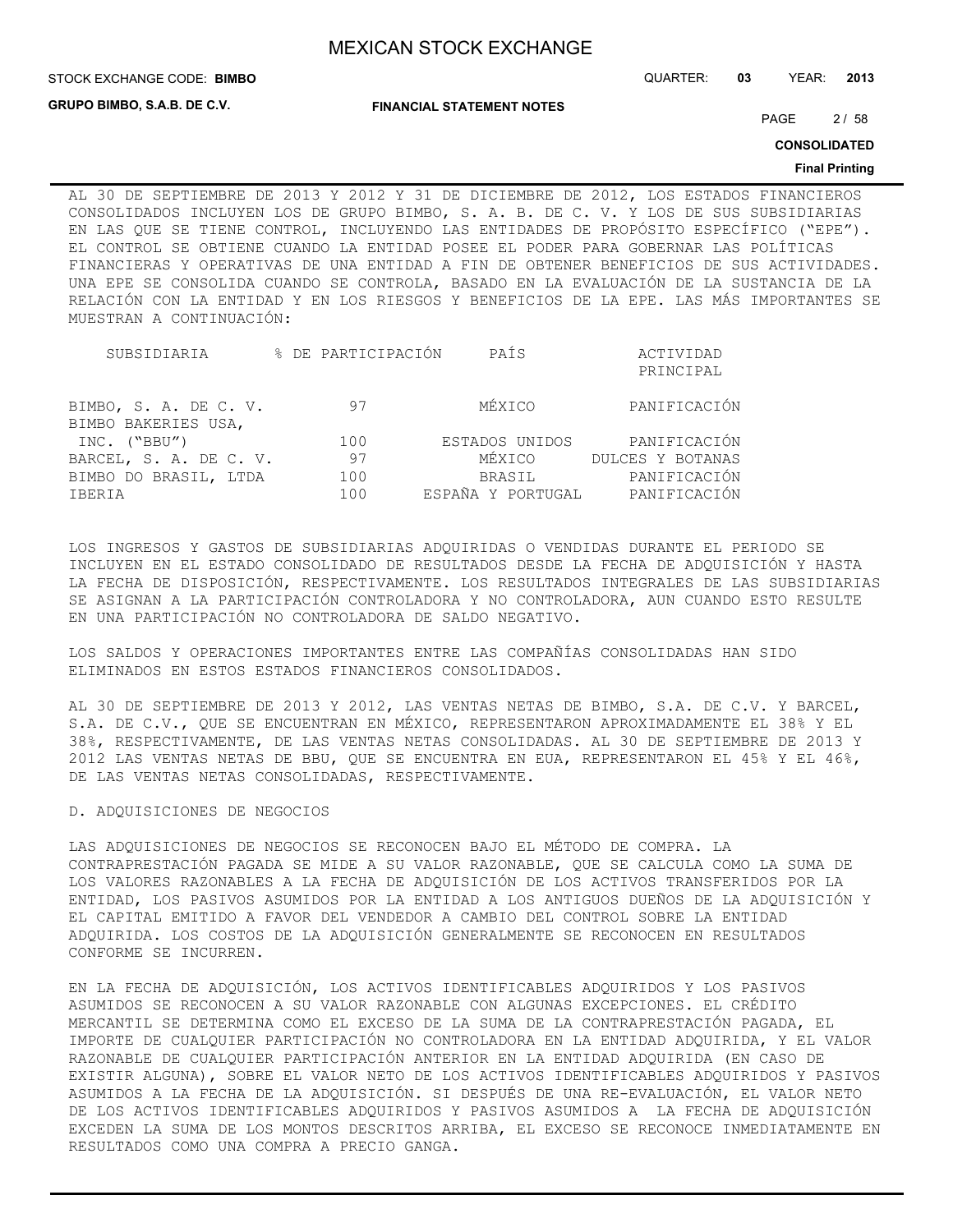**STOCK EXCHANGE CODE: BIMBO** 

**GRUPO BIMBO, S.A.B. DE C.V.**

**FINANCIAL STATEMENT NOTES**

STOCK EXCHANGE CODE: QUARTER: **03** YEAR: **2013**

PAGE 3/58

**CONSOLIDATED**

#### **Final Printing**

LAS PARTICIPACIONES NO CONTROLADORAS PUEDEN SER INICIALMENTE VALUADAS YA SEA A SU VALOR RAZONABLE O A SU PARTICIPACIÓN PROPORCIONAL SOBRE EL VALOR RAZONABLE DE LOS ACTIVOS NETOS IDENTIFICABLES DE LA ENTIDAD ADQUIRIDA. ESTA ELECCIÓN DE LA BASE DE VALUACIÓN SE HACE SOBRE UNA BASE DE TRANSACCIÓN POR TRANSACCIÓN.

SI LA CONTABILIZACIÓN INICIAL DE UNA ADQUISICIÓN DE NEGOCIOS NO SE HA CONCLUIDO A LA FECHA DE REPORTE, LA ENTIDAD REPORTA MONTOS PROVISIONALES. DICHOS MONTOS PROVISIONALES SE AJUSTAN DURANTE EL PERIODO DE VALUACIÓN, O EN SU CASO, SE RECONOCEN ACTIVOS O PASIVOS ADICIONALES, PARA REFLEJAR NUEVA INFORMACIÓN OBTENIDA SOBRE LOS HECHOS Y CIRCUNSTANCIAS EXISTENTES A LA FECHA DE ADQUISICIÓN, QUE DE HABERSE CONOCIDO, HUBIERAN IMPACTADO LOS MONTOS RECONOCIDOS A ESA FECHA.

E. RECONOCIMIENTO DE LOS EFECTOS DE LA INFLACIÓN

LOS EFECTOS DE LA INFLACIÓN SE RECONOCEN ÚNICAMENTE CUANDO LA MONEDA FUNCIONAL DE UNA ENTIDAD ES LA MONEDA DE UNA ECONOMÍA HIPERINFLACIONARIA. LA ECONOMÍA MEXICANA DEJÓ DE SER HIPERINFLACIONARIA EN 1999 Y, EN CONSECUENCIA, LOS EFECTOS INFLACIONARIOS FUERON RECONOCIDOS HASTA ESA FECHA, EXCEPTO POR LAS PROPIEDADES, PLANTA Y EQUIPO CUYA INFLACIÓN SE RECONOCIÓ HASTA 2007, COMO ESTÁ PERMITIDO POR LAS NORMAS DE INFORMACIÓN FINANCIERAS MEXICANAS ("NIF"), CONFORME A LAS REGLAS DE TRANSICIÓN A IFRS. EXISTEN OTROS PAÍSES DONDE OPERA LA ENTIDAD QUE SU ENTORNO CALIFICA COMO HIPERINFLACIONARIO, CUYAS INFLACIONES DE LOS TRES EJERCICIOS ANUALES ANTERIORES Y POR LOS CUALES SE RECONOCIERON LOS EFECTOS DE LA INFLACIÓN. DICHOS EFECTOS NO SON MATERIALES PARA LA SITUACIÓN FINANCIERA, DESEMPEÑO O FLUJOS DE EFECTIVO DE LA ENTIDAD.

#### F. TRANSACCIONES EN MONEDA EXTRANJERA

AL PREPARAR LOS ESTADOS FINANCIEROS DE CADA SUBSIDIARIA, LAS TRANSACCIONES EN MONEDA DISTINTA A LA MONEDA FUNCIONAL DE LA ENTIDAD (MONEDA EXTRANJERA) SE RECONOCEN UTILIZANDO EL TIPO DE CAMBIO DE LA FECHA DE OPERACIÓN. AL FINAL DE CADA PERIODO, LAS PARTIDAS MONETARIAS DENOMINADAS EN MONEDA EXTRANJERA SE CONVIERTEN AL TIPO DE CAMBIO DE CIERRE. LAS PARTIDAS NO MONETARIAS REGISTRADAS A VALOR RAZONABLE, DENOMINADAS EN MONEDA EXTRANJERA, SE CONVIERTEN AL TIPO DE CAMBIO DE LA FECHA EN QUE SE DETERMINÓ EL VALOR RAZONABLE. LAS PARTIDAS NO-MONETARIAS CALCULADAS EN TÉRMINOS DE COSTO HISTÓRICO, EN MONEDA EXTRANJERA, NO SE CONVIERTEN.

LAS DIFERENCIAS EN TIPO DE CAMBIO SE RECONOCEN EN LOS RESULTADOS DEL PERIODO, EXCEPTO POR:

- DIFERENCIAS EN TIPO DE CAMBIO PROVENIENTES DE TRANSACCIONES RELACIONADAS CON COBERTURAS DE RIESGOS DE TIPO DE CAMBIO (VER NOTA 13);

- DIFERENCIAS EN TIPO DE CAMBIO PROVENIENTES DE PARTIDAS MONETARIAS POR COBRAR O POR PAGAR A UNA OPERACIÓN EXTRANJERA CUYA LIQUIDACIÓN NO ESTÁ PLANEADA NI SE ESPERA QUE OCURRA (POR LO TANTO, FORMA PARTE DE LA INVERSIÓN NETA EN LA OPERACIÓN EXTRANJERA), QUE SE RECONOCEN EN OTRAS PARTIDAS DE UTILIDAD INTEGRAL Y SE RECLASIFICAN A RESULTADOS CUANDO OCURRE LA LIQUIDACIÓN; Y

- DIFERENCIAS EN TIPOS DE CAMBIO PROVENIENTES DE PRÉSTAMOS DENOMINADOS EN MONEDA EXTRANJERA RELACIONADOS CON ACTIVOS EN CONSTRUCCIÓN, LAS CUALES SE INCLUYEN EN EL COSTO DE DICHOS ACTIVOS CUANDO SE CONSIDERAN UN AJUSTE A LOS COSTOS POR INTERESES.

LA MONEDA DE PRESENTACIÓN DE ESTOS ESTADOS FINANCIEROS CONSOLIDADOS ES EL PESO MEXICANO. LOS ACTIVOS Y PASIVOS DE LAS OPERACIONES EN MONEDA EXTRANJERA DE LA ENTIDAD SE EXPRESAN EN PESOS MEXICANOS, UTILIZANDO EL TIPO DE CAMBIO DE CIERRE DE CADA PERIODO.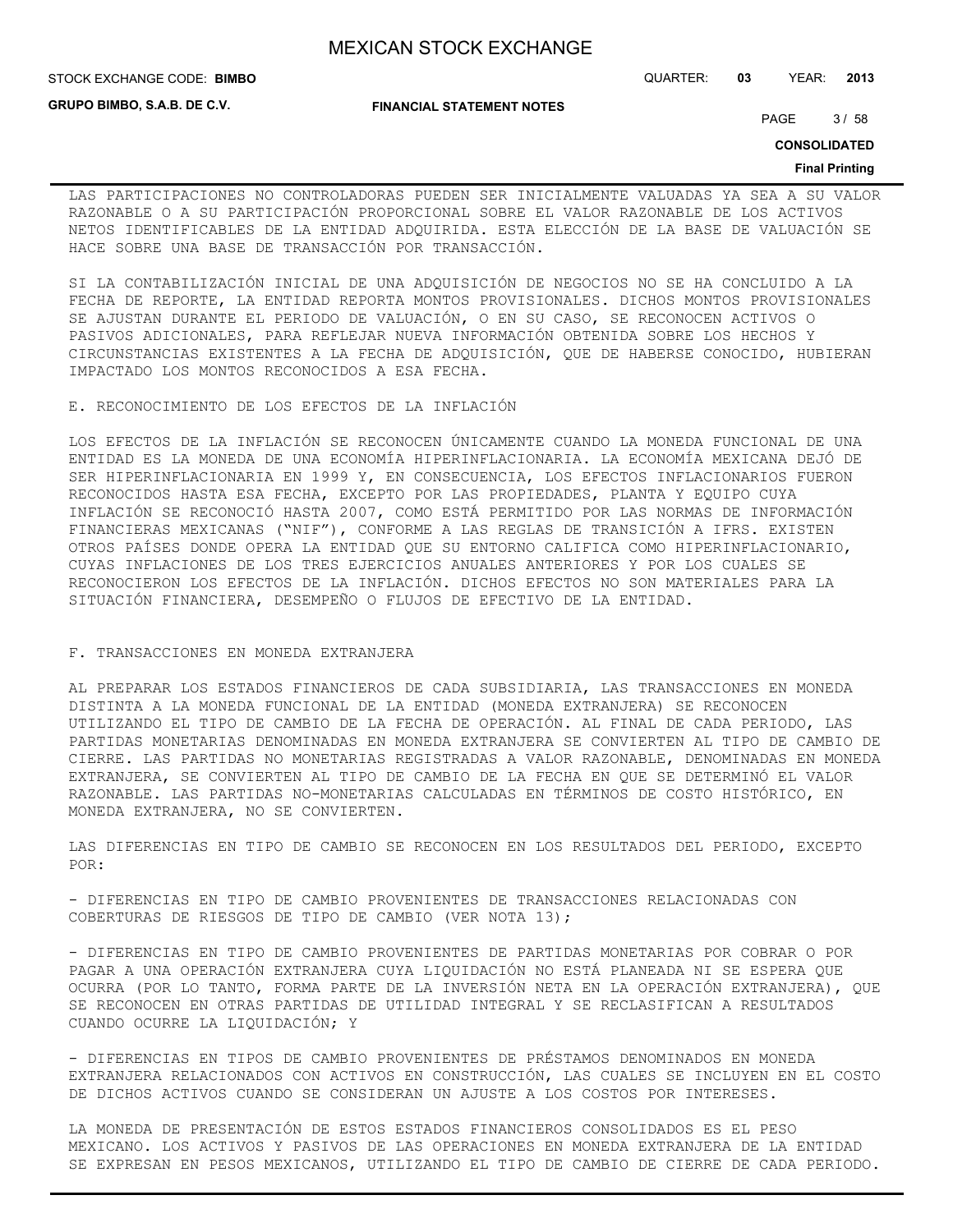**GRUPO BIMBO, S.A.B. DE C.V.**

**FINANCIAL STATEMENT NOTES**

STOCK EXCHANGE CODE: QUARTER: **03** YEAR: **2013 BIMBO**

PAGE 4/58

**CONSOLIDATED**

#### **Final Printing**

LOS INGRESOS Y GASTOS SE CONVIERTEN A LOS TIPOS DE CAMBIO PROMEDIO DEL PERIODO, A MENOS QUE ÉSTOS FLUCTÚEN EN FORMA SIGNIFICATIVA, EN CUYO CASO SE UTILIZAN LOS TIPOS DE CAMBIO DE LA FECHA DE OPERACIÓN. EN EL CASO DE LAS OPERACIONES EXTRANJERAS QUE OPERAN EN UN ENTORNO INFLACIONARIO, SUS ESTADOS FINANCIEROS SE REEXPRESAN EN MONEDA DE PODER ADQUISITIVO AL CIERRE DE CADA PERIODO, UTILIZANDO EL ÍNDICE DE PRECIOS DEL PAÍS, Y POSTERIORMENTE SE CONVIERTEN UTILIZANDO EL TIPO DE CAMBIO DE CIERRE PARA TODAS LAS PARTIDAS. LAS DIFERENCIAS EN TIPO DE CAMBIO SE RECONOCEN EN OTRAS PARTIDAS DE UTILIDAD INTEGRAL Y SE ACUMULAN EN EL CAPITAL CONTABLE (ATRIBUIDAS A LAS PARTICIPACIONES NO CONTROLADORAS CUANDO SEA APROPIADO).

CUANDO SE VENDE TOTALMENTE UNA OPERACIÓN EXTRANJERA, LAS DIFERENCIAS EN TIPO DE CAMBIO ACUMULADAS RELACIONADAS CON ESA OPERACIÓN ATRIBUIBLES A LA ENTIDAD SE RECLASIFICAN A RESULTADOS. CUALQUIER DIFERENCIA EN EL TIPO DE CAMBIO ATRIBUIBLE A LA PARTE NO CONTROLADORA ES CANCELADA, PERO NO RECLASIFICADA A RESULTADOS.

EL CRÉDITO MERCANTIL Y EL VALOR RAZONABLE GENERADOS EN LA ADQUISICIÓN DE UNA OPERACIÓN EN EL EXTRANJERO SE CONSIDERAN COMO ACTIVOS Y PASIVOS DE DICHA OPERACIÓN Y SE CONVIERTEN AL TIPO DE CAMBIO DE CIERRE.

DEBIDO A QUE LA ENTIDAD MANTIENE INVERSIONES EN SUBSIDIARIAS EN EL EXTRANJERO, CUYA MONEDA FUNCIONAL NO ES EL PESO MEXICANO, SE ENCUENTRA EXPUESTA A UN RIESGO DE CONVERSIÓN DE MONEDA EXTRANJERA. ASIMISMO, SE HAN CONTRATADO ACTIVOS Y PASIVOS MONETARIOS DENOMINADOS EN DIVERSAS MONEDAS, PRINCIPALMENTE EN DÓLARES ESTADOUNIDENSES, POR LO QUE EXISTE UNA EXPOSICIÓN AL RIESGO CAMBIARIO, ATRIBUIBLE A OPERACIONES COMERCIALES Y PROVEEDURÍA DE INSUMOS, DURANTE EL CURSO NORMAL DEL NEGOCIO. VER DETALLE EN LA NOTA 13.

### G. ESTADO DE UTILIDAD INTEGRAL

LA ENTIDAD PRESENTA EL ESTADO DE RESULTADOS EN DOS ESTADOS: I) EL ESTADO CONSOLIDADO DE RESULTADOS, Y, II) EL ESTADO CONSOLIDADO DE RESULTADOS INTEGRALES. LOS GASTOS EN EL ESTADO DE RESULTADOS SE PRESENTAN ATENDIENDO A SU FUNCIÓN, DEBIDO A QUE ESA ES LA PRÁCTICA DEL SECTOR AL QUE LA ENTIDAD PERTENECE, LA NATURALEZA DE ESOS GASTOS ESTÁ PRESENTADA EN LAS NOTAS. ADICIONALMENTE, LA ENTIDAD PRESENTA EL SUBTOTAL DE UTILIDAD DE OPERACIÓN, EL CUAL, AUN CUANDO NO ES REQUERIDO POR LAS IFRS, SE INCLUYE YA QUE CONTRIBUYE A UN MEJOR ENTENDIMIENTO DEL DESEMPEÑO ECONÓMICO Y FINANCIERO DE LA ENTIDAD.

#### H. ESTADO DE FLUJOS DE EFECTIVO

LA ENTIDAD PRESENTA EL ESTADO DE FLUJOS DE EFECTIVO CONFORME AL MÉTODO INDIRECTO. CLASIFICA LOS INTERESES Y DIVIDENDOS COBRADOS EN LAS ACTIVIDADES DE INVERSIÓN, MIENTRAS QUE LOS INTERESES Y DIVIDENDOS PAGADOS SE PRESENTAN EN LAS ACTIVIDADES DE FINANCIAMIENTO.

#### 3. PRINCIPALES POLÍTICAS CONTABLES

#### A. EFECTIVO Y EQUIVALENTES DE EFECTIVO

CONSISTEN PRINCIPALMENTE EN DEPÓSITOS BANCARIOS EN CUENTAS DE CHEQUES E INVERSIONES EN VALORES A CORTO PLAZO, DE GRAN LIQUIDEZ, FÁCILMENTE CONVERTIBLES EN EFECTIVO, CON VENCIMIENTO HASTA DE TRES MESES A PARTIR DE SU FECHA DE ADQUISICIÓN Y SUJETOS A RIESGOS POCO SIGNIFICATIVOS DE CAMBIOS EN VALOR. EL EFECTIVO SE PRESENTA A VALOR NOMINAL Y LOS EQUIVALENTES SE VALÚAN A SU VALOR RAZONABLE; LAS FLUCTUACIONES EN SU VALOR SE RECONOCEN EN RESULTADOS (VER ACTIVOS FINANCIEROS ABAJO). LOS EQUIVALENTES DE EFECTIVO ESTÁN REPRESENTADOS PRINCIPALMENTE POR INVERSIONES EN INSTRUMENTOS DE DEUDA GUBERNAMENTAL CON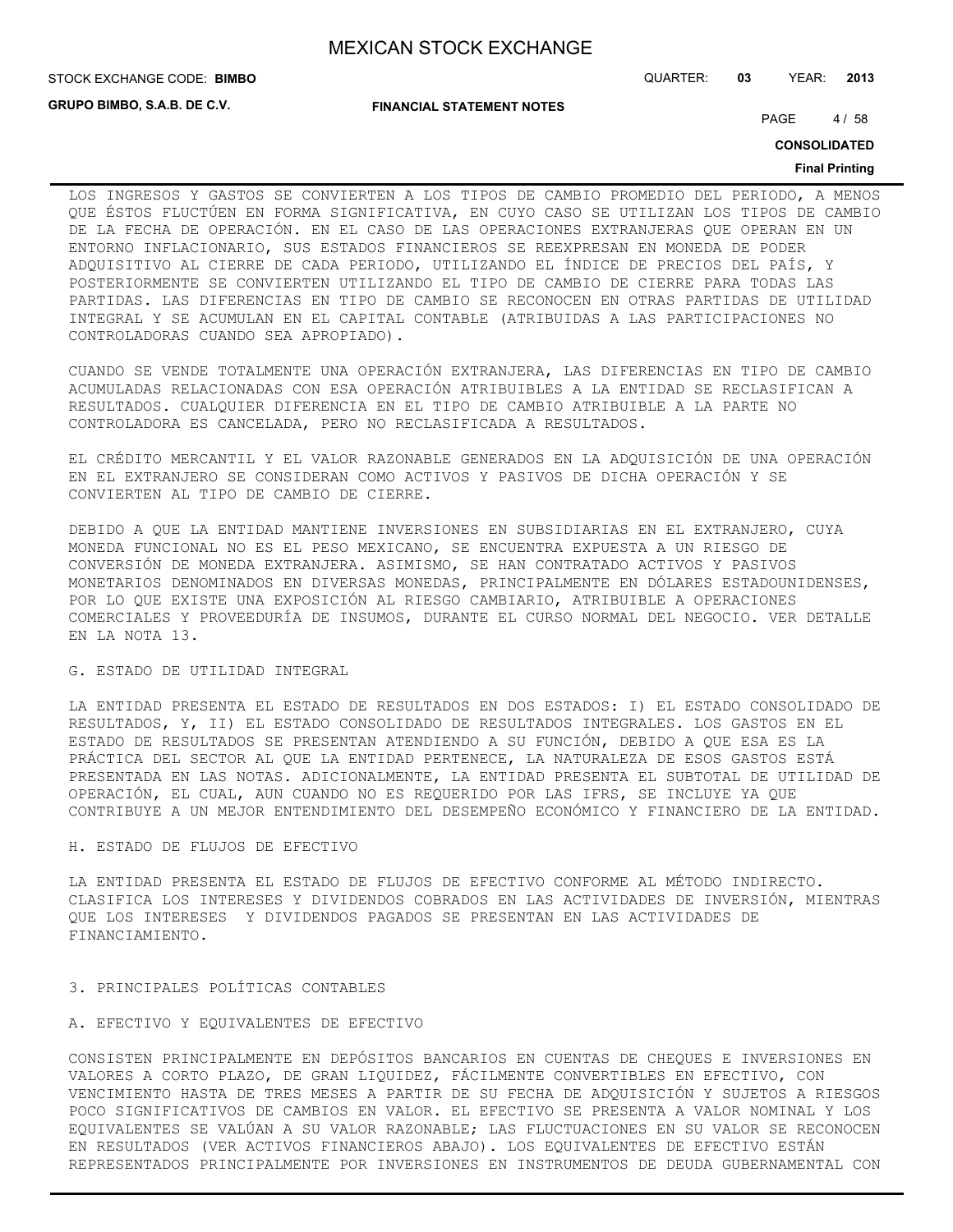| STOCK EXCHANGE CODE: BIMBO  |                                  | QUARTER: | 03 | YEAR:       | 2013 |
|-----------------------------|----------------------------------|----------|----|-------------|------|
| GRUPO BIMBO, S.A.B. DE C.V. | <b>FINANCIAL STATEMENT NOTES</b> |          |    | <b>PAGE</b> | 5/58 |

PAGE 5/58

**CONSOLIDATED**

**Final Printing**

#### VENCIMIENTO DIARIO.

#### B. ACTIVOS FINANCIEROS

LOS ACTIVOS FINANCIEROS, DISTINTOS AL EFECTIVO, SE VALÚAN INICIALMENTE A VALOR RAZONABLE. LOS COSTOS DE TRANSACCIÓN (EXCEPTO POR AQUELLOS ACTIVOS FINANCIEROS CLASIFICADOS COMO VALOR RAZONABLE CON CAMBIOS A TRAVÉS DE RESULTADOS), LOS CUALES SE VALÚAN INICIALMENTE A VALOR RAZONABLE. LA VALUACIÓN POSTERIOR DEPENDE DE LA CATEGORÍA EN LA QUE SE CLASIFICAN.

SE CLASIFICAN DENTRO DE LAS SIGUIENTES CATEGORÍAS: "ACTIVOS FINANCIEROS A VALOR RAZONABLE CON CAMBIOS EN RESULTADOS", "INVERSIONES CONSERVADAS AL VENCIMIENTO", "ACTIVOS FINANCIEROS DISPONIBLES PARA SU VENTA" Y "PRÉSTAMOS Y CUENTAS POR COBRAR". LA CLASIFICACIÓN DEPENDE DE LA NATURALEZA Y PROPÓSITO DE LOS MISMOS Y SE DETERMINA AL MOMENTO DE SU RECONOCIMIENTO INICIAL. A LA FECHA DE LOS ESTADOS CONSOLIDADOS DE POSICIÓN FINANCIERA LA ENTIDAD SOLO MANTIENE INSTRUMENTOS FINANCIEROS A VALOR RAZONABLE CON CAMBIOS EN RESULTADOS Y PRÉSTAMOS Y CUENTAS POR COBRAR. LA NOTA 13 DESCRIBE LA CATEGORÍA EN LAS QUE CALIFICA CADA CLASE DE ACTIVOS FINANCIEROS QUE MANTIENE.

#### ACTIVOS FINANCIEROS A VALOR RAZONABLE CON CAMBIOS EN RESULTADOS

LOS ACTIVOS FINANCIEROS SE CLASIFICAN A VALOR RAZONABLE CON CAMBIOS EN RESULTADOS CUANDO SE DESIGNAN OPCIONALMENTE COMO TAL (Y CUMPLEN CIERTAS CONDICIONES) O CUANDO SE MANTIENEN PARA NEGOCIACIÓN. LA ENTIDAD NO HA DESIGNADO ACTIVOS A VALOR RAZONABLE. UN ACTIVO FINANCIERO CLASIFICA COMO MANTENIDO PARA NEGOCIACIÓN CUANDO SE ADQUIERE PRINCIPALMENTE CON EL PROPÓSITO DE VENDERLO EN EL CORTO PLAZO. TAMBIÉN, LOS INSTRUMENTOS FINANCIEROS DERIVADOS SE CLASIFICAN COMO DE NEGOCIACIÓN, SALVO LOS QUE SE DESIGNAN Y SON EFICACES COMO COBERTURAS (LA POLÍTICA CONTABLE ESPECÍFICA PARA INSTRUMENTOS FINANCIEROS DERIVADOS SE DETALLA MÁS ADELANTE).

SE REGISTRAN A VALOR RAZONABLE, RECONOCIENDO CUALQUIER GANANCIA O PÉRDIDA QUE SURGE DE SU VALUACIÓN EN RESULTADOS QUE INCLUYE CUALQUIER DIVIDENDO O INTERÉS OBTENIDO DEL ACTIVO FINANCIERO. SE CLASIFICAN COMO CIRCULANTES SI SE ESPERA SEAN RECUPERADOS DENTRO DE UN PERIODO MENOR A 12 MESES, DE OTRA FORMA, SE CLASIFICAN COMO NO CIRCULANTES.

#### PRÉSTAMOS Y CUENTAS POR COBRAR

LOS PRÉSTAMOS Y LAS CUENTAS POR COBRAR SON ACTIVOS FINANCIEROS NO DERIVADOS QUE DAN DERECHO A PAGOS FIJOS O DETERMINABLES Y QUE NO COTIZAN EN UN MERCADO ACTIVO. SE VALÚAN AL COSTO AMORTIZADO USANDO EL MÉTODO DE INTERÉS EFECTIVO, MENOS CUALQUIER DETERIORO (EL MÉTODO DE INTERÉS EFECTIVO SE DESCRIBE MÁS ADELANTE, EN LA POLÍTICA CONTABLE DE PASIVOS FINANCIEROS). SE PRESENTAN EN EL ACTIVO CIRCULANTE, EXCEPTO POR AQUELLOS CUYO VENCIMIENTO ES MAYOR A 12 MESES CONTADOS DESDE LA FECHA DE CIERRE DEL EJERCICIO REPORTADO, LOS CUALES SE CLASIFICAN COMO ACTIVOS NO CIRCULANTES.

LA ENTIDAD EVALÚA AL FINAL DE CADA PERIODO SI EXISTE EVIDENCIA OBJETIVA DE DETERIORO DE UN ACTIVO FINANCIERO. SE CONSIDERA QUE LOS ACTIVOS FINANCIEROS ESTÁN DETERIORADOS, CUANDO EXISTE EVIDENCIA OBJETIVA QUE, COMO CONSECUENCIA DE UNO O MÁS EVENTOS QUE HAYAN OCURRIDO DESPUÉS DEL RECONOCIMIENTO INICIAL DEL ACTIVO FINANCIERO, HAN SIDO AFECTADOS LOS FLUJOS DE EFECTIVO FUTUROS ESTIMADOS DEL ACTIVO FINANCIERO. EL IMPORTE DE LA PÉRDIDA POR DETERIORO QUE SE RECONOCE ES LA DIFERENCIA ENTRE EL VALOR EN LIBROS Y EL VALOR PRESENTE DE LOS FLUJOS FUTUROS. EL VALOR EN LIBROS DE LAS CUENTAS POR COBRAR SE REDUCE A TRAVÉS DE UNA CUENTA DE ESTIMACIÓN PARA CUENTAS DE COBRO DUDOSO. CUANDO SE CONSIDERA QUE UNA CUENTA POR COBRAR ES INCOBRABLE, SE ELIMINA CONTRA LA ESTIMACIÓN. LOS CAMBIOS EN LA CUENTA DE LA ESTIMACIÓN SE RECONOCEN EN LOS RESULTADOS.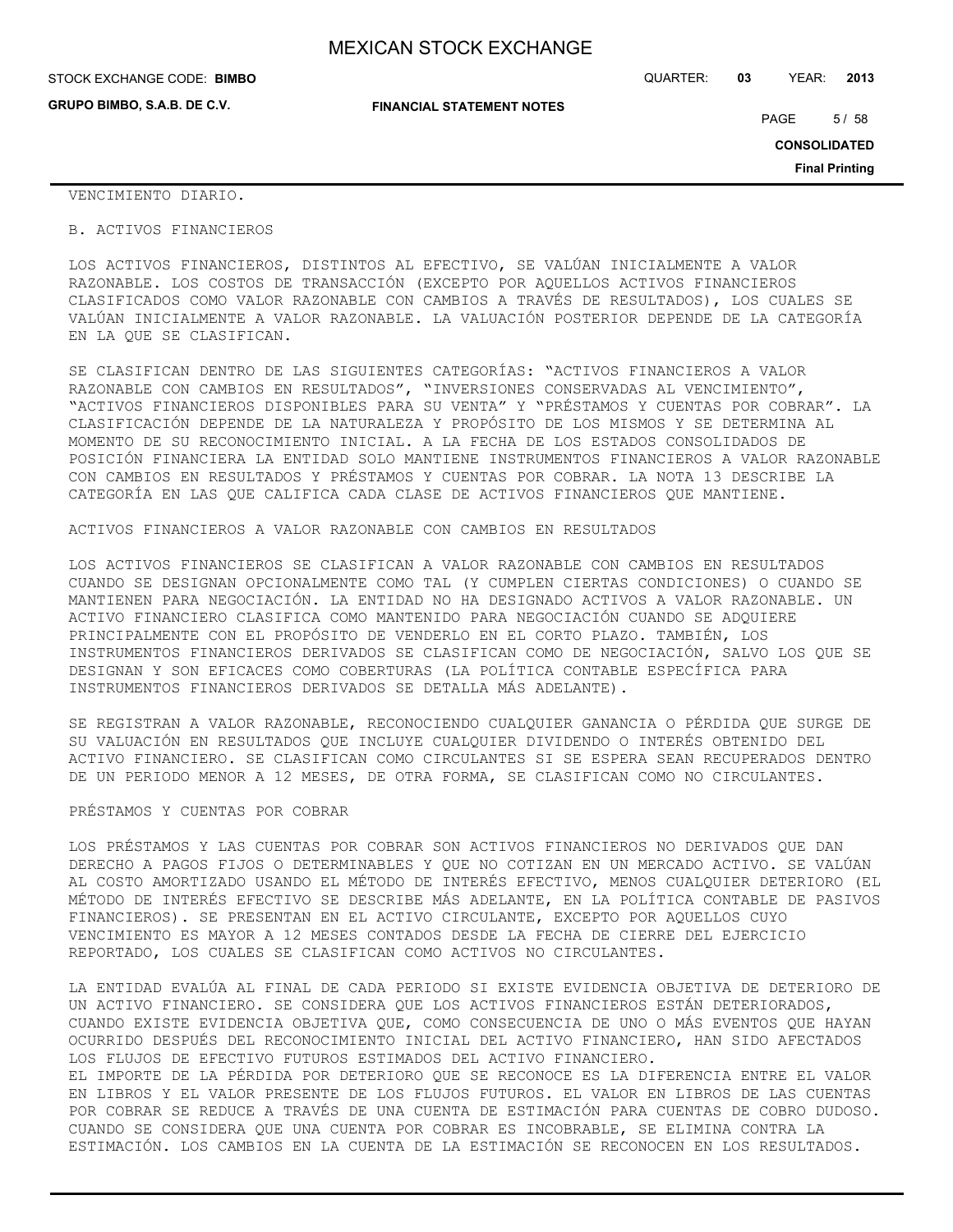**GRUPO BIMBO, S.A.B. DE C.V.**

**FINANCIAL STATEMENT NOTES**

STOCK EXCHANGE CODE: QUARTER: **03** YEAR: **2013 BIMBO**

PAGE 6/58

**CONSOLIDATED**

#### **Final Printing**

LA ENTIDAD DA DE BAJA UN ACTIVO FINANCIERO ÚNICAMENTE CUANDO EXPIRAN LOS DERECHOS CONTRACTUALES SOBRE LOS FLUJOS DE EFECTIVO DEL ACTIVO FINANCIERO, Y TRANSFIERE DE MANERA SUSTANCIAL LOS RIESGOS Y BENEFICIOS INHERENTES A LA PROPIEDAD DEL ACTIVO FINANCIERO.

#### C. INVENTARIOS Y COSTOS DE VENTAS

LOS INVENTARIOS SE REGISTRAN A SU COSTO O A SU VALOR NETO DE REALIZACIÓN, EL QUE RESULTE MENOR. EL COSTO, INCLUYE EL COSTO DE LA MERCANCÍA MÁS LOS COSTOS DE IMPORTACIÓN, FLETES, MANIOBRAS, EMBARQUE, ALMACENAJE EN ADUANAS Y CENTROS DE DISTRIBUCIÓN, DISMINUIDO DEL VALOR DE LAS DEVOLUCIONES RESPECTIVAS. EL VALOR NETO DE REALIZACIÓN ES EL PRECIO DE VENTA ESTIMADO EN EL CURSO NORMAL DE LAS OPERACIONES MENOS LOS COSTOS ESTIMADOS PARA REALIZAR LA VENTA. EL COSTO SE DETERMINA USANDO LA FÓRMULA DE COSTO PROMEDIO.

#### D. ACTIVOS DISPONIBLES PARA LA VENTA

LOS ACTIVOS DE LARGA DURACIÓN QUE SE ESPERA SEAN RECUPERADOS PRINCIPALMENTE A TRAVÉS DE SU VENTA (EN LUGAR DE SU USO CONTINUO) SE CLASIFICAN COMO DISPONIBLES PARA LA VENTA EN EL ACTIVO CIRCULANTE Y SE VALÚAN AL MENOR VALOR ENTRE SU VALOR EN LIBROS Y SU VALOR RAZONABLE, MENOS COSTOS DE VENTA.

EL 23 DE FEBRERO DE 2013, LA ENTIDAD EFECTUÓ A TRAVÉS DE SU SUBSIDIARIA EN EUA LAS DESINVERSIONES REQUERIDAS POR EL DEPARTAMENTO DE ESTADO DE JUSTICIA DE EUA, COMO RESULTADO DE LA ADQUISICIÓN SARA LEE EN DICIEMBRE DE 2011. LA ENTIDAD RECIBIÓ 40 MILLONES DE DÓLARES ESTADOUNIDENSES EN EFECTIVO DE PARTE DE FLOWERS FOOD INC. (FLOWERS) A CAMBIO DE CIERTAS MARCAS, UNA PLANTA Y UN EQUIPO LOCALIZADO EN STOCKTON, CALIFORNIA.

## E. PROPIEDADES, PLANTA Y EQUIPO

LAS PARTIDAS DE PROPIEDADES, PLANTA Y EQUIPO SE RECONOCEN AL COSTO MENOS SU DEPRECIACIÓN ACUMULADA Y PÉRDIDAS POR DETERIORO. LAS ADQUISICIONES REALIZADAS HASTA EL 31 DE DICIEMBRE DE 2007 FUERON ACTUALIZADAS APLICANDO FACTORES DERIVADOS DEL ÍNDICE NACIONAL DE PRECIOS AL CONSUMIDOR ("INPC") HASTA ESTA FECHA, LOS CUALES SE CONVIRTIERON EN EL COSTO ESTIMADO DE DICHOS ACTIVOS AL 1 DE ENERO DE 2011 CON LA ADOPCIÓN DE IFRS (COMO ES PERMITIDO POR LA IFRS 1).

EL COSTO INCLUYE LOS GASTOS DIRECTAMENTE ATRIBUIBLES A LA ADQUISICIÓN DE ESTOS ACTIVOS Y TODOS LOS GASTOS RELACIONADOS CON LA UBICACIÓN DEL ACTIVO EN EL LUGAR Y EN LAS CONDICIONES NECESARIAS PARA QUE PUEDA OPERAR DE LA FORMA PREVISTA POR LA ADMINISTRACIÓN. LOS COSTOS POR PRÉSTAMOS ATRIBUIBLES A LA ADQUISICIÓN, CONSTRUCCIÓN O PRODUCCIÓN DE ACTIVOS CALIFICABLES, QUE SON AQUELLOS QUE LLEVAN TIEMPO SUSTANCIAL PARA ESTAR LISTOS PARA EL USO QUE SE LES PRETENDE DAR, SE SUMAN AL COSTO DEL ACTIVO.

LOS COSTOS DE AMPLIACIÓN, REMODELACIÓN O MEJORA QUE REPRESENTAN UN AUMENTO DE LA CAPACIDAD Y POR ENDE UNA EXTENSIÓN DE LA VIDA ÚTIL DE LOS BIENES, TAMBIÉN SE CAPITALIZAN. LOS GASTOS DE MANTENIMIENTO Y DE REPARACIÓN SE CARGAN AL ESTADO DE RESULTADOS EN EL PERÍODO EN QUE SE INCURREN. EL IMPORTE EN LIBROS DE LOS ACTIVOS REMPLAZADOS ES DADO DE BAJA CUANDO SE CAMBIAN, LLEVANDO TODO EL EFECTO AL ESTADO DE RESULTADOS.

LOS TERRENOS NO SE DEPRECIAN. LA DEPRECIACIÓN DE OTRAS PROPIEDADES, PLANTA Y EQUIPO SE CALCULA CON BASE EN EL MÉTODO DE LÍNEA RECTA PARA DISTRIBUIR SU COSTO A SU VALOR RESIDUAL DURANTE SUS VIDAS ÚTILES ESTIMADAS COMO SIGUE: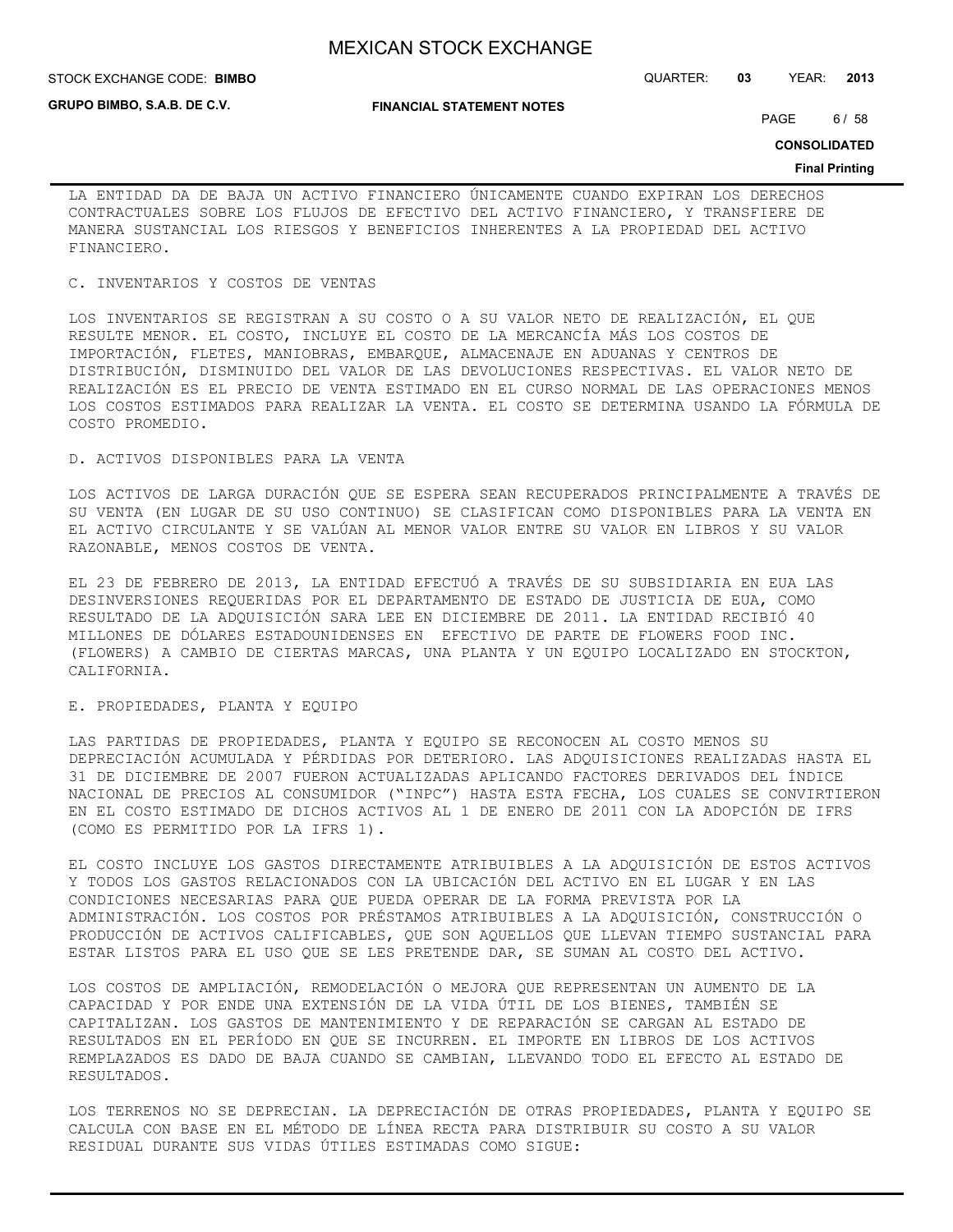#### STOCK EXCHANGE CODE: QUARTER: **03** YEAR: **2013 BIMBO**

**GRUPO BIMBO, S.A.B. DE C.V.**

#### **FINANCIAL STATEMENT NOTES**

PAGE 7/58

**CONSOLIDATED**

**Final Printing**

|                                  | AÑOS          |
|----------------------------------|---------------|
| OBRA NEGRA                       | 15            |
| CIMENTACIÓN                      | 45            |
| TECHOS                           | 20            |
| INSTALACIONES FIJAS Y ACCESORIOS | 10            |
| EOUIPO DE FABRICACIÓN            | 10            |
| VEHÍCULOS                        | 13            |
| MOBILIARIO Y EOUIPO              | 10            |
| EQUIPO DE CÓMPUTO                | 3             |
| MEJORAS A LOCALES ARRENDADOS     | DURANTE LA    |
|                                  | VIGENCIA      |
|                                  | DEI, CONTRATO |

LA ENTIDAD ASIGNA EL IMPORTE INICIALMENTE RECONOCIDO RESPECTO DE UN ELEMENTO DE EDIFICIOS Y EQUIPO DE FABRICACIÓN EN SUS DIFERENTES PARTES SIGNIFICATIVAS (COMPONENTES) Y DEPRECIA POR SEPARADO CADA UNO DE ESOS COMPONENTES.

LOS MÉTODOS DE DEPRECIACIÓN, VALORES RESIDUALES Y LA VIDA ÚTIL DE LOS ACTIVOS SE REVISAN Y AJUSTAN, DE SER NECESARIO, A LA FECHA DE CADA ESTADO DE POSICIÓN FINANCIERA.

-EL VALOR EN LIBROS DE UN ACTIVO SE CASTIGA A SU VALOR DE RECUPERACIÓN SI EL VALOR EN LIBROS DEL ACTIVO ES MAYOR QUE SU VALOR DE RECUPERACIÓN ESTIMADO.

LAS UTILIDADES Y PÉRDIDAS POR LA VENTA DE ACTIVOS, RESULTAN DE LA DIFERENCIA ENTRE LOS INGRESOS DE LA TRANSACCIÓN Y EL VALOR EN LIBROS DE LOS ACTIVOS. ESTAS SE INCLUYEN EN EL ESTADO DE RESULTADOS DENTRO DE OTROS INGRESOS (GASTOS).

LAS MEJORAS Y ADAPTACIONES A INMUEBLES Y LOCALES COMERCIALES EN LOS QUE LA ENTIDAD ACTÚA COMO ARRENDATARIO SE RECONOCEN AL COSTO HISTÓRICO DISMINUIDO DE LA DEPRECIACIÓN RESPECTIVA.

#### F. ASOCIADAS Y NEGOCIOS CONJUNTOS

LAS ASOCIADAS SON TODAS LAS ENTIDADES SOBRE LAS QUE LA ENTIDAD EJERCE INFLUENCIA SIGNIFICATIVA PERO NO CONTROL, GENERALMENTE ESTAS ENTIDADES SON AQUELLAS EN LAS QUE SE MANTIENE UNA PARTICIPACIÓN DE ENTRE 20% Y 50% DE LOS DERECHOS A VOTO.

UN NEGOCIO CONJUNTO ES UN ACUERDO CONTRACTUAL A TRAVÉS DEL CUAL, LA ENTIDAD Y TERCEROS LLEVAN A CABO UNA ACTIVIDAD ECONÓMICA SUJETA A CONTROL CONJUNTO, ES DECIR, CUANDO LAS DECISIONES ESTRATÉGICAS FINANCIERAS Y OPERATIVAS REQUIEREN CONSENTIMIENTO UNÁNIME DE LAS PARTES QUE COMPARTEN EL CONTROL.

ESTAS INVERSIONES SE REGISTRAN A TRAVÉS DEL MÉTODO DE PARTICIPACIÓN Y SE RECONOCEN INICIALMENTE AL COSTO. LA INVERSIÓN DE LA ENTIDAD INCLUYE EL CRÉDITO MERCANTIL (NETO DE CUALQUIER PÉRDIDA ACUMULADA POR DETERIORO, SI LO HUBIERA) IDENTIFICADA AL MOMENTO DE LA ADQUISICIÓN.

#### G. ACTIVOS INTANGIBLES

SE INTEGRA PRINCIPALMENTE POR MARCAS Y RELACIONES CON CLIENTES DERIVADOS DE LA ADQUISICIÓN DE LOS NEGOCIOS EN EUA, IBERIA, FARGO Y DE ALGUNAS MARCAS EN SUDAMÉRICA. SE RECONOCEN AL COSTO DE ADQUISICIÓN. EL COSTO DE ACTIVOS INTANGIBLES ADQUIRIDOS A TRAVÉS DE UNA ADQUISICIÓN ES EL DE SU VALOR RAZONABLE A LA FECHA DE ADQUISICIÓN.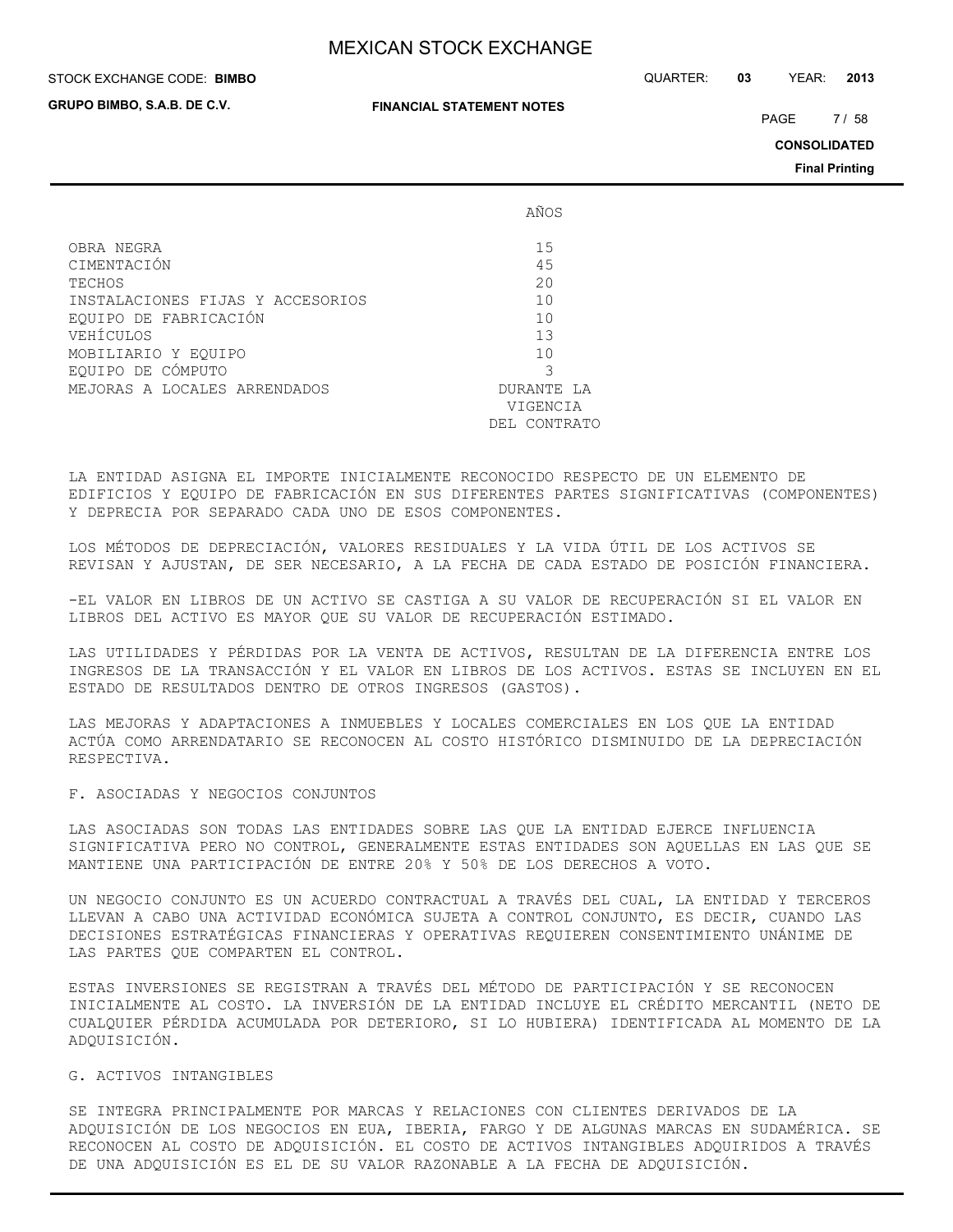**FINANCIAL STATEMENT NOTES**

STOCK EXCHANGE CODE: QUARTER: **03** YEAR: **2013 BIMBO**

**GRUPO BIMBO, S.A.B. DE C.V.**

PAGE 8/58

**CONSOLIDATED**

#### **Final Printing**

POSTERIORMENTE SE VALÚAN A SU COSTO MENOS AMORTIZACIÓN Y PÉRDIDAS POR DETERIORO ACUMULADAS. LOS ACTIVOS INTANGIBLES GENERADOS INTERNAMENTE, EXCEPTO POR LOS COSTOS DE DESARROLLO, NO SE CAPITALIZAN Y SE RECONOCEN COMO GASTOS EN RESULTADOS DEL PERIODO EN EL QUE SE INCURREN.

LOS ACTIVOS INTANGIBLES SE CLASIFICAN COMO DE VIDA DEFINIDA O INDEFINIDA. LOS DE VIDA DEFINIDA SE AMORTIZAN BAJO EL MÉTODO DE LÍNEA RECTA DURANTE SU VIDA ESTIMADA Y CUANDO EXISTEN INDICIOS, SE PRUEBAN POR DETERIORO. LOS MÉTODOS DE AMORTIZACIÓN Y LA VIDA ÚTIL DE LOS ACTIVOS SE REVISAN Y AJUSTAN, DE SER NECESARIO, A LA FECHA DE CADA ESTADO DE POSICIÓN FINANCIERA. LA AMORTIZACIÓN SE CARGA A RESULTADOS EN EL RUBRO DE GASTOS DE DISTRIBUCIÓN Y VENTA Y ADMINISTRACIÓN. LOS DE VIDA INDEFINIDA NO SE AMORTIZAN PERO SE SUJETAN CUANDO MENOS ANUALMENTE, A PRUEBAS DE DETERIORO.

H. DETERIORO DE ACTIVOS DE LARGA DURACIÓN DISTINTOS AL CRÉDITO MERCANTIL

LA ENTIDAD REVISA EL VALOR EN LIBROS DE LOS ACTIVOS DE LARGA DURACIÓN DISTINTOS AL CRÉDITO MERCANTIL, ANTE LA PRESENCIA DE ALGÚN INDICIO DE DETERIORO QUE PUDIERA INDICAR QUE EL VALOR EN LIBROS PUDIERA NO SER RECUPERABLE, CONSIDERANDO EL MAYOR DEL VALOR PRESENTE DE LOS FLUJOS NETOS DE EFECTIVO FUTUROS O EL PRECIO NETO DE VENTA EN EL CASO DE SU EVENTUAL DISPOSICIÓN. EL DETERIORO SE REGISTRA SI EL VALOR EN LIBROS EXCEDE AL MAYOR DE LOS VALORES ANTES MENCIONADOS. LOS INDICIOS DE DETERIORO QUE SE CONSIDERAN PARA ESTOS EFECTOS SON, ENTRE OTROS, LAS PÉRDIDAS DE OPERACIÓN O FLUJOS DE EFECTIVO NEGATIVOS EN EL PERIODO SI ES QUE ESTÁN COMBINADOS CON UN HISTORIAL O PROYECCIÓN DE PÉRDIDAS, DEPRECIACIONES Y AMORTIZACIONES CARGADAS A RESULTADOS QUE EN TÉRMINOS PORCENTUALES, EN RELACIÓN CON LOS INGRESOS, SEAN SUBSTANCIALMENTE SUPERIORES A LAS DE EJERCICIOS ANTERIORES, EFECTOS DE OBSOLESCENCIA, REDUCCIÓN EN LA DEMANDA DE LOS PRODUCTOS QUE SE FABRICAN, COMPETENCIA Y OTROS FACTORES ECONÓMICOS Y LEGALES. PARA EFECTOS DE LA EVALUACIÓN DE DETERIORO, LOS ACTIVOS SE AGRUPAN EN LOS NIVELES MÁS PEQUEÑOS EN LOS QUE GENERAN FLUJOS DE EFECTIVO IDENTIFICABLES (UNIDADES GENERADORAS DE EFECTIVO). LOS ACTIVOS DE LARGA DURACIÓN DISTINTOS AL CRÉDITO MERCANTIL QUE SEAN OBJETO DE CASTIGOS POR DETERIORO SE EVALÚAN A CADA FECHA DE REPORTE PARA IDENTIFICAR POSIBLES REVERSIONES DE DICHO DETERIORO.

I. CRÉDITO MERCANTIL

EL CRÉDITO MERCANTIL SE REGISTRA A SU COSTO MENOS PÉRDIDAS ACUMULADAS POR DETERIORO.

EL CRÉDITO MERCANTIL SE ASIGNA A CADA UNIDAD GENERADORA DE EFECTIVO (O GRUPO DE UNIDADES GENERADORAS DE EFECTIVO) QUE SE ESPERA QUE SE BENEFICIE DE SINERGIAS DE LA ADQUISICIÓN PARA EFECTOS DE PRUEBAS DE DETERIORO. UNA UNIDAD GENERADORA DE EFECTIVO A LA CUAL SE HA ASIGNADO CRÉDITO MERCANTIL SE PRUEBA POR DETERIORO ANUALMENTE, O MÁS FRECUENTEMENTE SI EXISTEN INDICIOS DE DETERIORO. CUANDO EL MONTO RECUPERABLE DE LA UNIDAD GENERADORA DE EFECTIVO ES MENOR QUE SU VALOR EN LIBROS, LA PÉRDIDA POR DETERIORO REDUCE EL MONTO DEL CRÉDITO MERCANTIL Y POSTERIORMENTE EL VALOR DE OTROS ACTIVOS DE LA UNIDAD DE FORMA PROPORCIONAL A SU VALOR EN LIBROS. LAS PÉRDIDAS POR DETERIORO SE RECONOCEN DIRECTAMENTE EN RESULTADOS Y NO SE REVERSAN EN PERIODOS SUBSECUENTES.

#### J. PASIVOS FINANCIEROS

LOS PASIVOS FINANCIEROS SE VALÚAN INICIALMENTE A VALOR RAZONABLE, MENOS LOS COSTOS DE TRANSACCIÓN, EXCEPTO POR AQUELLOS PASIVOS FINANCIEROS CLASIFICADOS COMO VALOR RAZONABLE CON CAMBIOS A TRAVÉS DE RESULTADOS, LOS CUALES SE VALÚAN INICIALMENTE A VALOR RAZONABLE. LA VALUACIÓN POSTERIOR DEPENDE DE LA CATEGORÍA EN LA QUE SE CLASIFICAN.

LOS PASIVOS FINANCIEROS SE CLASIFICAN DENTRO DE LAS SIGUIENTES CATEGORÍAS: "A VALOR RAZONABLE CON CAMBIOS EN RESULTADOS" O COMO "OTROS PASIVOS FINANCIEROS". LA NOTA 13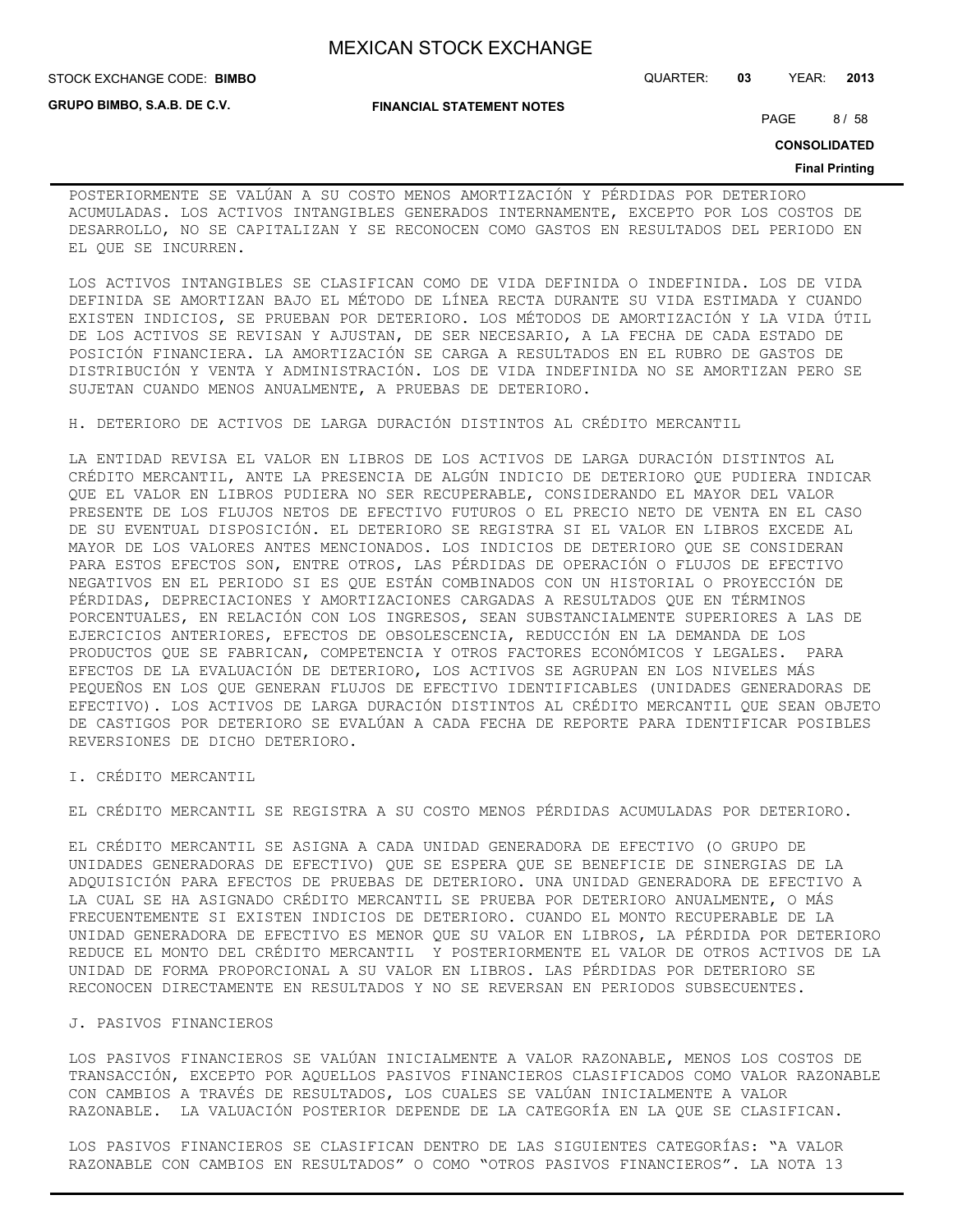**GRUPO BIMBO, S.A.B. DE C.V.**

**FINANCIAL STATEMENT NOTES**

STOCK EXCHANGE CODE: QUARTER: **03** YEAR: **2013 BIMBO**

PAGE 9/58

**CONSOLIDATED**

**Final Printing**

DESCRIBE LA CATEGORÍA EN LAS QUE CALIFICA CADA CLASE DE PASIVOS FINANCIEROS QUE MANTIENE LA ENTIDAD.

PASIVOS FINANCIEROS A VALOR RAZONABLE CON CAMBIOS EN RESULTADOS

LOS PASIVOS FINANCIEROS SE CLASIFICAN A VALOR RAZONABLE CON CAMBIOS EN RESULTADOS CUANDO SE DESIGNAN OPCIONALMENTE COMO TAL (Y CUMPLEN CIERTAS CONDICIONES) O CUANDO SE MANTIENEN PARA NEGOCIACIÓN. LA ENTIDAD NO HA DESIGNADO PASIVOS A VALOR RAZONABLE. LOS INSTRUMENTOS FINANCIEROS DERIVADOS SE CLASIFICAN COMO DE NEGOCIACIÓN, SALVO LOS QUE SE DESIGNAN Y SON EFICACES COMO COBERTURAS (LA POLÍTICA CONTABLE ESPECÍFICA PARA INSTRUMENTOS FINANCIEROS DERIVADOS SE DETALLA MÁS ADELANTE). LA ENTIDAD NO HA DESIGNADO PASIVOS FINANCIEROS CON CAMBIOS A TRAVÉS DE RESULTADOS.

#### OTROS PASIVOS FINANCIEROS

LOS OTROS PASIVOS FINANCIEROS, QUE INCLUYEN PRINCIPALMENTE PRÉSTAMOS DE INSTITUCIONES FINANCIERAS Y OTRAS CUENTAS POR PAGAR, SE VALÚAN POSTERIORMENTE AL COSTO AMORTIZADO USANDO EL MÉTODO DE INTERÉS EFECTIVO, RECONOCIENDO LOS GASTOS POR INTERÉS SOBRE UNA BASE DE RENDIMIENTO EFECTIVO.

EL MÉTODO DE INTERÉS EFECTIVO ES UN MÉTODO DE CÁLCULO DEL COSTO AMORTIZADO DE UN PASIVO FINANCIERO Y DE ASIGNACIÓN DEL GASTO FINANCIERO A LO LARGO DEL PERÍODO PERTINENTE. LA TASA DE INTERÉS EFECTIVA ES LA TASA QUE DESCUENTA EXACTAMENTE LOS FLUJOS ESTIMADOS DE PAGOS EN EFECTIVO A LO LARGO DE LA VIDA ESPERADA DEL PASIVO FINANCIERO (O, CUANDO SEA ADECUADO, EN UN PERÍODO MÁS CORTO) AL IMPORTE NETO EN LIBROS DEL PASIVO FINANCIERO EN SU RECONOCIMIENTO INICIAL.

LA ENTIDAD DA DE BAJA LOS PASIVOS FINANCIEROS SÍ, Y SOLO SÍ, LAS OBLIGACIONES DE LA ENTIDAD SE CUMPLEN, CANCELAN O EXPIRAN.

K. INSTRUMENTOS FINANCIEROS DERIVADOS Y ACTIVIDADES DE COBERTURA

LOS INSTRUMENTOS FINANCIEROS DERIVADOS SE RECONOCEN INICIALMENTE A SU VALOR RAZONABLE EN LA FECHA EN QUE SE CELEBRA EL CONTRATO DEL INSTRUMENTO FINANCIERO DERIVADO Y SON REMEDIDOS SUBSECUENTEMENTE A SU VALOR RAZONABLE. EL MÉTODO PARA RECONOCER LA UTILIDAD O PÉRDIDA DE LOS CAMBIOS EN LOS VALORES RAZONABLES DE LOS INSTRUMENTOS FINANCIEROS DERIVADOS DEPENDE DE SI SON DESIGNADOS COMO INSTRUMENTOS DE COBERTURA, Y SI ES ASÍ, LA NATURALEZA DE LA PARTIDA QUE SE ESTÁ CUBRIENDO. LA ENTIDAD ÚNICAMENTE CUENTA CON INSTRUMENTOS FINANCIEROS DERIVADOS DE COBERTURA DE FLUJOS DE EFECTIVO Y DE COBERTURA DE LA INVERSIÓN NETA EN SUBSIDIARIAS EN EL EXTRANJERO.

LA ENTIDAD DOCUMENTA AL INICIO DE LA TRANSACCIÓN LA RELACIÓN ENTRE LOS INSTRUMENTOS DE COBERTURA Y LAS PARTIDAS CUBIERTAS, ASÍ COMO SUS OBJETIVOS Y LA ESTRATEGIA DE LA ADMINISTRACIÓN DE RIESGOS QUE RESPALDAN SUS TRANSACCIONES DE COBERTURA. LA ENTIDAD DOCUMENTA EN FORMA PERIÓDICA SI LOS INSTRUMENTOS FINANCIEROS DERIVADOS UTILIZADOS EN LAS TRANSACCIONES DE COBERTURA SON ALTAMENTE EFECTIVOS PARA CUBRIR LOS CAMBIOS EN VALOR RAZONABLE O FLUJOS DE EFECTIVO DE LAS PARTIDAS CUBIERTAS.

LOS VALORES RAZONABLES DE LOS INSTRUMENTOS FINANCIEROS DERIVADOS UTILIZADOS COMO INSTRUMENTOS DE COBERTURA SE REVELAN EN LA NOTA 13.

#### COBERTURAS DE FLUJOS DE EFECTIVO

LA PORCIÓN EFECTIVA DE LOS CAMBIOS EN EL VALOR RAZONABLE DE LOS INSTRUMENTOS FINANCIEROS DERIVADOS QUE SE DESIGNAN Y CALIFICAN COMO COBERTURA DE FLUJOS EFECTIVO SE RECONOCEN EN LAS OTRAS PARTIDAS DE LA UTILIDAD INTEGRAL Y SE PRESENTAN EN EL RUBRO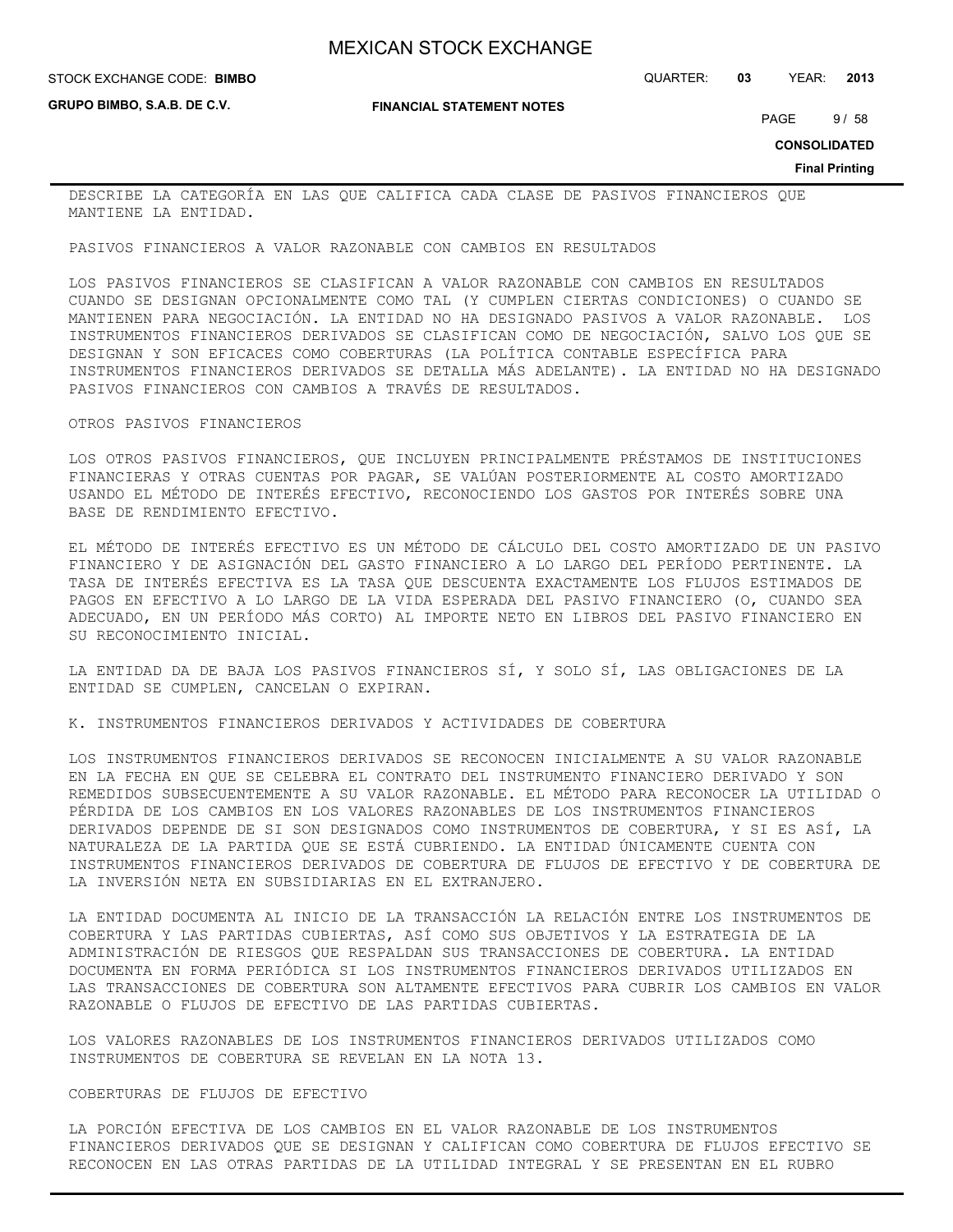**STOCK EXCHANGE CODE: BIMBO** 

**GRUPO BIMBO, S.A.B. DE C.V.**

#### **FINANCIAL STATEMENT NOTES**

STOCK EXCHANGE CODE: QUARTER: **03** YEAR: **2013**

PAGE 10 / 58

**CONSOLIDATED**

#### **Final Printing**

"VARIACIÓN NETA DE LA PÉRDIDA/GANANCIA POR REALIZAR DE INSTRUMENTOS DE COBERTURA DE FLUJOS DE EFECTIVO". LA PORCIÓN INEFECTIVA SE RECONOCE INMEDIATAMENTE EN LOS RESULTADOS DEL PERIODO. LAS CANTIDADES QUE HAYAN SIDO REGISTRADAS EN EL CAPITAL CONTABLE COMO PARTE DE LA UTILIDAD INTEGRAL, SE RECLASIFICAN A LOS RESULTADOS DEL MISMO PERIODO EN EL QUE LA PARTIDA CUBIERTA IMPACTA RESULTADOS.

LA ENTIDAD SUSPENDE LA CONTABILIDAD DE COBERTURAS CUANDO EL DERIVADO HA VENCIDO, HA SIDO VENDIDO, ES CANCELADO O EJERCIDO, CUANDO EL DERIVADO NO ALCANZA UNA ALTA EFECTIVIDAD PARA COMPENSAR LOS CAMBIOS EN LOS FLUJOS DE EFECTIVO DE LA PARTIDA CUBIERTA, O CUANDO LA ENTIDAD DECIDE CANCELAR LA DESIGNACIÓN DE COBERTURA. CUALQUIER PÉRDIDA O GANANCIA RECONOCIDA EN OTROS RESULTADOS INTEGRALES Y ACUMULADA EN EL CAPITAL, PERMANECE EN EL CAPITAL Y ES RECONOCIDA CUANDO LA PROYECCIÓN DE LA TRANSACCIÓN ES FINALMENTE RECONOCIDA EN RESULTADOS.

#### COBERTURA DE LA INVERSIÓN NETA EN SUBSIDIARIAS EN EL EXTRANJERO

UNA COBERTURA DE LA INVERSIÓN NETA EN SUBSIDIARIAS EN EL EXTRANJERO SE CONTABILIZA DE FORMA SIMILAR A UNA COBERTURA DE FLUJOS DE EFECTIVO. LA PORCIÓN EFECTIVA DE LOS CAMBIOS EN EL VALOR RAZONABLE DE LOS INSTRUMENTOS FINANCIEROS DERIVADOS (O NO DERIVADOS) QUE SE DESIGNAN Y CALIFICAN COMO COBERTURA DE LA INVERSIÓN NETA EN SUBSIDIARIAS EN EL EXTRANJERO SE RECONOCEN EN LAS OTRAS PARTIDAS DE LA UTILIDAD INTEGRAL Y SE PRESENTAN EN EL RUBRO "EFECTO DE CONVERSIÓN DE OPERACIONES EXTRANJERAS". LA PORCIÓN INEFECTIVA SE RECONOCE INMEDIATAMENTE EN LOS RESULTADOS DEL PERIODO EN EL RUBRO "GANANCIA (PÉRDIDA) CAMBIARIA NETA". LAS CANTIDADES QUE HAYAN SIDO REGISTRADAS EN EL CAPITAL CONTABLE COMO PARTE DE LA UTILIDAD INTEGRAL, SE RECLASIFICAN A LOS RESULTADOS DEL MISMO PERIODO DE LA DISPOSICIÓN DE LA INVERSIÓN.

#### L. PROVISIONES

LAS PROVISIONES SE RECONOCEN CUANDO LA ENTIDAD TIENE UNA OBLIGACIÓN LEGAL O ASUMIDA (PRESENTE) COMO RESULTADO DE EVENTOS PASADOS, ES PROBABLE QUE SE REQUIERA LA SALIDA DE FLUJOS DE EFECTIVO PARA PAGAR LA OBLIGACIÓN Y EL MONTO PUEDA SER ESTIMADO CONFIABLEMENTE.

LOS PASIVOS CONTINGENTES ADQUIRIDOS EN UNA COMBINACIÓN DE NEGOCIOS SE MIDEN INICIALMENTE A SU VALOR RAZONABLE A LA FECHA DE ADQUISICIÓN. POSTERIORMENTE, SE MIDEN AL MAYOR ENTRE EL MEJOR ESTIMADO DEL GASTO QUE SE REQUIERE PARA LIQUIDAR LA OBLIGACIÓN Y EL MONTO RECONOCIDO ORIGINALMENTE MENOS SU AMORTIZACIÓN ACUMULADA.

### M. IMPUESTOS A LA UTILIDAD

EL GASTO POR IMPUESTOS A LA UTILIDAD COMPRENDE EL IMPUESTO CAUSADO Y EL DIFERIDO. EL IMPUESTO SE RECONOCE EN EL ESTADO DE RESULTADOS, EXCEPTO CUANDO SE RELACIONA CON PARTIDAS RECONOCIDAS DIRECTAMENTE EN OTRAS PARTIDAS DE LA UTILIDAD INTEGRAL O EN EL CAPITAL CONTABLE. EN ESTE CASO, EL IMPUESTO TAMBIÉN SE RECONOCE EN OTRAS PARTIDAS DE LA UTILIDAD INTEGRAL O DIRECTAMENTE EN EL CAPITAL CONTABLE, RESPECTIVAMENTE.

EN EL CASO DE MÉXICO, EL IMPUESTO A LA UTILIDAD CAUSADO SE COMPONE DEL IMPUESTO SOBRE LA RENTA ("ISR") Y EL IMPUESTO EMPRESARIAL A TASA ÚNICA ("IETU"), LOS CUALES SE REGISTRAN EN LOS RESULTADOS DEL AÑO EN QUE SE CAUSAN. EL IMPUESTO CAUSADO ES EL QUE RESULTA MAYOR ENTRE AMBOS. ÉSTOS SE BASAN EN LAS UTILIDADES FISCALES Y EN FLUJOS DE EFECTIVO DE CADA AÑO, RESPECTIVAMENTE.

EL IMPUESTO A LAS UTILIDADES CAUSADO SE CALCULA CON BASE EN LAS LEYES FISCALES APROBADAS A LA FECHA DEL ESTADO DE POSICIÓN FINANCIERA EN LOS PAÍSES EN LOS QUE LA ENTIDAD OPERA Y GENERA UNA BASE GRAVABLE.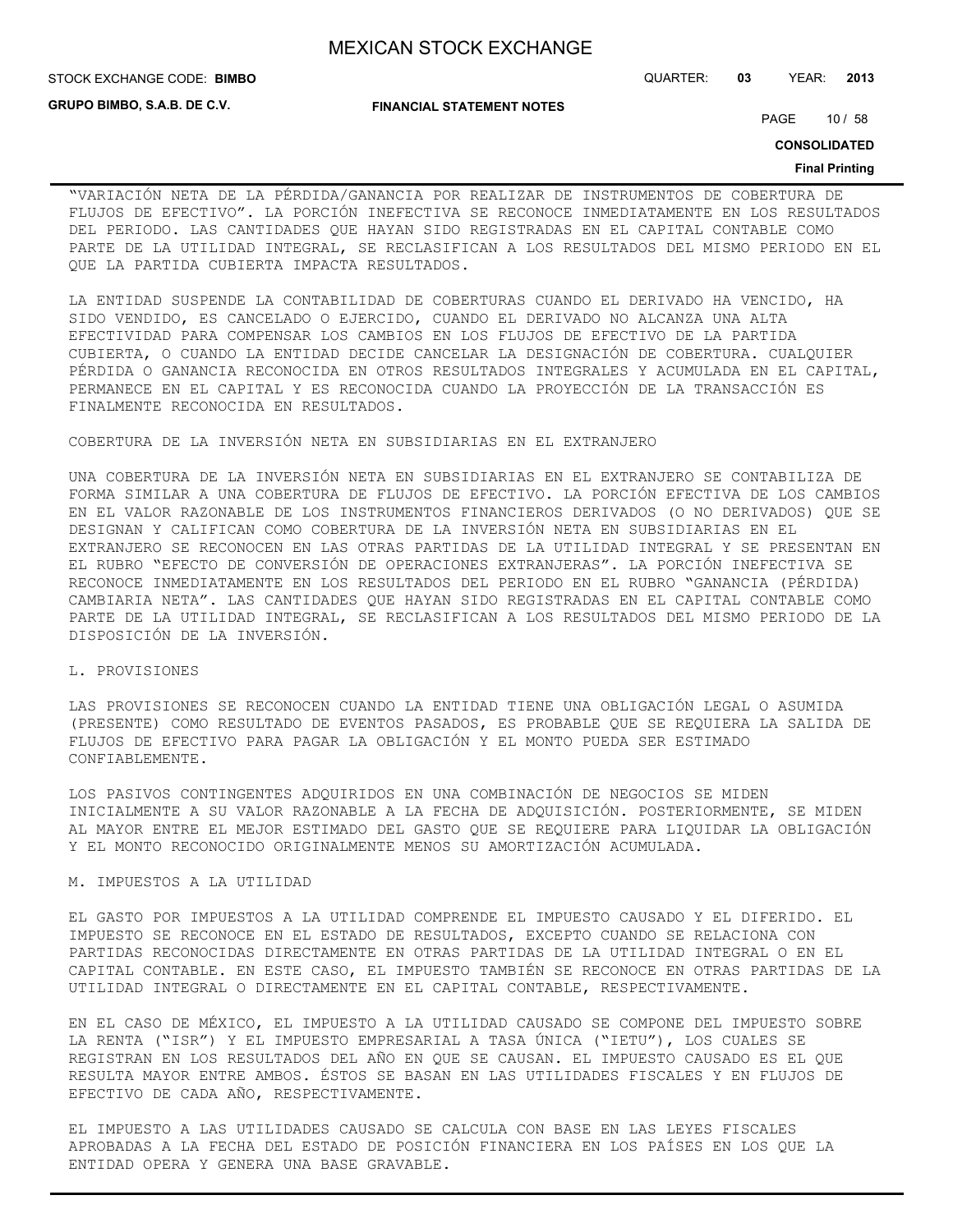**GRUPO BIMBO, S.A.B. DE C.V.**

STOCK EXCHANGE CODE: QUARTER: **03** YEAR: **2013 BIMBO**

**FINANCIAL STATEMENT NOTES**

PAGE 11 / 58

**CONSOLIDATED**

**Final Printing**

EL IMPUESTO A LAS UTILIDADES DIFERIDO SE DETERMINA UTILIZANDO LAS TASAS Y LEYES FISCALES QUE HAN SIDO PROMULGADAS A LA FECHA DEL ESTADO DE POSICIÓN FINANCIERA Y QUE SE ESPERA SERÁN APLICABLES CUANDO LAS DIFERENCIAS TEMPORALES SE REVIERTAN. EN EL CASO DE MÉXICO, PARA RECONOCER EL IMPUESTO DIFERIDO SE DETERMINA SI, CON BASE EN PROYECCIONES FINANCIERAS, LA ENTIDAD CAUSARÁ ISR O IETU Y SE RECONOCE EL IMPUESTO DIFERIDO QUE CORRESPONDA AL IMPUESTO QUE SE ESTIMA QUE SE PAGARÁ EN CADA EJERCICIO.

EL IMPUESTO SOBRE LA RENTA DIFERIDO SE PROVISIONA CON BASE EN EL MÉTODO DE ACTIVOS Y PASIVOS, SOBRE LAS DIFERENCIAS TEMPORALES QUE SURGEN ENTRE LAS BASES FISCALES DE LOS ACTIVOS Y PASIVOS Y SUS RESPECTIVOS VALORES MOSTRADOS EN LOS ESTADOS FINANCIEROS CONSOLIDADOS. NO SE RECONOCE EL IMPUESTO A LAS UTILIDADES DIFERIDO DE LAS SIGUIENTES DIFERENCIAS TEMPORALES: I) LAS QUE SURGEN DEL RECONOCIMIENTO INICIAL DE ACTIVOS O PASIVOS EN TRANSACCIONES DISTINTAS A ADQUISICIONES DE NEGOCIOS Y QUE NO AFECTAN RESULTADOS CONTABLES O FISCALES, II) LAS RELACIONADAS A INVERSIONES EN SUBSIDIARIAS Y EN ASOCIADAS EN LA MEDIDA QUE SEA PROBABLE QUE NO SE REVERTIRÁN EN EL FUTURO PREVISIBLE, Y, III) LAS QUE SURGEN DEL RECONOCIMIENTO INICIAL DEL CRÉDITO MERCANTIL. EL IMPUESTO A LA UTILIDAD DIFERIDO ACTIVO SÓLO SE RECONOCE EN LA MEDIDA QUE SEA PROBABLE QUE SE OBTENGAN BENEFICIOS FISCALES FUTUROS CONTRA LOS QUE SE PUEDAN UTILIZAR.

LOS SALDOS DE IMPUESTOS A LAS UTILIDADES ACTIVOS Y PASIVOS SE COMPENSAN SÓLO CUANDO EXISTE UN DERECHO LEGAL EXIGIBLE A COMPENSAR LOS IMPUESTOS CAUSADOS ACTIVOS CONTRA LOS PASIVOS Y SON RELATIVOS A LA MISMA AUTORIDAD FISCAL, O SI SON DISTINTAS ENTIDADES FISCALES, SE TIENE LA INTENCIÓN DE LIQUIDARLOS SOBRE BASES NETAS O LOS ACTIVOS Y PASIVOS SE REALIZARÁN DE FORMA SIMULTÁNEA.

#### N. BENEFICIOS A LOS EMPLEADOS

#### I. PENSIONES Y PRIMA DE ANTIGÜEDAD

UN PLAN DE CONTRIBUCIONES DEFINIDAS ES UN PLAN DE BENEFICIOS POSTERIORES AL EMPLEO BAJO EL CUAL LA ENTIDAD PAGA CONTRIBUCIONES FIJAS A UN FONDO O FIDEICOMISO Y NO TIENE NINGUNA OBLIGACIÓN LEGAL O ASUMIDA DE HACER PAGOS ADICIONALES. LAS OBLIGACIONES SE RECONOCEN COMO GASTOS CUANDO LOS EMPLEADOS PRESTAN LOS SERVICIOS QUE LES DAN DERECHO AL PLAN.

UN PLAN DE BENEFICIOS DEFINIDOS ES UN PLAN DE BENEFICIOS POSTERIORES AL EMPLEO DISTINTO A LOS DE CONTRIBUCIONES DEFINIDAS. LAS OBLIGACIONES SE CALCULAN ANUALMENTE POR ACTUARIOS INDEPENDIENTES UTILIZANDO EL MÉTODO DEL CRÉDITO UNITARIO PROYECTADO. LAS UTILIDADES Y PÉRDIDAS ACTUARIALES SE CARGAN O ABONAN AL CAPITAL CONTABLE EN OTRAS PARTIDAS DE LA UTILIDAD INTEGRAL EN EL PERIODO EN EL QUE SURGEN, PARA QUE LAS PENSIONES REFLEJEN EL VALOR TOTAL DEL DÉFICIT O SUPERÁVIT DEL PLAN. LOS COSTOS DE SERVICIOS PASADOS Y GANANCIAS O PÉRDIDAS POR LIQUIDACIONES DEL PLAN, SE RECONOCEN EN LOS RESULTADOS DEL PERIODO EN EL QUE OCURREN. LA ENTIDAD ADOPTÓ ANTICIPADAMENTE LA NORMA INTERNACIONAL DE CONTABILIDAD ("IAS", POR SUS SIGLAS EN INGLÉS) 19 (MODIFICADA), BENEFICIOS A LOS EMPLEADOS, DESDE LA FECHA DE TRANSICIÓN A IFRS.

EL PASIVO O ACTIVO RECONOCIDO EN EL ESTADO DE POSICIÓN FINANCIERA RESPECTO DE LOS PLANES DE BENEFICIOS DEFINIDOS ES EL VALOR PRESENTE DE LA OBLIGACIÓN MENOS EL VALOR RAZONABLE DE LOS ACTIVOS DEL PLAN. EL VALOR PRESENTE DE LAS OBLIGACIONES DE BENEFICIOS DEFINIDOS SE DETERMINA DESCONTANDO LOS FLUJOS DE EFECTIVO ESTIMADOS USANDO LAS TASAS DE INTERÉS DE BONOS GUBERNAMENTALES DENOMINADOS EN LA MISMA MONEDA EN LA QUE LOS BENEFICIOS SERÁN PAGADOS Y QUE TIENEN VENCIMIENTOS QUE SE APROXIMAN AL DE LA OBLIGACIÓN.

LA ENTIDAD OTORGA UN BONO EN EFECTIVO A CIERTOS EJECUTIVOS, CALCULADO CON BASE EN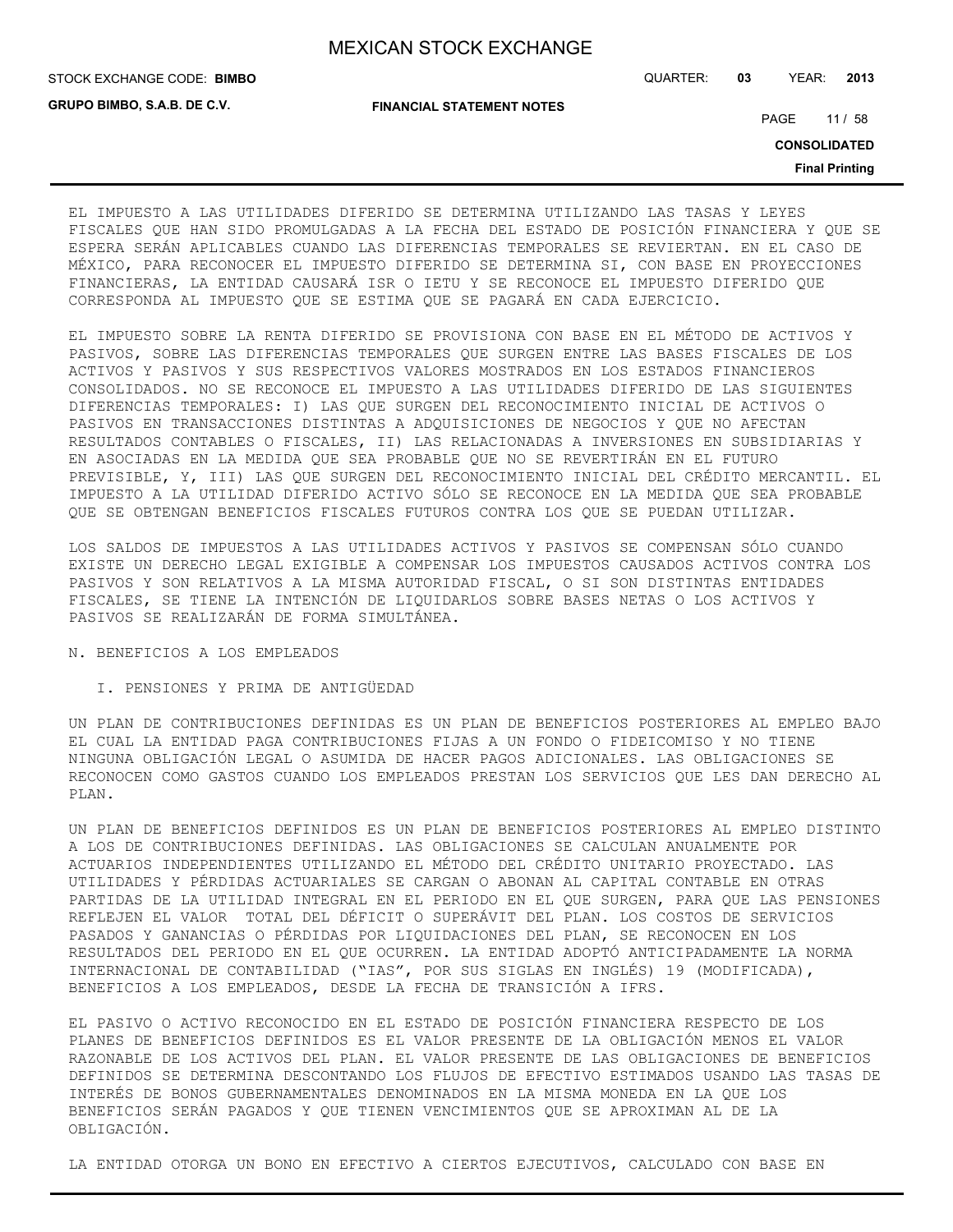#### STOCK EXCHANGE CODE: QUARTER: **03** YEAR: **2013 BIMBO**

**GRUPO BIMBO, S.A.B. DE C.V.**

#### **FINANCIAL STATEMENT NOTES**

PAGE 12 / 58

**CONSOLIDATED**

#### **Final Printing**

MÉTRICAS DE DESEMPEÑO, EL ISR CORRESPONDIENTE ES RETENIDO A LOS EMPLEADOS Y EL IMPORTE NETO ES UTILIZADO PARA LA COMPRA DE ACCIONES DE LA ENTIDAD. EL EMPLEADO PUEDE DISPONER DE DICHAS ACCIONES, AÚN Y CUANDO DEJE DE LABORAR PARA LA ENTIDAD.

II. PARTICIPACIÓN DE LOS TRABAJADORES EN LAS UTILIDADES

LA ENTIDAD RECONOCE UNA PROVISIÓN POR EL COSTO DE LA PARTICIPACIÓN DE LOS TRABAJADORES EN LAS UTILIDADES CUANDO TIENE UNA OBLIGACIÓN PRESENTE LEGAL O ASUMIDA DE REALIZAR EL PAGO COMO RESULTADO DE EVENTOS PASADOS Y SE PUEDE ESTIMAR CONFIABLEMENTE.

#### III. INDEMNIZACIONES

LA ENTIDAD RECONOCE UN PASIVO Y EL GASTO CORRESPONDIENTE POR INDEMNIZACIONES CUANDO YA NO PUEDE RETRAERSE DE UNA OFERTA DE TERMINACIÓN A LOS EMPLEADOS O, ANTES, SI SE CUMPLEN LOS REQUISITOS DE RECONOCIMIENTO DE UN PASIVO POR REESTRUCTURA.

IV. PLANES DE PENSIONES MULTIPATRONALES ("PPM")

LA ENTIDAD CLASIFICA LOS PLANES MULTIPATRONALES COMO DE CONTRIBUCIÓN DEFINIDA O DE BENEFICIOS DEFINIDOS PARA DETERMINAR SU CONTABILIZACIÓN. EN PARTICULAR, LOS PLANES MULTIPATRONALES DE BENEFICIOS DEFINIDOS SE REGISTRAN CON BASE EN LA PROPORCIÓN EN LA QUE LA ENTIDAD PARTICIPA EN LA OBLIGACIÓN, ACTIVOS Y COSTOS, DETERMINADOS DE LA MISMA FORMA QUE OTROS PLANES DE CONTRIBUCIÓN DEFINIDA, SALVO QUE NO SE TENGA INFORMACIÓN SUFICIENTE, EN CUYO CASO SE REGISTRAN COMO SI FUERAN DE CONTRIBUCIÓN DEFINIDA.

LA LIQUIDACIÓN O SALIDA DE LA ENTIDAD DE UN PLAN MULTIPATRONAL SE RECONOCE Y VALÚA CONFORME A LA IAS 37, PROVISIONES, PASIVOS Y ACTIVOS CONTINGENTES.

#### O. ARRENDAMIENTOS

UN ARRENDAMIENTO SE CLASIFICA COMO FINANCIERO CUANDO LOS TÉRMINOS DEL ARRENDAMIENTO TRANSFIEREN SUSTANCIALMENTE AL ARRENDATARIO TODOS LOS RIESGOS Y BENEFICIOS INHERENTES A LA PROPIEDAD. TODOS LOS DEMÁS ARRENDAMIENTOS SE CLASIFICAN COMO OPERATIVOS.

LOS PAGOS POR RENTAS DE ARRENDAMIENTOS OPERATIVOS SE CARGAN A RESULTADOS EMPLEANDO EL MÉTODO DE LÍNEA RECTA, DURANTE EL PLAZO DEL ARRENDAMIENTO. LAS RENTAS VARIABLES SE RECONOCEN COMO GASTOS EN LOS PERIODOS EN LOS QUE SE INCURREN.

P. CAPITAL SOCIAL

UN INSTRUMENTO DE CAPITAL ES UN CONTRATO QUE EVIDENCIA UNA PARTICIPACIÓN RESIDUAL EN LOS ACTIVOS NETOS DE LA ENTIDAD DESPUÉS DE RESTAR TODOS SUS PASIVOS. LOS INSTRUMENTOS DE CAPITAL SE RECONOCEN AL MONTO DE LA CONTRAPRESTACIÓN RECIBIDA MENOS LOS COSTOS DIRECTOS DE EMISIÓN. LAS ACCIONES COMUNES SE CLASIFICAN COMO CAPITAL.

#### Q. RECONOCIMIENTO DE INGRESOS

LOS INGRESOS REPRESENTAN EL VALOR RAZONABLE DEL EFECTIVO COBRADO O POR COBRAR DERIVADO DE LA VENTA DE BIENES EN EL CURSO NORMAL DE LAS OPERACIONES DE LA ENTIDAD. LOS INGRESOS SE MUESTRAN NETOS DE LAS REBAJAS Y DESCUENTOS OTORGADOS A CLIENTES.

LA ENTIDAD RECONOCE SUS INGRESOS CUANDO SE ENTREGAN LOS PRODUCTOS, QUE ES CUANDO SE CONSIDERA QUE SE CUMPLEN LAS SIGUIENTES CONDICIONES:

 •LA ENTIDAD TRANSFIRIÓ AL COMPRADOR LOS RIESGOS Y BENEFICIOS SIGNIFICATIVOS QUE SE DERIVAN DE LA PROPIEDAD DE LOS PRODUCTOS;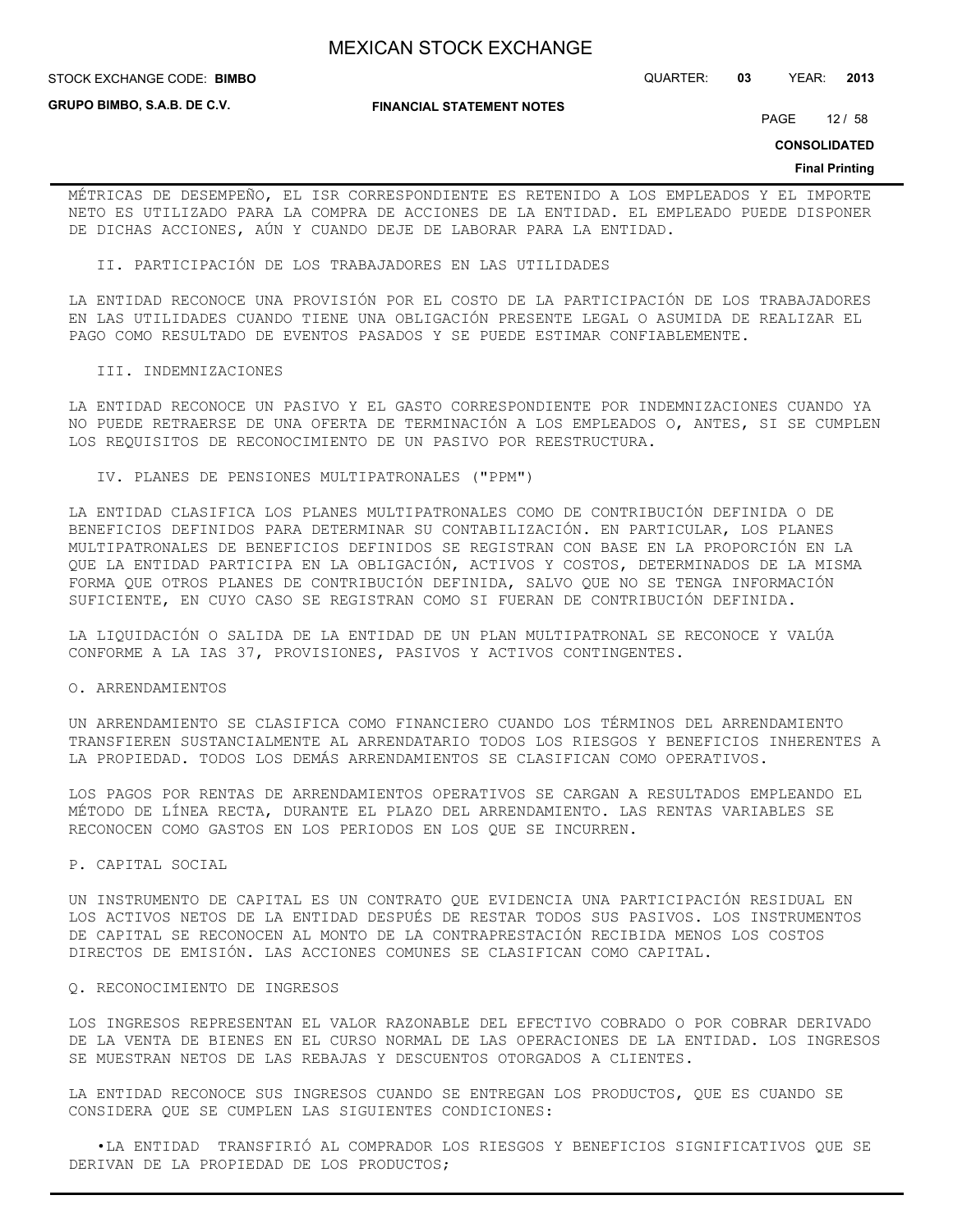#### **STOCK EXCHANGE CODE: BIMBO**

**GRUPO BIMBO, S.A.B. DE C.V.**

**FINANCIAL STATEMENT NOTES**

STOCK EXCHANGE CODE: QUARTER: **03** YEAR: **2013**

PAGE 13 / 58

**CONSOLIDATED**

**Final Printing**

 •LA ENTIDAD NO TIENE INVOLUCRAMIENTO CONTINÚO, NI RETIENE CONTROL EFECTIVO SOBRE LOS PRODUCTOS;

- •LOS INGRESOS PUEDEN MEDIRSE CONFIABLEMENTE;
- •ES PROBABLE QUE LOS BENEFICIOS ECONÓMICOS FLUYAN A LA ENTIDAD; Y

•LOS COSTOS INCURRIDOS O POR INCURRIR, PUEDEN MEDIRSE CONFIABLEMENTE.

4. FUENTES CLAVE DE INCERTIDUMBRE EN LAS ESTIMACIONES Y JUICIOS CONTABLES CRÍTICOS

EN LA APLICACIÓN DE LAS POLÍTICAS CONTABLES DE LA ENTIDAD, LAS CUALES SE DESCRIBEN EN LA NOTA 3, LA ADMINISTRACIÓN DE LA ENTIDAD DEBE HACER JUICIOS, ESTIMACIONES Y SUPUESTOS SOBRE LOS IMPORTES EN LIBROS DE LOS ACTIVOS Y PASIVOS. LAS ESTIMACIONES Y SUPUESTOS RELATIVOS SE BASAN EN LA EXPERIENCIA HISTÓRICA Y OTROS FACTORES QUE SE CONSIDERAN RELEVANTES. LOS RESULTADOS REALES PODRÍAN DIFERIR DE DICHOS ESTIMADOS.

LAS ESTIMACIONES Y SUPUESTOS SUBYACENTES SE REVISAN DE MANERA CONTINUA. CAMBIOS A LAS ESTIMACIONES CONTABLES SE RECONOCEN EN EL PERIODO DE LA REVISIÓN Y PERIODOS FUTUROS SI LA REVISIÓN AFECTA TANTO AL PERIODO ACTUAL COMO A PERIODOS SUBSECUENTES.

FUENTES CLAVE DE INCERTIDUMBRE EN LAS ESTIMACIONES

A CONTINUACIÓN SE PRESENTAN LAS FUENTES DE INCERTIDUMBRE CLAVE EN LAS ESTIMACIONES EFECTUADAS A LA FECHA DEL ESTADO DE POSICIÓN FINANCIERA, Y QUE TIENEN UN RIESGO SIGNIFICATIVO DE DERIVAR EN UN AJUSTE A LOS VALORES EN LIBROS DE ACTIVOS Y PASIVOS DURANTE EL SIGUIENTE PERIODO FINANCIERO:

 1. VIDAS ÚTILES, VALORES RESIDUALES Y MÉTODOS DE DEPRECIACIÓN DE ACTIVOS DE LARGA DURACIÓN

COMO SE DESCRIBE EN LA NOTA 3, LA ENTIDAD REVISA PERIÓDICAMENTE LAS VIDAS ÚTILES, VALORES RESIDUALES Y MÉTODOS DE DEPRECIACIÓN DE ACTIVOS DE LARGA DURACIÓN, INCLUYENDO LOS INMUEBLES, PLANTA Y EQUIPO Y LOS INTANGIBLES. ADICIONALMENTE, PARA ESTOS ÚLTIMOS, DETERMINA SI SU VIDA ES DEFINIDA O INDEFINIDA. DURANTE LOS PERIODOS PRESENTADOS, NO SE MODIFICARON DICHOS ESTIMADOS.

2. ESTIMACIÓN PARA CUENTAS DE COBRO DUDOSO

LOS FACTORES QUE CONSIDERA LA ENTIDAD EN LA ESTIMACIÓN DE LAS CUENTAS DE COBRO DUDOSO SON PRINCIPALMENTE EL RIESGO DE CRÉDITO DEL CLIENTE, CUENTAS NO GARANTIZADAS Y RETRASOS CONSIDERABLES EN LA COBRANZA DE ACUERDO A LOS LÍMITES DE CRÉDITO ESTABLECIDOS.

#### 3. DETERIORO DE CRÉDITO MERCANTIL

DETERMINAR SI EL CRÉDITO MERCANTIL HA SUFRIDO DETERIORO IMPLICA EL CÁLCULO DEL VALOR DE USO DE LAS UNIDADES GENERADORAS DE EFECTIVO A LAS CUALES SE HA ASIGNADO. EL CÁLCULO DEL VALOR DE USO REQUIERE QUE LA ENTIDAD DETERMINE LOS FLUJOS DE EFECTIVO FUTUROS QUE ESPERA QUE OBTENGAN LAS UNIDADES GENERADORAS DE EFECTIVO Y ESTIME UNA TASA DE DESCUENTO APROPIADA PARA CALCULAR EL VALOR PRESENTE.

## 4. VALORES RAZONABLES

LOS INSTRUMENTOS FINANCIEROS DERIVADOS SE RECONOCEN EN EL ESTADO DE POSICIÓN FINANCIERA A SU VALOR RAZONABLE A CADA FECHA DE REPORTE. ADICIONALMENTE, REVELA EL VALOR RAZONABLE DE CIERTOS INSTRUMENTOS FINANCIEROS, PRINCIPALMENTE, DE LA DEUDA A LARGO PLAZO, A PESAR DE QUE NO IMPLICA UN RIESGO DE AJUSTE A LOS VALORES EN LIBROS. LO ANTERIOR, SE DESCRIBE EN LA NOTA 13. FINALMENTE, LA ENTIDAD HA LLEVADO A CABO ADQUISICIONES DE NEGOCIOS, QUE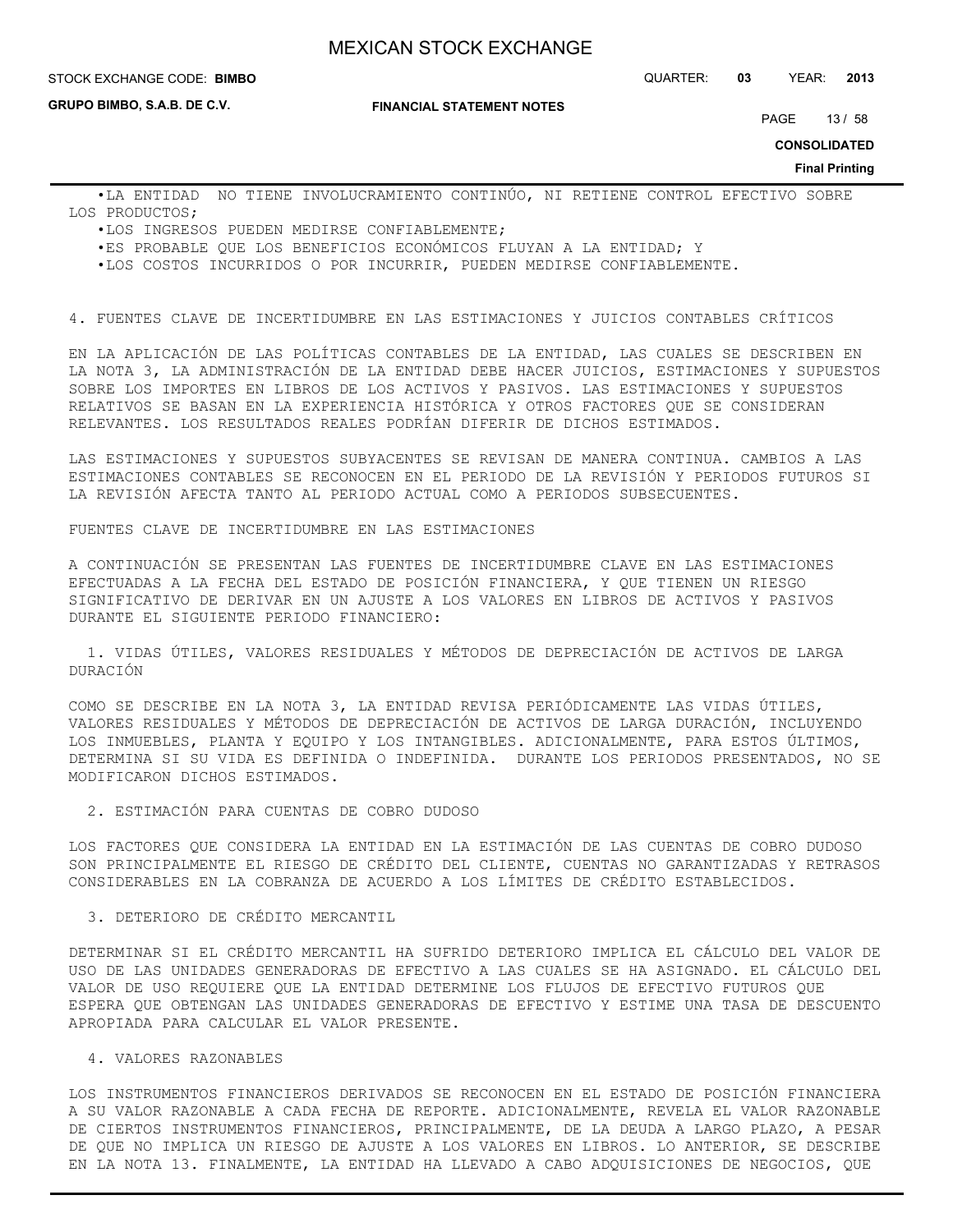STOCK EXCHANGE CODE: QUARTER: **03** YEAR: **2013 BIMBO**

**GRUPO BIMBO, S.A.B. DE C.V.**

**FINANCIAL STATEMENT NOTES**

PAGE 14 / 58

**CONSOLIDATED**

#### **Final Printing**

REQUIEREN QUE SE VALÚE A VALOR RAZONABLE LA CONTRAPRESTACIÓN PAGADA, LOS ACTIVOS IDENTIFICABLES ADQUIRIDOS Y LOS PASIVOS ASUMIDOS, Y, OPCIONALMENTE, LA PARTICIPACIÓN NO CONTROLADORA A LA FECHA DE ADQUISICIÓN, COMO SE INDICA EN LA NOTA 1.

LOS VALORES RAZONABLES DESCRITOS SE ESTIMAN USANDO TÉCNICAS DE VALUACIÓN QUE INCLUYEN DATOS QUE NO SON OBSERVABLES EN UN MERCADO. LOS PRINCIPALES SUPUESTOS UTILIZADOS EN LA VALUACIÓN SE DESCRIBEN EN LAS NOTAS RELATIVAS. LA ADMINISTRACIÓN CONSIDERA QUE LAS TÉCNICAS DE VALUACIÓN Y LOS SUPUESTOS SELECCIONADOS SON APROPIADOS PARA DETERMINAR LOS VALORES RAZONABLES.

#### 5. BENEFICIOS A LOS EMPLEADOS

EL COSTO DE LOS PLANES DE BENEFICIOS DEFINIDOS A LOS EMPLEADOS Y LOS PLANES DE PENSIONES MULTIPATRONALES SE DETERMINA USANDO VALUACIONES ACTUARIALES QUE INVOLUCRAN SUPUESTOS RESPECTO DE TASAS DE DESCUENTO, FUTUROS AUMENTOS DE SUELDO, TASAS DE ROTACIÓN DE PERSONAL Y TASAS DE MORTALIDAD, ENTRE OTROS. DEBIDO A LA NATURALEZA DE LARGO PLAZO DE ESTOS PLANES, TALES ESTIMACIONES SON SENSIBLES A CAMBIOS EN LOS SUPUESTOS.

6. DETERMINACIÓN DE IMPUESTOS A LA UTILIDAD

PARA EFECTOS DE DETERMINAR EL IMPUESTO DIFERIDO, LA ENTIDAD REALIZA PROYECCIONES FISCALES PARA DETERMINAR SI SERÁ CAUSANTE DE IETU O ISR, Y UTILIZAR ESA BASE EN LA DETERMINACIÓN DE LOS IMPUESTOS DIFERIDOS.

### 7. COMPENSACIONES A EMPLEADOS, SEGUROS Y OTROS PASIVOS

RIESGOS DE SEGURO EN EUA COMO PUEDEN SER EL PASIVO POR DAÑOS GENERALES A TERCEROS, EL SEGURO DEL AUTOMÓVIL Y COMPENSACIONES A EMPLEADOS SON AUTOASEGURADOS POR LA ENTIDAD CON COBERTURAS SUJETAS A LÍMITES ESPECÍFICOS ACORDADOS EN UN PROGRAMA DE SEGUROS. LAS PROVISIONES PARA RECLAMOS SOBRE EL PROGRAMA SON REGISTRADAS EN BASE A LA BASE DE RECLAMOS INCURRIDOS. LOS PASIVOS POR RIESGOS ASEGURABLES SON DETERMINADOS USANDO DATOS HISTÓRICOS DE LA ENTIDAD. EL PASIVO NETO AL 31 DE DICIEMBRE DE 2012, 2011 ASCENDIÓ A \$2,944,589 Y \$2,994,661 RESPECTIVAMENTE.

#### JUICIOS CONTABLES CRÍTICOS

EN LA APLICACIÓN DE LAS POLÍTICAS CONTABLES DE LA ENTIDAD, LA ADMINISTRACIÓN HA EJERCIDO SU JUICIO EN LAS SIGUIENTES ÁREAS, LAS CUALES TIENEN IMPACTO SIGNIFICATIVO EN LOS ESTADOS FINANCIEROS:

#### 1. CONSOLIDACIÓN DE ENTIDADES DE PROPÓSITO ESPECÍFICO

COMO SE DESCRIBE A MAYOR DETALLE EN LA NOTA 7 BBU Y SARA LEE HAN CELEBRADO ACUERDOS CON CONTRATISTAS TERCEROS ("OPERADORES INDEPENDIENTES"), EN LOS CUALES NO DETENTAN PARTICIPACIÓN ACCIONARIA DIRECTA O INDIRECTA PERO QUE CALIFICAN COMO ENTIDADES DE PROPÓSITO ESPECÍFICO ("EPE"). LA ENTIDAD HA CONCLUIDO QUE CONTROLA CIERTOS OPERADORES INDEPENDIENTES, PRINCIPALMENTE POR GARANTIZAR U OTORGAR LOS FINANCIAMIENTOS, ASÍ COMO POR LA OBLIGACIÓN QUE HA ASUMIDO DE MANTENER LAS RUTAS OPERANDO. EN OTROS CASOS, LA ENTIDAD HA CONCLUIDO QUE NO DETENTA DICHO CONTROL.

#### 5. CUENTAS Y DOCUMENTOS POR COBRAR

|                     | 30 SEPTIEMBRE<br>DE 2013 | 31 DICIEMBRE<br>DE 2012 |
|---------------------|--------------------------|-------------------------|
| CLIENTES Y AGENCIAS | \$12,266,570             | \$11,803,827            |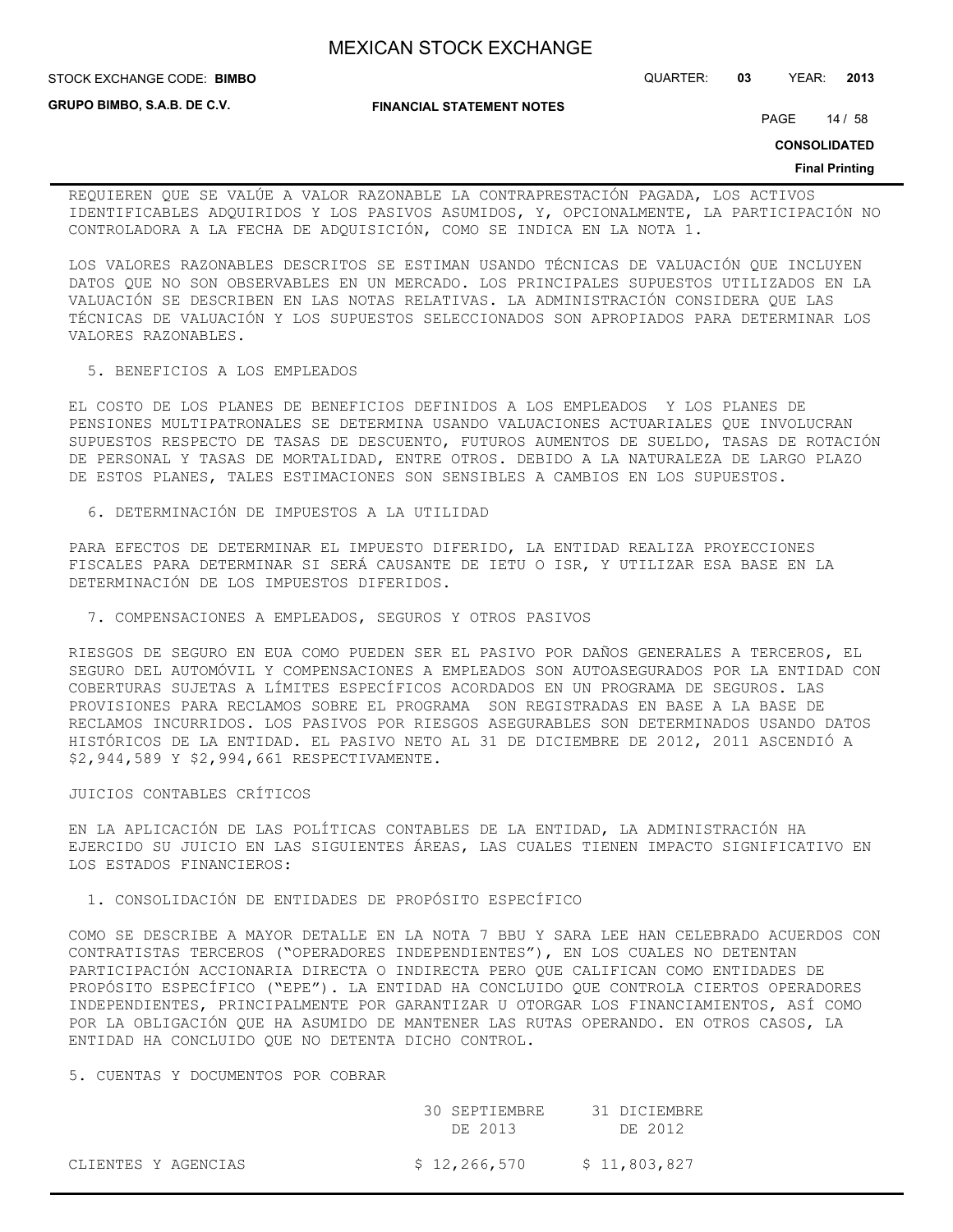#### STOCK EXCHANGE CODE: QUARTER: **03** YEAR: **2013 BIMBO**

**GRUPO BIMBO, S.A.B. DE C.V.**

**FINANCIAL STATEMENT NOTES**

PAGE 15 / 58

**CONSOLIDATED**

**Final Printing**

| ESTIMACIÓN PARA CUENTAS<br>DE COBRO DUDOSO                                                                                           | (813, 598)                        | (811, 762)                        |
|--------------------------------------------------------------------------------------------------------------------------------------|-----------------------------------|-----------------------------------|
| CUENTAS Y DOCUMENTOS<br>POR COBRAR CLIENTES (NETO)                                                                                   | 11, 452, 972                      | 10,992,065                        |
| DOCUMENTOS POR COBRAR<br>IMPUESTO SOBRE LA RENTA, IMPUESTO AL VALOR AGREGADO<br>Y OTROS IMPUESTOS POR RECUPERAR<br>DEUDORES DIVERSOS | 220,125<br>3,266,391<br>1,529,327 | 253,598<br>3,730,860<br>1,318,989 |
| OTRAS CUENTAS Y DOCUMENTOS<br>POR COBRAR (NETO)                                                                                      | \$5,015,843                       | \$5,303,447                       |

LOS PLAZOS DE CRÉDITO PROMEDIO SOBRE LAS VENTAS DE BIENES SON PARA MÉXICO 30 DÍAS, EUA 60 DÍAS Y OLA 30 DÍAS. LOS SALDOS VENCIDOS NO RESERVADOS NO SON RELEVANTES A LAS FECHAS DEL ESTADO DE POSICIÓN FINANCIERA. LOS IMPORTES VENCIDOS A MÁS DE 90 DÍAS SE ENCUENTRAN RESERVADOS AL SETENTA Y CINCO POR CIENTO Y AQUELLOS VENCIDOS EN MÁS DE 180 DÍAS AL CIEN POR CIENTO.

#### 6. INVENTARIOS

|                                                                                                                                     | 30 SEPTIEMBRE<br>DE 2013                                       | 31 DICIEMBRE<br>DE 2012                                      |
|-------------------------------------------------------------------------------------------------------------------------------------|----------------------------------------------------------------|--------------------------------------------------------------|
| PRODUCTOS TERMINADOS<br>ORDENES EN PROCESO<br>MATERIAS PRIMAS, ENVASES Y ENVOLTURAS<br>OTROS ALMACENES<br>ESTIMACIÓN DE INVENTARIOS | 1,784,982<br>\$<br>179,693<br>2,084,287<br>36,351<br>(49, 366) | \$1,627,711<br>174,324<br>2,571,274<br>(5, 793)<br>(33, 651) |
|                                                                                                                                     | 4,035,947                                                      | 4,333,865                                                    |
| MATERIAS PRIMAS EN TRÁNSITO                                                                                                         | 219,898                                                        | 257,977                                                      |
|                                                                                                                                     | 4,255,845<br>\$.                                               | \$4,591,842                                                  |

## 7. ENTIDADES DE PROPÓSITO ESPECÍFICO

BBU, PRINCIPALMENTE A TRAVÉS DE SARA LEE HAN CELEBRADO ACUERDOS CON OPERADORES INDEPENDIENTES QUE REPRESENTAN DERECHOS DE DISTRIBUCIÓN PARA VENDER Y DISTRIBUIR LOS PRODUCTOS DE LA ENTIDAD VÍA ENTREGA DIRECTA A LAS TIENDAS O DETALLISTAS EN CIERTOS TERRITORIOS DE VENTA DEFINIDOS. BBU Y SARA LEE NO DETENTAN PARTICIPACIÓN ALGUNA EN LAS ENTIDADES QUE CONTROLAN LOS OPERADORES INDEPENDIENTES, LAS CUALES FINANCIAN LA COMPRA DE DICHOS DERECHOS DE DISTRIBUCIÓN A TRAVÉS DE PRÉSTAMOS CON ENTIDADES FINANCIERAS, LOS CUALES ESTÁN GARANTIZADOS POR SARA LEE O FINANCIADOS POR BBU. PARA MANTENER EN FUNCIONAMIENTO LAS RUTAS Y ASEGURAR LA ENTREGA DE PRODUCTO A LOS CLIENTES, BBU Y SARA LEE ASUMEN COMPROMISOS EXPLÍCITOS E IMPLÍCITOS. BBU Y SARA LEE DEFINIERON QUE TODOS LOS OPERADORES INDEPENDIENTES ESTABLECIDOS COMO PERSONAS MORALES CALIFICAN COMO ENTIDADES DE PROPÓSITO ESPECÍFICO QUE EN SUSTANCIA SON CONTROLADAS POR DICHAS COMPAÑÍAS, PRINCIPALMENTE POR GARANTIZAR U OTORGAR LOS FINANCIAMIENTOS, ASÍ COMO POR LA OBLIGACIÓN QUE HAN ASUMIDO DE MANTENER LAS RUTAS OPERANDO. DE ACUERDO A LO ANTERIOR, LAS EPE'S SON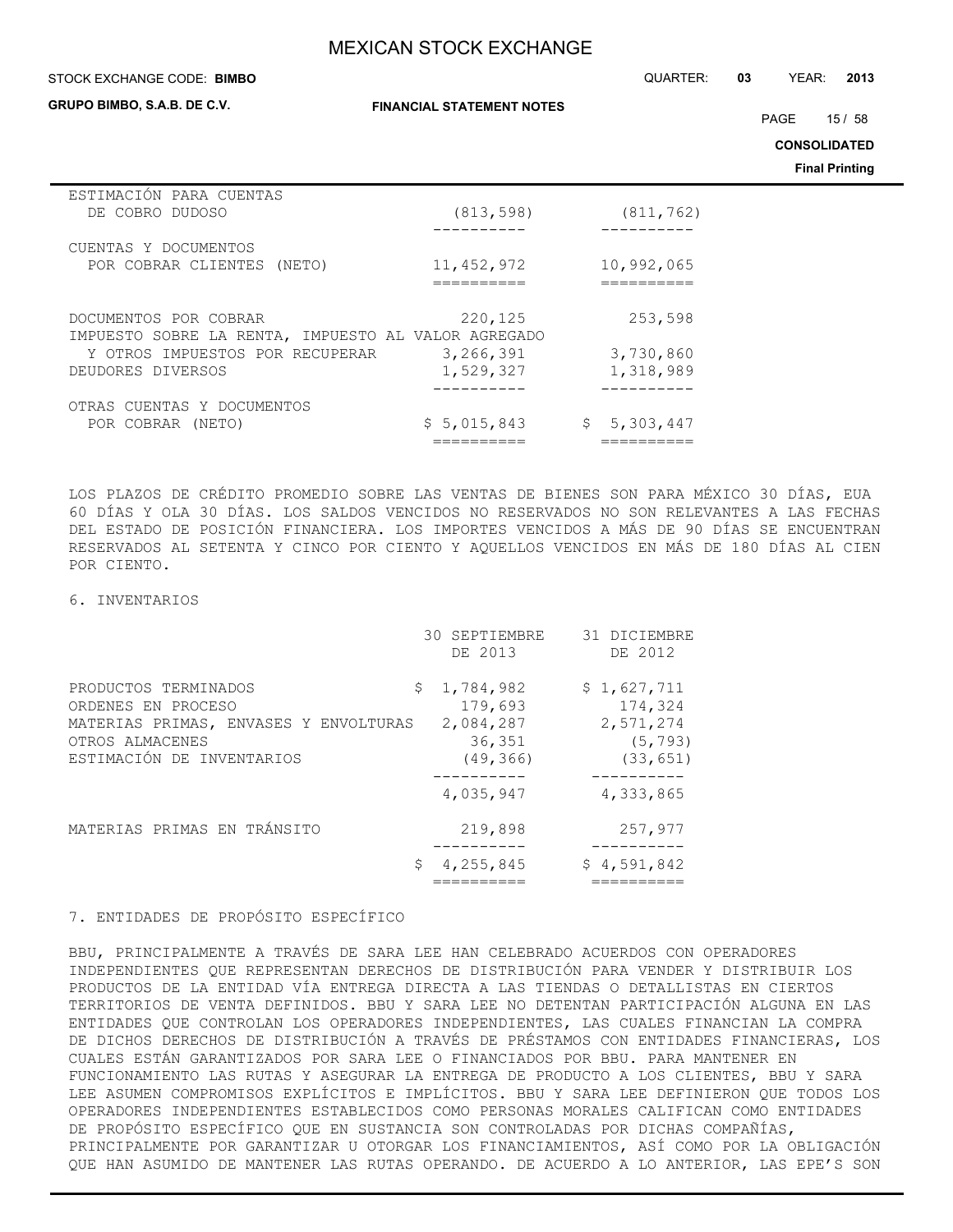**GRUPO BIMBO, S.A.B. DE C.V.**

**FINANCIAL STATEMENT NOTES**

STOCK EXCHANGE CODE: QUARTER: **03** YEAR: **2013 BIMBO**

PAGE 16 / 58

**CONSOLIDATED**

**Final Printing**

### CONSOLIDADAS POR LA ENTIDAD.

BBU FINANCIA EL 90% DE LOS DERECHOS DE DISTRIBUCIÓN VENDIDOS A CIERTOS OPERADORES INDEPENDIENTES A TASAS ENTRE EL 9.75% Y 10.75%, CON UN PLAZO DE 120 MESES. LOS EFECTOS HASTA EL 2010 NO ERAN MATERIALES.

8. PROPIEDADES, PLANTA Y EQUIPO

LA CONCILIACIÓN ENTRE LOS VALORES EN LIBROS AL INICIO Y AL FINAL DEL EJERCICIO 2013 Y 2012, ES COMO SIGUE:

|                                           | SALDO AL 1 DE<br>ENERO DE 2012 | ADICIONES        | TRASPASOS            |
|-------------------------------------------|--------------------------------|------------------|----------------------|
| INVERSIÓN:                                |                                |                  |                      |
| EDIFICIOS                                 | \$12,306,998                   |                  | \$1,743,800          |
| EQUIPO DE FABRICACIÓN                     | 38,469,168                     |                  | 2,245,366            |
| VEHÍCULOS                                 | 10,634,602                     |                  | 1,101,566            |
| EQUIPO DE OFICINA                         | 686,342                        |                  | 87,259               |
| EQUIPO DE CÓMPUTO                         | 2,579,890<br>-----------       |                  | 448,649<br>_________ |
| TOTAL INVERSIÓN                           | \$64,677,000                   |                  | \$5,626,640          |
| DEPRECIACIÓN:                             |                                |                  |                      |
| EDIFICIOS                                 | \$(4, 996, 000)                | \$(1,687,554)    | \$                   |
| EQUIPO DE FABRICACIÓN                     | (17, 791, 779)                 | (2, 345, 927)    |                      |
| VEHÍCULOS                                 | (4, 597, 582)                  | (789, 030)       |                      |
| EQUIPO DE OFICINA                         | (480, 480)                     | (64, 075)        |                      |
| EQUIPO DE CÓMPUTO                         | (2,060,160)                    | (274, 069)       |                      |
|                                           |                                |                  |                      |
| TOTAL DEPRECIACIÓN                        |                                |                  |                      |
| <b>ACUMULADA</b>                          | \$(29, 926, 001)               | \$(5, 160, 655)  | \$                   |
|                                           | \$34,750,999                   | \$ (5, 160, 655) | \$5,626,640          |
| TERRENOS                                  | 4,280,463<br>Ş                 |                  | 418,992<br>S         |
| CONSTRUCCIONES EN PROCESO Y MAQUINARIA EN |                                |                  |                      |
| TRÁNSITO                                  | 3,558,930                      | 7,010,764        | (6, 045, 632)        |
| ACTIVOS DISPONIBLES                       |                                |                  |                      |
| PARA LA VENTA                             | (171, 501)                     |                  |                      |
| INVERSIÓN NETA                            | \$42,418,891                   | \$1,850,109      | \$                   |
|                                           | ==========                     | =========        |                      |
| CONTINUA                                  |                                |                  |                      |
|                                           | EFECTO POR                     | COSTO POR        | REVALUACIÓN          |
|                                           | CONVERSIÓN                     | RETIRO           |                      |
| INVERSIÓN:                                |                                |                  |                      |
| EDIFICIOS                                 | (601, 712)<br>\$.              | (502, 489)       | 96,636               |
| EQUIPO DE FABRICACIÓN                     | (1, 307, 987)                  | (695, 268)       | 199,242              |
| VEHÍCULOS                                 | (80, 908)                      | (356, 669)       | 24,906               |
| EQUIPO DE OFICINA                         | (32, 421)                      | (214, 978)       | 7,856                |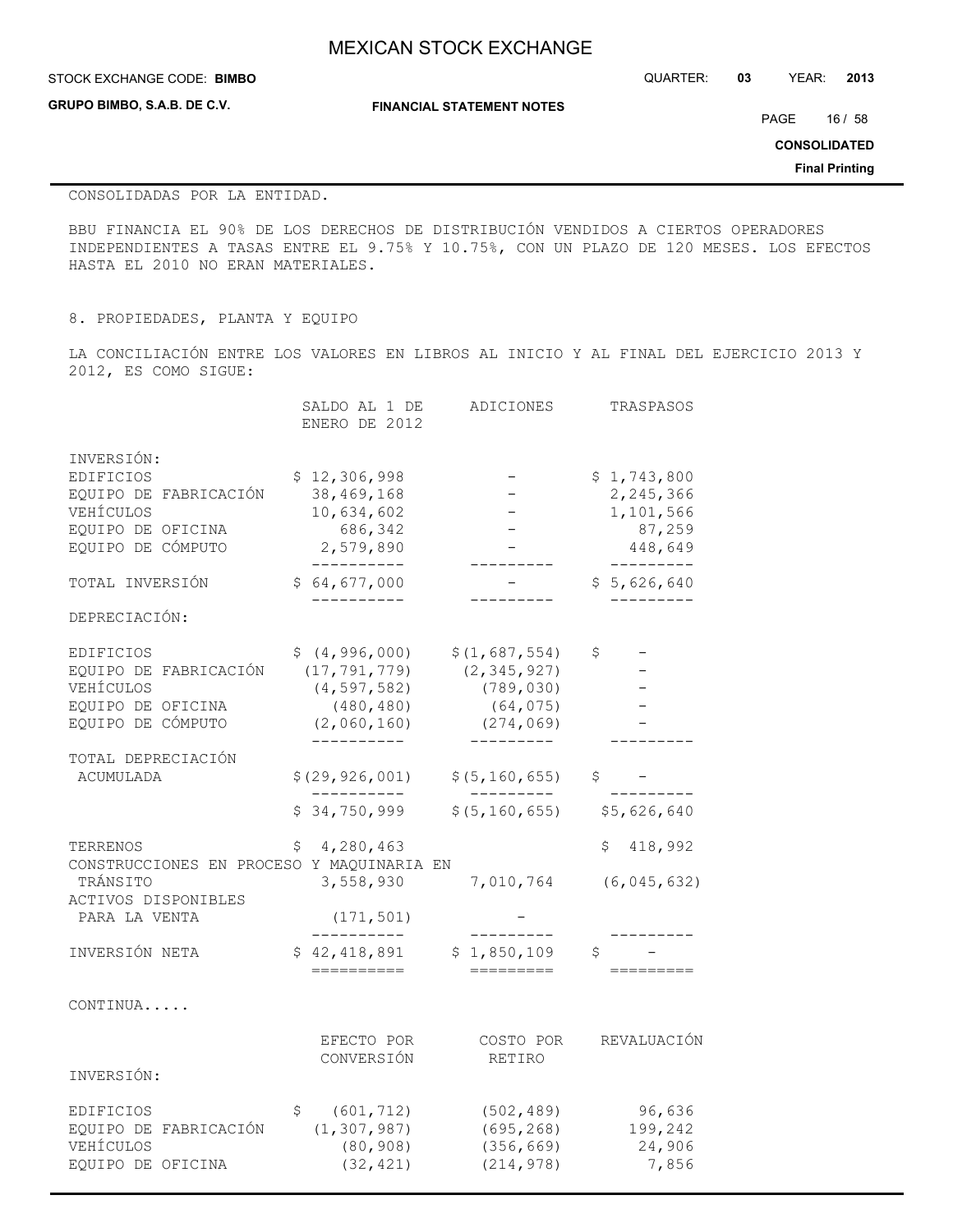### **STOCK EXCHANGE CODE: BIMBO**

**GRUPO BIMBO, S.A.B. DE C.V.**

**FINANCIAL STATEMENT NOTES**

PAGE 17 / 58

**CONSOLIDATED**

|                                                       |                         |                                                  |                     | <b>Final Printing</b> |
|-------------------------------------------------------|-------------------------|--------------------------------------------------|---------------------|-----------------------|
| EQUIPO DE CÓMPUTO                                     | (99, 978)<br>---------- | (114, 836)<br>----------                         | 10,121<br>--------- |                       |
| TOTAL INVERSIÓN                                       |                         | $$ (2, 123, 006)$ $$ (1, 884, 240)$ $$ 338, 761$ |                     |                       |
| DEPRECIACIÓN:                                         |                         |                                                  |                     |                       |
| EDIFICIOS                                             |                         | 259,354 \$ 488,817 \$ (72,503)                   |                     |                       |
| EQUIPO DE FABRICACIÓN                                 |                         | 399,136 184,329                                  | (116, 725)          |                       |
| VEHÍCULOS                                             | 134,953                 | 160,519                                          | (26, 924)           |                       |
| EQUIPO DE OFICINA                                     | 21,135                  | 183,422                                          | (11)                |                       |
| EQUIPO DE CÓMPUTO                                     | 180,774<br>-----------  | 82,740<br>---------                              | (746)<br>__________ |                       |
| TOTAL DEPRECIACIÓN                                    |                         |                                                  |                     |                       |
| ACUMULADA                                             |                         | 995,352 \$ 1,099,827                             | \$(216, 909)        |                       |
|                                                       |                         |                                                  | -----------         |                       |
|                                                       |                         | $(1, 127, 654)$ $(784, 413)$                     | 121,852             |                       |
| TERRENOS                                              |                         | $(102,009)$ \$ $(214,613)$ \$ 13,550             |                     |                       |
| CONSTRUCCIONES EN PROCESO Y MAQUINARIA EN             |                         |                                                  |                     |                       |
| TRÁNSITO                                              | (151, 256)              |                                                  | (24, 484)           |                       |
| ACTIVOS DISPONIBLES                                   |                         |                                                  |                     |                       |
| PARA LA VENTA                                         | 11,479<br>----------    | ----------                                       |                     |                       |
| INVERSIÓN NETA                                        |                         | $(1, 369, 440)$ (999,026) \$ 110,922             |                     |                       |
|                                                       | ==========              | =========                                        |                     |                       |
|                                                       |                         | SALDO AL 31 DE                                   |                     |                       |
|                                                       |                         | DICIEMBRE 2012                                   |                     |                       |
| INVERSIÓN:                                            |                         |                                                  |                     |                       |
| EDIFICIOS                                             |                         | \$13,043,233                                     |                     |                       |
| EQUIPO DE FABRICACIÓN                                 |                         | 38, 910, 521                                     |                     |                       |
| VEHÍCULOS                                             |                         | 11, 323, 497                                     |                     |                       |
| EQUIPO DE OFICINA                                     |                         | 534,058                                          |                     |                       |
| EQUIPO DE CÓMPUTO                                     |                         | 2,823,846                                        |                     |                       |
| TOTAL INVERSIÓN                                       |                         | \$66,635,155                                     |                     |                       |
|                                                       |                         |                                                  |                     |                       |
| DEPRECIACIÓN:                                         |                         |                                                  |                     |                       |
| EDIFICIOS                                             |                         | (6,007,886)                                      |                     |                       |
| EQUIPO DE FABRICACIÓN                                 |                         | (19, 670, 966)                                   |                     |                       |
| VEHÍCULOS                                             |                         | (5, 118, 064)                                    |                     |                       |
| EQUIPO DE OFICINA                                     |                         | (340, 009)                                       |                     |                       |
| EQUIPO DE CÓMPUTO                                     |                         | (2,071,461)<br>----------                        |                     |                       |
| TOTAL DEPRECIACIÓN                                    |                         |                                                  |                     |                       |
| ACUMULADA                                             |                         | (33, 208, 386)                                   |                     |                       |
|                                                       |                         | ----------                                       |                     |                       |
|                                                       |                         | 33, 426, 769                                     |                     |                       |
| TERRENOS<br>CONSTRUCCIONES EN PROCESO Y MAQUINARIA EN |                         | 4,396,383                                        |                     |                       |
| TRÁNSITO                                              |                         | 4,348,326                                        |                     |                       |
| ACTIVOS DISPONIBLES                                   |                         |                                                  |                     |                       |
| PARA LA VENTA                                         |                         | (160, 022)                                       |                     |                       |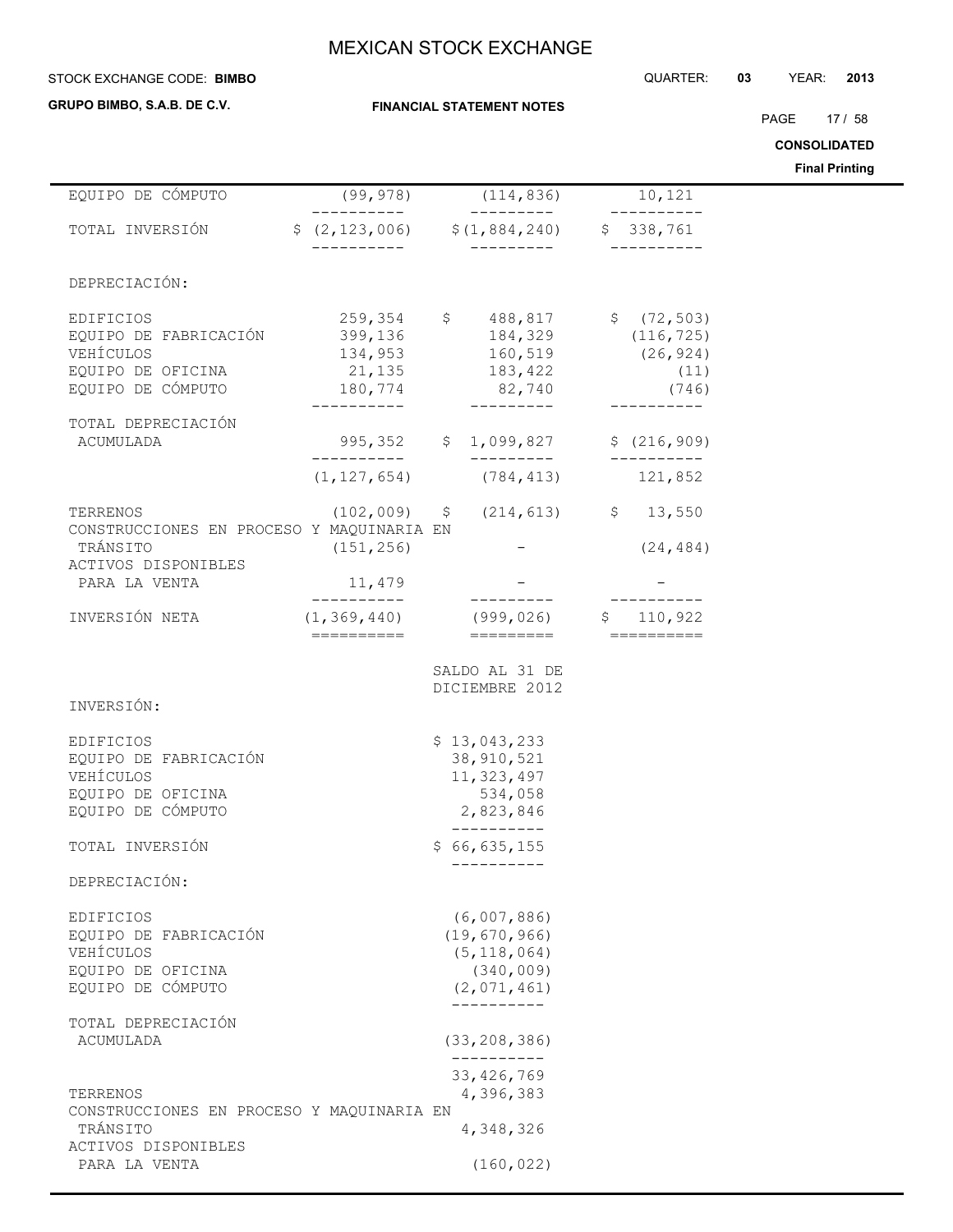#### STOCK EXCHANGE CODE: QUARTER: **03** YEAR: **2013 BIMBO**

**GRUPO BIMBO, S.A.B. DE C.V.**

#### **FINANCIAL STATEMENT NOTES**

PAGE 18 / 58

**CONSOLIDATED**

| INVERSIÓN NETA                                              |                                               | ----------<br>42,011,456                   |                                       |
|-------------------------------------------------------------|-----------------------------------------------|--------------------------------------------|---------------------------------------|
| INVERSIÓN:                                                  | ENERO DE 2013                                 | SALDO AL 1 DE ADICIONES                    | TRASPASOS                             |
| EDIFICIOS                                                   | $$13,043,233$ $$5$                            |                                            | \$1,146,244                           |
| EQUIPO DE FABRICACIÓN 38,910,521                            |                                               |                                            | 1,591,325                             |
| VEHÍCULOS                                                   | 11, 323, 497                                  |                                            | 445,293                               |
| EQUIPO DE OFICINA<br>EQUIPO DE CÓMPUTO                      | 534,058<br>2,823,846                          |                                            | 37,018<br>283,136                     |
| TOTAL INVERSIÓN                                             | \$66,635,155                                  |                                            | $-$ \$ 3,503,016                      |
|                                                             |                                               |                                            |                                       |
| DEPRECIACIÓN:                                               |                                               |                                            |                                       |
| EDIFICIOS                                                   | $$ (6,007,886)$ $$ (728,555)$ $$ -$           |                                            |                                       |
| EQUIPO DE FABRICACIÓN (19,670,966) (2,259,524)<br>VEHÍCULOS | $(5, 118, 064)$ $(467, 782)$                  |                                            |                                       |
| EQUIPO DE OFICINA                                           |                                               | $(340, 009)$ $(151, 579)$                  |                                       |
| EQUIPO DE CÓMPUTO (2,071,461) (265,154)                     |                                               |                                            |                                       |
| TOTAL DEPRECIACIÓN                                          |                                               |                                            |                                       |
| ACUMULADA                                                   | $$(33, 208, 386)$ $$(3, 872, 594)$            |                                            |                                       |
|                                                             | $$33,426,769$ $$(3,872,594)$ $$3,503,016$     |                                            |                                       |
| TERRENOS                                                    |                                               | $4,396,383$ -                              | 396,608                               |
| CONSTRUCCIONES EN PROCESO Y MAQUINARIA EN                   |                                               |                                            |                                       |
| TRÁNSITO<br>ACTIVOS DISPONIBLES                             |                                               |                                            | 4, 348, 326 3, 695, 027 (3, 899, 624) |
| PARA LA VENTA                                               | (160, 022)                                    |                                            |                                       |
| INVERSIÓN NETA                                              | $$42,011,456$ $$(177,567)$                    |                                            |                                       |
|                                                             |                                               |                                            | \$<br>==========                      |
| CONTINUA                                                    |                                               |                                            |                                       |
|                                                             | EFECTO DE                                     | COSTO POR                                  | ADQUISICIONES                         |
|                                                             | CONVERSIÓN                                    | RETIRO                                     |                                       |
| INVERSIÓN:                                                  |                                               |                                            |                                       |
| <b>EDIFICIOS</b>                                            | \$                                            | $(331, 603)$ \$ $(48, 496)$                | \$62,003                              |
| EQUIPO DE FABRICACIÓN<br>VEHÍCULOS                          | (51, 092)                                     | $(679, 155)$ $(1, 405, 587)$<br>(409, 366) | 91,568<br>175                         |
| EQUIPO DE OFICINA                                           | (9, 261)                                      | (18, 342)                                  | 143                                   |
| EQUIPO DE CÓMPUTO                                           | (33, 304)<br>-----------                      | (30, 204)<br>----------                    | 578<br>--------                       |
| TOTAL INVERSIÓN                                             | $$(1, 104, 415)$ $$(1, 911, 995)$ $$154, 467$ |                                            |                                       |
| DEPRECIACIÓN:                                               | .                                             | ----------                                 |                                       |
|                                                             |                                               |                                            |                                       |
| EDIFICIOS                                                   | \$                                            | 134,966 \$ 221,952 \$                      | $\overline{\phantom{m}}$              |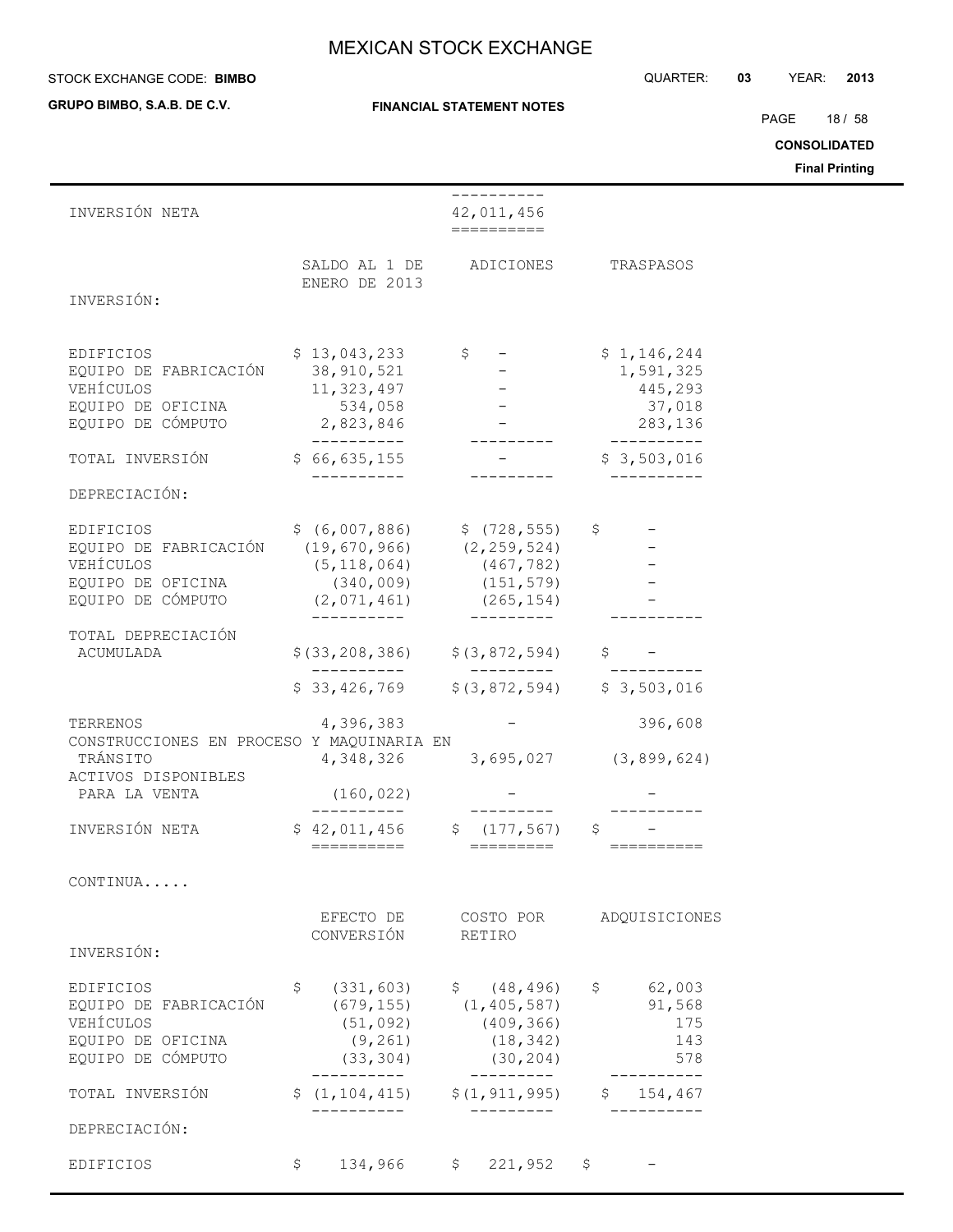**FINANCIAL STATEMENT NOTES**

#### STOCK EXCHANGE CODE: QUARTER: **03** YEAR: **2013 BIMBO**

**GRUPO BIMBO, S.A.B. DE C.V.**

PAGE 19 / 58

**CONSOLIDATED**

| EQUIPO DE FABRICACIÓN<br>VEHÍCULOS<br>EQUIPO DE OFICINA                                                         | 333,642<br>34,444<br>2,924                     | 1,099,838<br>250,611<br>143,202                                                                 | $\qquad \qquad -$ |
|-----------------------------------------------------------------------------------------------------------------|------------------------------------------------|-------------------------------------------------------------------------------------------------|-------------------|
| EQUIPO DE CÓMPUTO                                                                                               | 19,973                                         | 27,122                                                                                          |                   |
| TOTAL DEPRECIACIÓN<br>ACUMULADA                                                                                 | 525,949                                        | \$1,742,725                                                                                     | \$                |
| \$                                                                                                              | ________<br>(578, 466)                         | _________<br>\$(169, 270)                                                                       | \$154,467         |
| \$<br>TERRENOS<br>CONSTRUCCIONES EN PROCESO Y MAQUINARIA EN<br>TRÁNSITO<br>ACTIVOS DISPONIBLES<br>PARA LA VENTA | $(76, 327)$ \$<br>(125, 672)                   | 962<br>160,022                                                                                  | \$680,566         |
| INVERSIÓN NETA                                                                                                  | $\hat{\mathsf{S}}$<br>(780, 465)<br>========== | $$ (8, 286)$ \$ 835,033<br>=========                                                            | ==========        |
| CONTINUA                                                                                                        |                                                |                                                                                                 |                   |
| INVERSIÓN:                                                                                                      |                                                | SALDOS AL<br>30 DE SEPTIEMBRE<br>DE 2013                                                        |                   |
| EDIFICIOS<br>EQUIPO DE FABRICACIÓN<br>VEHÍCULOS<br>EQUIPO DE OFICINA<br>EQUIPO DE CÓMPUTO                       |                                                | \$13,871,381<br>38,508,672<br>11,308,507<br>543,616<br>3,044,052                                |                   |
| TOTAL INVERSIÓN                                                                                                 |                                                | \$67, 276, 228                                                                                  |                   |
| DEPRECIACIÓN:                                                                                                   |                                                |                                                                                                 |                   |
| EDIFICIOS<br>EQUIPO DE FABRICACIÓN<br>VEHÍCULOS<br>EQUIPO DE OFICINA<br>EQUIPO DE CÓMPUTO                       |                                                | \$(6, 379, 523)<br>(20, 497, 010)<br>(5, 300, 791)<br>(345, 462)<br>(2, 289, 520)<br>---------- |                   |
| TOTAL DEPRECIACIÓN<br><b>ACUMULADA</b>                                                                          |                                                | (34, 812, 306)                                                                                  |                   |
|                                                                                                                 |                                                | -----------<br>\$32,463,922                                                                     |                   |
| TERRENOS<br>CONSTRUCCIONES EN PROCESO Y MAQUINARIA EN<br>TRÁNSITO<br>ACTIVOS DISPONIBLES                        |                                                | 5,398,192<br>\$<br>4,018,057                                                                    |                   |
| PARA LA VENTA                                                                                                   |                                                | ----------                                                                                      |                   |
| INVERSIÓN NETA                                                                                                  |                                                | \$41,880,171<br>$=$ =========                                                                   |                   |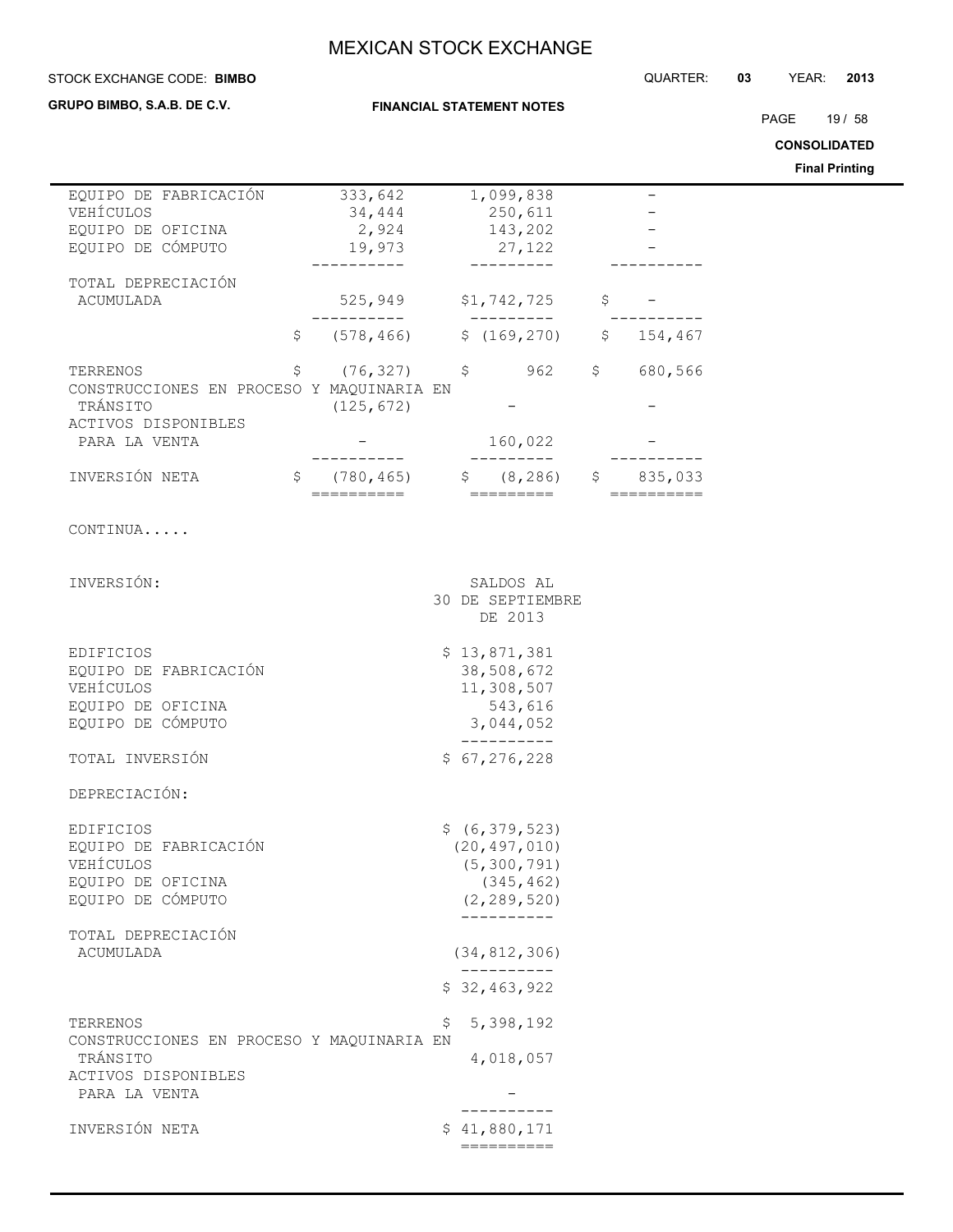**GRUPO BIMBO, S.A.B. DE C.V.**

**FINANCIAL STATEMENT NOTES**

PAGE 20 / 58

**CONSOLIDATED**

**Final Printing**

9. INVERSIÓN EN ACCIONES DE COMPAÑÍAS ASOCIADAS, NEGOCIOS CONJUNTOS Y OTRAS INVERSIONES PERMANENTES

LA INVERSIÓN EN ACCIONES DE ASOCIADAS Y OTRAS INVERSIONES PERMANENTES SE INTEGRA COMO SIGUE:

|                                                          |                            | 30 SEPTIEMBRE | 31 DICIEMBRE            |
|----------------------------------------------------------|----------------------------|---------------|-------------------------|
| ASOCIADA                                                 | $\approx$<br>PARTICIPACIÓN | DE 2013       | DE 2012                 |
| BETA SAN MIGUEL, SA. DE CV.                              | - 8                        | $\mathsf{S}$  | $527,291$ \$<br>507,407 |
| MUNDO DULCE, SA. DE CV.<br>FÁBRICA DE GALLETAS LA        | 50                         | 271,348       | 304,122                 |
| MODERNA, SA. DE CV.                                      | 50                         | 247,157       | 266,977                 |
| GRUPO LA MODERNA, SA. DE CV.<br>CONGELACIÓN Y ALMACENAJE | 3                          | 156,320       | 156,320                 |
| DEL CENTRO, S. A. DE C. V.                               | 15                         | 104,909       | 98,231                  |
| FIN COMÚN, S. A. DE C. V.                                | 36                         | 91,977        | 71,036                  |
| PRODUCTOS RICH, SA. DE CV.                               | 18                         | 109,095       | 100,867                 |
| GRUPO ALTEX, S. A. DE C. V.                              | 10                         | 84,675        | 75,981                  |
| OVOPLUS, S. A. DE C. V.<br>INNOVACIÓN EN                 | 25                         | 44,391        | 45,525                  |
| ALIMENTOS, S.A. DE CV.<br><b>BLUE LABEL DE</b>           | 50                         | 649           | 29,024                  |
| MÉXICO, S. A. DE C. V.                                   | 45                         | 411,562       | 426,897                 |
| OTRAS                                                    | VARIOS                     | 62,074        | 59,381                  |
|                                                          |                            | \$2,111,448   | \$2,141,768             |
|                                                          |                            | =========     | =========               |

#### 10. ACTIVOS INTANGIBLES

LA INTEGRACIÓN DE LOS ACTIVOS INTANGIBLES POR ÁREA GEOGRÁFICA ES LA SIGUIENTE:

|                         | 30 SEPTIEMBRE<br>DE 2013 | 31 DICIEMBRE<br>DE 2012 |
|-------------------------|--------------------------|-------------------------|
| MÉXICO                  | \$8,464,560              | \$9,424,720             |
| EUA                     | 15,666,170               | 15,423,291              |
| IBERIA                  | 767,866                  | 753,832                 |
| OLA                     | 1,593,546                | 1,593,326               |
| ACTIVOS DISPONIBLE PARA |                          |                         |
| LA VENTA                |                          | (504, 978)              |
|                         |                          |                         |
|                         | \$26,492,142             | \$26,690,191            |
|                         |                          |                         |

AL 30 DE SEPTIEMBRE DE 2013 Y AL 31 DE DICIEMBRE DE 2012 LA INTEGRACIÓN POR CONCEPTO DE LOS ACTIVOS INTANGIBLES ES LA SIGUIENTE:

|                 | PROMEDIO DE | 30 SEPTIEMBRE | 31 DICIEMBRE |
|-----------------|-------------|---------------|--------------|
|                 | VIDA UTIL   | DE 2013       | DE 2012      |
| MARCAS          | INDEFINIDA  | \$19,533,966  | \$19,479,312 |
| DERECHOS DE USO | TNDEFINIDA  | 2,328,857     | 2,328,535    |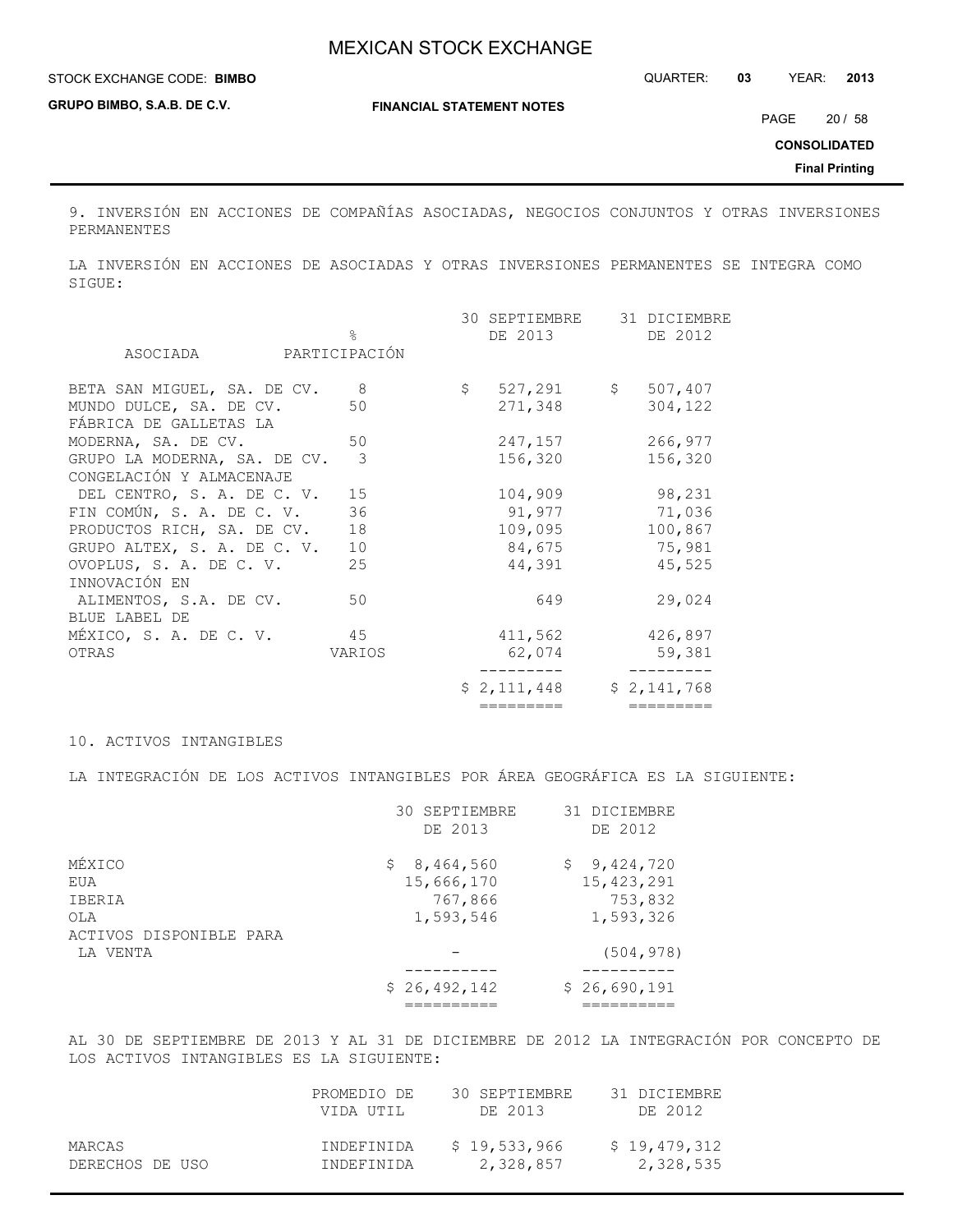**STOCK EXCHANGE CODE: BIMBO** 

**GRUPO BIMBO, S.A.B. DE C.V.**

**FINANCIAL STATEMENT NOTES**

STOCK EXCHANGE CODE: QUARTER: **03** YEAR: **2013**

PAGE 21 / 58

**CONSOLIDATED**

**Final Printing**

|                                                                                                                           |                                          |                                          | <b>Final Printing</b> |
|---------------------------------------------------------------------------------------------------------------------------|------------------------------------------|------------------------------------------|-----------------------|
|                                                                                                                           | 21,862,823                               | 21,807,847                               |                       |
| 18 AÑOS<br>RELACIONES CON CLIENTES<br>8 Y 2 AÑOS<br>LICENCIAS Y SOFTWARE<br>5 AÑOS<br>ACUERDOS DE NO COMPETENCIA<br>OTROS | 5,629,625<br>333,121<br>22,952<br>34,004 | 5,628,843<br>333,075<br>22,949<br>34,000 |                       |
| AMORTIZACIÓN ACUMULADA                                                                                                    | 6,019,702<br>(1, 390, 383)               | 6,018,867<br>(1, 136, 523)               |                       |
|                                                                                                                           | 4,629,319                                | 4,882,344                                |                       |
|                                                                                                                           | \$26,492,142                             | \$26,690,191                             |                       |

LA ENTIDAD MANTIENE ACTIVOS INTANGIBLES POR RELACIONES CON CLIENTES, RESULTANTES DE LA ADQUISICIÓN DE WESTON FOODS, INC. EN 2009 Y DE SARA LEE BAKERY GROUP, INC. EN 2011. EL VALOR NETO EN LIBROS DE ESTOS ACTIVOS AL 30 DE SEPTIEMBRE DE 2013 Y SU VIDA ÚTIL REMANENTE SON DE \$2,904,371 Y \$1,064,308 Y 14 Y 17 AÑOS, RESPECTIVAMENTE.

LOS ACTIVOS INTANGIBLES POR ÁREA GEOGRÁFICA CORRESPONDEN A LAS SIGUIENTES UNIDADES GENERADORAS DE EFECTIVO:

|               | SEPTIEMBRE<br>30.<br>DE 2013 | 31 DICIEMBRE<br>DE 2012 |
|---------------|------------------------------|-------------------------|
| MÉXICO:       |                              |                         |
| <b>BARCEL</b> | \$<br>1,140,571              | \$<br>1,140,571         |
| EL GLOBO      | 359,915                      | 359,915                 |
| <b>BIMBO</b>  | 310,492                      | 310,492                 |
| <b>BBU</b>    | 6,543,050                    | 6,998,232               |
| OTRAS         | 110,532                      | 110,942                 |
| EUA           | 15,666,170                   | 15, 423, 291            |
| IBERIA        | 767,866                      | 753,832                 |
| OLA:          |                              |                         |
| BRASIL        | 623,522                      | 623,436                 |
| FARGO         | 556,324                      | 556,247                 |
| OTRAS         | 413,700                      | 413,233                 |
|               |                              |                         |
|               | \$26,492,142                 | \$26,690,191            |
|               |                              |                         |

LOS MOVIMIENTOS DE LAS MARCAS DURANTE EL TERCER TRIMESTRE DE 2013 Y EL AÑO DE 2012 FUERON LOS SIGUIENTES:

|                                     | 30 SEPTIEMBRE<br>DE 2013 | 31 DICIEMBRE<br>DE 2012 |
|-------------------------------------|--------------------------|-------------------------|
| SALDO AL 1 DE ENERO                 | \$19,479,312             | \$20,320,333            |
| ADOUISICIONES<br>DETERIORO<br>VENTA | 441,103                  |                         |
|                                     | (455, 182)               | –                       |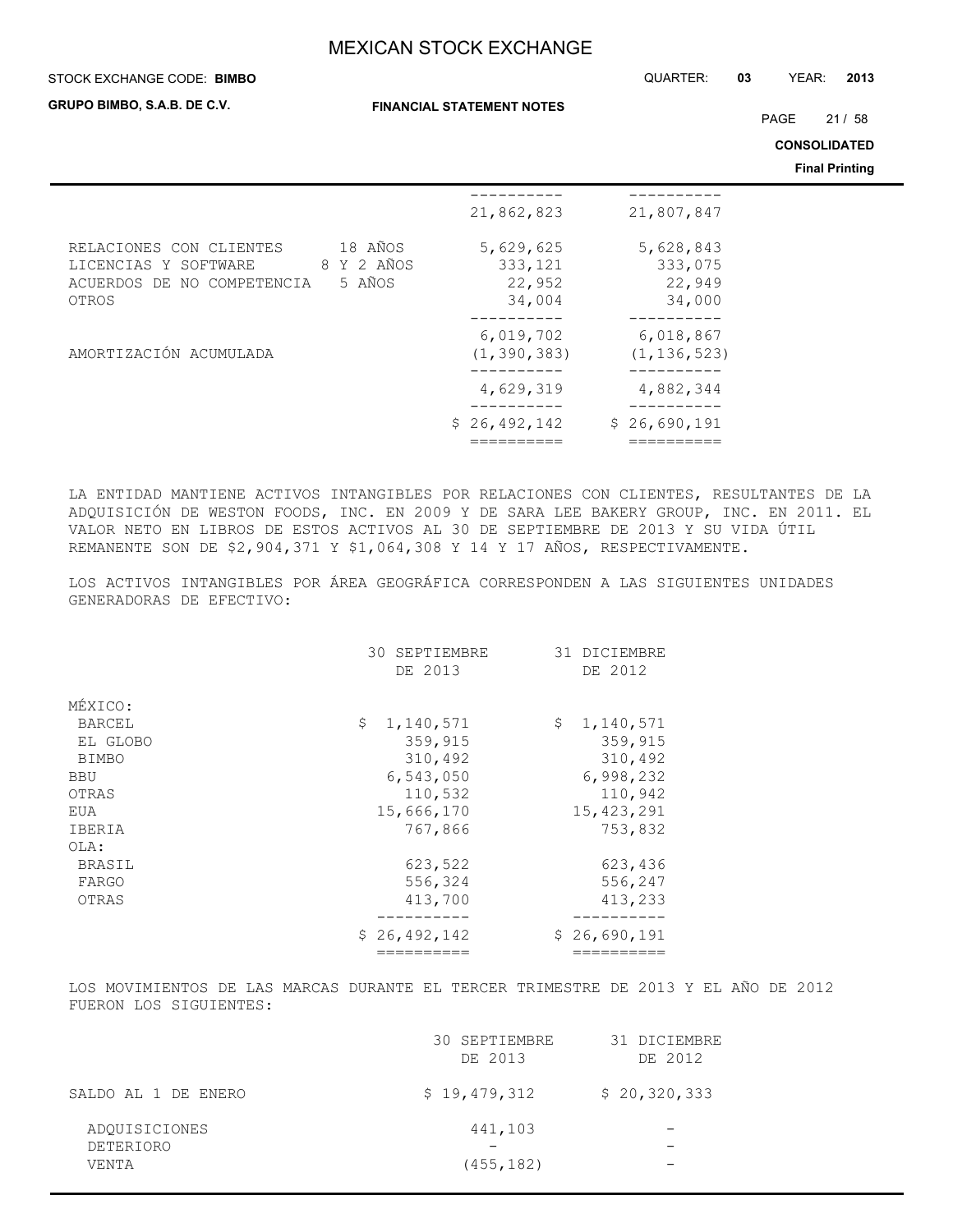## **FINANCIAL STATEMENT NOTES** STOCK EXCHANGE CODE: QUARTER: **03** YEAR: **2013 BIMBO CONSOLIDATED Final Printing GRUPO BIMBO, S.A.B. DE C.V.** PAGE 22 / 58 AJUSTE POR VARIACIÓN EN TIPO DE CAMBIO 68,733 (841,021) ---------- ---------- SALDO \$ 19,533,966 \$ 19,479,312 ========== ==========

EL VALOR RAZONABLE DE LAS MARCAS, PARA EFECTOS DE PRUEBAS DE DETERIORO, SE ESTIMA A TRAVÉS DE UNA TÉCNICA DE VALUACIÓN DE MÉTODO DE REGALÍAS, UTILIZANDO UN RANGO DE TASA DE REGALÍAS ENTRE UN 2% Y 5%, SIENDO DEL 3% EL PORCENTAJE UTILIZADO PARA LA MAYORÍA DE LAS MARCAS.

## 11. CRÉDITO MERCANTIL

LA INTEGRACIÓN DEL CRÉDITO MERCANTIL POR ÁREA GEOGRÁFICA ES LA SIGUIENTE:

|                                | 30 SEPTIEMBRE<br>DE 2013                          | 31 DICIEMBRE<br>DE 2012                           |
|--------------------------------|---------------------------------------------------|---------------------------------------------------|
| MÉXICO<br>EUA<br>IBERIA<br>OLA | \$1,232,346<br>30,709,994<br>433,764<br>1,870,622 | \$1,232,346<br>30,705,746<br>425,836<br>1,832,255 |
|                                | \$34, 246, 726                                    | \$34,196,183                                      |
| RESERVA DE DETERIORO           | (4, 419, 087)                                     | (4, 441, 920)                                     |
|                                | \$29,827,639                                      | \$29,754,263                                      |

LOS MOVIMIENTOS DEL CRÉDITO MERCANTIL DURANTE EL TERCER TRIMESTRE DE 2013 Y EL AÑO DE 2012 FUERON LOS SIGUIENTES:

|                                                          | 2013         | 2012                       |
|----------------------------------------------------------|--------------|----------------------------|
| SALDO AL 1 DE ENERO<br>ADQUISICIONES<br><b>DETERIORO</b> | \$29,754,263 | \$32,048,768<br>(120, 000) |
| AJUSTE POR VARIACIÓN EN TIPO<br>DE CAMBIO                | 73,376       | (2, 174, 505)              |
| SALDO AL 31 DE DICIEMBRE                                 | 29,827,639   | \$29,754,263               |

EN 2012 SE RECONOCIÓ UN DETERIORO DEL VALOR DEL CRÉDITO MERCANTIL POR \$120,000 EN EL GLOBO (INCLUIDO EN EL SEGMENTO DE MÉXICO) QUE SE ORIGINÓ PRINCIPALMENTE POR LOS RESULTADOS NEGATIVOS DE LA OPERACIÓN QUE FUERON REPERCUTIDOS EN LA PROYECCIÓN DE LOS FLUJOS DE EFECTIVO FUTUROS PARA ESTA OPERACIÓN.

MOVIMIENTOS DE LAS PÉRDIDAS ACUMULADAS POR DETERIORO AL 30 DE SEPTIEMBRE DE 2013 Y EL AÑO 2012 SON COMO SIGUEN:

2013 2012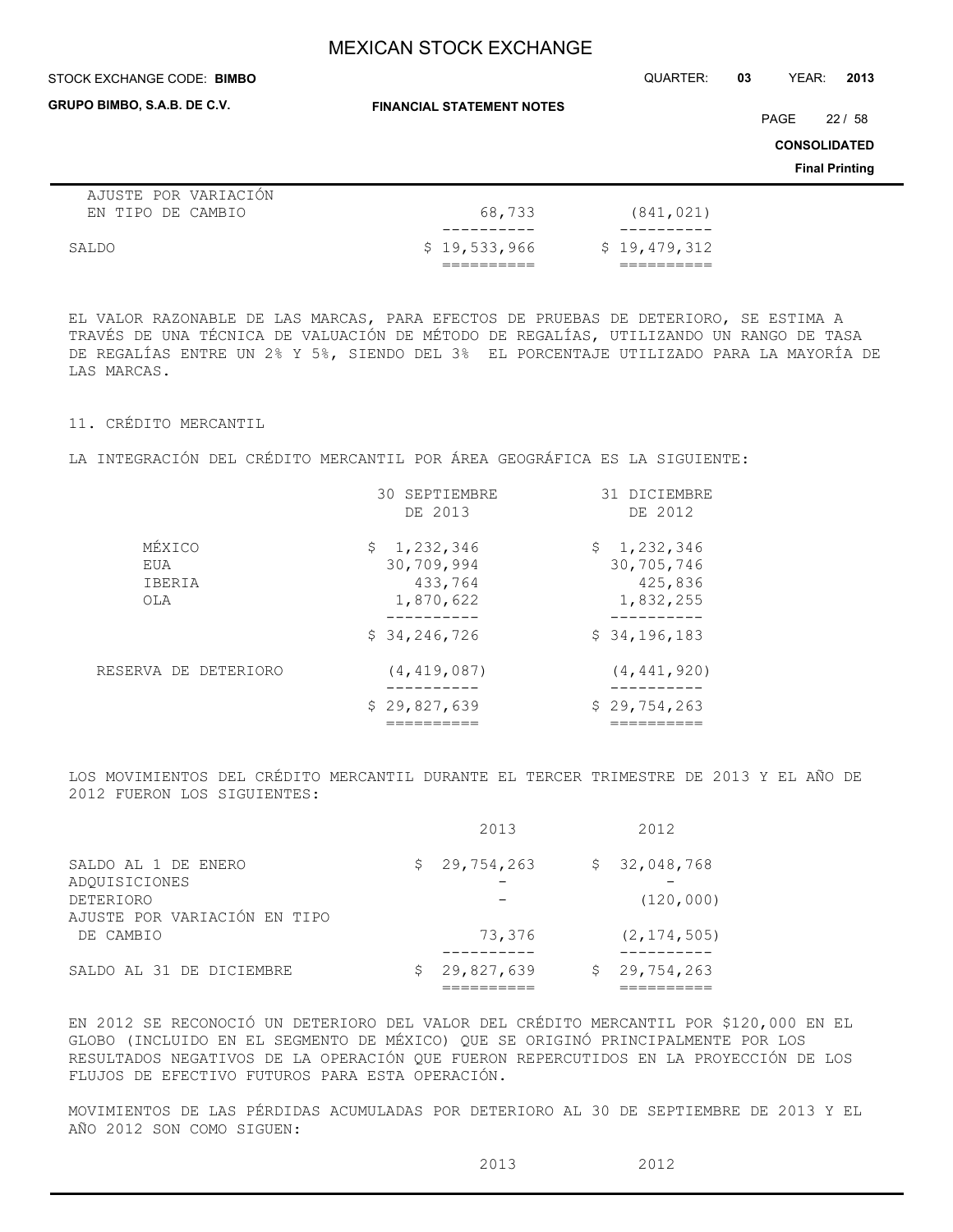#### STOCK EXCHANGE CODE: QUARTER: **03** YEAR: **2013 BIMBO**

| GRUPO BIMBO, S.A.B. DE C.V.                                              |     | <b>FINANCIAL STATEMENT NOTES</b> | PAGE | 23/58                |  |                                              |
|--------------------------------------------------------------------------|-----|----------------------------------|------|----------------------|--|----------------------------------------------|
|                                                                          |     |                                  |      |                      |  | <b>CONSOLIDATED</b><br><b>Final Printing</b> |
| SALDO AL 1 DE ENERO<br>DETERIORO DEL AÑO<br>AJUSTE POR VARIACIÓN EN TIPO | \$. | 4,441,920                        | \$   | 4,670,594<br>120,000 |  |                                              |
| DE CAMBIO                                                                |     | (22, 833)                        |      | (348, 674)           |  |                                              |
| SALDO                                                                    | \$  | 4,419,087                        | Ş.   | 4,441,920            |  |                                              |

12. DEUDA A LARGO PLAZO

BONOS INTERNACIONALES –

EL 25 DE ENERO DE 2012 LA COMPAÑÍA REALIZÓ UNA EMISIÓN CONFORME A LA REGLA 144 A Y LA REGULACIÓN S DE LA SECURITY EXCHANGE COMISIÓN ("SEC" POR SUS SIGLAS EN INGLÉS) POR 800 MILLONES DE DÓLARES ESTADOUNIDENSES CON VENCIMIENTO EL 25 DE ENERO DE 2022. DICHO FINANCIAMIENTO DEVENGA UNA TASA DE INTERÉS FIJA DEL 4.50% PAGADERA SEMESTRALMENTE. LOS RECURSOS PROVENIENTES DE LA PRESENTE EMISIÓN TUVIERON COMO DESTINO EL REFINANCIAMIENTO DE LA DEUDA.

| VALOR.       | 30 SEPTIEMBRE | 31 DICIEMBRE |
|--------------|---------------|--------------|
| RAZONABLE    | DE 2013       | DE 2012      |
| \$10,499,771 | \$10,409,520  | \$10,408,080 |

EL 30 DE JUNIO DE 2010, LA COMPAÑÍA REALIZÓ UNA EMISIÓN CONFORME A LA REGLA 144 A REGULACIÓN S POR 800 MILLONES DE DÓLARES ESTADOUNIDENSES Y CON VENCIMIENTO EL 30 DE JUNIO DE 2020. SOBRE DICHO FINANCIAMIENTO, LA COMPAÑÍA DEBE PAGAR UNA TASA DE INTERÉS FIJA DEL 4.875% PAGADERA SEMESTRALMENTE. LOS RECURSOS DE DICHA EMISIÓN, FUERON APLICADOS AL REFINANCIAMIENTO DE DEUDA DE LA COMPAÑÍA.

| VALOR        | 30 SEPTIEMBRE | 31 DICIEMBRE |
|--------------|---------------|--------------|
| RAZONABLE    | DE 2013       | DE 2012      |
| \$10,954,458 | \$10,409,520  | \$10,408,080 |
|              |               |              |

LA TOTALIDAD DE LOS BONOS INTERNACIONALES EMITIDOS POR LA COMPAÑÍA, CUENTAN CON LA GARANTÍA DE SUS PRINCIPALES SUBSIDIARIAS OPERATIVAS.

## CERTIFICADOS BURSÁTILES

A LA FECHA, LA COMPAÑÍA MANTIENE VIGENTES DIVERSAS EMISIONES DE CERTIFICADOS BURSÁTILES.

BIMBO 12- CON EL PROPÓSITO DE REFINANCIAR PARCIALMENTE SU DEUDA EXISTENTE, EL 10 DE FEBRERO DE 2012 LA COMPAÑÍA EMITIÓ CERTIFICADOS BURSÁTILES CON VENCIMIENTO EN AGOSTO DE 2018 Y CON UNA TASA DE INTERÉS FIJA DE 6.83%.

| VALOR<br>RAZONABLE | 30 SEPTIEMBRE<br>DE 2013 | 31 DICIEMBRE<br>DE 2012 |
|--------------------|--------------------------|-------------------------|
| \$5,172,100        | \$5,000,000              | \$5,000,000             |

DURANTE 2009, LA COMPAÑÍA REALIZÓ LAS SIGUIENTES EMISIONES DE CERTIFICADOS BURSÁTILES,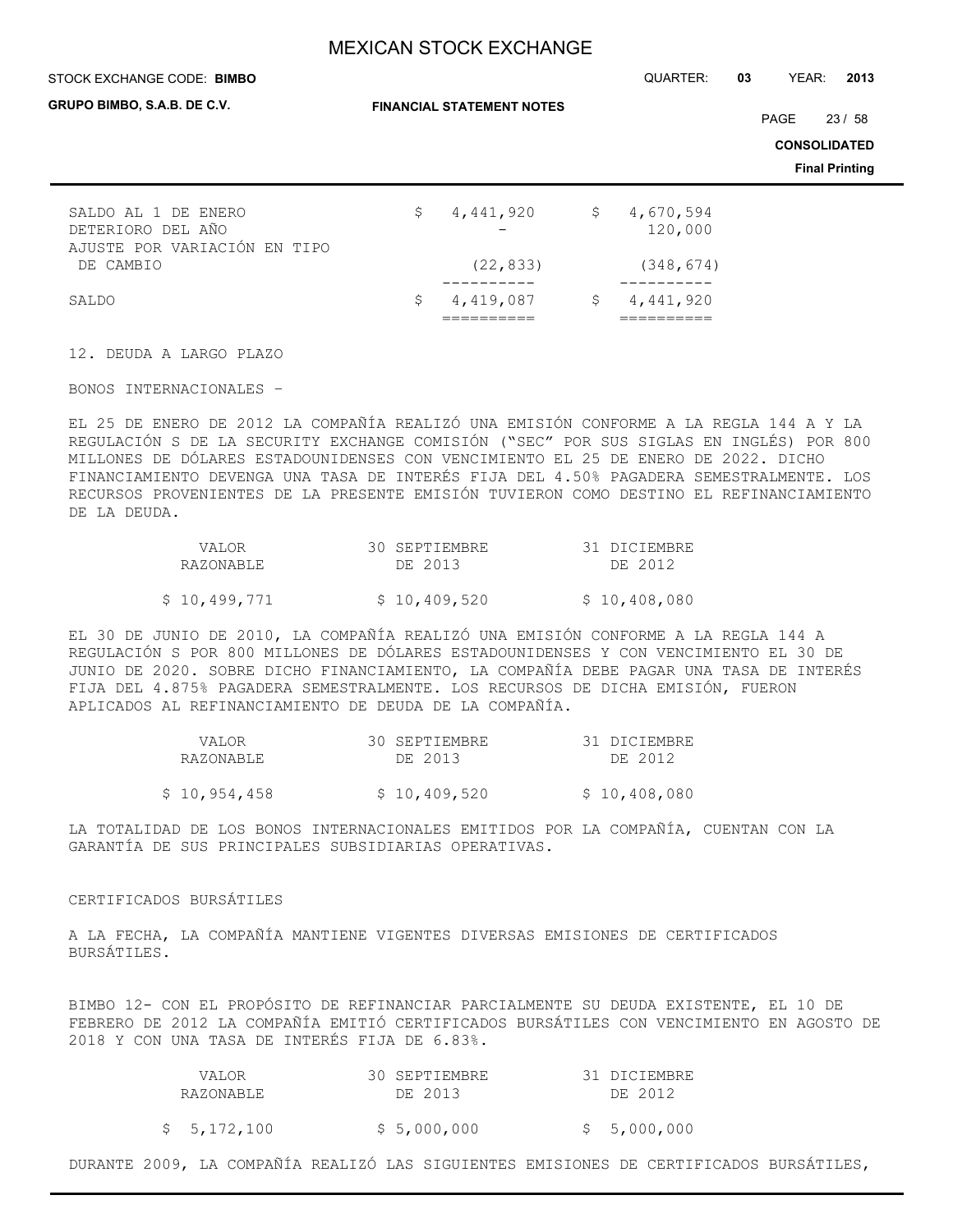**STOCK EXCHANGE CODE: BIMBO** 

STOCK EXCHANGE CODE: QUARTER: **03** YEAR: **2013**

**GRUPO BIMBO, S.A.B. DE C.V.**

**FINANCIAL STATEMENT NOTES**

PAGE 24 / 58

**CONSOLIDATED**

#### **Final Printing**

PAGADERAS A SU VENCIMIENTO. LOS RECURSOS OBTENIDOS DE DICHAS EMISIONES, FUERON UTILIZADOS PARA REFINANCIAR DEUDA DE LA COMPAÑÍA, ORIGINALMENTE CONTRATADA PARA HACER FRENTE A LA ADQUISICIÓN DE BFI.

BIMBO 09- EMITIDOS EL 15 DE JUNIO DE 2009, CON VENCIMIENTO EN JUNIO DE 2014 Y CON UNA TASA DE INTERÉS APLICABLE A ESTA EMISIÓN DE TIIE DE 28 DÍAS MÁS 1.55 PUNTOS PORCENTUALES.

| VALOR     | 30 SEPTIEMBRE | 31 DICIEMBRE |
|-----------|---------------|--------------|
| RAZONABLE | DE 2013       | DE 2012      |

 $$5,052,450$   $$5,000,000$   $$5,000,000$ 

BIMBO 09-2- EMITIDOS EL 15 DE JUNIO DE 2009 Y CON VENCIMIENTO EN JUNIO DE 2016 Y CON UNA TASA DE INTERÉS FIJA DEL 10.60%.

| VALOR       | 30 SEPTIEMBRE | 31 DICIEMBRE |
|-------------|---------------|--------------|
| RAZONABLE   | DE 2013       | DE 2012      |
| \$2,284,160 | \$2,000,000   | \$2,000,000  |

BIMBO 09-U- EMITIDOS EL 15 DE JUNIO DE 2009 POR UN MONTO DE 706,302 UDIS, CON VENCIMIENTO EN JUNIO DE 2016, DEVENGANDO UNA TASA DE INTERÉS FIJA DEL 6.05%. EL VALOR DE LA UDI AL 30 DE SEPTIEMBRE DE 2013 Y AL 31 DE DICIEMBRE DE 2012 ES DE \$4.96877 Y \$4.8746 PESOS POR UDI, RESPECTIVAMENTE.

| VALOR       | 30 SEPTIEMBRE | 31 DICIEMBRE |
|-------------|---------------|--------------|
| RAZONABLE   | DE 2013       | DE 2012      |
| \$3,911,777 | \$ 3,509,453  | \$3,442,958  |

CRÉDITO BANCARIO SINDICADO

EL 26 DE ABRIL DE 2011, LA COMPAÑÍA CONTRATÓ UN CRÉDITO BANCARIO A LARGO PLAZO POR UN IMPORTE DE 1,300 MILLONES DE DÓLARES ESTADOUNIDENSES. EN DICHO CRÉDITO, PARTICIPA BANK OF AMERICA N.A. COMO AGENTE ADMINISTRADOR Y UN SINDICATO DE BANCOS INTEGRADO A LA FECHA POR DIEZ INSTITUCIONES. EL PRESENTE CRÉDITO SERÁ AMORTIZADO SEMESTRALMENTE A PARTIR DE OCTUBRE DE 2014 Y HASTA EL 20 DE ABRIL DE 2016. SOBRE ESTE FINANCIAMIENTO, LA COMPAÑÍA DEBE PAGAR INTERESES A LA TASA LIBOR MÁS 1.10%. LOS RECURSOS OBTENIDOS DE ESTE FINANCIAMIENTO, FUERON APLICADOS AL REFINANCIAMIENTO DE OBLIGACIONES ORIGINALMENTE CONTRATADAS PARA FINANCIAR LA ADQUISICIÓN DE BFI Y PARA EL PAGO PARCIAL DE LA ADQUISICIÓN DE SARA LEE. EN ENERO DE 2012, LA COMPAÑÍA PREPAGÓ \$1,102 MILLONES DE DÓLARES ESTADOUNIDENSES CON LOS RECURSOS OBTENIDOS POR LOS FINANCIAMIENTOS BURSÁTILES EN 2012.

AL 30 DE SEPTIEMBRE DE 2013, LA COMPAÑÍA PREPAGÓ \$95 MILLONES DE DÓLARES AMERICANOS CON RECURSOS PROPIOS.

| VALOR.<br>RAZONABLE | 30 SEPTIEMBRE<br>DE 2013 | 31 DICIEMBRE<br>DE 2012 |
|---------------------|--------------------------|-------------------------|
| \$1,317,783         | \$1,340,226              | \$2,576,000             |

LÍNEA DE CRÉDITO COMPROMETIDA REVOLVENTE (MULTIMONEDA)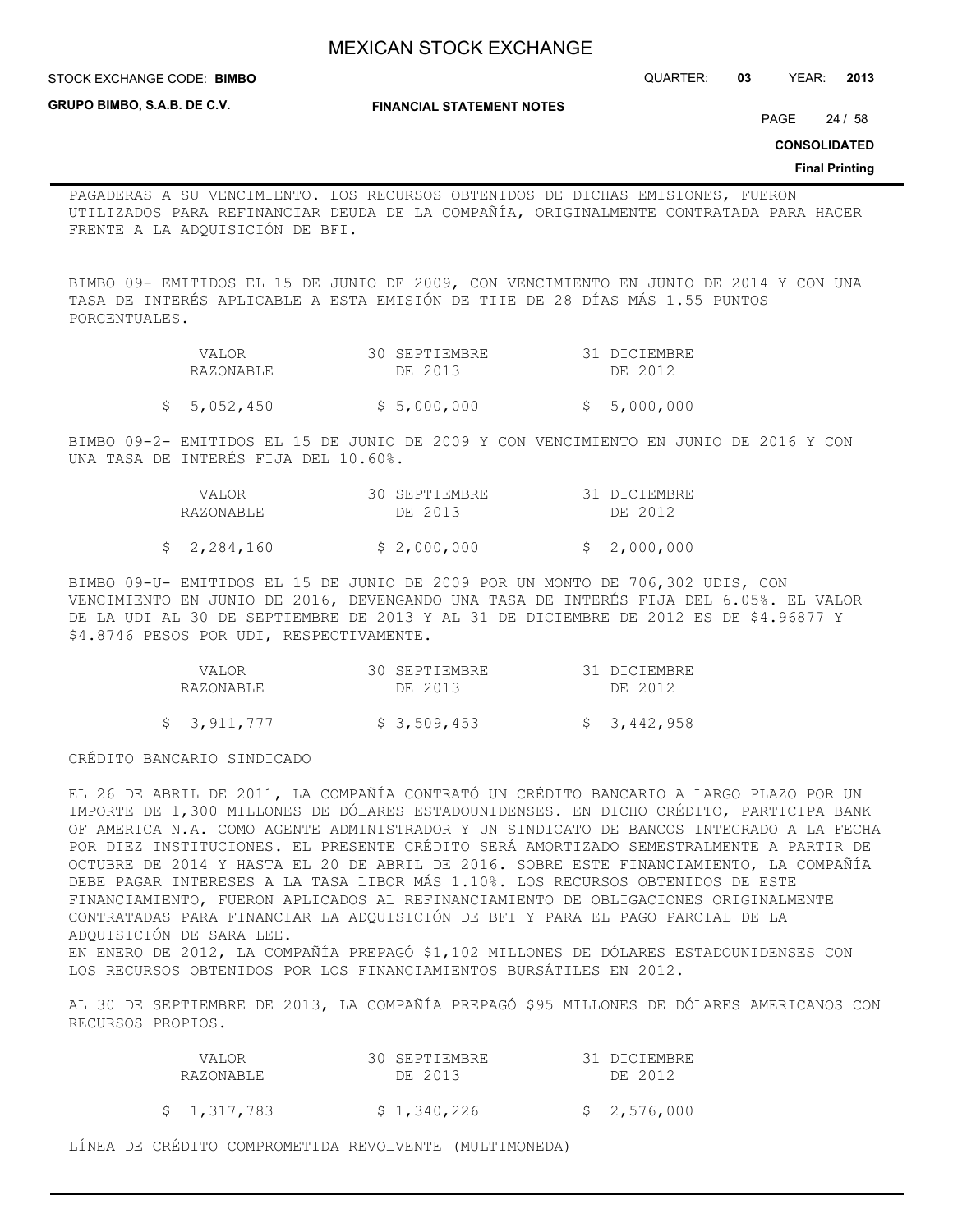STOCK EXCHANGE CODE: QUARTER: **03** YEAR: **2013 BIMBO**

**GRUPO BIMBO, S.A.B. DE C.V.**

**FINANCIAL STATEMENT NOTES**

PAGE 25 / 58

**CONSOLIDATED**

#### **Final Printing**

DURANTE EL MES DE DICIEMBRE DE 2011, LA COMPAÑÍA ENMENDÓ LOS TÉRMINOS Y CONDICIONES DE SU LÍNEA COMPROMETIDA MULTIMONEDA, CONTRATADA ORIGINALMENTE EL 26 DE ABRIL DE 2010.

DE ACUERDO A SUS NUEVOS TÉRMINOS Y CONDICIONES, EL IMPORTE TOTAL DE LA LÍNEA ES DE HASTA \$1,500 MILLONES DE DÓLARES, SU FECHA DE VENCIMIENTO ES EL 27 DE DICIEMBRE DE 2016 Y LA TASA DE INTERÉS APLICABLE ES DE LIBOR MÁS 1.25% Y PARA DISPOSICIONES EN PESOS ES DE TIIE MÁS 1.00%. A LA FECHA, SON DIEZ LAS INSTITUCIONES FINANCIERAS QUE PARTICIPAN EN LA LÍNEA Y NO EXISTEN SALDOS DISPUESTOS A SU AMPARO.

| JAT.OR    | <b>SEPTIEMBRE</b> | DICIEMBRE  |
|-----------|-------------------|------------|
| RAZONARLE | ่วกา จ<br>DF.     | つれた<br>∩F. |

- - -

CRÉDITO BANCARIO EN EUROS

EL 24 DE OCTUBRE DE 2011, LA COMPAÑÍA CONTRATÓ, CON UNA INSTITUCIÓN EUROPEA, UN CRÉDITO A LARGO PLAZO POR \$65 MILLONES DE EUROS, CON UNA TASA DE INTERÉS APLICABLE DE EURIBOR MÁS 1.00% Y CON VENCIMIENTO EL 13 DE AGOSTO DE 2014. LOS RECURSOS OBTENIDOS DE ESTE CRÉDITO, FUERON UTILIZADOS PARA LA ADQUISICIÓN DE IBERIA. AL 30 DE SEPTIEMBRE DEL 2013, LA COMPAÑÍA PREPAGO LA TOTALIDAD DEL CRÉDITO CON RECURSOS PROPIOS.

| VALOR     | 30 SEPTIEMBRE            | 31 DICIEMBRE |
|-----------|--------------------------|--------------|
| RAZONABLE | DE 2013                  | DE 2012      |
|           |                          |              |
|           | $\overline{\phantom{a}}$ | \$1,121,341  |

LOS CRÉDITOS BANCARIOS CONTRATADOS POR LA COMPAÑÍA, CUENTAN CON EL AVAL DE SUS PRINCIPALES SUBSIDIARIAS OPERATIVAS.

CRÉDITO REVOLVENTE EN DÓLARES ESTADOUNIDENSES

AL 30 DE SEPTIEMBRE DEL 2013, LA COMPAÑÍA TIENE DISPONIBLE UNA LÍNEA DE CRÉDITO REVOLVENTE COMPROMETIDA CON UNA INSTITUCIÓN BANCARIA ESTADOUNIDENSE POR UN MONTO DE HASTA 20 MILLONES DE DÓLARES ESTADOUNIDENSES CON FECHA DE VENCIMIENTO AL 28 DE NOVIEMBRE DE 2014. LOS PAGOS DE INTERESES SERÁN MENSUALES SOBRE EL SALDO REMANENTE ANUAL A UNA TASA DE INTERÉS LIBOR MÁS 0.90%. ADEMÁS, LA ENTIDAD PAGARÁ UNA COMISIÓN DEL 0.20% ANUAL POR LOS MONTOS NO DISPUESTOS. AL 30 DE SEPTIEMBRE DE 2013 LA ENTIDAD NO HA REALIZADO DISPOSICIONES POR ESTE CRÉDITO. NO HAY CONVENIOS FINANCIEROS POR ESTA LÍNEA DE CRÉDITO REVOLVENTE.

| VALOR     | 30 SEPTIEMBRE | 31 DICIEMBRE |
|-----------|---------------|--------------|
| RAZONABLE | DE 2013       | DE 2012      |
|           |               |              |
|           |               |              |

OTROS - ALGUNAS SUBSIDIARIAS TIENEN CONTRATADOS OTROS PRÉSTAMOS DIRECTOS PARA SOLVENTAR PRINCIPALMENTE SUS NECESIDADES DE CAPITAL DE TRABAJO, CON VENCIMIENTOS QUE FLUCTÚAN ENTRE EL 2013 Y 2018, Y GENERAN INTERESES A DIVERSAS TASAS.

| VALOR       | 30 SEPTIEMBRE | 31 DICIEMBRE |
|-------------|---------------|--------------|
| RAZONABLE   | DE 2013       | DE 2012      |
| \$2,182,320 | \$2,182,320   | \$2,312,476  |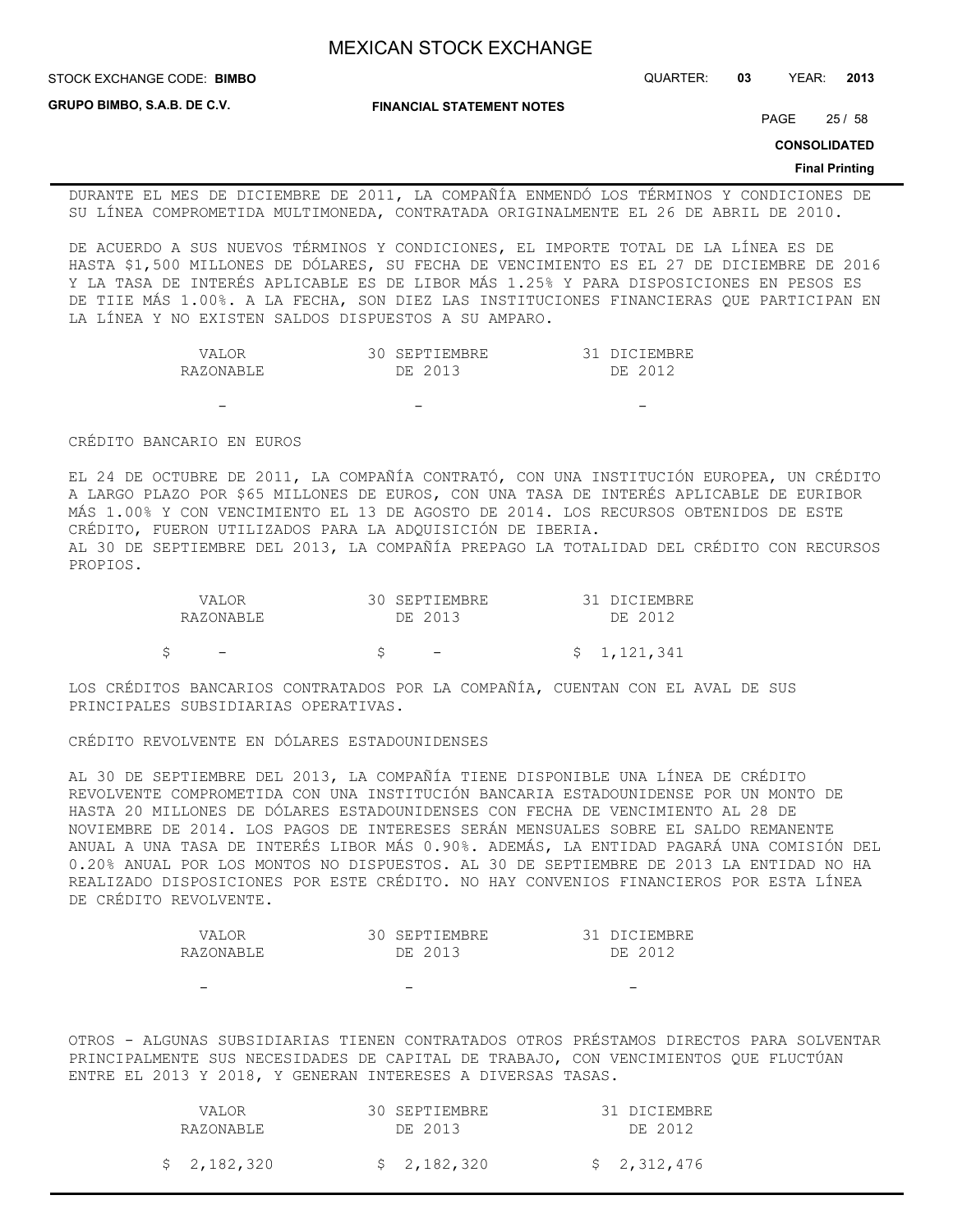| STOCK EXCHANGE CODE: BIMBO                                             |                                  | QUARTER:                         | YEAR:<br>2013<br>03   |
|------------------------------------------------------------------------|----------------------------------|----------------------------------|-----------------------|
| GRUPO BIMBO, S.A.B. DE C.V.                                            | <b>FINANCIAL STATEMENT NOTES</b> |                                  | PAGE<br>26/58         |
|                                                                        |                                  |                                  | <b>CONSOLIDATED</b>   |
|                                                                        |                                  |                                  | <b>Final Printing</b> |
| \$41,374,819                                                           | \$39,851,039                     | \$42, 268, 935                   |                       |
| MENOS - PORCIÓN CIRCULANTE DE LA<br>DEUDA A LARGO PLAZO                |                                  |                                  |                       |
| \$ (6, 520, 587)                                                       | \$ (6, 468, 137)                 | \$(1, 573, 500)                  |                       |
| GASTOS POR EMISIÓN DE DEUDA<br>(250, 989)<br>\$<br>DEUDA A LARGO PLAZO | \$<br>(250, 989)                 | \$<br>(297, 317)                 |                       |
| \$34,603,243<br>===========                                            | \$33,131,913<br>===========      | \$<br>40,398,118<br>============ |                       |

LOS VENCIMIENTOS DE LA DEUDA A LARGO PLAZO AL 30 DE SEPTIEMBRE DE 2013, SON COMO SIGUE:

| AÑOS                                             | IMPORTE                                                                       |
|--------------------------------------------------|-------------------------------------------------------------------------------|
| 2014<br>2015<br>2016<br>2017<br>AÑOS POSTERIORES | 13,012<br>\$<br>106,738<br>\$<br>\$6,944,224<br>287,883<br>\$<br>\$25,780,056 |
|                                                  | \$33,131,913                                                                  |

TODAS LAS EMISIONES DE CERTIFICADOS BURSÁTILES VIGENTES LOS BONOS INTERNACIONALES Y EL CRÉDITO BANCARIO SINDICADO 2009 ESTÁN GARANTIZADOS POR LOS PRINCIPALES SUBSIDIARIAS DEL GRUPO. AL 30 DE SEPTIEMBRE DE 2013 Y AL 31 DE DICIEMBRE DE 2012 LA ENTIDAD HA CUMPLIDO CON TODAS LAS OBLIGACIONES DE HACER Y DE NO HACER INCLUYENDO DIVERSAS RAZONES FINANCIERAS ESTABLECIDAS EN LOS CONTRATOS DE CRÉDITO DE LA ENTIDAD Y SUS SUBSIDIARIAS.

## 13. INSTRUMENTOS FINANCIEROS DERIVADOS

13.1 CATEGORÍAS DE LOS INSTRUMENTOS FINANCIEROS AL 30 DE SEPTIEMBRE DE 2013 Y 31 DE DICIEMBRE DE 2012 SE INTEGRAN COMO SIGUE:

|                                               |     | 30 SEPTIEMBRE<br>DE 2013 |              | 31 DICIEMBRE<br>DE 2012 |
|-----------------------------------------------|-----|--------------------------|--------------|-------------------------|
| ACTIVO CIRCULANTE:                            |     |                          |              |                         |
| EFECTIVO Y EQUIVALENTES DE EFECTIVO           |     | \$4,993,126              |              | \$4,277,203             |
| CUENTAS Y DOCUMENTOS POR COBRAR, NETO         |     | \$16,468,815             |              | \$16, 295, 512          |
| INSTRUMENTOS FINANCIEROS DERIVADOS            | \$  | 389,532                  | \$           | 688,923                 |
|                                               |     |                          |              |                         |
| TOTAL DEL ACTIVO CIRCULANTE                   |     | \$21,851,473             |              | \$21,261,638            |
| CUENTAS POR COBRAR A LARGO PLAZO              |     |                          |              |                         |
| A OPERADORES INDEPENDIENTES                   | \$  | 1,484,448                | $\mathsf{S}$ | 1,484,244               |
| INVERSIÓN EN ACCIONES DE COMPAÑÍAS ASOCIADAS, |     |                          |              |                         |
| NEGOCIOS CONJUNTOS Y OTRAS INVERSIONES        | \$. | 2, 111, 448              | \$           | 2, 141, 768             |
| INSTRUMENTOS FINANCIEROS DERIVADOS            | Ŝ   | 716,572                  | \$           | 532,782                 |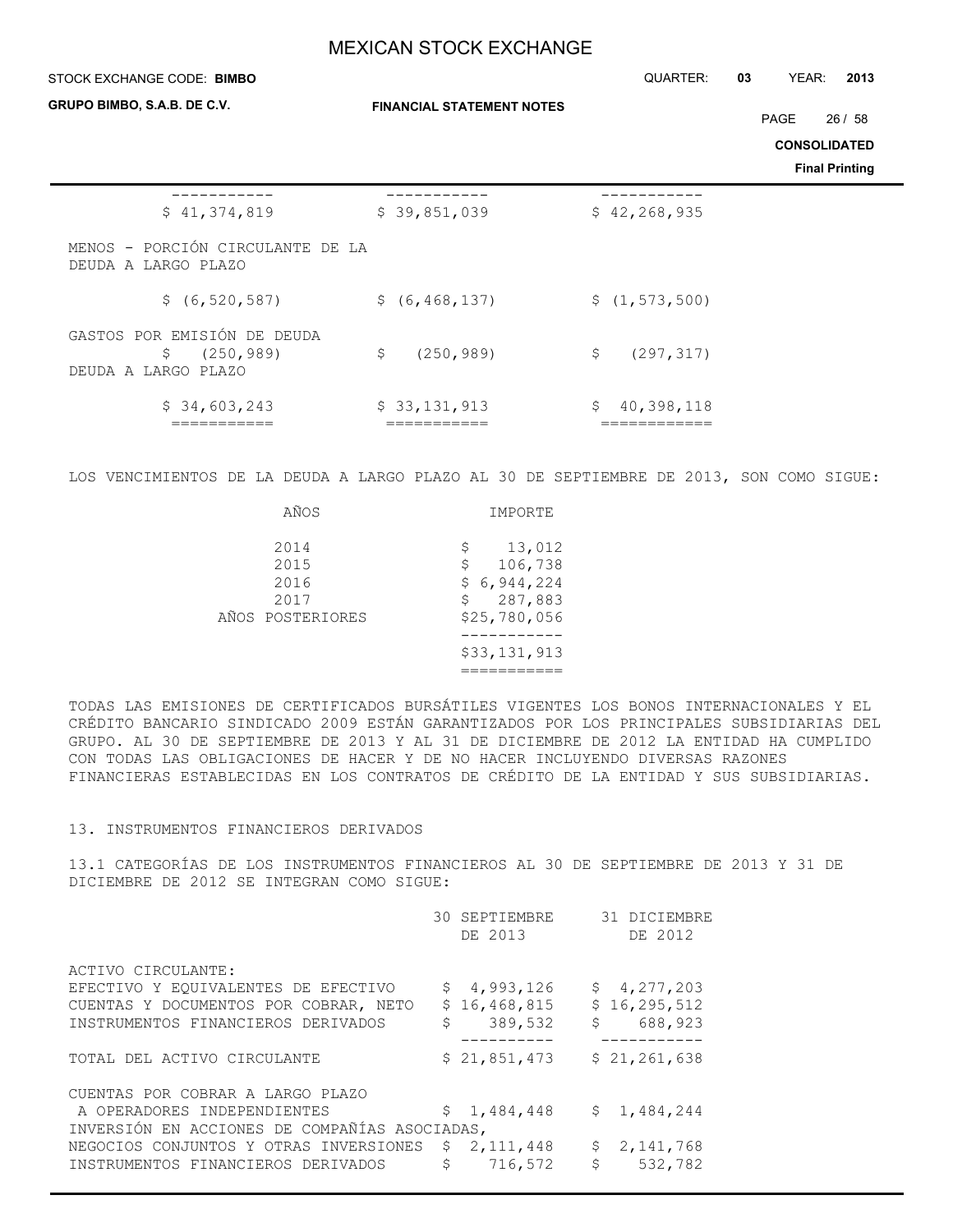**GRUPO BIMBO, S.A.B. DE C.V.**

**FINANCIAL STATEMENT NOTES**

STOCK EXCHANGE CODE: QUARTER: **03** YEAR: **2013 BIMBO**

PAGE 27 / 58

**CONSOLIDATED**

**Final Printing**

|                                                                      |                                          |                             | Final P |
|----------------------------------------------------------------------|------------------------------------------|-----------------------------|---------|
| TOTAL DEL ACTIVO                                                     |                                          | $$26,163,941$ $$25,420,432$ |         |
| PASIVO CIRCULANTE:                                                   |                                          |                             |         |
| CRÉDITOS BANCARIOS<br>CRÉDITOS BURSÁTILES                            | $\mathsf{S}$<br>1,468,137<br>\$5,000,000 | \$1,573,500                 |         |
| CUENTAS POR PAGAR A PROVEEDORES<br>OTRAS CUENTAS POR PAGAR Y PASIVOS | \$8,788,374                              | \$10,164,301                |         |
| ACUMULADOS                                                           | \$15,377,705                             | \$10,798,822<br>\$ 237,119  |         |
| INSTRUMENTOS FINANCIEROS DERIVADOS                                   | \$.<br>832,678                           |                             |         |
| TOTAL DEL PASIVO CIRCULANTE                                          | \$31,466,894                             | \$22,773,742                |         |
| CRÉDITOS BANCARIOS                                                   | \$2,054,409                              | \$4,436,317                 |         |
| CRÉDITOS BURSÁTILES<br>INSTRUMENTOS FINANCIEROS DERIVADOS            | \$31,077,504<br>\$<br>236,575            | \$35,961,801<br>\$935,888   |         |
| TOTAL DEL PASIVO                                                     | \$64,835,382                             | \$64,107,748                |         |
|                                                                      |                                          |                             |         |

## 13.2 ADMINISTRACIÓN DE RIESGOS

LA ENTIDAD, DENTRO DEL MARCO DE SUS OPERACIONES COTIDIANAS, SE ENCUENTRA EXPUESTA A RIESGOS INTRÍNSECOS A DISTINTAS VARIABLES DE TIPO FINANCIERO, ASÍ COMO A VARIACIONES EN EL PRECIO DE ALGUNOS INSUMOS QUE COTIZAN EN MERCADOS FORMALES INTERNACIONALES. LA ENTIDAD CUENTA CON UN PROCESO ORDENADO DE MANEJO DE RIESGOS QUE RECAE EN ÓRGANOS REGULADORES LOS CUALES EVALÚAN LA NATURALEZA Y ALCANCE DE DICHOS RIESGOS.

LOS PRINCIPALES RIESGOS FINANCIEROS A LOS QUE ESTÁ SUJETA LA ENTIDAD SON:

- RIESGOS DE MERCADO
- RIESGOS DE TASA DE INTERÉS
- RIESGOS DE TIPO DE CAMBIO
- RIESGOS DE PRECIOS
- RIESGOS DE LIQUIDEZ
- RIESGOS DE CRÉDITO
- RIESGOS DE CAPITAL

LA TESORERÍA CORPORATIVA ES RESPONSABLE DE LA ADMINISTRACIÓN DE LOS RIESGOS DE TASA DE INTERÉS, DE TIPO DE CAMBIO, DE LIQUIDEZ Y DE CRÉDITO QUE EMANAN DE SU OPERACIÓN DIARIA. A SU VEZ, LOS SUBCOMITÉS DE RIESGO DE MERCADO DE MATERIAS PRIMAS SON LOS ENCARGADOS DE ADMINISTRAR EL RIESGO DE MERCADO DE PRECIOS INVOLUCRADO EN LA COMPRA DE INSUMOS; ASÍ MISMO REVISAN LA CONSISTENCIA DE LAS POSICIONES ABIERTAS DE LA ENTIDAD EN LOS MERCADOS DE FUTUROS CON LA ESTRATEGIA CORPORATIVA. AMBOS ORGANISMOS REPORTAN ESTAS ACTIVIDADES A LA DIRECCIÓN DE ADMINISTRACIÓN DE RIESGOS.

LOS OBJETIVOS PRIMORDIALES DE LA DIRECCIÓN DE ADMINISTRACIÓN DE RIESGOS SON:

- IDENTIFICAR, EVALUAR Y MONITOREAR LOS RIESGOS EXTERNOS E INTERNOS QUE PUDIERAN IMPACTAR SIGNIFICATIVAMENTE A LA ENTIDAD;

- PRIORIZAR RIESGOS;

- ASEGURAR LA ASIGNACIÓN Y SEGUIMIENTO DE LOS RIESGOS;
- VALIDAR ÓRGANOS Y/O RESPONSABLES DE SU ADMINISTRACIÓN;
- VALIDAR AVANCES EN LA ADMINISTRACIÓN DE CADA UNO DE LOS RIESGOS PRIORITARIOS; Y
- RECOMENDAR ACCIONES A SEGUIR.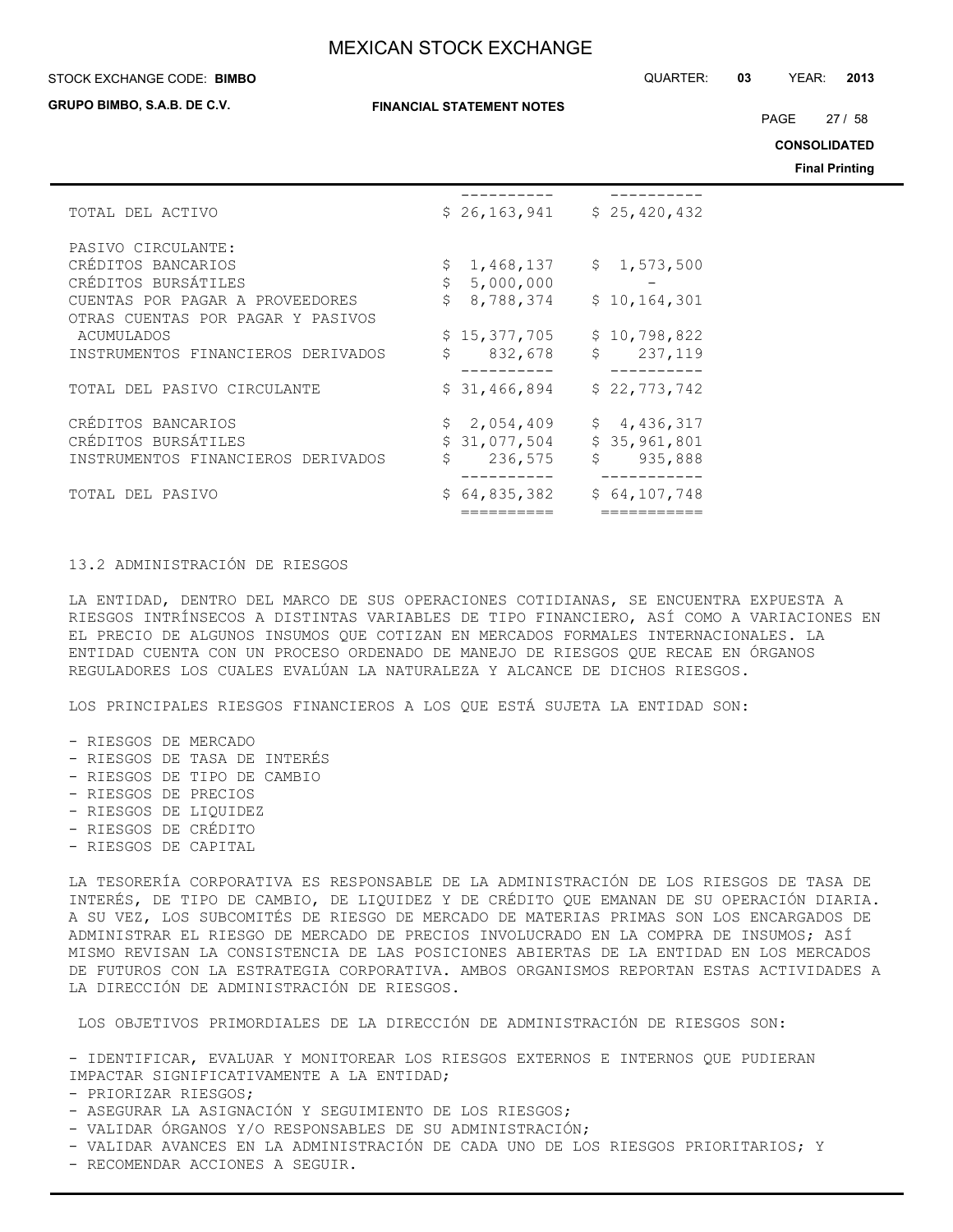**GRUPO BIMBO, S.A.B. DE C.V.**

STOCK EXCHANGE CODE: QUARTER: **03** YEAR: **2013 BIMBO**

**FINANCIAL STATEMENT NOTES**

PAGE 28 / 58

**CONSOLIDATED**

**Final Printing**

EN VIRTUD DE QUE TODAS LAS VARIABLES A LAS QUE LA ENTIDAD SE ENCUENTRA EXPUESTA GUARDAN UN COMPORTAMIENTO DINÁMICO, LAS ESTRATEGIAS DE COBERTURA SON VALORADAS Y MONITOREADAS DE MANERA FORMAL Y PERIÓDICA. DE IGUAL FORMA, SON REPORTADAS AL ÁREA DE GOBIERNO CORRESPONDIENTE. LA FINALIDAD PRIMORDIAL ES ALCANZAR UNA POSICIÓN NEUTRAL Y EQUILIBRADA CON RELACIÓN A LA EXPOSICIÓN AL RIESGO DE UNA CIERTA VARIABLE FINANCIERA.

## 13.2.1 RIESGOS DE MERCADO

LA ENTIDAD SE ENCUENTRA EXPUESTA A RIESGOS DE TASA DE INTERÉS Y RIESGOS DE TIPO DE CAMBIO, LOS CUALES SON GESTIONADOS POR LA TESORERÍA CORPORATIVA, ASÍ COMO DE RIESGOS DE PRECIO DE ALGUNOS INSUMOS GESTIONADOS POR LOS SUBCOMITÉS DE MATERIAS PRIMAS. PARA LO ANTERIOR, LA ENTIDAD EN OCASIONES UTILIZA INSTRUMENTOS FINANCIEROS DERIVADOS PARA MITIGAR EL POSIBLE IMPACTO DE FLUCTUACIONES EN DICHAS VARIABLES Y PRECIOS SOBRE SUS RESULTADOS. CONSIDERA QUE DICHOS INSTRUMENTOS OTORGAN FLEXIBILIDAD QUE PERMITE UNA MAYOR ESTABILIDAD DE UTILIDADES Y UNA MEJOR VISIBILIDAD Y CERTIDUMBRE CON RELACIÓN A LOS COSTOS Y GASTOS QUE SE HABRÁN DE SOLVENTAR EN EL FUTURO.

A TRAVÉS DE LAS ÁREAS RESPONSABLES, LA ENTIDAD DETERMINA LOS MONTOS Y PARÁMETROS OBJETIVOS SOBRE POSICIONES PRIMARIAS PARA LAS QUE SE CONTRATARÁ UN INSTRUMENTO FINANCIERO DERIVADO DE COBERTURA, Y LOGRAR ASÍ COMPENSAR UNO O MÁS DE LOS RIESGOS GENERADOS POR UNA TRANSACCIÓN O CONJUNTO DE TRANSACCIONES ASOCIADAS CON LA POSICIÓN PRIMARIA.

LA NEGOCIACIÓN CON INSTRUMENTOS DERIVADOS SE REALIZA SÓLO CON INSTITUCIONES DE RECONOCIDA SOLVENCIA Y SE HAN ESTABLECIDO LÍMITES PARA CADA INSTITUCIÓN.

LOS INSTRUMENTOS FINANCIEROS DERIVADOS QUE UTILIZA PRINCIPALMENTE SON:

A) CONTRATOS MEDIANTE LOS CUALES SE ESTABLECE LA OBLIGACIÓN BILATERAL DE INTERCAMBIAR FLUJOS DE EFECTIVO EN FECHAS FUTURAS PREESTABLECIDAS, SOBRE UN VALOR NOMINAL O DE REFERENCIA (SWAPS):

1. DE TASAS DE INTERÉS (INTEREST RATE SWAPS) PARA EQUILIBRAR LA MEZCLA DE TASAS DE SUS PASIVOS FINANCIEROS ENTRE TASAS FIJAS Y VARIABLES. 2. DE MONEDAS (CROSS CURRENCY SWAPS) PARA TRANSFORMAR LA MONEDA EN LA QUE SE ENCUENTRA DENOMINADO TANTO EL CAPITAL COMO LOS INTERESES DE UN PASIVO FINANCIERO.

B) CONTRATOS DE PRECIO ADELANTADO (FORWARDS) DE DIVISAS;

C) OPCIONES DE COMPRA DE DIVISAS (CALLS);

- D) FUTUROS DE MATERIAS PRIMAS; Y
- E) OPCIONES SOBRE FUTUROS DE MATERIAS PRIMAS.

LA EXPOSICIÓN AL RIESGO DE MERCADO ES MONITOREADA Y REPORTADA CONTINUAMENTE POR EL ÁREA CORRESPONDIENTE.

LA ENTIDAD EFECTÚA ANÁLISIS DE SENSIBILIDAD YA QUE SU POLÍTICA SOBRE LA CONTRATACIÓN DE INSTRUMENTOS FINANCIEROS DERIVADOS ES QUE SUS OBJETIVOS SEAN EXCLUSIVAMENTE DE COBERTURA. ESTO ES, LA EVENTUAL CONTRATACIÓN DE UN INSTRUMENTO FINANCIERO DERIVADO DEBE DE ESTAR NECESARIAMENTE ASOCIADA A UNA POSICIÓN PRIMARIA QUE REPRESENTE ALGÚN RIESGO. CONSECUENTEMENTE, LOS MONTOS NOCIONALES DE UNO O TODOS LOS INSTRUMENTOS FINANCIEROS DERIVADOS CONTRATADOS PARA LA COBERTURA DE CIERTO RIESGO SERÁN CONSISTENTES CON LAS CANTIDADES DE LAS POSICIONES PRIMARIAS QUE REPRESENTAN LA POSICIÓN DE RIESGO. ASÍ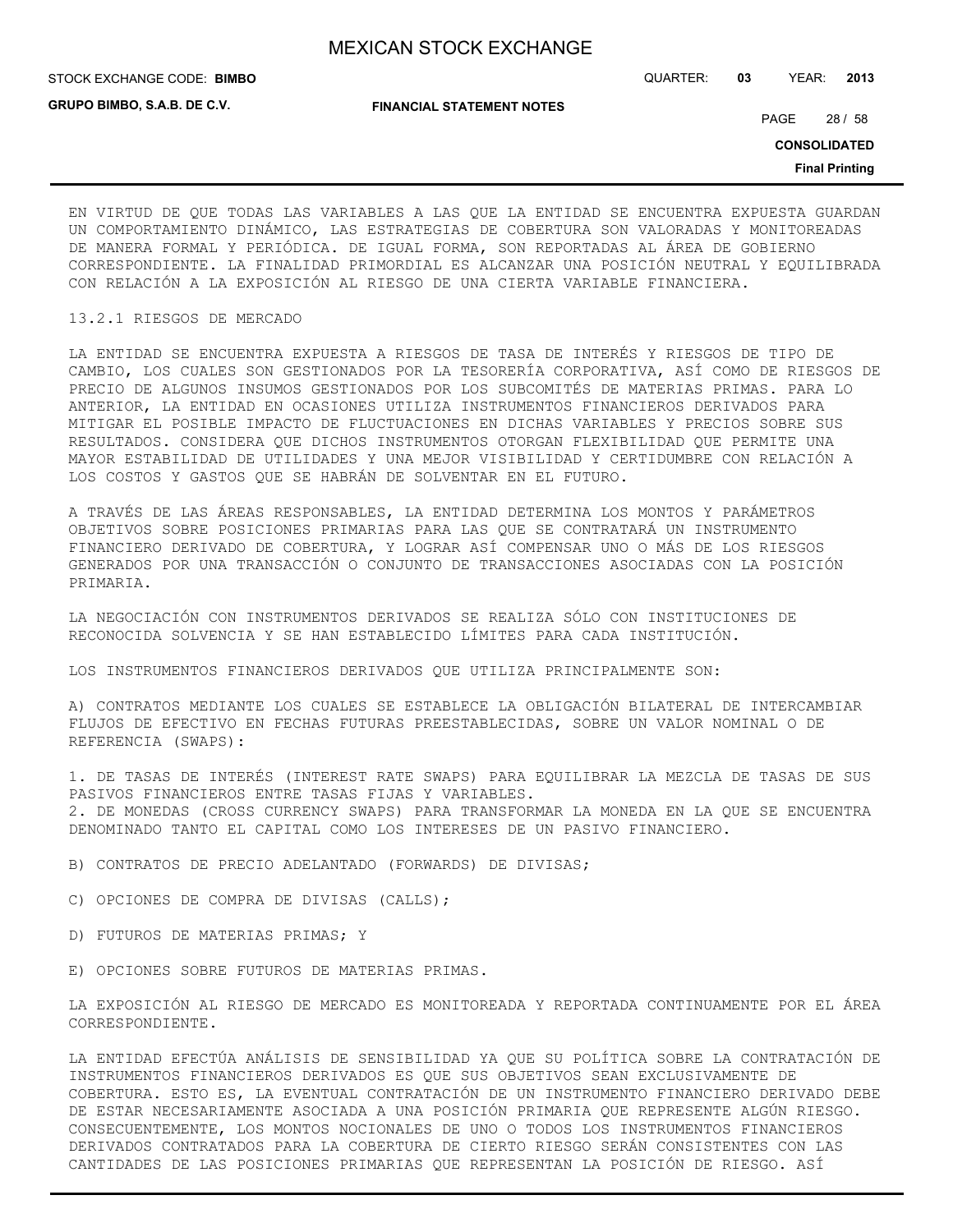STOCK EXCHANGE CODE: QUARTER: **03** YEAR: **2013**

**GRUPO BIMBO, S.A.B. DE C.V.**

**STOCK EXCHANGE CODE: BIMBO** 

**FINANCIAL STATEMENT NOTES**

PAGE 29 / 58

**CONSOLIDATED**

**Final Printing**

MISMO, LA ENTIDAD NO REALIZA OPERACIONES EN LAS QUE EL BENEFICIO PRETENDIDO O FIN PERSEGUIDO SEAN LOS INGRESOS POR PRIMAS. SI LA ENTIDAD DECIDE LLEVAR A CABO UNA ESTRATEGIA DE COBERTURA EN DONDE SE COMBINEN OPCIONES, EL NETO DE LAS PRIMAS PAGADAS/COBRADAS DEBERÁ REPRESENTARLE UN EGRESO.

LAS POSICIONES DE INSTRUMENTOS FINANCIEROS DERIVADOS SE INTEGRAN COMO SIGUE:

|                                                                                                                                                                                            | 30 SEPTIEMBRE 31 DICIEMBRE<br>DE 2013 DE 2012                    |                                                                                                   |
|--------------------------------------------------------------------------------------------------------------------------------------------------------------------------------------------|------------------------------------------------------------------|---------------------------------------------------------------------------------------------------|
| ACTIVO:<br>CIRCULANTE<br>FORWARDS<br>PRIMAS PAGADAS EN OPCIONES, NETAS<br>FORWARDS DE MATERIAS PRIMAS<br>SWAPS<br>FUTUROS                                                                  | \$<br>$\begin{array}{ccc} 5 & - \\ 5 & 10,419 \end{array}$<br>\$ | $16,514$ \$ 3,459<br>\$12,921<br>$\begin{array}{cc} \xi & - \\ \xi & 29,105 \end{array}$          |
| VALOR RAZONABLE DE GAS NATURAL<br>DEPÓSITOS EN CUENTAS DE DE GARANTÍA                                                                                                                      | _________                                                        | $$51,100$ $$77,985$<br>$$311,499$ $$565,453$<br>---------                                         |
| TOTAL DE INSTRUMENTOS FINANCIEROS<br>DERIVADOS A CORTO PLAZO                                                                                                                               |                                                                  | \$389,532 \$688,923                                                                               |
| LARGO PLAZO-<br>SWAPS<br>FORWARDS DE TIPO DE CAMBIO                                                                                                                                        | 445<br>---------<br>=========                                    | \$716,127 \$532,782<br>----------<br>$$716,572$ $$532,782$<br>$=$ $=$ $=$ $=$ $=$ $=$ $=$ $=$ $=$ |
| PASIVO:<br>CIRCULANTE -<br>SWAPS<br>FUTUROS<br>VALOR RAZONABLE DE TRIGO Y ACEITE DE SOYA                                                                                                   | \$(675, 185)<br>\$(157, 493)                                     | $\hat{\mathsf{S}}$ $-$<br>\$(237, 119)                                                            |
| TOTAL DE INSTRUMENTOS FINANCIEROS<br>DERIVADOS A CORTO PLAZO                                                                                                                               | -----------<br>==========                                        | ----------<br>$$ (832, 678)$ $$ (237, 119)$<br>$=$ $=$ $=$ $=$ $=$ $=$ $=$ $=$ $=$                |
| SWAP A LARGO PLAZO                                                                                                                                                                         | =========                                                        | $$(236, 575)$ $$(935, 888)$<br>=========                                                          |
| CAPITAL CONTABLE:<br>TOTAL VALUACIÓN DE INSTRUMENTOS FINANCIEROS DE FLUJO<br>DE EFECTIVO, NETO DE INTERESES DEVENGADOS \$(158,902) \$68,124<br>CONTRATOS CERRADOS DE FUTUROS NO CONSUMIDOS | \$(124, 146)<br>---------                                        | \$(287, 673)<br>--------                                                                          |
| ISR DIFERIDO, NETO                                                                                                                                                                         | \$(283, 048)<br>\$95,341                                         | \$(219, 549)<br>\$87,318                                                                          |
| TOTAL DE OTRAS PARTIDAS DE<br>UTILIDAD INTEGRAL                                                                                                                                            | \$(187, 707)<br>=========                                        | \$(132, 231)<br>$=$ = = = = = = = =                                                               |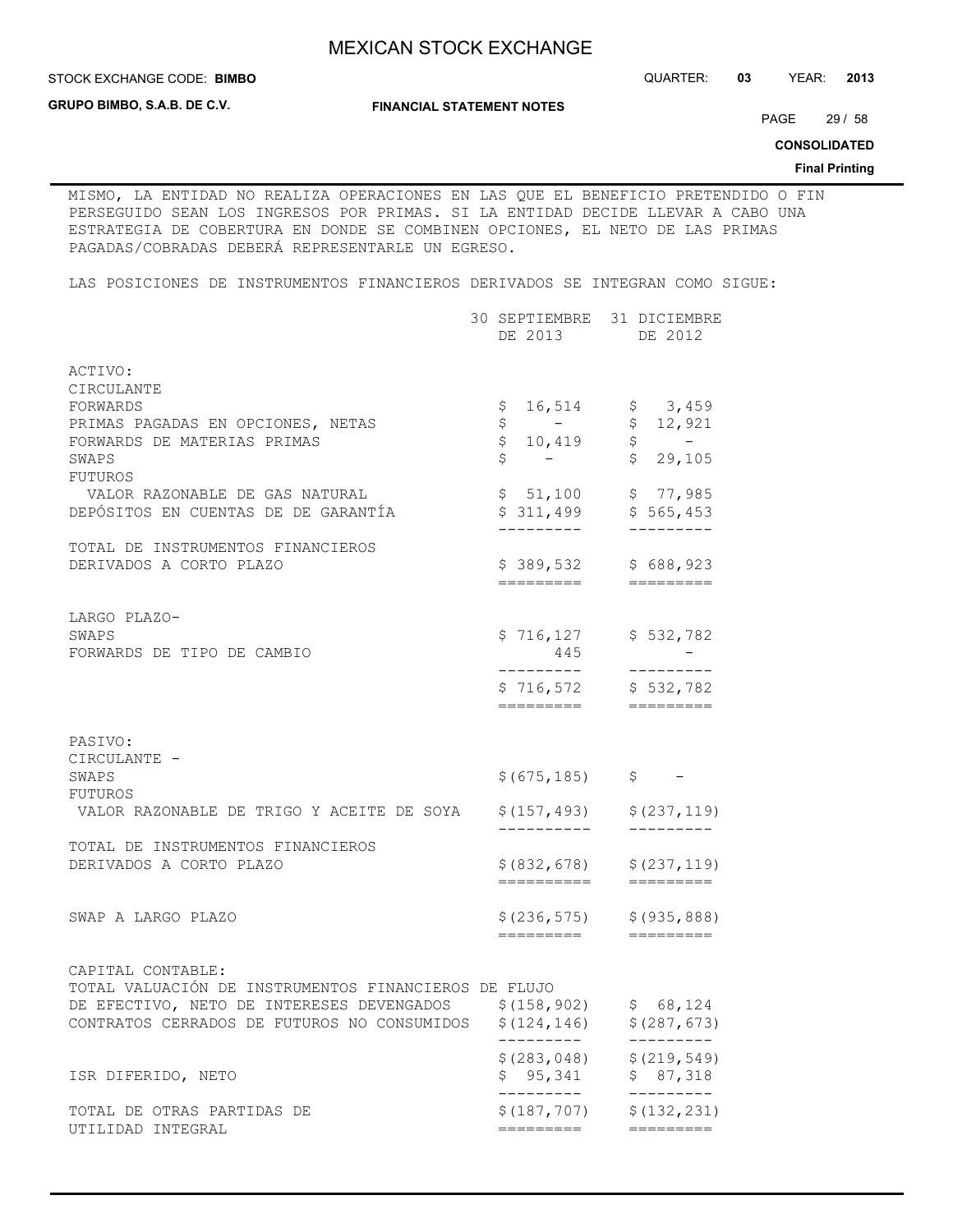| <b>MEXICAN STOCK EXCHANGE</b> |  |  |  |
|-------------------------------|--|--|--|
|-------------------------------|--|--|--|

**GRUPO BIMBO, S.A.B. DE C.V.**

STOCK EXCHANGE CODE: QUARTER: **03** YEAR: **2013 BIMBO**

**FINANCIAL STATEMENT NOTES**

PAGE 30 / 58

**CONSOLIDATED**

**Final Printing**

#### 13.2.2 ADMINISTRACIÓN DE RIESGO DE TASA DE INTERÉS

LA ENTIDAD ESTÁ EXPUESTA A RIESGO DE TASAS DE INTERÉS PRINCIPALMENTE POR PASIVOS FINANCIEROS. EL RIESGO ES ADMINISTRADO DE ACUERDO A UNA MEZCLA APROPIADA ENTRE TASA FIJA Y VARIABLE, LA CUAL EN OCASIONES SE LOGRA MEDIANTE LA CONTRATACIÓN DE SWAPS DE TASA DE INTERÉS. LOS DERIVADOS SON CONTRATADOS CON LA FINALIDAD DE CUBRIR DICHO RIESGO Y CUMPLEN CON TODOS LOS REQUISITOS PARA CLASIFICARLOS COMO DERIVADOS DE COBERTURA.

LA ADMINISTRACIÓN CONSIDERA QUE EL RIESGO DE TASA DE INTERÉS QUE EMANA DE LOS ACTIVOS FINANCIEROS DE LA ENTIDAD ES LIMITADO DEBIDO A QUE SE ENCUENTRAN CONTRATADOS A PLAZOS CORTOS.

AL 30 DE SEPTIEMBRE DE 2013 Y 31 DE DICIEMBRE DE 2012, LA ENTIDAD TIENE DEUDA A LARGO PLAZO CONTRATADA A TASAS VARIABLES REFERENCIADAS A TIIE, UDI, LIBOR Y EURIBOR Y HA CONTRATADO SWAPS DE TASAS DE INTERÉS QUE CAMBIAN DICHO PERFIL. LOS SWAPS UTILIZADOS HAN SIDO DESIGNADOS COMO DE COBERTURA DE FLUJO DE EFECTIVO.

### SENSIBILIDAD A LAS TASAS DE INTERÉS

LOS ANÁLISIS DE SENSIBILIDAD QUE SE PRESENTAN A CONTINUACIÓN SE DETERMINARON CON BASE EN LOS SALDOS CON EXPOSICIÓN A TASAS DE INTERÉS A LA FECHA DE CIERRE DEL PERIODO, TANTO DE LOS INSTRUMENTOS FINANCIEROS DERIVADOS COMO PARA LOS NO DERIVADOS. POR LO ANTERIOR, PUEDEN NO SER REPRESENTATIVOS DEL RIESGO DE TASA A LO LARGO DE TODO EL PERIODO DEBIDO A LAS VARIACIONES EN LOS SALDOS SUJETOS A DICHA EXPOSICIÓN. PARA LOS INSTRUMENTOS A TASA VARIABLE, EL ANÁLISIS DE SENSIBILIDAD ASUME QUE EL SALDO AL CIERRE ESTUVO VIGENTE DURANTE TODO EL PERIODO. UN CAMBIO DE 20 PUNTOS BASE EN LAS TASA LIBOR A UN MES Y UN CAMBIO DE 10 PUNTOS BASE EN LA TASA EURIBOR A UN MES, REPRESENTAN LA EVALUACIÓN DE LA ADMINISTRACIÓN SOBRE UN CAMBIO RAZONABLEMENTE POSIBLE EN LAS MISMAS, EL CUAL SE DETERMINÓ CONSIDERANDO QUE LAS TASAS VIGENTES AL CIERRE SON MENORES Y UN CAMBIO EN LOS PUNTOS BASE USADOS REPRESENTARÍA UN CAMBIO DE MÁS DE CIEN POR CIENTO. LA ENTIDAD NO TIENE RIESGOS LIGADOS A MOVIMIENTOS EN LA TASA TIIE Y EN EL VALOR DE LA UDI YA QUE DICHOS RIESGOS SE ENCUENTRAN MITIGADOS EN SU TOTALIDAD MEDIANTE SWAPS DE TASA DE INTERÉS.

UN INCREMENTO/DECREMENTO DE 20 PUNTOS BASE EN LA TASA LIBOR, RESULTARÍA EN UN DECREMENTO/INCREMENTO EN LOS RESULTADOS DE LA ENTIDAD DE APROXIMADAMENTE \$1,618 Y \$2,225 POR LOS NUEVE MESES TERMINADOS EL 30 DE SEPTIEMBRE DE 2013 Y EL AÑO TERMINADO EL 31 DE DICIEMBRE DE 2012 RESPECTIVAMENTE, LO CUAL LA ADMINISTRACIÓN NO CONSIDERA SIGNIFICATIVO EN EL RESULTADO DE SUS OPERACIONES.

UN INCREMENTO DE 15 PUNTOS BASE EN LA TASA LIBOR, RESULTARÍA EN UN INCREMENTO EN LA UTILIDAD INTEGRAL DE LA ENTIDAD DE APROXIMADAMENTE \$187 Y UN DECREMENTO DE 15 PUNTOS BASE EN LA TASA LIBOR, RESULTARÍA EN UN DECREMENTO EN LA UTILIDAD INTEGRAL DE LA ENTIDAD DE APROXIMADAMENTE \$186 POR LOS NUEVE MESES TERMINADOS EL 30 DE SEPTIEMBRE DE 2013.

UN INCREMENTO DE 100 PUNTOS BASE EN LA TASA TIIE, RESULTARÍA EN UN INCREMENTO EN LA UTILIDAD INTEGRAL DE LA ENTIDAD DE APROXIMADAMENTE \$30,819 Y UN DECREMENTO DE 100 PUNTOS BASE EN LA TASA TIIE, RESULTARÍA EN UN DECREMENTO EN LA UTILIDAD INTEGRAL DE LA ENTIDAD DE APROXIMADAMENTE \$31,081 POR LOS NUEVE MESES TERMINADOS EL 30 DE SEPTIEMBRE DE 2013.

13.2.3 ADMINISTRACIÓN DE RIESGO DE TIPO DE CAMBIO

LA ENTIDAD REALIZA TRANSACCIONES EN DIVERSAS MONEDAS Y REPORTA SUS ESTADOS FINANCIEROS EN PESOS MEXICANOS. DEBIDO A LO ANTERIOR, ESTÁ EXPUESTA A RIESGOS CAMBIARIOS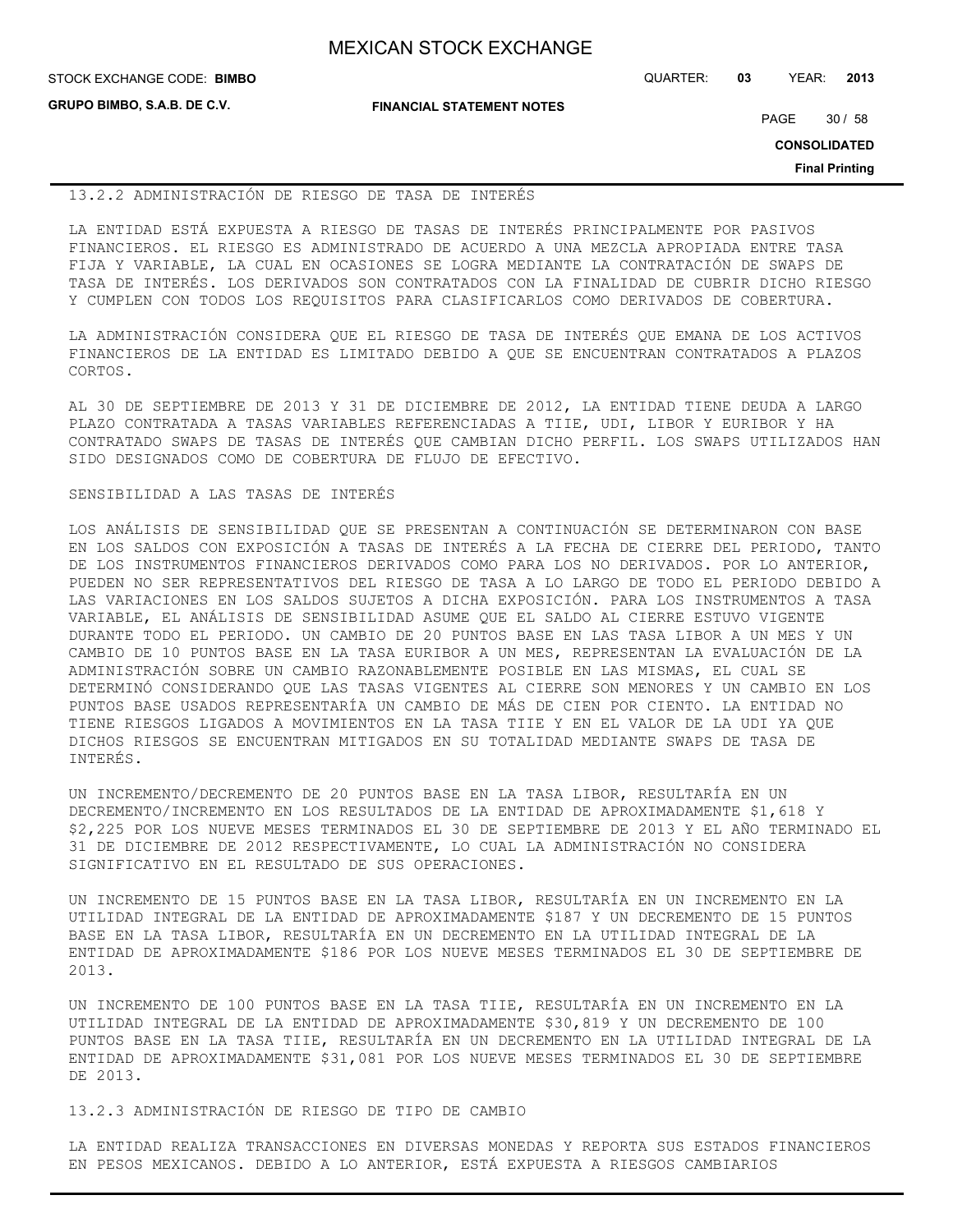**STOCK EXCHANGE CODE: BIMBO** 

**GRUPO BIMBO, S.A.B. DE C.V.**

**FINANCIAL STATEMENT NOTES**

STOCK EXCHANGE CODE: QUARTER: **03** YEAR: **2013**

PAGE 31 / 58

**CONSOLIDATED**

#### **Final Printing**

TRANSACCIONALES (POR EJEMPLO, POR COMPRAS PRONOSTICADAS DE MATERIAS PRIMAS, CONTRATOS EN FIRME Y ACTIVOS Y PASIVOS MONETARIOS) Y DE CONVERSIÓN (POR EJEMPLO, POR SUS INVERSIONES NETAS EN SUBSIDIARIAS EN EL EXTRANJERO). PRINCIPALMENTE, ESTÁ EXPUESTA AL RIESGO DE VARIACIÓN EN EL PRECIO DEL PESO MEXICANO FRENTE AL DÓLAR ESTADOUNIDENSE.

- ADMINISTRACIÓN DE RIESGO DE TIPO DE CAMBIO POR CONVERSIÓN

DEBIDO A QUE LA ENTIDAD MANTIENE INVERSIONES EN SUBSIDIARIAS EN EL EXTRANJERO CUYA MONEDA FUNCIONAL NO ES EL PESO MEXICANO, SE ENCUENTRA EXPUESTA A UN RIESGO DE CONVERSIÓN DE MONEDA EXTRANJERA. ASIMISMO SE HAN CONTRATADO ACTIVOS Y PASIVOS FINANCIEROS INTERCOMPAÑÍAS EN DIVERSAS MONEDAS QUE IGUALMENTE PROVOCAN ESTE RIESGO.

LA COBERTURA A ESTE RIESGO DE CONVERSIÓN CAMBIARIA SE MITIGA EN GRAN MEDIDA A TRAVÉS DE LA DESIGNACIÓN DE UNO O MÁS PRÉSTAMOS DENOMINADOS EN ESTAS MONEDAS COMO COBERTURA CAMBIARIA DE LA EXPOSICIÓN DE CONVERSIÓN Y CIERTOS INSTRUMENTOS FINANCIEROS DERIVADOS, SIGUIENDO EL MODELO DE CONTABILIZACIÓN DE COBERTURA DE LA INVERSIÓN NETA EN SUBSIDIARIAS EN EL EXTRANJERO (RESULTADO DE COBERTURA ECONÓMICA NETA, DENTRO DE OTROS RESULTADOS INTEGRALES).

AL 30 DE SEPTIEMBRE DE 2013 Y 31 DE DICIEMBRE DE 2012, LOS IMPORTES DE LOS PRÉSTAMOS QUE HAN SIDO DESIGNADOS COMO COBERTURAS SOBRE LA INVERSIÓN NETA EN SUBSIDIARIAS EN EL EXTRANJERO ASCIENDEN A 2,925 Y 3,060 MILLONES DE DÓLARES ESTADOUNIDENSES, RESPECTIVAMENTE.

AL 30 DE SEPTIEMBRE DE 2013 Y 31 DE DICIEMBRE DE 2012, LOS IMPORTES QUE SE HAN DESIGNADO COMO COBERTURAS POR PRÉSTAMOS INTERCOMPAÑÍAS DE LARGO PLAZO SON 225 Y 352 MILLONES DE EUROS, RESPECTIVAMENTE.

LA POLÍTICA DE ADMINISTRACIÓN DE RIESGOS EN MATERIA DE RIESGO CAMBIARIO CONSISTE TAMBIÉN EN CUBRIR LOS FLUJOS DE EFECTIVO ESPERADOS, PRINCIPALMENTE EL DE LAS COMPRAS FUTURAS DE MATERIA PRIMA. DICHAS COMPRAS FUTURAS CUMPLEN CON LOS REQUISITOS PARA SER CONSIDERADAS COMO EXPOSICIONES ASOCIADAS CON OPERACIONES PRONOSTICADAS "ALTAMENTE PROBABLES" PARA EFECTOS DE LA CONTABILIDAD DE COBERTURAS. CUANDO LA COMPRA FUTURA SE LLEVA A CABO, LA ENTIDAD AJUSTA EL MONTO DEL ELEMENTO NO FINANCIERO QUE SE ENCONTRABA CUBIERTO PARA LA PÉRDIDA O GANANCIA PREVIAMENTE RECONOCIDA EN OTROS RESULTADOS INTEGRALES.

- ADMINISTRACIÓN DE RIESGO DE TIPO DE CAMBIO TRANSACCIONAL

LA POLÍTICA DE ADMINISTRACIÓN DE RIESGOS EN MATERIA DE RIESGO CAMBIARIO TRANSACCIONAL CONSISTE EN CUBRIR LOS FLUJOS DE EFECTIVO ESPERADOS, PRINCIPALMENTE DE OBLIGACIONES PREVISTAS LAS CUALES CUMPLEN CON LOS REQUISITOS PARA SER CONSIDERADAS COMO EXPOSICIONES ASOCIADAS CON OPERACIONES PRONOSTICADAS "ALTAMENTE PROBABLES" PARA EFECTOS DE LA CONTABILIDAD DE COBERTURAS.

#### SENSIBILIDAD AL TIPO DE CAMBIO

LOS ANÁLISIS DE SENSIBILIDAD QUE SE PRESENTAN A CONTINUACIÓN SE DETERMINARON CON BASE EN LOS SALDOS CON EXPOSICIÓN A TIPO DE CAMBIO A LA FECHA DE CIERRE DEL PERIODO TANTO DE LOS INSTRUMENTOS FINANCIEROS DERIVADOS COMO PARA LOS NO DERIVADOS, Y, POR LO TANTO, PUEDEN NO SER REPRESENTATIVOS DEL RIESGO DE TIPO DE CAMBIO DURANTE EL PERIODO DEBIDO A VARIACIONES EN LOS SALDOS SUJETOS A DICHA EXPOSICIÓN.

UNA DEVALUACIÓN/REVALUACIÓN DE 1 PESO MEXICANO POR DÓLAR ESTADOUNIDENSE, QUE REPRESENTA LA EVALUACIÓN DE LA ADMINISTRACIÓN SOBRE UN CAMBIO RAZONABLEMENTE POSIBLE EN LA PARIDAD CAMBIARIA ENTRE ESAS MONEDAS, RESULTARÍA EN UN INCREMENTO/DECREMENTO DE APROXIMADAMENTE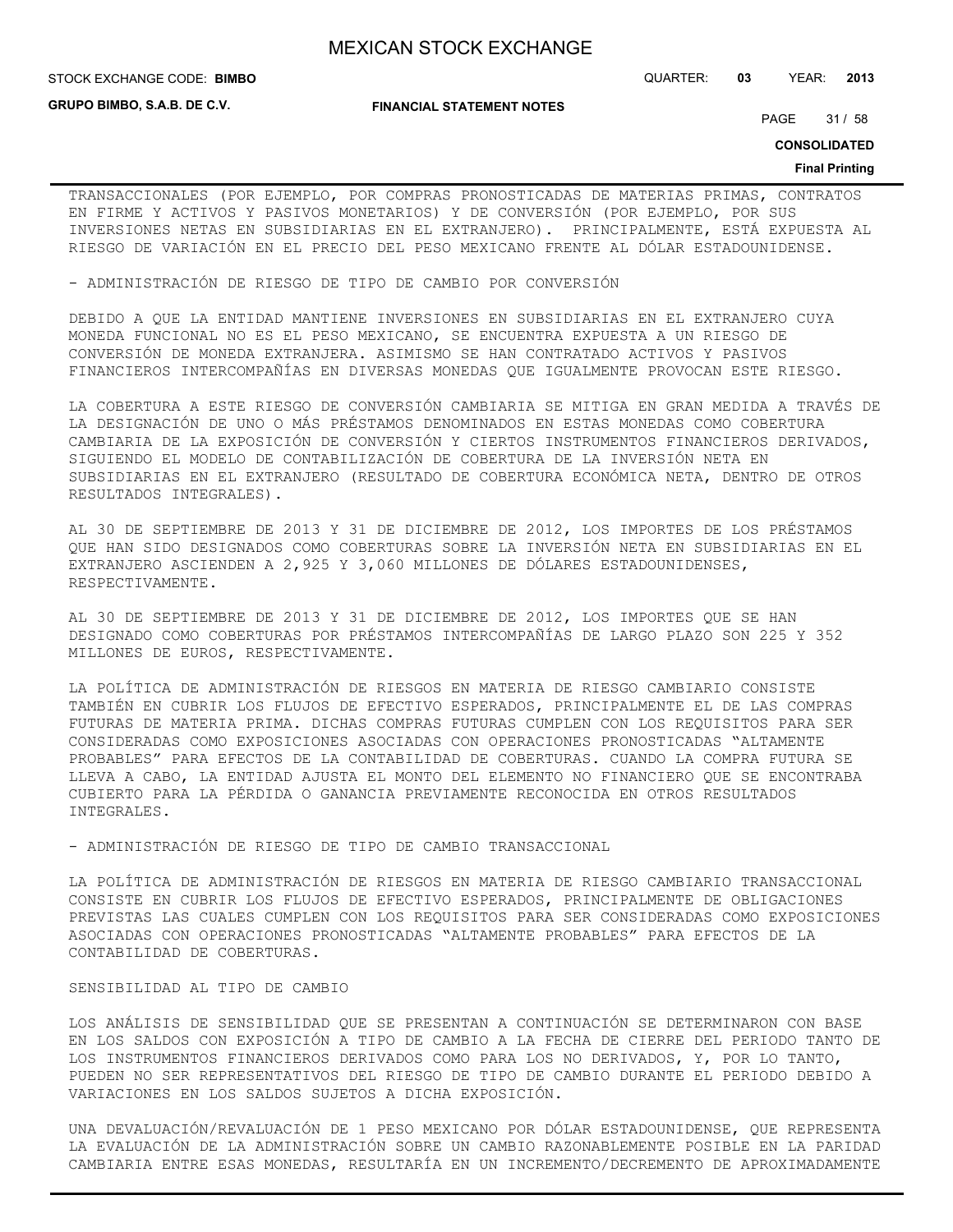STOCK EXCHANGE CODE: QUARTER: **03** YEAR: **2013 BIMBO**

**GRUPO BIMBO, S.A.B. DE C.V.**

**FINANCIAL STATEMENT NOTES**

PAGE 32 / 58

**CONSOLIDATED**

#### **Final Printing**

\$52,000 Y \$29,000 EN LOS RESULTADOS, POR LOS NUEVE MESES TERMINADOS EL 30 DE SEPTIEMBRE DE 2013 Y POR EL AÑO TERMINADO EL 31 DE DICIEMBRE DE 2012, RESPECTIVAMENTE.

DETALLE DE OPERACIONES DERIVADAS PARA CUBRIR EL RIESGO DE TASA DE INTERÉS Y TIPO DE CAMBIO

LAS CARACTERÍSTICAS DE DICHAS OPERACIONES DERIVADAS UTILIZADAS PARA LA COBERTURA DE LOS RIESGOS ANTES MENCIONADOS Y SU VALOR RAZONABLE A ESAS FECHAS SON:

CIFRAS AL 30 SEPTIEMBRE DE 2013

|        | HIHU.<br>دے ،       | MONT(                | ПΆ.<br>7F.<br>$\leq \Delta$ | NTERES    | Alur      |
|--------|---------------------|----------------------|-----------------------------|-----------|-----------|
| TNICIO | JENC.<br>LM T E NTO | <b>IN AT</b><br>MUU. | PAGADA                      | 1 R R ∆ I | RAZONARLE |

A) SWAPS QUE CONVIERTEN EL CERTIFICADO BURSÁTIL BIMBO 09-2 EN PESOS MEXICANOS A DÓLARES ESTADOUNIDENSES Y CAMBIA LA TASA DE INTERÉS DE PESOS MEXICANOS FIJA A DÓLARES ESTADOUNIDENSES FIJA:

13 DIC 2010 6 JUN 2016 \$155.3 (\*) 6.35% (USD) 10.60% (PESOS)\$ 39,211

B) SWAPS QUE MODIFICAN TASAS DE LOS CERTIFICADOS BURSÁTILES BIMBO 09U

15 JUN 2009 06 JUN 2016 \$1,000 10.54% (MXP) 6.05% (UDI) \$208,827 15 JUN 2009 06 JUN 2016 \$2,000 10.60% (MXP) 6.05% (UDI) \$414,568

C) SWAPS QUE CONVIERTEN EL CERTIFICADO BURSÁTIL BIMBO 12 EN PESOS MEXICANOS A DÓLARES ESTADOUNIDENSES Y CAMBIAN LA TASA DE INTERÉS DE PESOS MEXICANOS FIJA A DÓLARES ESTADOUNIDENSES FIJA:

|  | TOTAL ACTIVO A LARGO PLAZO |  |                        |               |                                      | \$716,127 |
|--|----------------------------|--|------------------------|---------------|--------------------------------------|-----------|
|  |                            |  |                        |               |                                      |           |
|  | 14 FEB 2012 3 AGO 2018     |  | $100.0$ (*)            | 6.83% (MXP)   | $3.25%$ (USD)                        | \$10,623  |
|  | 14 FEB 2012 3 AGO 2018     |  | $70.0(*)$              | $6.83%$ (MXP) | $3.27%$ (USD)                        | \$4,901   |
|  | 17 FEB 2012 3 AGO 2018     |  | $72.1(*)$              | $6.83%$ (MXP) | 3.33% (USD)                          | \$8,431   |
|  | 17 FEB 2012 3 AGO 2018     |  | $50.0$ (*)             | $6.83%$ (MXP) | $3.27%$ (USD)                        | \$9,384   |
|  | 14 FEB 2012 3 AGO 2018     |  | $50.0$ (*) 6.83% (MXP) |               | $3.33$ (USD)                         | \$11,249  |
|  | 14 FEB 2012 3 AGO 2018     |  |                        |               | $50.0$ (*) $6.83$ (MXP) $3.30$ (USD) | \$8,933   |

D) SWAPS QUE FIJAN TASAS DE CRÉDITO BANCARIO A LARGO PLAZO EN DÓLARES ESTADOUNIDENSES: 26 JUN 2009 15 ENE 2014 37.5(\*) 2.33% (FIJA) .19% (LIBOR)\$ (3,483) E) SWAPS QUE FIJAN LAS TASAS DE INTERÉS DE LOS CERTIFICADOS BURSÁTILES BIMBO 09:

 $5.85%$ 22 MAR 2011 9 JUN 2014 1,000 8.00% (FIJA) (TIIE+1.55%) \$ (17,853)  $5.85%$ 22 MAR 2011 9 JUN 2014 1,000 7.94% (FIJA) (TIIE+1.55%) \$ (17,954)  $5.85%$ 22 MAR 2011 9 JUN 2014 1,000 8.03% (FIJA) (TIIE+1.55%) \$ (18,982) 13 JUL 2009 9 JUN 2014 2,000 7.43% (FIJA) 4.30% (TIIE) \$ (49,078) F) SWAPS QUE CONVIERTEN LOS CERTIFICADOS BURSÁTILES BIMBO 09 EN PESOS MEXICANOS A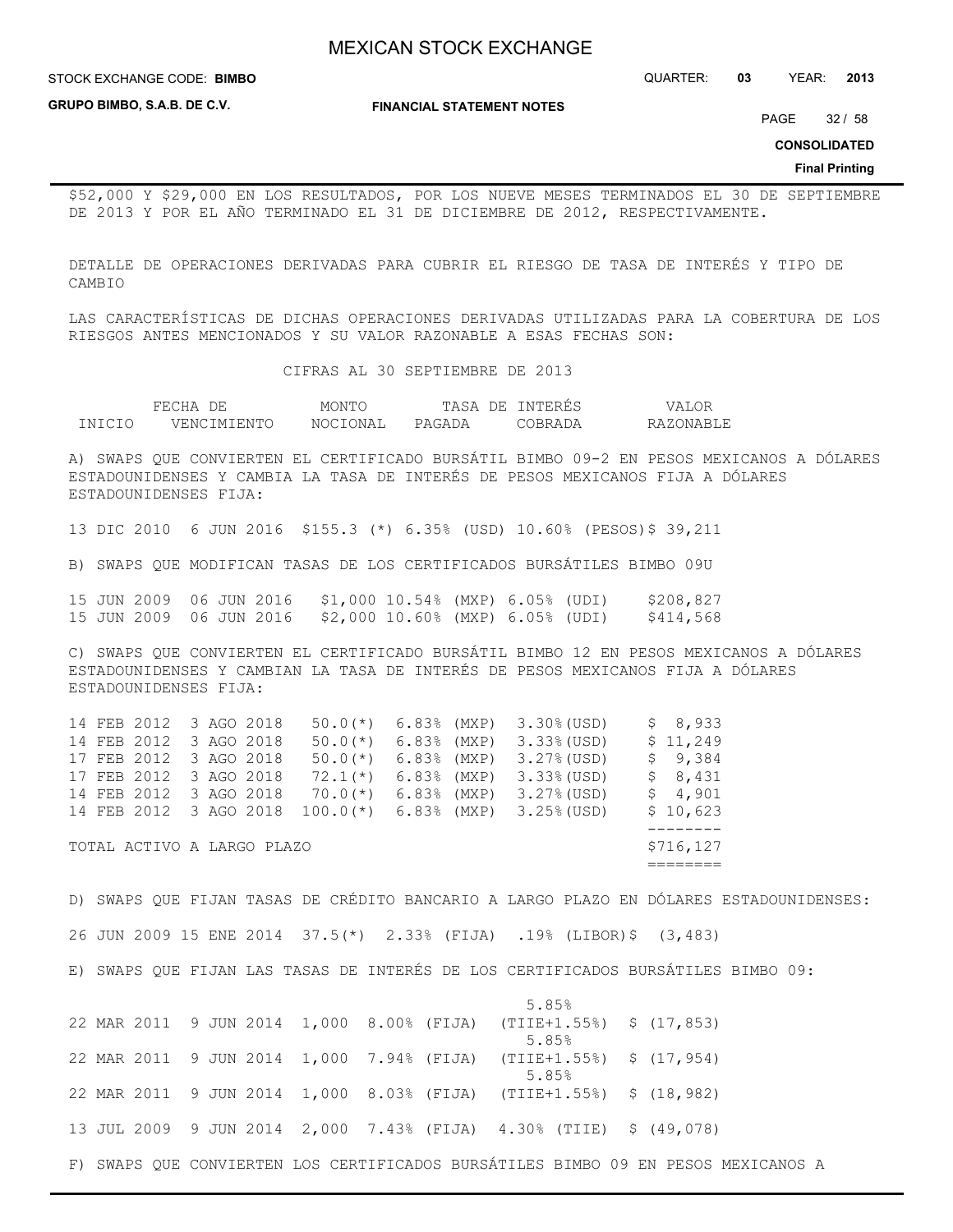**GRUPO BIMBO, S.A.B. DE C.V.**

**FINANCIAL STATEMENT NOTES**

STOCK EXCHANGE CODE: QUARTER: **03** YEAR: **2013 BIMBO**

PAGE 33 / 58

**CONSOLIDATED**

**Final Printing**

DÓLARES ESTADOUNIDENSES Y CAMBIAN LA TASA DE INTERÉS DE PESOS FIJA A DÓLARES FIJA: 21 FEB 2011 9 JUN 2014 166.2 (\*) 5.06% (USD) 8.98% (MXP) \$(172,368) 29 ABR 2011 9 JUN 2014 86.6 (\*) 3.73% (USD) 7.94% (MXP) \$(130,011) 27 ABR 2011 9 JUN 2014 86.2 (\*) 3.83% (USD) 8.03% (MXP) \$(129,398) 02 MAY 2011 9 JUN 2014 86.7 (\*) 3.78% (USD) 8.00% (MXP) \$(136,058) --------- TOTAL PASIVO A CORTO PLAZO (SWAPS)  $\frac{1}{5}(675,185)$ =========

G) SWAPS QUE CONVIERTEN EL CERTIFICADO BURSÁTIL BIMBO 09-U EN PESOS MEXICANOS A DÓLARES ESTADOUNIDENSES Y CAMBIAN LA TASA DE INTERÉS DE PESOS MEXICANOS FIJA A DÓLARES ESTADOUNIDENSES FIJA:

|                                    |  |  |  | 21 FEB 2011 6 JUN 2016 83.1(*) 6.47% (USD) 10.54% (MXP \$ (78,717)<br>21 FEB 2011 6 JUN 2016 166.3(*) 6.53% (USD) 10.60% (MXP)\$(157,858) |
|------------------------------------|--|--|--|-------------------------------------------------------------------------------------------------------------------------------------------|
| TOTAL PASIVO A LARGO PLAZO (SWAPS) |  |  |  | \$(236,575)                                                                                                                               |

(\*) MONTOS EN MILLONES DE DÓLARES ESTADOUNIDENSES (\*\*) MONTOS EN MILLONES DE EUROS

A) CON EL FIN DE TRANSFORMAR EN DÓLARES ESTADOUNIDENSES LA TASA EN PESOS MEXICANOS DE LA EMISIÓN DE CERTIFICADOS BURSÁTILES BIMBO 09-2 CON UN MONTO NOCIONAL DE \$2,000,000 (EQUIVALENTE A 155.3 MILLONES DE DÓLARES ESTADOUNIDENSES), EN 2010 SE CONTRATÓ UN SWAP DE MONEDAS QUE TRANSFORMAN EL PASIVO DE PESOS MEXICANOS A DÓLARES ESTADOUNIDENSES. EL TIPO DE CAMBIO APLICABLE A ESTE INSTRUMENTO ES DE \$12.88 Y LA TASA DE INTERÉS FIJA APLICABLE ES DE 6.35%.

B) CON RELACIÓN A LA EMISIÓN DE CERTIFICADOS BURSÁTILES BIMBO 09U, EL 15 DE JUNIO DE 2009 SE CONTRATARON DOS SWAPS DE MONEDAS POR \$1,000,000 Y \$2,000,000 QUE EN CONJUNTO COMPLETAN EL MONTO ORIGINAL TOTAL DE LA EMISIÓN BIMBO 09U Y QUE TRANSFORMAN LA DEUDA DE 6.05% DE UDIS A PESOS MEXICANOS A UNA TASA FIJA DE 10.54% Y 10.60%, RESPECTIVAMENTE.

C) CON EL FIN DE TRANSFORMAR LA TOTALIDAD DE LOS CERTIFICADOS BURSÁTILES BIMBO 12 DE PESOS MEXICANOS A DÓLARES ESTADOUNIDENSES, ENTRE EL 14 Y EL 17 DE FEBRERO DE 2012 SE CONTRATARON 6 CROSS CURRENCY SWAPS POR UN MONTO EN MILLONES DE DÓLARES ESTADOUNIDENSES DE 50, 50, 72.1, 70, 100 Y 50 RESPECTIVAMENTE. TODOS ESTOS INSTRUMENTOS RECIBEN 6.83% EN PESOS MEXICANOS Y PAGAN 3.24%, 3.30%, 3.33%, 3.27%, 3.25% Y 3.23% RESPECTIVAMENTE.

D) PARA CUBRIR EL RIESGO DE LAS TASAS DE INTERÉS EN LA PORCIÓN EN DÓLARES ESTADOUNIDENSES DEL TRAMO A DEL CRÉDITO SINDICADO BANCARIO, ENTRE EL 27 Y EL 26 DE JUNIO DE 2009, ORIGINALMENTE SE CONTRATARON 3 SWAPS, QUE EN CONJUNTO SUMABAN UN MONTO DE 300 MILLONES DE DÓLARES ESTADOUNIDENSES Y FIJABAN LA TASA LIBOR A UNA TASA PONDERADA DE 1.63% Y 1.66%.ACTUALMENTE SIGUEN VIGENTES 37.5 MILLONES DE DÓLARES ESTADOUNIDENSES DE ESTE INSTRUMENTO, LOS CUALES SE ASIGNARON COMO COBERTURA DEL CRÉDITO SINDICADO.

E) PARA CUBRIR EL RIESGO DE LA VARIABILIDAD DE LA TASA EN LA EMISIÓN DE CERTIFICADOS BURSÁTILES BIMBO 09, EL 26 DE JUNIO DE 2009 SE CONTRATÓ UN SWAP POR \$2,000,000 QUE FIJA LA TASA VARIABLE A 7.43%, A PARTIR DEL 13 DE JULIO DE 2009. SIGUIENDO ESTE MISMO FIN, EL 22 DE MARZO DE 2011 SE CONTRATARON TRES INSTRUMENTOS POR \$1,000,000 QUE FIJAN DE TIIE+1.55% A 8.00%, 7.94%, Y 8.03%, RESPECTIVAMENTE.

F) CON EL FIN DE TRANSFORMAR LA PORCIÓN FIJA DE LOS CERTIFICADOS BURSÁTILES BIMBO 09 DE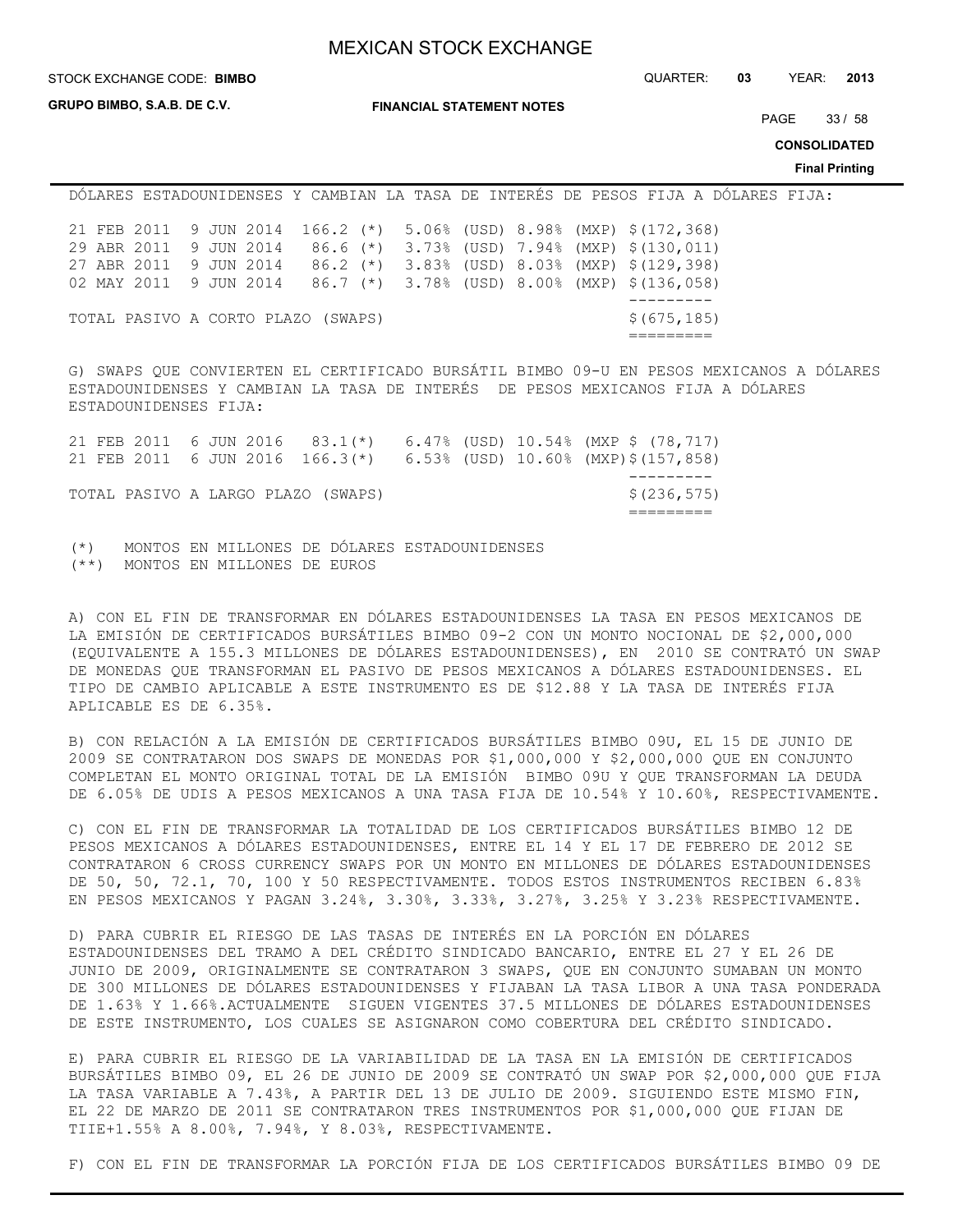**GRUPO BIMBO, S.A.B. DE C.V.**

**FINANCIAL STATEMENT NOTES**

STOCK EXCHANGE CODE: QUARTER: **03** YEAR: **2013 BIMBO**

PAGE 34 / 58

**CONSOLIDATED**

#### **Final Printing**

PESOS MEXICANOS A DÓLARES ESTADOUNIDENSES, EL 21 DE FEBRERO DE 2011 SE CONTRATÓ UN SWAP DE MONEDAS Y TASAS POR \$2,000,000 (EQUIVALENTES A 166 MILLONES DE DÓLARES ESTADOUNIDENSES), EL TIPO DE CAMBIO APLICABLE A ESTE INSTRUMENTO FUE DE \$12.05 PESOS MEXICANOS Y LA TASA DE INTERÉS EN DÓLARES ESTADOUNIDENSES SE FIJÓ EN 5.06%. CON ESTE MISMO FIN, ENTRE EL 27 DE ABRIL Y EL 2 DE MAYO DE 2011 SE CONTRATARON OTROS 3 INSTRUMENTOS, CADA UNO POR \$1,000,000, LOS TIPOS DE CAMBIO APLICABLES FUERON \$11.53, \$11.55 Y \$11.60 PESOS MEXICANOS POR DÓLAR ESTADOUNIDENSE Y LAS TASAS DE INTERÉS FIJAS EN DÓLARES ESTADOUNIDENSES FUERON 3.78%, 3.73% Y 3.83%, RESPECTIVAMENTE.

G) CON EL FIN DE TRANSFORMAR LAS PORCIONES PASIVAS DE LOS INSTRUMENTOS RELACIONADOS A LA EMISIÓN DE LOS CERTIFICADOS BURSÁTILES BIMBO 09-U DE PESOS MEXICANOS A DÓLARES ESTADOUNIDENSES, EL 21 DE FEBRERO DE 2011 SE CONTRATARON DOS SWAPS DE MONEDAS Y TASAS POR \$1,000,000 (EQUIVALENTES A 83.1 MILLONES DE DÓLARES ESTADOUNIDENSES) Y \$2,000,000 (EQUIVALENTES A 166.3 MILLONES DE DÓLARES ESTADOUNIDENSES), RESPECTIVAMENTE. EL TIPO DE CAMBIO APLICABLE A ESTOS INSTRUMENTOS ES DE \$12.03 PESOS MEXICANOS POR DÓLAR ESTADOUNIDENSE Y LAS TASAS DE INTERÉS FIJAS APLICABLES SON 6.47% Y 6.53%, RESPECTIVAMENTE.

#### CIFRAS AL 31 DE DICIEMBRE DE 2012

|         | HIHIL               | MONT <sub>(</sub> | DE.<br>∴Δ.<br>$\leq \Delta$ | 'NTERES   | Δ         |
|---------|---------------------|-------------------|-----------------------------|-----------|-----------|
| TNTCTO. | JENC.<br>LM T E NTO | ו ב זחר<br>NOC 1  | PAGADA                      | 1 R R ∆ I | RAZONARLE |

A) SWAPS QUE CONVIERTEN DEUDA EN DÓLARES AMERICANOS A EUROS Y CAMBIAN LA TASA DE INTERÉS DE DÓLARES AMERICANOS FIJA A EUROS FIJA:

17 OCT 2011 17 JUN 2013 50,000 (\*\*) 3.52% (EUROS) 3.43% (USD) \$ 29,105 =======

B) SWAPS QUE CONVIERTEN EL CERTIFICADO BURSÁTIL BIMBO 09-2 EN PESOS MEXICANOS A DÓLARES ESTADOUNIDENSES Y CAMBIA LA TASA DE INTERÉS DE PESOS MEXICANOS FIJA A DÓLARES ESTADOUNIDENSES FIJA:

13 DIC 2010 6 JUN 2016 \$155.33 (\*) 6.35% (USD) 10.60% (PESOS)\$ 6,057

C) SWAPS QUE MODIFICAN TASAS Y MONEDA DE LOS CERTIFICADOS BURSÁTILES BIMBO 09U

15 JUN 2009 06 ENE 2016 \$1,000 10.54% (MXP) 6.05% (UDI) \$ 175,358 15 JUN 2009 06 ENE 2016 \$2,000 10.60% (MXP) 6.05% (UDI) \$ 346,783

D) SWAPS QUE CONVIERTEN EL CERTIFICADO BURSÁTIL BIMBO 12 EN PESOS MEXICANOS A DÓLARES ESTADOUNIDENSES Y CAMBIAN LA TASA DE INTERÉS DE PESOS MEXICANOS FIJA A DÓLARES ESTADOUNIDENSES FIJA:

|  |                        |  | 14 FEB 2012 3 AGO 2018     |  | 50.0(*) 6.83% (MXP) 3.24%(MXP) \$                        | 851       |
|--|------------------------|--|----------------------------|--|----------------------------------------------------------|-----------|
|  | 14 FEB 2012 3 AGO 2018 |  |                            |  | 50.0(*) 6.83% (MXP) 3.30%(MXP)                           | \$ 3,124  |
|  |                        |  |                            |  | 17 FEB 2012 3 AGO 2018 50.0(*) 6.83% (MXP) 3.27%(MXP) \$ | 609       |
|  |                        |  | TOTAL ACTIVO A LARGO PLAZO |  |                                                          | \$532,782 |
|  |                        |  |                            |  |                                                          |           |

E) SWAPS QUE FIJAN TASAS DE CRÉDITO BANCARIO A LARGO PLAZO EN DÓLARES ESTADOUNIDENSES:

26 JUNIO 2009 15 ENE 2014 112.5(\*) 2.33% (FIJA) .30% (LIBOR)\$(16,295)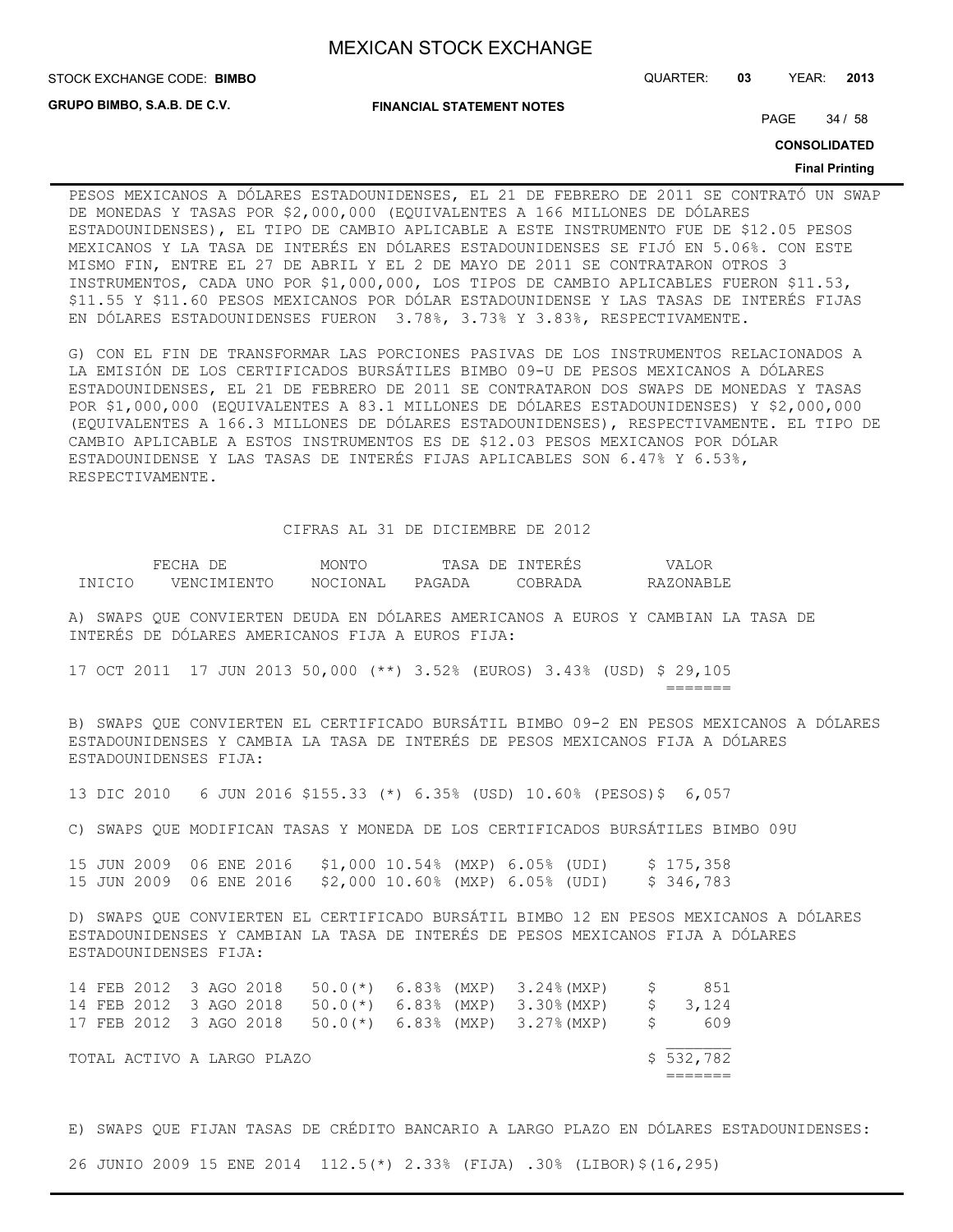**GRUPO BIMBO, S.A.B. DE C.V.**

**FINANCIAL STATEMENT NOTES**

STOCK EXCHANGE CODE: QUARTER: **03** YEAR: **2013 BIMBO**

PAGE 35 / 58

**CONSOLIDATED**

**Final Printing**

F) SWAP QUE FIJAN LAS TASAS DE INTERÉS DE LOS CERTIFICADOS BURSÁTILES BIMBO 09:

|  |  |  |  | 6.35%                                                              |  |
|--|--|--|--|--------------------------------------------------------------------|--|
|  |  |  |  | 21 FEB 2011 9 JUN 2014 1,000 8.00% (FIJA) (TIIE+1.55%) \$ (21,837) |  |
|  |  |  |  | 6.35%                                                              |  |
|  |  |  |  | 29 ABR 2011 9 JUN 2014 1,000 7.94% (FIJA) (TIIE+1.55%) \$ (21,858) |  |
|  |  |  |  | 6.35%                                                              |  |
|  |  |  |  | 27 ABR 2011 9 JUN 2014 1,000 8.03% (FIJA) (TIIE+1.55%) \$ (20,541) |  |
|  |  |  |  |                                                                    |  |
|  |  |  |  | 02 JUN 2009 9 JUN 2014 2,000 7.43% (FIJA) 4.80% (TIIE) \$ (70,450) |  |

G) SWAPS QUE CONVIERTEN LOS CERTIFICADOS BURSÁTILES BIMBO 09 EN PESOS MEXICANOS A DÓLARES ESTADOUNIDENSES Y CAMBIAN LA TASA DE INTERÉS DE PESOS FIJA A DÓLARES FIJA:

11 FEB 2011 9 JUN 2014 166.0 (\*) 5.06% (USD) 8.98% (MXP) \$(151,509) 27 ABR 2011 9 JUN 2014 86.6 (\*) 3.73% (USD) 7.94% (MXP) \$(107,034) 25 ABR 2011 9 JUN 2014 86.2 (\*) 3.83% (USD) 8.03% (MXP) \$(114,206) 02 MAY 2011 9 JUN 2014 86.7 (\*) 3.78% (USD) 8.00% (MXP) \$(120,767)

H) SWAPS QUE CONVIERTEN EL CERTIFICADO BURSÁTIL BIMBO 09-U EN PESOS MEXICANOS A DÓLARES ESTADOUNIDENSES Y CAMBIAN LA TASA DE INTERÉS DE PESOS MEXICANOS FIJA A DÓLARES ESTADOUNIDENSES FIJA:

21 FEB 2011 6 JUN 2016 83.1 (\*) 6.47% (USD)10.54% (MXP) \$ (87,655) 21 FEB 2011 6 JUN 2016 166.3 (\*) 6.53% (USD)10.60% (MXP) \$(175,885)

I) SWAPS QUE CONVIERTEN EL CERTIFICADO BURSÁTIL BIMBO 12 EN PESOS MEXICANOS A DÓLARES ESTADOUNIDENSES Y CAMBIAN LA TASA DE INTERÉS DE PESOS MEXICANOS FIJA A DÓLARES ESTADOUNIDENSES FIJA:

|  |                                    |  |  |  |  |  | 17 FEB 2012 3 AGO 2018 72.1 (*) 6.83% (MXP) 3.33% (USD) \$ (7,181)   |
|--|------------------------------------|--|--|--|--|--|----------------------------------------------------------------------|
|  |                                    |  |  |  |  |  | 14 FEB 2012 3 AGO 2018 70.0 (*) 6.83% (MXP) 3.27% (USD) \$ (9,870)   |
|  |                                    |  |  |  |  |  | 14 FEB 2012 3 AGO 2018 100.0 (*) 6.83% (MXP) 3.25% (USD) \$ (10,099) |
|  |                                    |  |  |  |  |  |                                                                      |
|  | TOTAL PASIVO A LARGO PLAZO (SWAPS) |  |  |  |  |  | \$(935,888)                                                          |
|  |                                    |  |  |  |  |  |                                                                      |

(\*) MONTOS EN MILLONES DE DÓLARES ESTADOUNIDENSES (\*\*) MONTOS EN MILLONES DE EUROS

A) CON EL PROPÓSITO DE FINANCIAR PARTE DE LA ADQUISICIÓN DE IBERIA, LA ENTIDAD CONTRATÓ EL 17 DE OCTUBRE DE 2011 UN CROSS CURRENCY SWAP QUE TRANSFORMA 68.4 MILLONES DE DÓLARES ESTADOUNIDENSES DEL CRÉDITO BANCARIO SINDICADO A 50 MILLONES DE EUROS. CON ESTE INSTRUMENTO LA ENTIDAD RECIBE UNA TASA DE INTERÉS FIJA DE 3.43% DE DÓLARES ESTADOUNIDENSES Y PAGA A UNA TASA FIJA DE 3.52% DE EUROS.

B) CON EL FIN DE TRANSFORMAR EN DÓLARES ESTADOUNIDENSES LA TASA EN PESOS MEXICANOS DE LA EMISIÓN DE CERTIFICADOS BURSÁTILES BIMBO 09-2 CON UN MONTO NOCIONAL DE \$2,000,000 (EQUIVALENTE A 155.3 MILLONES DE DÓLARES ESTADOUNIDENSES), EN 2010 SE CONTRATÓ UN SWAP DE MONEDAS QUE TRANSFORMAN EL PASIVO DE PESOS MEXICANOS A DÓLARES ESTADOUNIDENSES. EL TIPO DE CAMBIO APLICABLE A ESTE INSTRUMENTO ES DE \$12.88 Y LA TASA DE INTERÉS FIJA APLICABLE ES DE 6.35%.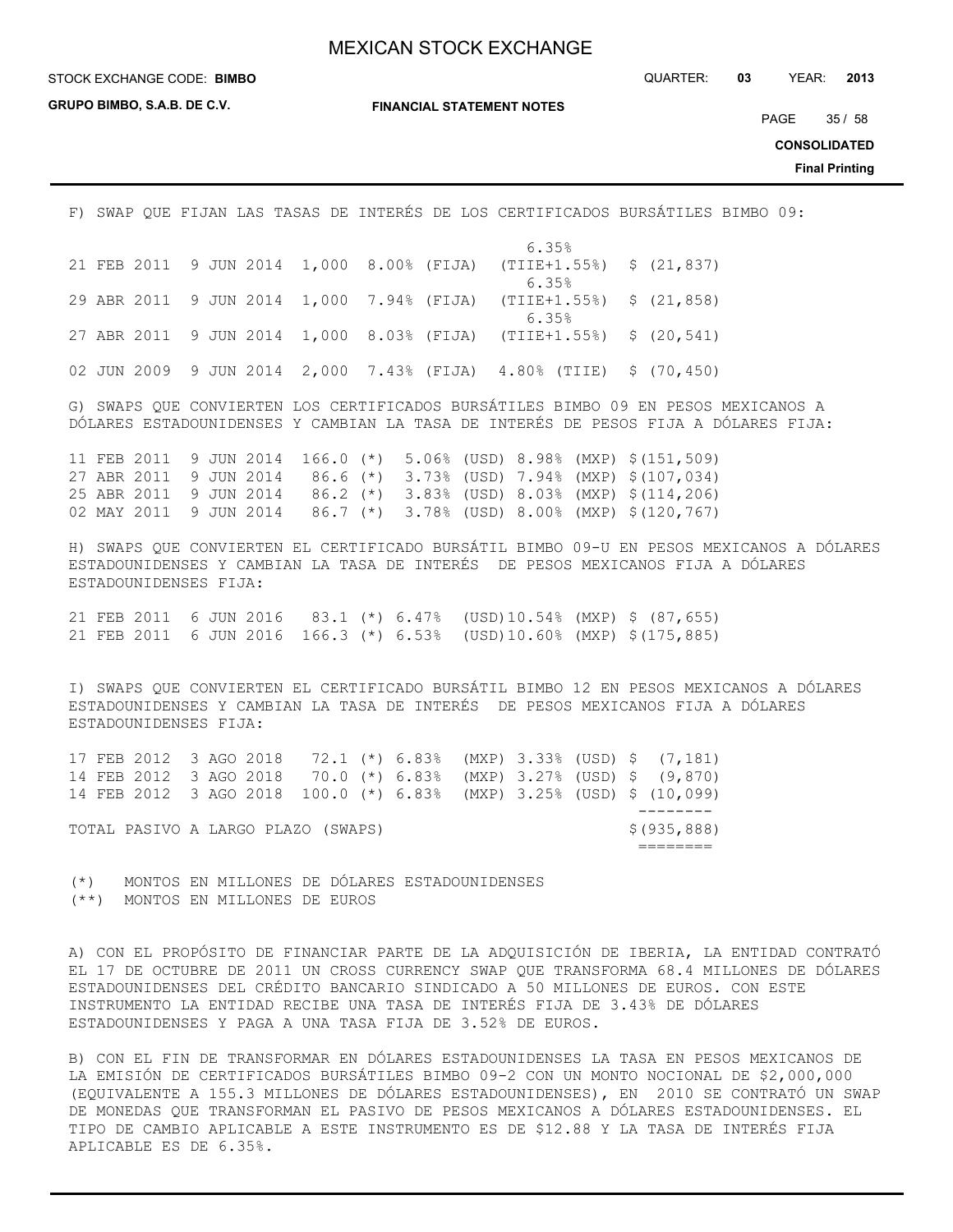**GRUPO BIMBO, S.A.B. DE C.V.**

STOCK EXCHANGE CODE: QUARTER: **03** YEAR: **2013 BIMBO**

**FINANCIAL STATEMENT NOTES**

PAGE 36 / 58

**CONSOLIDATED**

#### **Final Printing**

C) CON RELACIÓN A LA EMISIÓN DE CERTIFICADOS BURSÁTILES BIMBO 09U, EL 15 DE JUNIO DE 2009 SE CONTRATARON DOS SWAPS DE MONEDAS POR \$1,000,000 Y \$2,000,000 QUE EN CONJUNTO COMPLETAN EL MONTO ORIGINAL TOTAL DE LA EMISIÓN BIMBO 09U Y QUE TRANSFORMAN LA DEUDA DE 6.05% DE UDIS A PESOS MEXICANOS A UNA TASA FIJA DE 10.54% Y 10.60%, RESPECTIVAMENTE.

D) E I) CON EL FIN DE TRANSFORMAR LA TOTALIDAD DE LOS CERTIFICADOS BURSÁTILES BIMBO 12 DE PESOS MEXICANOS A DÓLARES ESTADOUNIDENSES, ENTRE EL 14 Y EL 17 DE FEBRERO DE 2012 SE CONTRATARON 6 CROSS CURRENCY SWAPS POR UN MONTO EN MILLONES DE DÓLARES ESTADOUNIDENSES DE 50, 50, 72.1, 70, 100 Y 50 RESPECTIVAMENTE. TODOS ESTOS INSTRUMENTOS RECIBEN 6.83% EN PESOS MEXICANOS Y PAGAN 3.24%, 3.30%, 3.33%, 3.27%, 3.25% Y 3.23% RESPECTIVAMENTE.

E) PARA CUBRIR EL RIESGO DE LAS TASAS DE INTERÉS EN LA PORCIÓN EN DÓLARES ESTADOUNIDENSES DEL TRAMO A DEL CRÉDITO SINDICADO BANCARIO, ENTRE EL 27 Y EL 26 DE JUNIO DE 2009, ORIGINALMENTE SE CONTRATARON 3 SWAPS, QUE EN CONJUNTO SUMABAN UN MONTO DE 300 MILLONES DE DÓLARES ESTADOUNIDENSES Y FIJABAN LA TASA LIBOR A UNA TASA PONDERADA DE 1.63% Y 1.66%. DEBIDO AL PREPAGO DE DICHO PASIVO, EL PASADO 25 DE AGOSTO SE DECIDIÓ TERMINAR ANTICIPADAMENTE 175 MILLONES DE DÓLARES ESTADOUNIDENSES, CON LO QUE SIGUEN VIGENTES 125 MILLONES DE DÓLARES ESTADOUNIDENSES DE ESTE INSTRUMENTO, LOS CUALES SE ASIGNARON COMO COBERTURA DEL TRAMO B DEL CRÉDITO BANCARIO.

F) PARA CUBRIR EL RIESGO DE LA VARIABILIDAD DE LA TASA EN LA EMISIÓN DE CERTIFICADOS BURSÁTILES BIMBO 09, EL 02 DE JUNIO DE 2009 SE CONTRATÓ UN SWAP POR \$2,000,000 QUE FIJA LA TASA VARIABLE A 7.43%. SIGUIENDO ESTE MISMO FIN, EL 24 DE FEBRERO DE 2011 SE CONTRATARON DOS INSTRUMENTOS POR \$1,000,000 QUE FIJAN DE TIIE+1.55% A 8.00% Y A 7.94%, RESPECTIVAMENTE, Y EL 28 DE FEBRERO DE 2011 SE CONTRATÓ OTRO INSTRUMENTO POR \$1,000,000 QUE FIJA DE TIIE+1.55% A 8.03%.

G) CON EL FIN DE TRANSFORMAR LA PORCIÓN FIJA DE LOS CERTIFICADOS BURSÁTILES BIMBO 09 DE PESOS MEXICANOS A DÓLARES ESTADOUNIDENSES, EL 11 DE FEBRERO DE 2011 SE CONTRATÓ UN SWAP DE MONEDAS Y TASAS POR \$2,000,000 (EQUIVALENTES A 166 MILLONES DE DÓLARES ESTADOUNIDENSES), EL TIPO DE CAMBIO APLICABLE A ESTE INSTRUMENTO FUE DE \$12.05 PESOS MEXICANOS Y LA TASA DE INTERÉS EN DÓLARES ESTADOUNIDENSES SE FIJÓ EN 5.06%. CON ESTE MISMO FIN, ENTRE EL 25 DE ABRIL Y EL 2 DE MAYO DE 2011 SE CONTRATARON OTROS 3 INSTRUMENTOS, CADA UNO POR \$1,000,000, LOS TIPOS DE CAMBIO APLICABLES FUERON \$11.53, \$11.55 Y \$11.60 PESOS MEXICANOS POR DÓLAR ESTADOUNIDENSE Y LAS TASAS DE INTERÉS FIJAS EN DÓLARES ESTADOUNIDENSES FUERON 3.78%, 3.73% Y 3.83%, RESPECTIVAMENTE.

H) CON EL FIN DE TRANSFORMAR LAS PORCIONES PASIVAS DE LOS INSTRUMENTOS RELACIONADOS A LA EMISIÓN DE LOS CERTIFICADOS BURSÁTILES BIMBO 09-U DE PESOS MEXICANOS A DÓLARES ESTADOUNIDENSES, EL 17 DE FEBRERO DE 2011 SE CONTRATARON DOS SWAPS DE MONEDAS Y TASAS POR \$1,000,000 (EQUIVALENTES A 83.1 MILLONES DE DÓLARES ESTADOUNIDENSES) Y \$2,000,000 (EQUIVALENTES A 166.3 MILLONES DE DÓLARES ESTADOUNIDENSES), RESPECTIVAMENTE. EL TIPO DE CAMBIO APLICABLE A ESTOS INSTRUMENTOS ES DE \$12.03 PESOS MEXICANOS POR DÓLAR ESTADOUNIDENSE Y LAS TASAS DE INTERÉS FIJAS APLICABLES SON 6.47% Y 6.53%, RESPECTIVAMENTE.

## COBERTURA DE DIVISAS

CON EL FIN DE CUBRIR PASIVOS INTERCOMPAÑÍAS, LA ENTIDAD TENÍA CONTRATADOS A CORTO PLAZO FORWARDS. ESTOS INSTRUMENTOS AMPARABAN UN MONTO NOCIONAL DE 24.9 MILLONES DE EUROS AL 31 DE DICIEMBRE DE 2012 Y FIJABAN EL TIPO DE CAMBIO PARA LA COMPRA DE EUROS A UN PRECIO DE \$17.022 PESOS MEXICANOS POR EURO Y SU VALOR RAZONABLE ERA DE \$3,119, AL CIERRE DEL AÑO 2012.

CON EL FIN DE CUBRIR LAS NECESIDADES DE DÓLARES ESTADOUNIDENSES DE LA TESORERÍA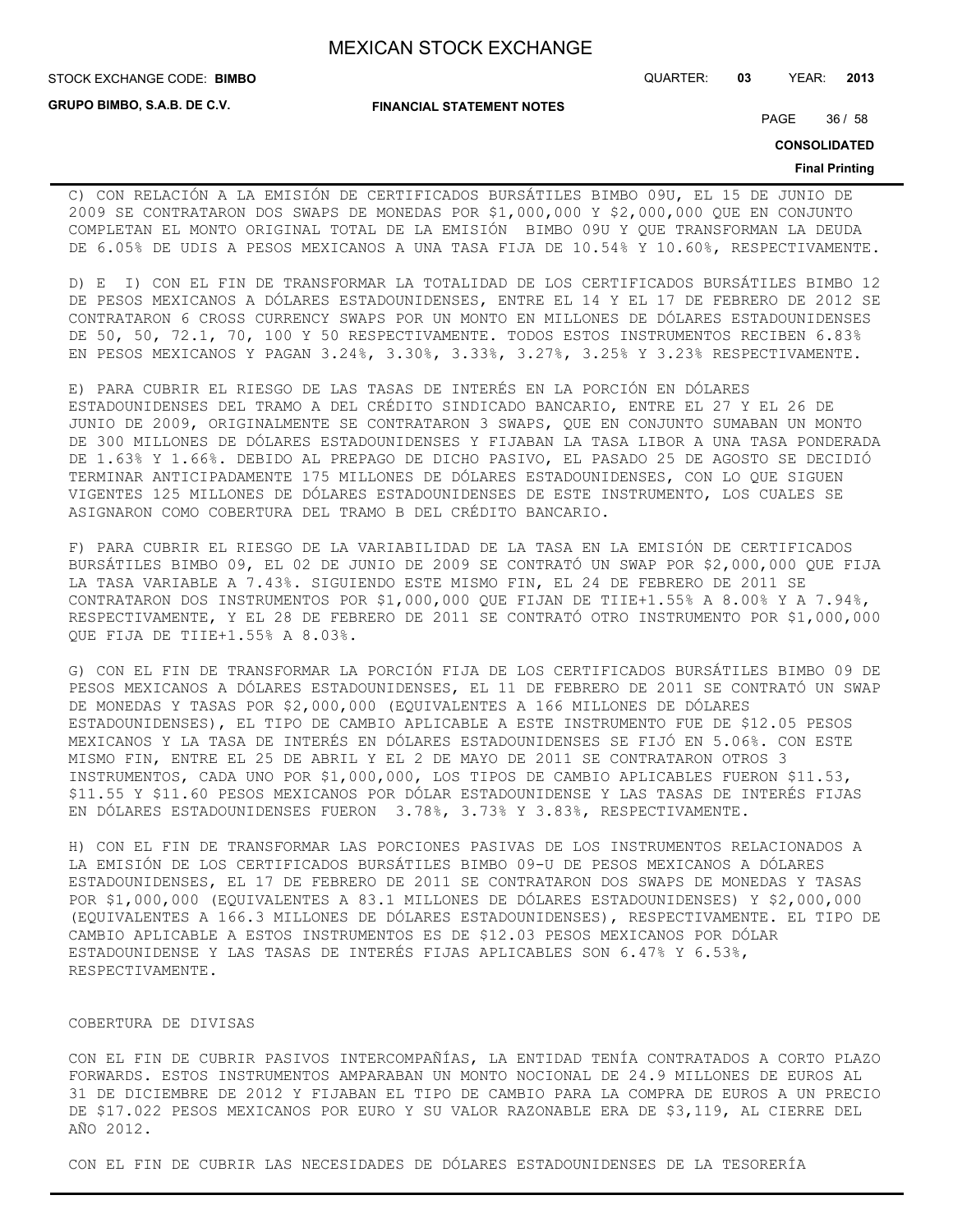**GRUPO BIMBO, S.A.B. DE C.V.**

**FINANCIAL STATEMENT NOTES**

STOCK EXCHANGE CODE: QUARTER: **03** YEAR: **2013 BIMBO**

PAGE 37 / 58

**CONSOLIDATED**

#### **Final Printing**

CORPORATIVA LIGADAS A DIVERSOS GASTOS PRONOSTICADOS, LA ENTIDAD MANTIENE AL 30 DE SEPTIEMBRE DE 2013 Y 31 DICIEMBRE DE 2012 UN PORTAFOLIO DE OPCIONES Y FORWARDS QUE RESULTAN EN UNA POSICIÓN LARGA EN FORWARDS CON VENCIMIENTOS MENSUALES POR UN TOTAL DE 187 MILLONES Y 128 MILLONES DE DÓLARES ESTADOUNIDENSES, RESPECTIVAMENTE, A UN TIPO DE CAMBIO PROMEDIO DE \$13.1128 Y \$13.9996 PESOS MEXICANOS POR DÓLAR ESTADOUNIDENSE. ESTAS OPERACIONES TIENEN UN VALOR NETO DE MERCADO DE \$16,514 Y \$(1,950), RESPECTIVAMENTE.

AL 30 DE SEPTIEMBRE DE 2013 Y 31 DE DICIEMBRE DE 2012, LA ENTIDAD TENÍA CONTRATADOS FORWARDS CON EL OBJETO DE CUBRIR EL RIESGO DE PASIVOS EN DÓLARES ESTADOUNIDENSES DE SUBSIDIARIAS CUYA MONEDA FUNCIONAL SON EUROS. DICHOS INSTRUMENTOS AMPARABAN UN MONTO NOCIONAL DE 17 Y 10.5 MILLONES DE DÓLARES, RESPECTIVAMENTE, FIJANDO EL TIPO DE CAMBIO PARA LA COMPRA DE DIVISAS EN \$1.35085 Y \$1.3259 DÓLARES ESTADOUNIDENSES POR EURO Y SU VALOR RAZONABLE ERA DE \$445 Y \$(690).

AL 30 DE SEPTIEMBRE DE 2013, LA ENTIDAD TENÍA CONTRATADOS FORWARDS CON EL OBJETO DE CUBRIR RIESGO CAMBIARIO DE MATERIAS PRIMAS RELACIONADOS A LA OPERACIÓN EN URUGUAY. ESTOS INSTRUMENTOS AMPARABAN UN MONTO NOCIONAL DE 6.8 MILLONES DE DÓLARES ESTADOUNIDENSES, QUE FIJABAN EL TIPO DE CAMBIO PARA LA COMPRA DE DIVISAS A UN PRECIO DE \$22.6217 PESOS URUGUAYOS POR DÓLAR ESTADOUNIDENSE Y SU VALOR RAZONABLE ERA DE \$(75)

AL 30 DE SEPTIEMBRE DE 2013, LA ENTIDAD TENÍA CONTRATADOS FORWARDS CON EL OBJETO DE CUBRIR RIESGO CAMBIARIO DE MATERIAS PRIMAS RELACIONADOS A LA OPERACIÓN EN MÉXICO. ESTOS INSTRUMENTOS AMPARABAN MONTOS NOCIONAL DE 91 MILLONES DE DÓLARES ESTADOUNIDENSES, QUE FIJABA EL TIPO DE CAMBIO PARA LA COMPRA DE DIVISAS A UN PRECIO DE \$13.1134 PESOS MEXICANOS POR DÓLAR ESTADOUNIDENSE Y SU VALOR RAZONABLE ERA DE \$10,419

13.2.4 ADMINISTRACIÓN DE RIESGO DE PRECIOS

LA ENTIDAD, CONFORME SUS POLÍTICAS DE ADMINISTRACIÓN DE RIESGOS, CELEBRA CONTRATOS DE FUTUROS DE TRIGO, GAS NATURAL Y OTROS INSUMOS CON LA FINALIDAD DE MINIMIZAR LOS RIESGOS DE VARIACIÓN EN LOS PRECIOS INTERNACIONALES DE DICHOS INSUMOS.

EL TRIGO, PRINCIPAL INSUMO QUE LA ENTIDAD UTILIZA, JUNTO CON EL GAS NATURAL SON ALGUNOS DE LOS COMMODITIES QUE LA ENTIDAD CUBRE. LAS OPERACIONES SON CELEBRADAS EN MERCADOS RECONOCIDOS Y A TRAVÉS DE SU DOCUMENTACIÓN FORMAL SON DESIGNADAS COMO COBERTURA DE FLUJO DE EFECTIVO POR TRATARSE DE TRANSACCIONES PRONOSTICADAS. LA ENTIDAD REALIZA MEDICIONES DE EFECTIVIDAD RETROSPECTIVAS Y PROSPECTIVAS PARA ASEGURARSE QUE LOS INSTRUMENTOS UTILIZADOS MITIGAN LA EXPOSICIÓN A LA VARIABILIDAD EN LOS FLUJOS DE CAJA PROVENIENTES DE LA FLUCTUACIÓN EN EL PRECIO DE DICHOS INSUMOS.

AL 30 DE SEPTIEMBRE DE 2013 Y 31 DE DICIEMBRE DE 2012, LA ENTIDAD TIENE RECONOCIDOS EN LA UTILIDAD INTEGRAL CONTRATOS DE DERIVADOS DE TRIGO CERRADOS, LOS CUALES NO SE HAN APLICADO AL COSTO DE VENTAS PORQUE EL TRIGO PRODUCTO DE DICHOS CONTRATOS NO HA SIDO CONSUMIDO PARA TRANSFORMARLOS EN HARINA.

DETALLE DE OPERACIONES DERIVADAS PARA CUBRIR EL RIESGO DE PRECIOS

AL 30 DE SEPTIEMBRE DE 2013 Y 31 DE DICIEMBRE DE 2012, LOS CONTRATOS DE FUTUROS Y SUS PRINCIPALES CARACTERÍSTICAS SON:

CIFRAS AL 30 DE SEPTIEMBRE DE 2013

| FECHA DE |          |        | CONTRATOS   |                  | <b>VALOR</b> |
|----------|----------|--------|-------------|------------------|--------------|
| INICIO   | POSICIÓN | NÚMERO | VENCIMIENTO | REGIÓN RAZONABLE |              |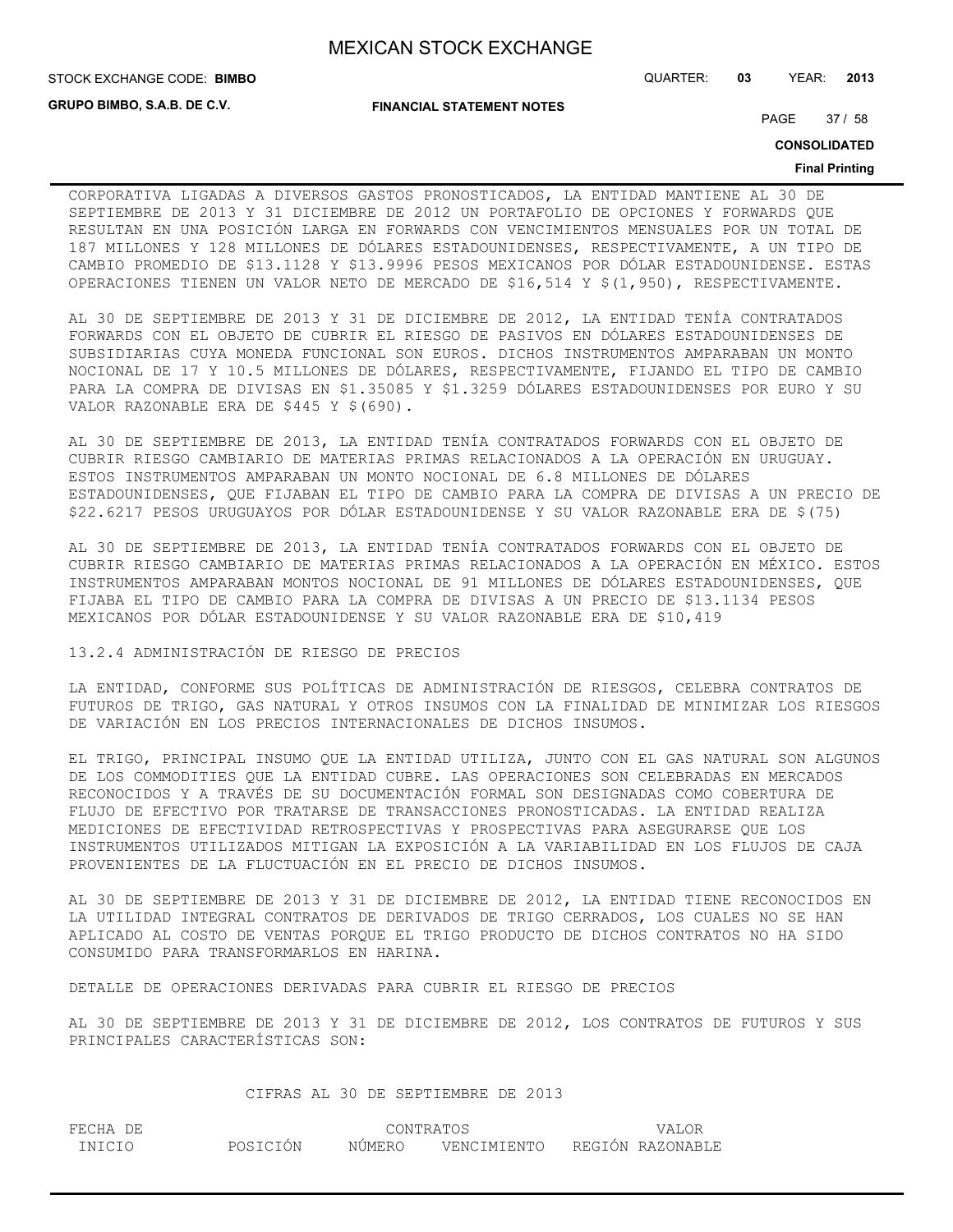**GRUPO BIMBO, S.A.B. DE C.V.**

**FINANCIAL STATEMENT NOTES**

STOCK EXCHANGE CODE: QUARTER: **03** YEAR: **2013 BIMBO**

PAGE 38 / 58

**CONSOLIDATED**

**Final Printing**

|                                                                                                                                                                                                                                                                                                             |                                                |                                     | <b>001100LID</b><br><b>Final Pri</b> |
|-------------------------------------------------------------------------------------------------------------------------------------------------------------------------------------------------------------------------------------------------------------------------------------------------------------|------------------------------------------------|-------------------------------------|--------------------------------------|
| CONTRATOS DE FUTUROS PARA FIJAR EL PRECIO DE GAS NATURAL Y DIESEL:                                                                                                                                                                                                                                          |                                                |                                     |                                      |
| VARIAS (DIESEL) LARGA 1,560 VARIAS EUA \$35,143                                                                                                                                                                                                                                                             |                                                |                                     |                                      |
| VARIAS (GASOLINA) LARGA                                                                                                                                                                                                                                                                                     |                                                | 289 VARIAS EUA \$10,388             |                                      |
| VARIAS (GAS NATURAL) LARGA 4,254 VARIAS MÉXICOS 1,784                                                                                                                                                                                                                                                       |                                                |                                     |                                      |
| VARIAS (GAS NATURAL) LARGA 143 VARIAS EUA \$3,785                                                                                                                                                                                                                                                           |                                                | ________                            |                                      |
| TOTAL ACTIVO A CORTO PLAZO                                                                                                                                                                                                                                                                                  |                                                | \$51,100<br>$=$ $=$ $=$ $=$ $=$ $=$ |                                      |
| CONTRATOS DE FUTUROS PARA FIJAR EL PRECIO DE COMPRA DE TRIGO Y ACEITE DE SOYA:                                                                                                                                                                                                                              |                                                |                                     |                                      |
| VARIAS (TRIGO) LARGA 6,494 SEP 13 JUL 13 EUA \$ (129,736)                                                                                                                                                                                                                                                   |                                                |                                     |                                      |
| VARIAS (TRIGO) LARGA 2,214 DIC 13 MAY 14 MÉXICO \$ (17,491)                                                                                                                                                                                                                                                 |                                                |                                     |                                      |
| MARZO 2013 (MAÍZ) LARGA 120 DIC 13 MAY 14 EUA \$ (1,086)                                                                                                                                                                                                                                                    |                                                |                                     |                                      |
| VARIAS (ACEITE SOYA) LARGA 391 DIC 13 MAY 14 EUA \$ (10,028)                                                                                                                                                                                                                                                |                                                |                                     |                                      |
| JUN SEP 2013 (TRIGO) LARGA 165 MAR 14 MAY 14 OLA \$848                                                                                                                                                                                                                                                      |                                                |                                     |                                      |
| TOTAL PASIVO A CORTO PLAZO                                                                                                                                                                                                                                                                                  |                                                | \$(157, 493)<br>=========           |                                      |
| FECHA DE                                                                                                                                                                                                                                                                                                    | CIFRAS AL 31 DE DICIEMBRE DE 2012<br>CONTRATOS | VALOR                               |                                      |
| INICIO POSICIÓN NÚMERO VENCIMIENTO REGIÓN RAZONABLE                                                                                                                                                                                                                                                         |                                                |                                     |                                      |
| CONTRATOS DE FUTUROS PARA FIJAR EL PRECIO DE GAS NATURAL Y DIESEL:<br>VARIAS (DIESEL) LARGA 2,530 VARIAS EUA \$ 47,721<br>VARIAS (GASOLINA) LARGA 735 VARIAS EUA \$29,692<br>VARIAS (GAS NATURAL)LARGA 350 VARIAS MÉXICO \$428<br>VARIAS (GAS NATURAL) LARGA 246 VARIAS EUA Ș<br>TOTAL ACTIVO A CORTO PLAZO |                                                | 144<br>-----<br>\$77,985            |                                      |
| CONTRATOS DE FUTUROS PARA FIJAR EL PRECIO DE COMPRA DE TRIGO Y ACEITE DE SOYA:                                                                                                                                                                                                                              |                                                | $=$ $=$ $=$ $=$ $=$ $=$ $=$         |                                      |
| AGO DIC 2012 (TRIGO) LARGA 6,815 MAY DIC 2013 EUA \$ (188,725)                                                                                                                                                                                                                                              |                                                |                                     |                                      |
| ABR DIC 2012 (TRIGO) LARGA 3, 113 MAY DIC 2013 MÉXICO (33, 596)                                                                                                                                                                                                                                             |                                                |                                     |                                      |
| VARIAS (MAÍZ) LARGA 174 JUL DIC 2013 EUA \$ (4,992)                                                                                                                                                                                                                                                         |                                                |                                     |                                      |
| VARIAS (ACEITE SOYA) LARGA 581 MAR DIC 2013 EUA \$ (5,590)                                                                                                                                                                                                                                                  |                                                |                                     |                                      |
| OCT DIC 2012 (TRIGO) LARGA 179 MAR JUL 2013 OLA \$ (4,216)                                                                                                                                                                                                                                                  |                                                |                                     |                                      |
| TOTAL PASIVO A CORTO PLAZO                                                                                                                                                                                                                                                                                  |                                                | $- - - - - - - -$<br>\$(237, 119)   |                                      |
|                                                                                                                                                                                                                                                                                                             |                                                | ========                            |                                      |
| AL 30 DE SEPTIEMBRE DE 2013, LA ENTIDAD TIENE CONTRATADOS FORWARDS CON EL OBJETO DE<br>CUBRIR EL FLUJO DE EFECTIVO RELACIONADO A COMPRAS DE MATERIA PRIMA EN DÓLARES<br>ESTADOUNIDENSES.                                                                                                                    |                                                |                                     |                                      |

## CIFRAS AL 30 DE SEPTIEMBRE DE 2013

| FECHA DE | FECHA DE    | MONTO    | TIPO CAMBIO | VALOR     |
|----------|-------------|----------|-------------|-----------|
| INICIO   | VENCIMIENTO | NOCIONAL | PROMEDIO    | RAZONABLE |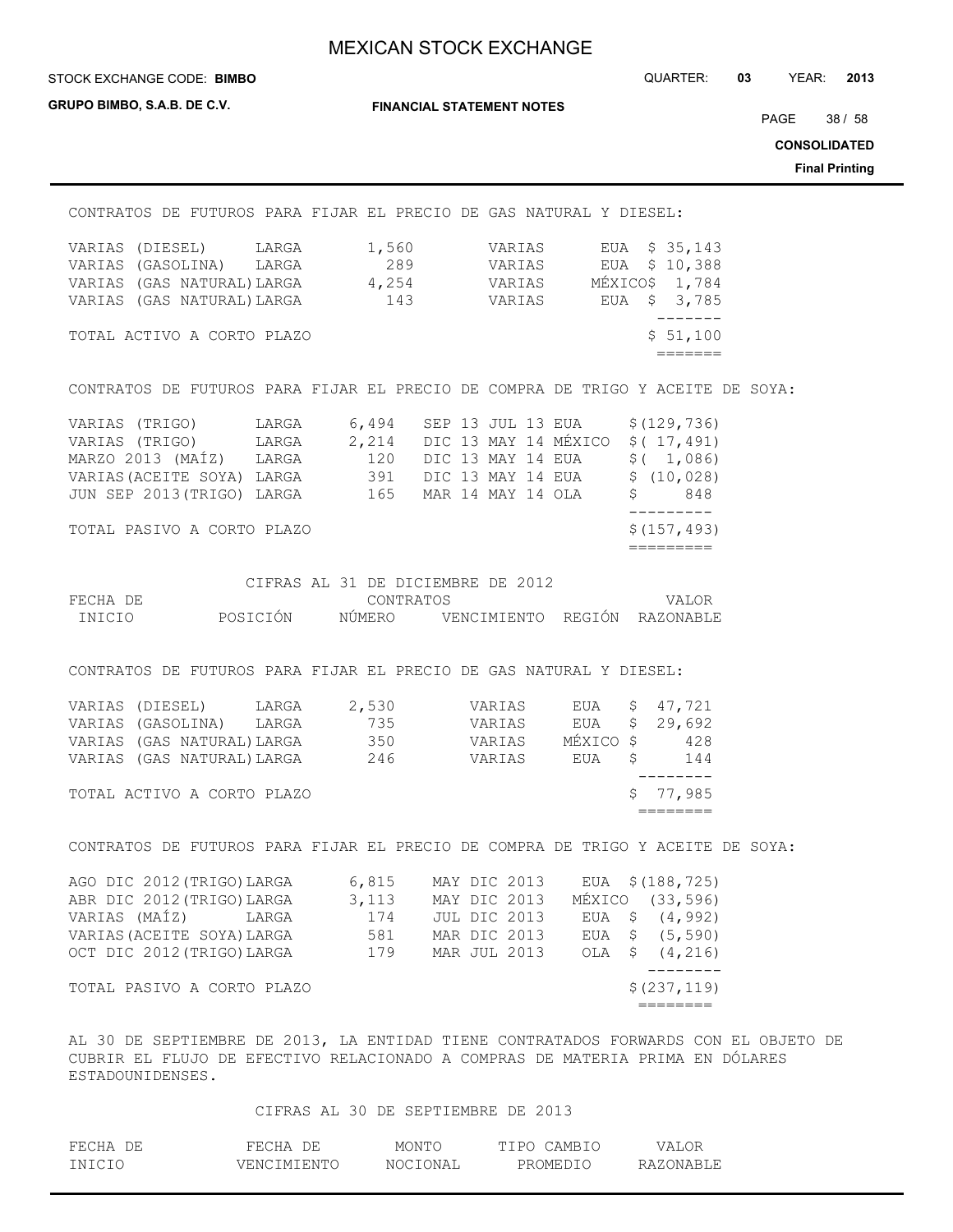STOCK EXCHANGE CODE: QUARTER: **03** YEAR: **2013 BIMBO**

**GRUPO BIMBO, S.A.B. DE C.V.**

**FINANCIAL STATEMENT NOTES**

PAGE 39 / 58

**CONSOLIDATED**

**Final Printing**

FORWARDS PARA CUBRIR EL FLUJO DE EFECTIVO RELACIONADO A LA COMPRA DE MATERIA PRIMA EN DÓLARES ESTADOUNIDENSES:

JUN 2013 A ENTRE OCT 14 Y \$91 (USD) 13.1134 \$ 10,419 SEP 2013 FEB 14 =======

CIFRAS AL 31 DE DICIEMBRE DE 2012

| FECHA I | FECHA       | MONTO    | TIPO CAMBIO | VALOR     |
|---------|-------------|----------|-------------|-----------|
| INICIO  | VENCIMIENTO | NOCIONAL | PROMEDIO    | RAZONABLE |

FORWARDS PARA CUBRIR EL FLUJO DE EFECTIVO RELACIONADO A LA COMPRA DE MATERIA PRIMA EN DÓLARES ESTADOUNIDENSES:

DE SEP A ENTRE ENE Y ABR \$80 (USD) 12.9730 \$ 2,000 DIC DE 2012 DE 2013 ======

INSTRUMENTOS DERIVADOS IMPLÍCITOS - AL 30 DE SEPTIEMBRE DE 2013 Y 31 DE DICIEMBRE DE 2012, LA ENTIDAD NO TIENE INSTRUMENTOS DERIVADOS CON CARACTERÍSTICAS DE DERIVADOS IMPLÍCITOS SEPARABLES.

TÉCNICAS DE VALUACIÓN Y SUPUESTOS APLICADOS PARA PROPÓSITOS DE DETERMINAR EL VALOR RAZONABLE

EL VALOR RAZONABLE DE LOS ACTIVOS Y PASIVOS FINANCIEROS SE DETERMINA DE LA SIGUIENTE FORMA:

EL VALOR RAZONABLE DE LOS ACTIVOS Y PASIVOS FINANCIEROS CON TÉRMINOS Y CONDICIONES ESTÁNDAR Y NEGOCIADOS EN LOS MERCADOS LÍQUIDOS ACTIVOS SE DETERMINAN CON REFERENCIA A LOS PRECIOS COTIZADOS EN EL MERCADO.

EL VALOR RAZONABLE DE LOS OTROS ACTIVOS Y PASIVOS SE DETERMINA DE CONFORMIDAD CON MODELOS DE DETERMINACIÓN DE PRECIOS DE ACEPTACIÓN GENERAL, QUE SE BASAN EN EL ANÁLISIS DEL FLUJO DE EFECTIVO DESCONTADO.

EN PARTICULAR, EL VALOR RAZONABLE DE LOS PRÉSTAMOS DE INSTITUCIONES FINANCIERAS SE DETERMINÓ A TRAVÉS DE UN ENFOQUE DE INGRESOS, DESCONTANDO LOS FLUJOS CONTRACTUALES DE DICHOS PASIVOS A LAS TASAS ACTUALES ESTIMADAS POR LA ENTIDAD. DICHAS TASAS ACTUALES SE DETERMINARON MEDIANTE COTIZACIONES INFORMATIVAS REALIZADAS CON DIVERSAS CONTRAPARTES. LAS TASAS UTILIZADAS FUERON DEL, 2.00% Y 1.76%, PARA PRÉSTAMOS DENOMINADOS EN DÓLARES ESTADOUNIDENSES Y EUROS RESPECTIVAMENTE. ESTA VALUACIÓN SE CONSIDERA NIVEL 3, CONFORME A LA JERARQUÍA QUE SE DESCRIBE A CONTINUACIÓN. EL VALOR RAZONABLE DE LOS ACTIVOS Y PASIVOS FINANCIEROS ES SIMILAR AL VALOR EN LIBROS.

AL 30 DE SEPTIEMBRE DE 2013 Y 31 DE DICIEMBRE DE 2012, EL VALOR EN LIBROS DE LOS ACTIVOS FINANCIEROS Y PASIVOS NO VARÍA SIGNIFICATIVAMENTE DE SU VALOR RAZONABLE.

LA VALUACIÓN DE LA DEUDA BURSÁTIL SE REALIZÓ CON EL VALOR DE MERCADO CON PRECIOS DE VALUACIÓN OPERATIVA Y REFERENCIAS DE MERCADO, S. A. DE C. V. ("VALMER"), QUE ES UNA ENTIDAD SUPERVISADA POR LA COMISIÓN NACIONAL BANCARIA Y DE VALORES (CNBV) QUE PROPORCIONA PRECIOS ACTUALIZADOS DE INSTRUMENTOS FINANCIEROS. ESTA VALUACIÓN SE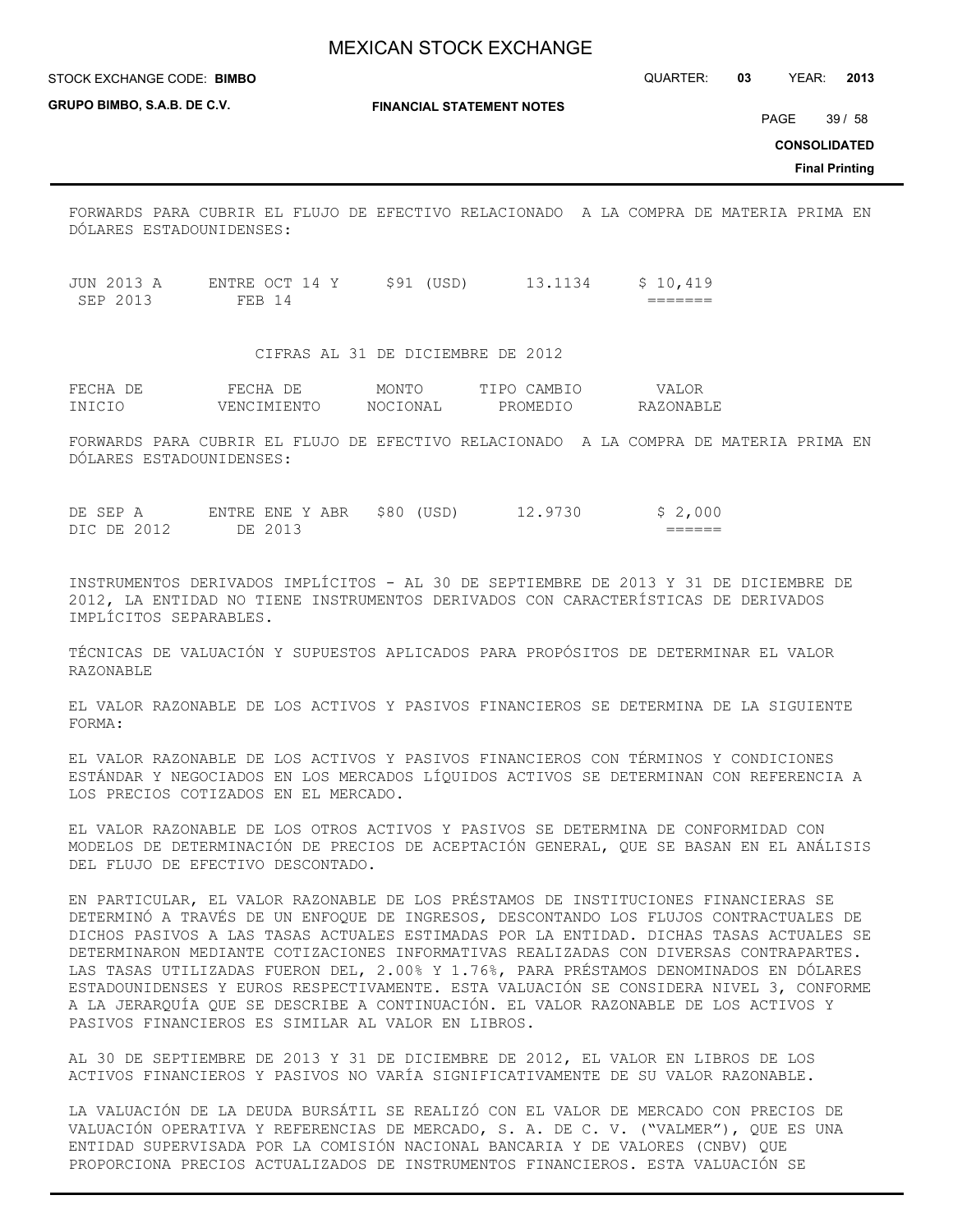**GRUPO BIMBO, S.A.B. DE C.V.**

**FINANCIAL STATEMENT NOTES**

STOCK EXCHANGE CODE: QUARTER: **03** YEAR: **2013 BIMBO**

PAGE 40 / 58

**CONSOLIDATED**

**Final Printing**

CONSIDERA NIVEL 1, CONFORME A LA JERARQUÍA QUE SE DESCRIBE A CONTINUACIÓN.

JERARQUÍA DE VALOR RAZONABLE

LA ENTIDAD CLASIFICA EN TRES NIVELES DE JERARQUÍA LAS VALUACIONES A VALOR RAZONABLE RECONOCIDAS EN EL ESTADO DE SITUACIÓN FINANCIERA, CONFORME A LOS DATOS UTILIZADOS EN LA VALUACIÓN. CUANDO UNA VALUACIÓN UTILIZA DATOS DE DIFERENTES NIVELES, LA VALUACIÓN EN SU CONJUNTO SE CLASIFICA EN EL NIVEL MÁS BAJO DE CLASIFICACIÓN DE CUALQUIER DATO RELEVANTE:

\* NIVEL 1 LAS VALUACIONES A VALOR RAZONABLE SON AQUELLAS DERIVADAS DE LOS PRECIOS COTIZADOS (NO AJUSTADOS) EN LOS MERCADOS ACTIVOS PARA PASIVOS O ACTIVOS IDÉNTICOS;

\* NIVEL 2 LAS VALUACIONES A VALOR RAZONABLE SON AQUELLAS DERIVADAS DE INDICADORES DISTINTOS A LOS PRECIOS COTIZADOS INCLUIDOS DENTRO DEL NIVEL 1, QUE SON OBSERVABLES PARA EL ACTIVO O PASIVO, BIEN SEA DIRECTAMENTE (ES DECIR COMO PRECIOS) O INDIRECTAMENTE (ES DECIR QUE DERIVAN DE LOS PRECIOS); Y

\* NIVEL 3 LAS VALUACIONES A VALOR RAZONABLE SON AQUELLAS DERIVADAS DE LAS TÉCNICAS DE VALUACIÓN QUE INCLUYEN LOS INDICADORES PARA LOS ACTIVOS O PASIVOS, QUE NO SE BASAN EN INFORMACIÓN OBSERVABLE DEL MERCADO (INDICADORES NO OBSERVABLES).

## 13.2.5 ADMINISTRACIÓN DE RIESGO DE LIQUIDEZ

ES RESPONSABILIDAD DE LA TESORERÍA CORPORATIVA LA ADMINISTRACIÓN DEL RIESGO DE LIQUIDEZ. LA ADMINISTRACIÓN DE DICHO RIESGO, PREVÉ LA CAPACIDAD DE LA ENTIDAD DE CUMPLIR CON LOS REQUERIMIENTOS DE FONDOS EN EL CORTO, MEDIANO Y LARGO PLAZO, SIEMPRE BUSCANDO FLEXIBILIDAD FINANCIERA. LA ENTIDAD CONSERVA LA LIQUIDEZ NECESARIA MEDIANTE UN MANEJO ORDENADO DEL FLUJO DE EFECTIVO MONITOREÁNDOLO CONSTANTEMENTE, ASÍ COMO MANTENIENDO DIVERSAS LÍNEAS DE CRÉDITO (ALGUNAS DE ELLAS COMPROMETIDAS) CON EL MERCADO BANCARIO Y UN MANEJO ADECUADO DEL CAPITAL DE TRABAJO, GARANTIZANDO ASÍ, EL PAGO DE LAS OBLIGACIONES FUTURAS. DEBIDO A LA NATURALEZA DEL NEGOCIO, LA ENTIDAD CONSIDERA QUE EL RIESGO DE LIQUIDEZ ES BAJO.

LAS OBLIGACIONES TANTO POR INSTRUMENTOS FINANCIEROS DERIVADOS COMO POR EL SERVICIO Y LAS AMORTIZACIONES DE DEUDA SON LAS SIGUIENTES:

| TOTAL |                                                            | $$7,192,408$ $$9,640,094$ $$7,514,845$ $$25,230$  |                              |     |
|-------|------------------------------------------------------------|---------------------------------------------------|------------------------------|-----|
|       |                                                            |                                                   |                              |     |
| DEUDA | INSTRUMENTOS DERIVADOS\$449,883 \$ (799,067) \$212,605 \$- | $$6,742,525$ $$10,439,161$ $$7,302,240$ $$25,230$ |                              |     |
|       | X<1 AÑO                                                    | 1 AÑO <x<3<br>AÑOS</x<3<br>                       | 3 AÑOS <x<5<br>AÑOS</x<5<br> | X>5 |

## 13.2.6 ADMINISTRACIÓN DE RIESGO DE CRÉDITO

EL RIESGO DE CRÉDITO EMANA DE LA POSIBLE PÉRDIDA QUE LA ENTIDAD PUEDA TENER, COMO RESULTADO DEL INCUMPLIMIENTO DE PAGO DE SUS CLIENTES, COMO PÉRDIDA EN LAS INVERSIONES Y PRINCIPALMENTE CON LAS CONTRAPARTES CON LAS QUE TIENE CONTRATADOS INSTRUMENTOS FINANCIEROS DERIVADOS.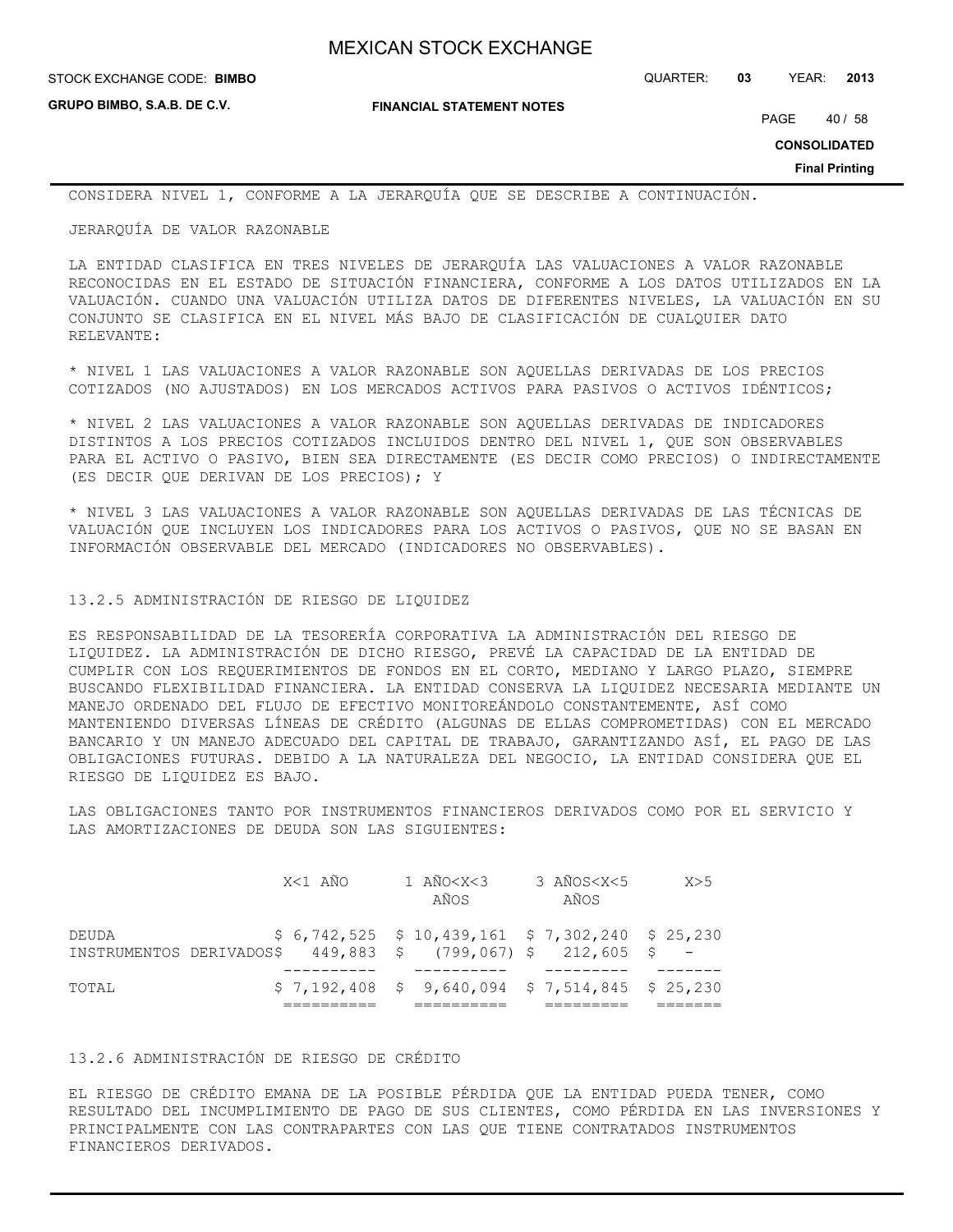**GRUPO BIMBO, S.A.B. DE C.V.**

**FINANCIAL STATEMENT NOTES**

STOCK EXCHANGE CODE: QUARTER: **03** YEAR: **2013 BIMBO**

PAGE 41/58

**CONSOLIDATED**

#### **Final Printing**

EN CASO DE DETERIORO DE LAS CUENTAS POR COBRAR A CLIENTES, LA ENTIDAD REGISTRA UNA PROVISIÓN CUANDO LA ANTIGÜEDAD SUPERA LOS 90 DÍAS DE NO HABER RECIBIDO EL PAGO EXIGIBLE, Y SE INCREMENTA EL SALDO DE ESTA PROVISIÓN CON BASE EN EL ANÁLISIS INDIVIDUAL DE CADA CUENTA Y DE LOS RESULTADOS DE LA EVALUACIÓN DEL COMPORTAMIENTO DE LA CARTERA Y LA ESTACIONALIDAD DEL NEGOCIO. LA METODOLOGÍA UTILIZADA PARA DETERMINAR EL SALDO DE ESTA PROVISIÓN SE HA APLICADO CONSISTENTEMENTE E HISTÓRICAMENTE HA SIDO SUFICIENTE PARA CUBRIR LOS QUEBRANTOS POR CRÉDITOS IRRECUPERABLES.

CON RESPECTO A LAS OPERACIONES CON INSTRUMENTOS FINANCIEROS DERIVADOS RELACIONADAS A TASAS DE INTERÉS Y TIPO DE CAMBIO, ESTAS SON CONTRATADAS BILATERALMENTE (OTC) CON CONTRAPARTES ACEPTADAS DE ACUERDO A CIERTOS CRITERIOS QUE SE MENCIONAN A CONTINUACIÓN, CON LAS CUALES, ADEMÁS SE MANTIENE UNA AMPLIA Y CONTINUA RELACIÓN COMERCIAL.

ESTAS CONTRAPARTES SON ACEPTABLES EN VIRTUD DE QUE CUENTAN CON UNA SOLVENCIA SUFICIENTE - MEDIDA DE ACUERDO A LA CALIFICACIÓN DE "RIESGO DE CONTRAPARTE" DE STANDARD & POOR´S - PARA SUS OBLIGACIONES EN MONEDA LOCAL DE CORTO Y LARGO PLAZO, Y MONEDA EXTRANJERA DE CORTO Y LARGO PLAZO. LAS CONTRAPARTES CON LAS QUE LA ENTIDAD TIENE CONTRATOS PARA REALIZAR OPERACIONES FINANCIERAS DERIVADAS BILATERALES SON:

BANCO NACIONAL DE MÉXICO, S. A., BBVA BANCOMER, S. A., BARCLAYS BANK, PLC W. LONDON, BANK OF AMERICA MÉXICO, S. A., MERRYL LYNCH CAPITAL SERVICES, INC., HSBC BANK, ING. INVESTMENT BANK, JP MORGAN CHASE BANK, N. A., BANCO SANTANDER, S. A., MIZUHO CORPORATE BANK, LTD. Y THE BANK OF TOKYO MITSUBISHI UFJ, LTD.

LAS OPERACIONES CON INSTRUMENTOS FINANCIEROS DERIVADOS RELACIONADOS A MATERIAS PRIMAS SON CELEBRADAS EN LOS SIGUIENTES MERCADOS RECONOCIDOS:

- A. MINNEAPOLIS GRAIN EXCHANGE (MGE)
- B. KANSAS CITY BOARD OF TRADE (KCBOT)
- C. CHICAGO BOARD OF TRADE (CBOT)
- D. MERCADO A TÉRMINO DE BUENOS AIRES
- E. NEW YORK MERCANTILE EXCHANGE (NYMEX)

LA EXPOSICIÓN A CADA UNA DE LAS CONTRAPARTES ES MONITOREADA MENSUALMENTE.

TODAS LAS OPERACIONES CON INSTRUMENTOS FINANCIEROS DERIVADOS SE EFECTÚAN AL AMPARO DE UN CONTRATO MARCO ESTANDARIZADO Y DEBIDAMENTE FORMALIZADO POR LOS REPRESENTANTES LEGALES DE LA ENTIDAD Y DE LAS CONTRAPARTES.

LOS SUPLEMENTOS Y ANEXOS CORRESPONDIENTES A DICHOS CONTRATOS MARCO, ESTABLECEN LAS CONDICIONES DE LIQUIDACIÓN Y DEMÁS TÉRMINOS RELEVANTES DE ACUERDO CON LOS USOS Y PRÁCTICAS DEL MERCADO MEXICANO.

ALGUNOS DE LOS CONTRATOS MARCO, SUPLEMENTOS Y ANEXOS A TRAVÉS DE LOS CUALES SE REALIZAN OPERACIONES FINANCIERAS DERIVADAS BILATERALES, ACTUALMENTE CONTEMPLAN EL ESTABLECIMIENTO DE DEPÓSITOS EN EFECTIVO O VALORES PARA GARANTIZAR EL PAGO DE OBLIGACIONES GENERADAS POR DICHOS CONTRATOS. LOS LÍMITES DE CRÉDITO QUE LA ENTIDAD MANTIENE CON SUS CONTRAPARTES SON SUFICIENTEMENTE AMPLIOS PARA SOPORTAR SU OPERACIÓN ACTUAL; SIN EMBARGO, LA ENTIDAD MANTIENE DEPÓSITOS EN EFECTIVO COMO COLATERAL PARA PAGO DE INSTRUMENTOS FINANCIEROS DERIVADOS.

CON RELACIÓN A LOS CONTRATOS DE FUTUROS ASOCIADOS A MATERIAS PRIMAS QUE SE CELEBRAN EN MERCADOS RECONOCIDOS E INTERNACIONALES, LA ENTIDAD ESTÁ SUJETA A LAS REGLAS DE DICHOS MERCADOS. ESTAS REGLAS INCLUYEN, ENTRE OTRAS, CUBRIR EL MARGEN INICIAL PARA OPERAR CONTRATOS DE FUTUROS, ASÍ COMO LAS SUBSECUENTES LLAMADAS DE MARGEN REQUERIDAS A LA ENTIDAD.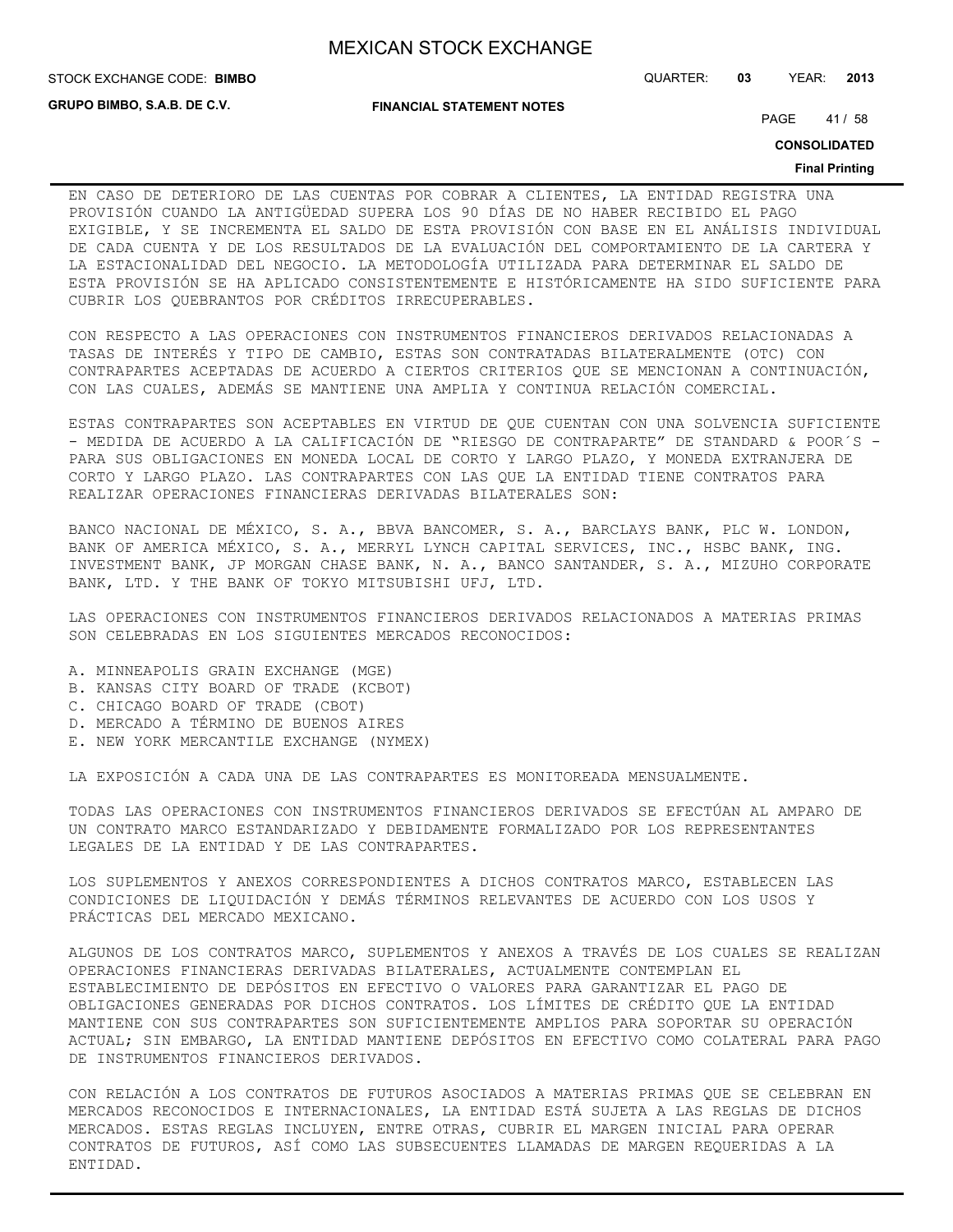**GRUPO BIMBO, S.A.B. DE C.V.**

**FINANCIAL STATEMENT NOTES**

STOCK EXCHANGE CODE: QUARTER: **03** YEAR: **2013 BIMBO**

PAGE 42 / 58

**CONSOLIDATED**

**Final Printing**

13.2.7 ADMINISTRACIÓN DE LA ESTRUCTURA DE CAPITAL

LA ENTIDAD MANTIENE UNA SANA RELACIÓN ENTRE DEUDA Y CAPITAL BUSCANDO MAXIMIZAR EL RETORNO A LOS ACCIONISTAS.

LA ESTRUCTURA DE CAPITAL CONSISTE EN DEUDA NETA POR \$34,606,924 Y CAPITAL CONTABLE POR \$46,673,019. LA ENTIDAD NO ESTÁ SUJETA A NINGÚN REQUERIMIENTO EXTERNO DE CAPITAL.

AL 30 DE SEPTIEMBRE DE 2013 LA RAZÓN DE APALANCAMIENTO, CALCULADA COMO DEUDA NETA ENTRE CAPITAL MUESTRA UN NIVEL DE .74 VECES

RAZÓN DE APALANCAMIENTO

LA RAZÓN DE APALANCAMIENTO AL 30 DE SEPTIEMBRE DE 2013 Y AL 31 DE DICIEMBRE DE 2012 ES LA SIGUIENTE:

|                                     | 2013         | 2012         |
|-------------------------------------|--------------|--------------|
| DEUDA (I)                           | \$39,600,050 | \$41,971,618 |
| EFECTIVO Y EQUIVALENTES DE EFECTIVO | \$4,993,126  | \$4,277,203  |
| DEUDA NETA                          | \$34,606,924 | \$37,694,415 |
| CAPITAL CONTABLE                    | \$46,673,019 | \$47,058,443 |
| DEUDA NETA A CAPITAL CONTABLE       | $0.74$ VECES | $0.80$ VECES |

(I) LA DEUDA ESTÁ FORMADA POR LOS CRÉDITOS BANCARIOS Y BURSÁTILES A CORTO Y LARGO PLAZO.

Grupo Bimbo, S. A. B. de C. V. y Subsidiarias

Notas a los estados financieros consolidados Por los trimestres que terminaron el 30 de junio de 2013 y 2012 y 31 de diciembre de 2012. (En miles de pesos)

14. Beneficios a empleados y previsión social a largo plazo

El pasivo neto generado por beneficios a empleados y previsión social a largo plazo, por área geográfica, se integra al 30 de septiembre de 2013 y 31 de diciembre de 2012 como sigue:

|                                     | 30 septiembre<br>de 2013 | 31 diciembre<br>de 2012 |
|-------------------------------------|--------------------------|-------------------------|
| Por retiro México                   | \$3,386,277              | \$2,912,774             |
| Por retiro y beneficios posteriores |                          |                         |
| al retiro EUA                       | 4,882,717                | 5,361,618               |
| Previsión social EUA                | 1,750,999                | 2,533,262               |
| Por retiro en OLA e Iberia          | 146,341                  |                         |
| PPM EUA                             | 9,993,219                | 9,400,721               |
|                                     |                          |                         |
|                                     |                          |                         |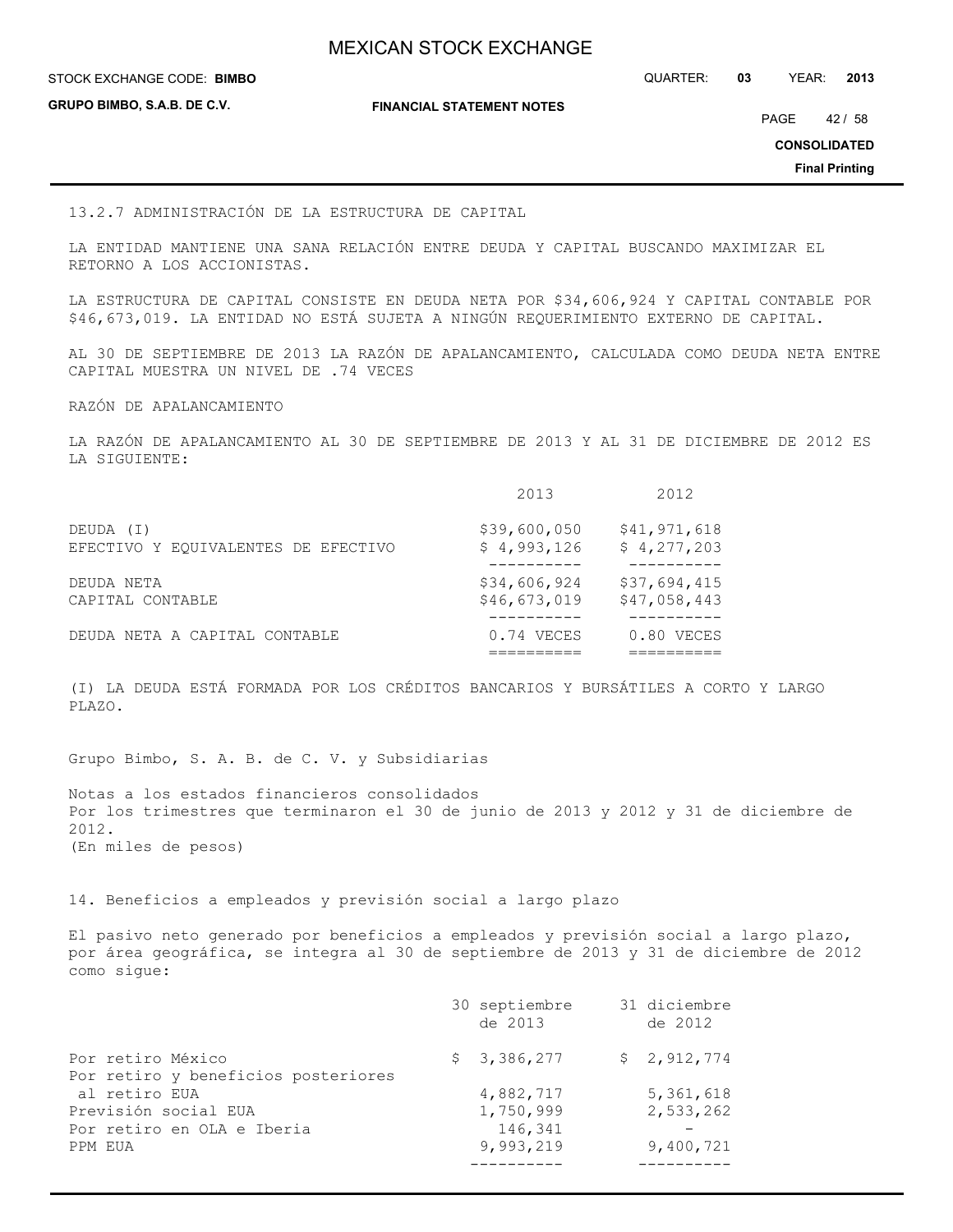| STOCK EXCHANGE CODE: BIMBO  |                                  | QUARTER:       | 03   | YEAR:               | 2013                  |
|-----------------------------|----------------------------------|----------------|------|---------------------|-----------------------|
| GRUPO BIMBO, S.A.B. DE C.V. | <b>FINANCIAL STATEMENT NOTES</b> |                | PAGE |                     | 43/58                 |
|                             |                                  |                |      | <b>CONSOLIDATED</b> |                       |
|                             |                                  |                |      |                     | <b>Final Printing</b> |
| Pasivo neto total           | \$20,159,553                     | \$20, 208, 375 |      |                     |                       |
|                             |                                  |                |      |                     |                       |

a. México

La Entidad tiene establecido un plan de beneficios definidos para pagos de pensiones y prima de antigüedad; asimismo, tiene obligaciones por pagos por terminación laboral que no califican como planes de beneficios definidos para IFRS, por lo que no se registra pasivo laboral. La política de fondeo de la Entidad es la de hacer contribuciones discrecionales. Durante 2013 y 2012 la Entidad no efectuó contribuciones a dicho plan.

Los pagos por prima de antigüedad, consisten en un pago único de 12 días por cada año trabajado con base al último sueldo, limitado al doble del salario mínimo vigente a la fecha de pago establecido por ley para todo su personal, de acuerdo con lo estipulado en los contratos de trabajo. A partir de 15 años de servicio los trabajadores tendrán derecho a la prima de antigüedad contractual.

Las valuaciones actuariales más recientes de los activos del plan y del valor presente de la obligación por beneficios definidos fueron realizadas por Bufete Matemático Actuarial, S. C., miembro del Instituto de Actuarios de México. El valor presente de la obligación por beneficios definidos, el costo laboral del servicio actual y el costo de servicios pasados fueron calculados utilizando el método de crédito unitario proyectado.

b. EUA - La Entidad tiene establecidos planes de pensiones de beneficios definidos que cubre a los empleados elegibles. Algunos beneficios de planes de personal no sindicalizado fueron congelados. La política de fondeo de la Entidad es la de hacer contribuciones discrecionales. Al 30 de septiembre de 2013 y 31 de diciembre de 2012, la Entidad efectuó contribuciones a dicho plan por \$468,248 y \$540,101 respectivamente.

La Entidad también tiene establecido un plan de beneficios de previsión social posteriores al retiro que cubre gastos médicos de ciertos empleados elegibles. La Entidad está asegurada y paga estos gastos conforme se incurren.

Las valuaciones actuariales más recientes de los activos del plan y del valor presente de la obligación por beneficios definidos fueron realizadas por Mercer (US), Inc. miembro del Instituto de Actuarios de los Estados Unidos de América El valor presente de la obligación por beneficios definidos, el costo laboral del servicio actual y el costo de servicios pasados fueron calculados utilizando el método de crédito unitario proyectado.

Planes de Pensiones Multipatronales (PPM)

La Entidad participa en planes de beneficio definidos denominados PPM. Un PPM es un fondo en el cual varios patrones no relacionados, en la misma o similar industria, realizan pagos para fondear beneficios al retiro de empleados sindicalizados inscritos al plan. Originalmente se constituyeron con la intención de facilitar la movilidad de empleados entre empresas de la misma industria conservando los beneficios por pensiones. Estos fondos son administrados y controlados por un fideicomiso supervisado tanto por representantes de los patrones, como de los empleados beneficiados. BBU participa actualmente en 34 PPM.

A menos que la Entidad determine que la probabilidad es alta de que salga del PPM, estos son reconocidos como una contribución definida, ya que la Entidad no cuenta con información suficiente para preparar los cálculos relativos, debido a la naturaleza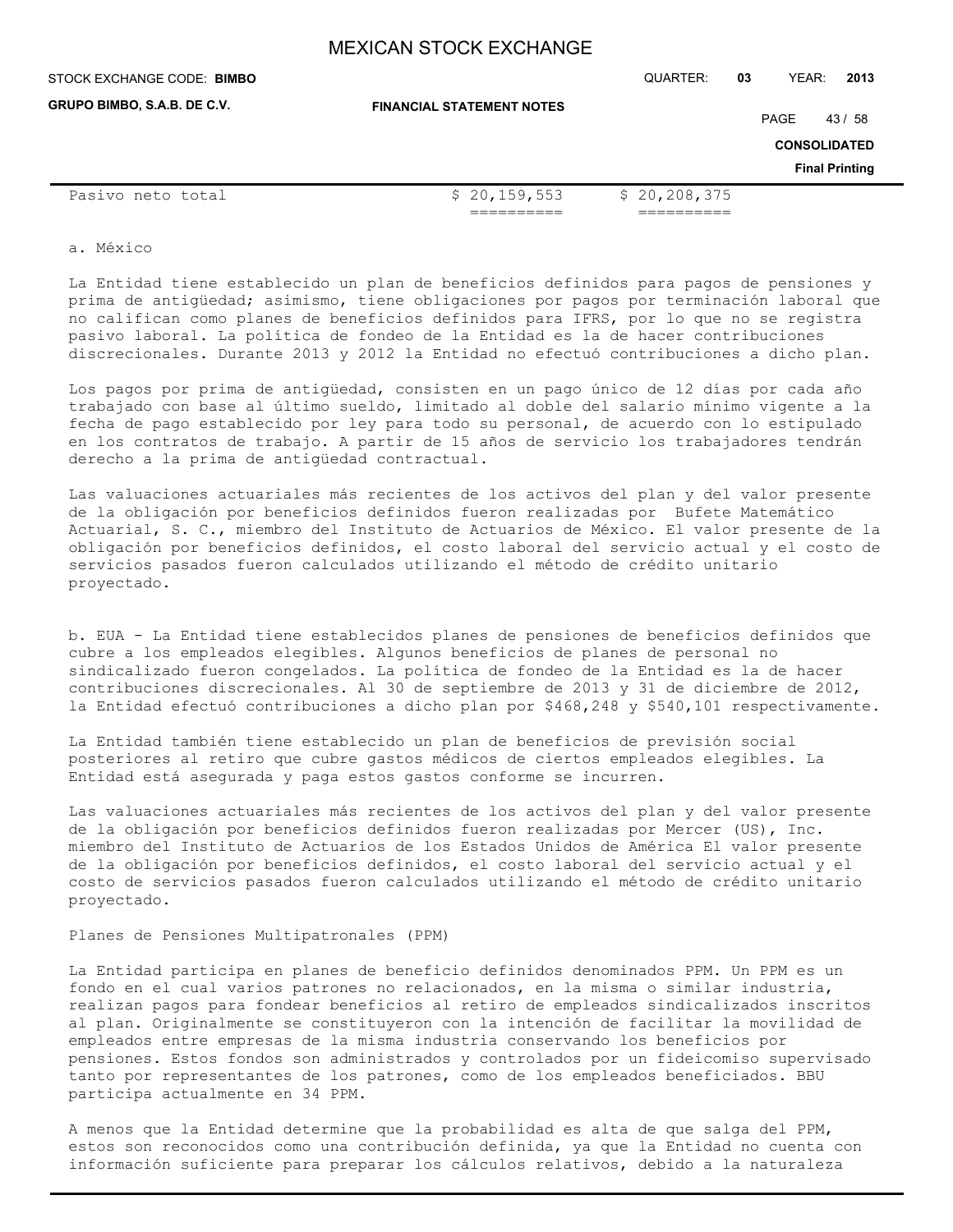**GRUPO BIMBO, S.A.B. DE C.V.**

STOCK EXCHANGE CODE: QUARTER: **03** YEAR: **2013 BIMBO**

**FINANCIAL STATEMENT NOTES**

PAGE 44 / 58

**CONSOLIDATED**

#### **Final Printing**

colectiva de los planes y la participación limitada en la administración por parte de la Entidad. La responsabilidad de la entidad para realizar contribuciones al plan es establecida en los contratos colectivos. Las contribuciones anuales se cargan a resultados.

Las contribuciones a las PPM durante los nueve meses terminados el 30 de septiembre de 2013 y el año terminado el 31 de diciembre de 2012, ascendieron a \$50,332 y \$1,426,466 respectivamente. Las aportaciones estimadas para el año 2013 ascienden a aproximadamente \$1,587,452.

En el evento de que otros patrones salgan del PPM en el que participa la Entidad, sin satisfacer su pasivo de salida, el monto no cubierto será distribuido entre el resto de los patrones activos. Generalmente, la distribución del pasivo por la salida del plan corresponde a la relación entre las aportaciones de la Entidad al plan y la relación de las contribuciones de los otros participantes al plan.

Cuando se determina que la salida de un PPM es muy probable que suceda, se reconoce una provisión por el valor presente de las estimadas salidas de efectivo futuras, descontadas a la tasa actual.

El pasivo registrado de los planes de pensiones multipatronales que se generaron de la adquisición de Sara Lee, asciende a \$8,354,086 ya que existe una obligación contractual cuyo fondeo es insuficiente, contándose con la información por haber solicitado al administrador su salida anticipada del plan. En adición al monto anterior, BBU obtuvo información de otros planes no relacionados con Sara Lee, sobre los cuales tenía la intención de salir también y por los cuales se reconoció un pasivo con cargo a resultados en el 2011 por un monto de \$563,915.

Durante 2012, la Entidad decidió su salida de otros dos PPM en los que participa generando un cargo de una sola vez a resultados por \$954,005 que se refleja en el renglón de Otros gastos.

Los pasivos que ya han sido registrados por concepto de PPM sufren una actualización anual derivado de cambios en salarios, antigüedades y mezcla de empleados en el plan, las cuales se registran en los resultados del año en adición a los montos que son contribuidos en los diferentes PPM.

Se estima que el costo de salir de todos los PPM ascendería a \$21,274,465 de los cuales solamente se tienen provisionados \$9,993,218 que es el monto en el cual la Entidad estima que el riesgo de salida es más probable que no. El diferencial no provisionado es el mejor estimado que tiene la Entidad del monto probable del costo de salida en caso de darse, pero no se tiene la información en detalle ni la intención de salida para justificar su registro.

## Previsión social EUA

La Entidad tiene establecido un plan de beneficios de previsión social posteriores al retiro que califica como plan de contribuciones definidas. Los montos correspondientes a este pasivo se registran en resultados cuando se incurren. Estas obligaciones se clasifican a corto y largo plazo, y sus montos incluidos en el estado de posición financiera al 30 de septiembre de 2013 y 31 de diciembre de 2012 son:

> 30 DE SEPTIEMBRE 31 DICIEMBRE DE 2013 DE 2012

Previsión social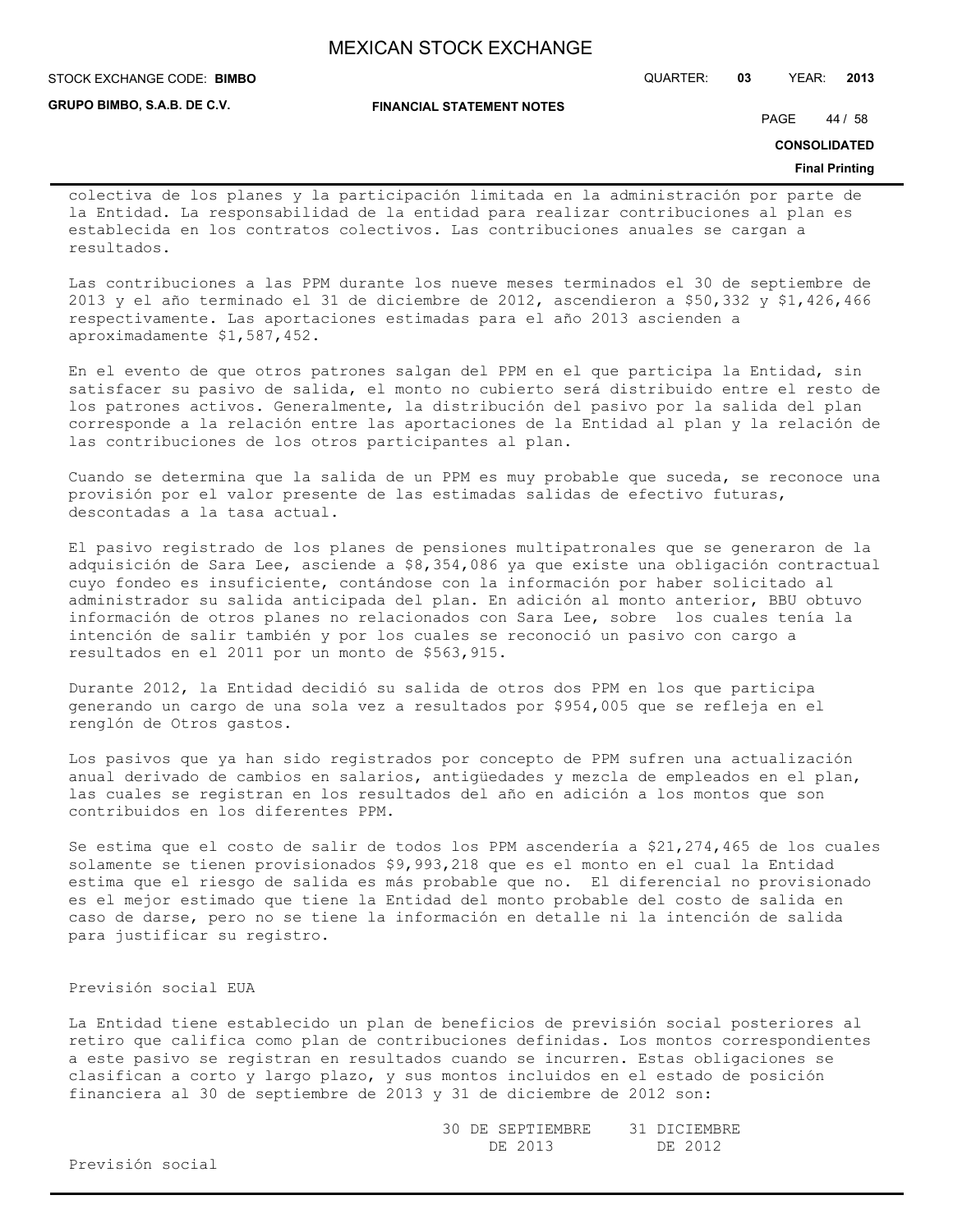#### STOCK EXCHANGE CODE: QUARTER: **03** YEAR: **2013 BIMBO**

**GRUPO BIMBO, S.A.B. DE C.V.**

**FINANCIAL STATEMENT NOTES**

PAGE 45 / 58

**CONSOLIDATED**

**Final Printing**

| Corto plazo (a) | 20,414      | \$1,313,409 |
|-----------------|-------------|-------------|
| Largo plazo     | 1,750,997   | 2,533,262   |
|                 | \$1,771,411 | \$3,846,671 |

### 15. CAPITAL CONTABLE

A. EL CAPITAL CONTABLE AL 30 DE SEPTIEMBRE DE 2013 SE INTEGRA COMO SIGUE:

|                              | NÚMERO                                            | VALOR        | EFECTO DE                    |                                 |
|------------------------------|---------------------------------------------------|--------------|------------------------------|---------------------------------|
|                              | DE ACCIONES                                       | NOMINAL      | ACTUALIZACIÓN/<br>CONVERSIÓN | TOTAL                           |
| CAPITAL FIJO                 |                                                   |              |                              |                                 |
| SERIE "A"                    | 4,703,200,000 \$1,901,132 \$2,325,378 \$4,226,510 |              |                              |                                 |
| RESERVA PARA RECOMPRA        |                                                   |              |                              |                                 |
| DE ACCIONES                  |                                                   |              | 758,447 159,059              | 917,506                         |
| UTILIDADES RETENIDAS         |                                                   |              | 29,560,752 11,299,385        | 40,860,137                      |
| UTILIDAD DEL EJERCICIO       |                                                   |              |                              |                                 |
| CONSOLIDADA                  |                                                   | 2,993,772    |                              | 2,993,772                       |
| EFECTO DE CONVERSIÓN DE      |                                                   |              |                              |                                 |
| OPERACIONES EXTRANJERAS      |                                                   |              |                              | $(3, 706, 702)$ $(3, 706, 702)$ |
| OBLIGACIONES LABORALES       |                                                   | (430, 582)   |                              | (430, 582)                      |
| VARIACIÓN NETA DE LA PÉRDIDA |                                                   |              |                              |                                 |
|                              | POR REALIZAR DE INSTRUMENTOS                      |              |                              |                                 |
| DE COBERTURA DE FLUJOS DE    |                                                   |              |                              |                                 |
| <b>EFECTIVO</b>              |                                                   | (187, 707)   |                              | (187, 707)                      |
|                              | PARTICIPACIÓN NO CONTROLADORA                     | 1,865,468    | 134,617                      | 2,000,085                       |
| TOTAL                        |                                                   | \$36,461,282 | \$10,211,737                 | \$46,673,019                    |
|                              |                                                   | =========    | ==========                   | ==========                      |

EL CAPITAL SOCIAL ESTÁ ÍNTEGRAMENTE SUSCRITO Y PAGADO Y CORRESPONDE A LA PARTE FIJA DEL CAPITAL SOCIAL, REPRESENTADO POR ACCIONES DE LA SERIE "A". LA PARTE VARIABLE DEL CAPITAL NUNCA PODRÁ EXCEDER DE DIEZ VECES EL IMPORTE DEL CAPITAL MÍNIMO FIJO SIN DERECHO A RETIRO Y ESTARÁ REPRESENTADA POR ACCIONES DE LA SERIE "B", ORDINARIAS, NOMINATIVAS, SIN EXPRESIÓN DE VALOR NOMINAL Y/O POR ACCIONES DE VOTO LIMITADO, NOMINATIVAS, SIN EXPRESIÓN DE VALOR NOMINAL, LAS CUALES SERÁN DENOMINADAS CON EL NOMBRE DE LA SERIE QUE DETERMINE SU EMISIÓN. EN NINGÚN MOMENTO LAS ACCIONES DE VOTO LIMITADO PODRÁN REPRESENTAR MÁS DEL 25% DEL CAPITAL SOCIAL.

B. LOS DIVIDENDOS DECRETADOS PAGADOS AL 30 DE SEPTIEMBRE DE 2013 Y 2012 ASCENDIERON A:

| APROBADOS EN ASAMBLEAS DEL: | PESOS POR<br>ACCIÓN | <b>VALOR</b><br>TOTAL |
|-----------------------------|---------------------|-----------------------|
| 09 DE ABRIL DE 2013         | \$0.165             | \$776,028             |
| 20 DE ABRIL DE 2012         | \$0.150             | \$705,840             |
|                             |                     |                       |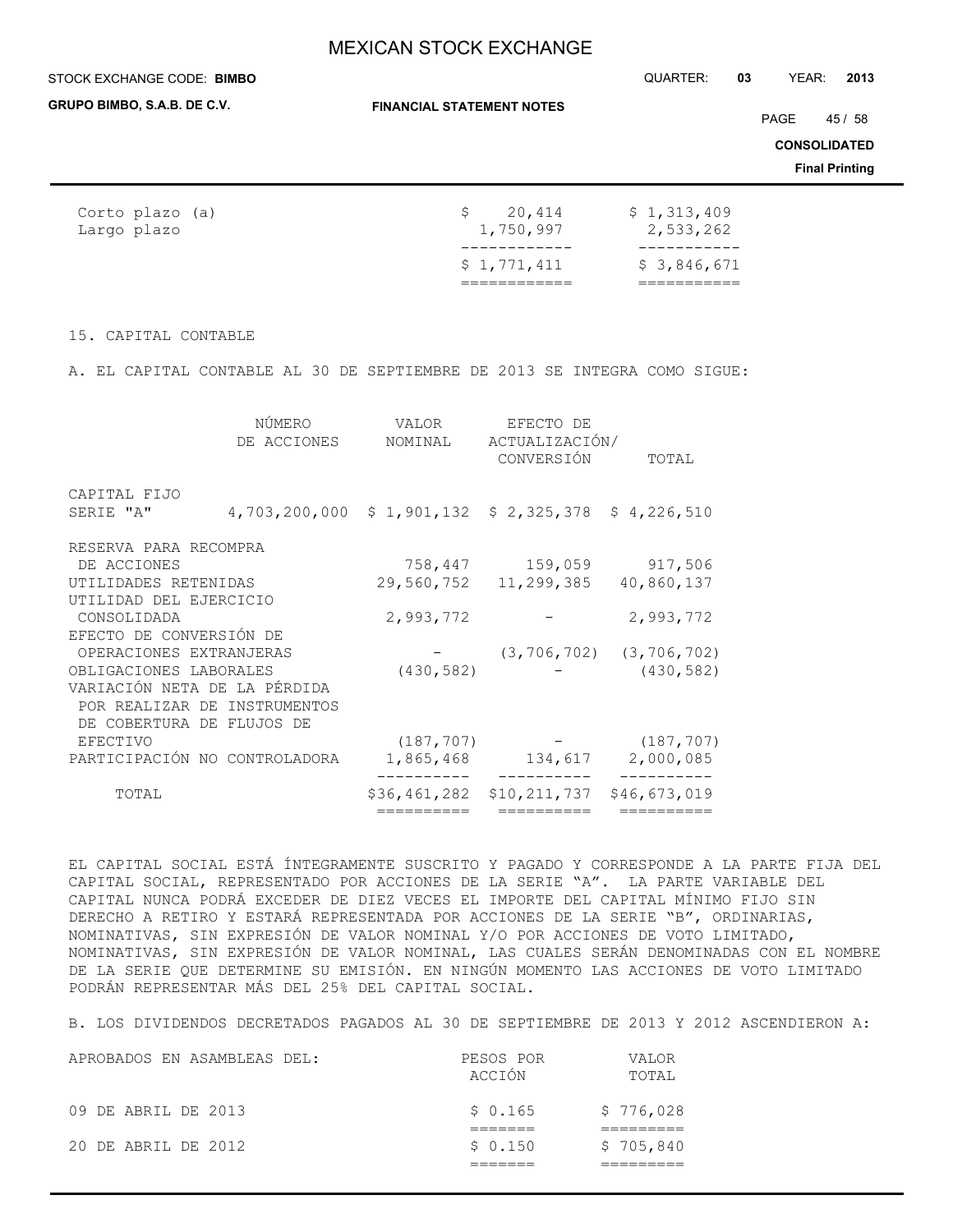STOCK EXCHANGE CODE: QUARTER: **03** YEAR: **2013 BIMBO**

**GRUPO BIMBO, S.A.B. DE C.V.**

**FINANCIAL STATEMENT NOTES**

PAGE 46 / 58

**CONSOLIDATED**

**Final Printing**

C. LAS UTILIDADES RETENIDAS INCLUYEN LA RESERVA LEGAL. DE ACUERDO CON LA LEY GENERAL DE SOCIEDADES MERCANTILES, DE LAS UTILIDADES NETAS DEL EJERCICIO DEBE SEPARARSE UN 5% COMO MÍNIMO PARA FORMAR LA RESERVA LEGAL, HASTA QUE SU IMPORTE ASCIENDA AL 20% DEL CAPITAL SOCIAL A VALOR NOMINAL. LA RESERVA LEGAL PUEDE CAPITALIZARSE, PERO NO DEBE REPARTIRSE A MENOS QUE SE DISUELVA LA SOCIEDAD, Y DEBE SER RECONSTITUIDA CUANDO DISMINUYA POR CUALQUIER MOTIVO. AL 30 DE SEPTIEMBRE DE 2013 Y 2012, SU IMPORTE A VALOR NOMINAL ASCIENDE A \$500,000.

D. LA DISTRIBUCIÓN DEL CAPITAL CONTABLE, EXCEPTO POR LOS IMPORTES ACTUALIZADOS DEL CAPITAL SOCIAL APORTADO Y DE LAS UTILIDADES RETENIDAS FISCALES, CAUSARÁ EL IMPUESTO SOBRE LA RENTA SOBRE DIVIDENDOS A CARGO DE LA ENTIDAD A LA TASA VIGENTE AL MOMENTO DE LA DISTRIBUCIÓN. EL IMPUESTO QUE SE PAGUE POR DICHA DISTRIBUCIÓN, SE PODRÁ ACREDITAR CONTRA EL IMPUESTO SOBRE LA RENTA DEL EJERCICIO EN EL QUE SE PAGUE EL IMPUESTO SOBRE DIVIDENDOS Y EN LOS DOS EJERCICIOS INMEDIATOS SIGUIENTES, CONTRA EL IMPUESTO DEL EJERCICIO Y LOS PAGOS PROVISIONALES DE LOS MISMOS.

E. LOS SALDOS DE LAS CUENTAS FISCALES DEL CAPITAL CONTABLE AL 30 DE SEPTIEMBRE DE 2013 Y 31 DE DICIEMBRE DE 2012 SON:

|                                                                   | 30 SEPTIEMBRE<br>DE 2013   | 31 DICIEMBRE<br>DE 2012      |
|-------------------------------------------------------------------|----------------------------|------------------------------|
| CUENTA DE CAPITAL DE APORTACIÓN<br>CUENTA DE UTILIDAD FISCAL NETA | \$26,809,627<br>31,022,801 | \$26,310,344<br>26, 174, 988 |
| TOTAL                                                             | \$57,832,428               | \$52,485,332                 |

16. SALDOS Y TRANSACCIONES EN MONEDA EXTRANJERA

A. LA POSICIÓN MONETARIA EN EL EQUIVALENTE EN MILLONES DE DÓLARES ESTADOUNIDENSES, SE PRESENTA SÓLO DE LAS EMPRESAS MEXICANAS, YA QUE LAS SUBSIDIARIAS EN EL EXTRANJERO REALIZAN SUS OPERACIONES MAYORMENTE EN MONEDA LOCAL Y LA MAYORÍA DE LOS SALDOS EN MONEDA EXTRANJERA SON ELIMINADOS EN CONSOLIDACIÓN POR TRATARSE DE SALDOS CON PARTES RELACIONADAS. LA POSICIÓN MONETARIA AL 30 DE SEPTIEMBRE DE 2013 Y AÑO 2012, EXCLUYENDO LOS EFECTOS DE INSTRUMENTOS FINANCIEROS DERIVADOS ES:

|                               | 30 SEPTIEMBRE<br>DE 2013 | 31 DICIEMBRE<br>DE 2012 |
|-------------------------------|--------------------------|-------------------------|
| ACTIVO CIRCULANTE<br>PASIVOS- | \$<br>12,490             | \$<br>52,209            |
| CORTO PLAZO                   | (24, 373)                | (35, 899)               |
| LARGO PLAZO                   | (1, 703, 000)            | (1,884,190)             |
| TOTAL PASIVOS                 | (1, 727, 373)            | (1, 920, 089)           |
| POSICIÓN PASIVA EN MONEDA     |                          |                         |
| EXTRANJERA                    | (1, 714, 883)            | (1, 867, 880)           |
| EQUIVALENTE EN MILES          |                          |                         |
| DE PESOS                      | \$(22, 313, 885)         | \$(24, 301, 295)        |
|                               |                          |                         |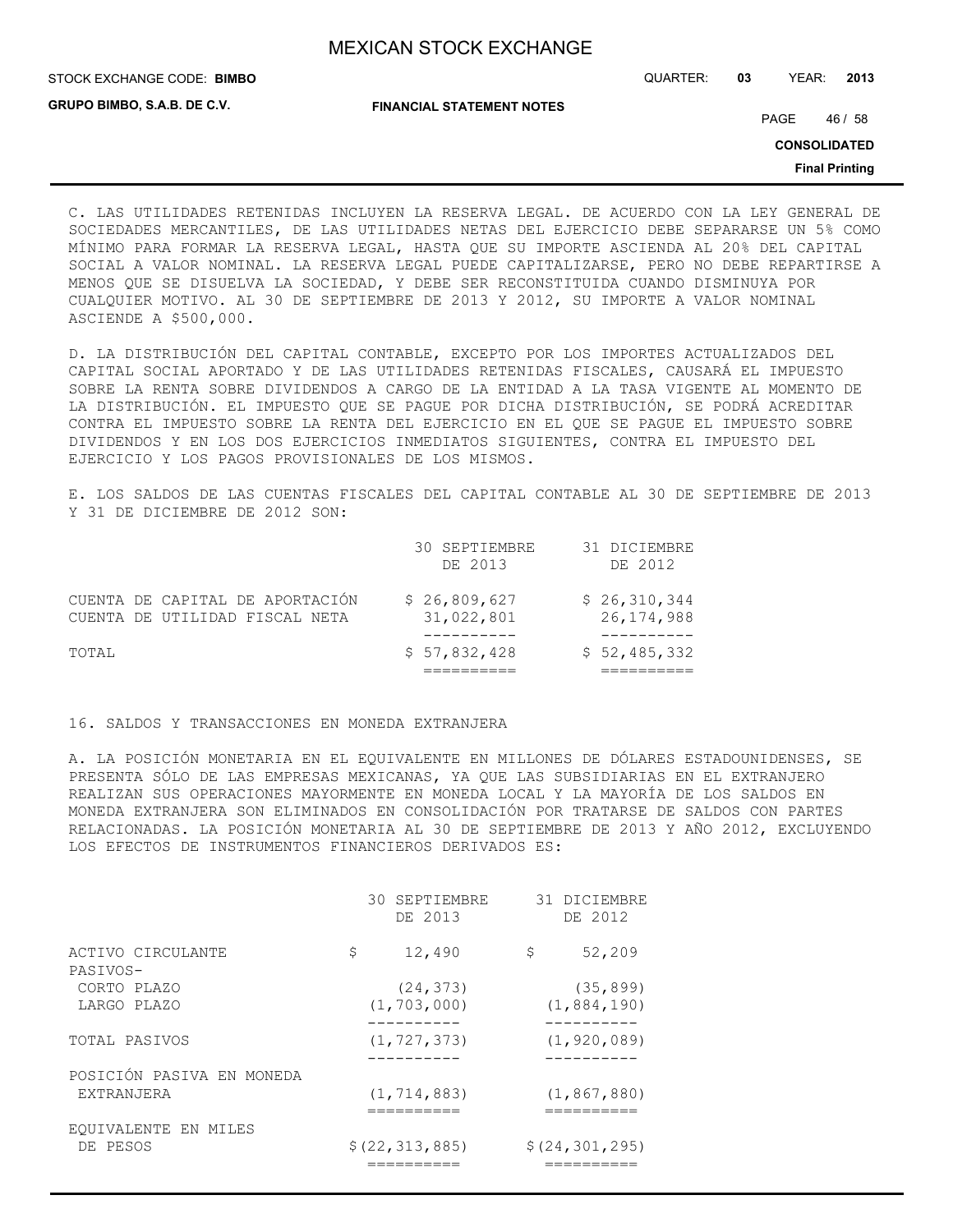| STOCK EXCHANGE CODE: BIMBO  |                                  | QUARTER: | 03 | YEAR:               | 2013                  |
|-----------------------------|----------------------------------|----------|----|---------------------|-----------------------|
| GRUPO BIMBO, S.A.B. DE C.V. | <b>FINANCIAL STATEMENT NOTES</b> |          |    | PAGE                | 47 / 58               |
|                             |                                  |          |    | <b>CONSOLIDATED</b> |                       |
|                             |                                  |          |    |                     | <b>Final Printing</b> |

B. COMO SE INDICA EN LA NOTA 21, LA ENTIDAD TUVO OPERACIONES IMPORTANTES EN EUA, OLA E IBERIA.

C. LAS TRANSACCIONES EN MILLONES DE DÓLARES ESTADOUNIDENSES, SÓLO DE LAS EMPRESAS MEXICANAS, DESPUÉS DE ELIMINAR LAS EFECTUADAS ENTRE SUBSIDIARIAS CONSOLIDADAS, FUERON COMO SIGUE:

|                       | 30 SEPTIEMBRE<br>DE 2013 | 31 DICIEMBRE<br>DE 2012 |
|-----------------------|--------------------------|-------------------------|
| VENTAS DE EXPORTACIÓN | 3,429,683                | 1,895,000               |

D. LOS TIPOS DE CAMBIO VIGENTES A LA FECHA DE LOS ESTADOS FINANCIEROS CONSOLIDADOS Y A LA FECHA DE SU EMISIÓN FUERON COMO SIGUE:

|                                             | 30 SEPTIEMBRE<br>DE 2013 | 31 DICIEMBRE<br>DE 2012 |
|---------------------------------------------|--------------------------|-------------------------|
| PESOS MEXICANOS POR DÓLAR<br>ESTADOUNIDENSE | \$13.0119                | \$13.0101               |
|                                             |                          |                         |

17. IMPUESTOS A LA UTILIDAD:

IMPUESTOS A LA UTILIDAD EN MÉXICO

LA COMPAÑÍA ESTÁ SUJETA AL ISR Y AL IETU.

ISR - LA TASA EN EL 2012 FUE DEL 30% Y ESTABA PREVISTA UNA DISMINUCIÓN DE LA MISMA AL 29% PARA 2013 Y 28% A PARTIR DE 2014. SIN EMBARGO POR DISPOSICIÓN OFICIAL PUBLICADA EL DÍA 17 DE DICIEMBRE DE 2012 SE MANTENDRÁ LA TASA DEL 30% PARA 2013; PARA EL 2014 LA TASA VIGENTE SERÁ DEL 29% Y 28% A PARTIR DE 2015.

IETU - TANTO LOS INGRESOS COMO LAS DEDUCCIONES Y CIERTOS CRÉDITOS FISCALES SE DETERMINAN CON BASE EN FLUJOS DE EFECTIVO DE CADA EJERCICIO. A PARTIR DE 2010 LA TASA ES 17.5%. ASIMISMO, AL ENTRAR EN VIGOR ESTA LEY SE ABROGÓ LA LEY DEL IMPAC PERMITIENDO, BAJO CIERTAS CIRCUNSTANCIAS, LA RECUPERACIÓN DE ESTE IMPUESTO PAGADO EN LOS DIEZ EJERCICIOS INMEDIATOS ANTERIORES A AQUÉL EN QUE SE PAGUE ISR EN LOS TÉRMINOS DE LAS DISPOSICIONES FISCALES.

EL IMPUESTO A LA UTILIDAD CAUSADO ES EL QUE RESULTA MAYOR ENTRE EL ISR Y EL IETU.

CON BASE EN PROYECCIONES FINANCIERAS, LA COMPAÑÍA IDENTIFICÓ QUE ALGUNAS DE SUS SUBSIDIARIAS MEXICANAS, EN ALGUNOS EJERCICIOS PAGARÁN ISR Y EN OTROS IETU. DERIVADO DE LO ANTERIOR, SE CALCULÓ TANTO EL ISR COMO EL IETU DIFERIDOS Y SE RECONOCIÓ EL QUE REPRESENTÓ EL PASIVO MAYOR EN CADA SUBSIDIARIA. EN LAS DEMÁS SUBSIDIARIAS, CON BASE EN PROYECCIONES FINANCIERAS, LA COMPAÑÍA IDENTIFICÓ QUE ESENCIALMENTE SÓLO PAGARÁN ISR, POR LO TANTO, LA ENTRADA EN VIGOR DEL IETU NO TUVO EFECTOS SOBRE SU INFORMACIÓN FINANCIERA, POR LO QUE RECONOCEN ÚNICAMENTE ISR DIFERIDO.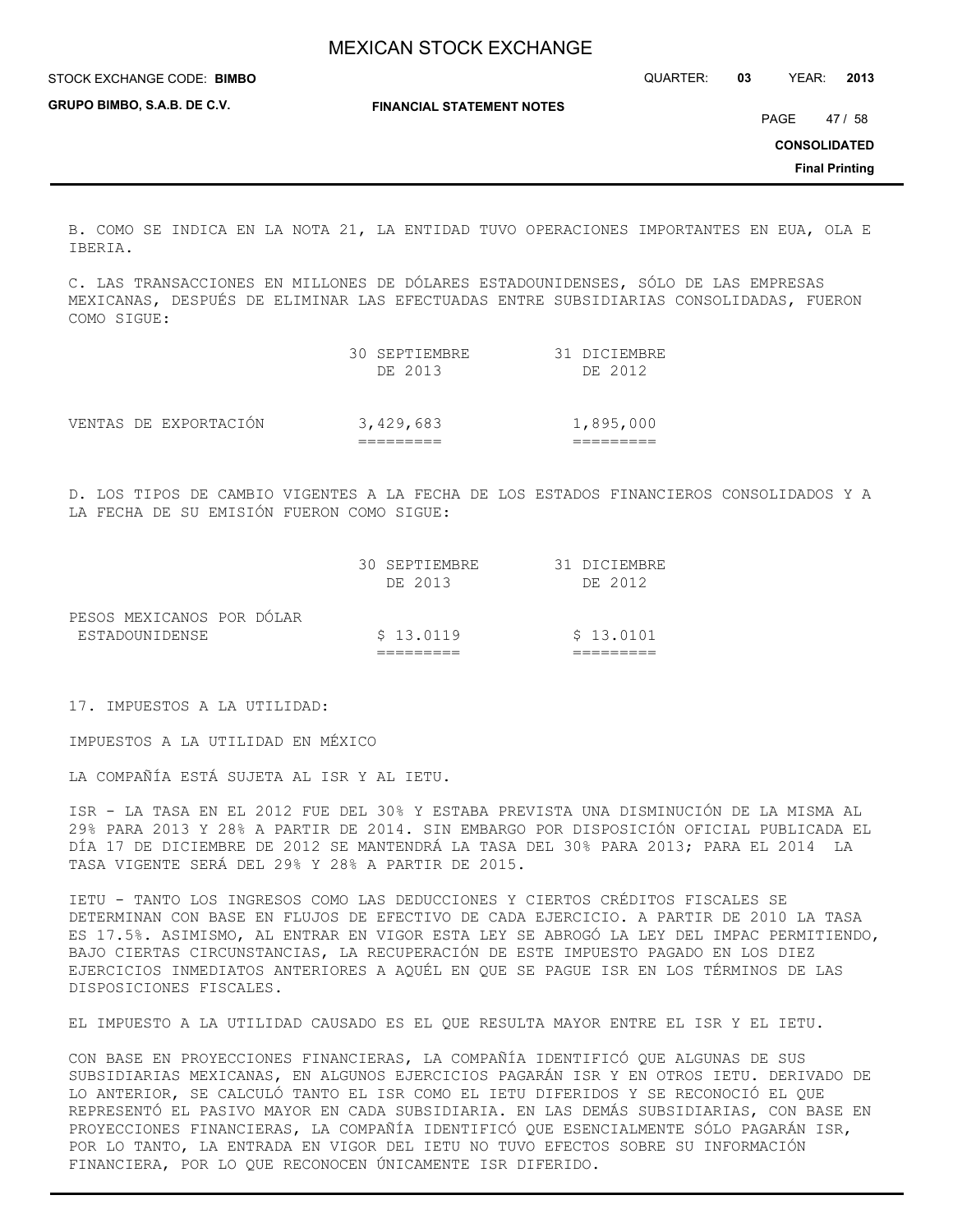STOCK EXCHANGE CODE: QUARTER: **03** YEAR: **2013 BIMBO**

**GRUPO BIMBO, S.A.B. DE C.V.**

**FINANCIAL STATEMENT NOTES**

PAGE 48 / 58

**CONSOLIDATED**

**Final Printing**

#### IMPUESTOS A LA UTILIDAD EN OTROS PAÍSES -

LAS COMPAÑÍAS SUBSIDIARIAS ESTABLECIDAS EN EL EXTRANJERO, CALCULAN EL IMPUESTO SOBRE LA RENTA SOBRE SUS RESULTADOS INDIVIDUALES Y DE ACUERDO CON LOS REGÍMENES ESPECÍFICOS DE CADA PAÍS. EUA CUENTA CON AUTORIZACIÓN PARA LA PRESENTACIÓN DE UNA DECLARACIÓN DE IMPUESTO SOBRE LA RENTA CONSOLIDADA.

LAS TASAS FISCALES APLICABLES EN LOS OTROS PAÍSES EN DONDE OPERA LA COMPAÑÍA Y EL PERÍODO EN EL CUAL PUEDEN APLICARSE LAS PÉRDIDAS FISCALES SON COMO SIGUE:

|                 |          | TASA LEGAL | $(\frac{6}{6})$ | AÑOS DE     |
|-----------------|----------|------------|-----------------|-------------|
|                 | 2013     |            | 2012            | VENCIMIENTO |
| ARGENTINA       | 35.0     |            | 35.0            |             |
|                 |          |            |                 | $(A)$ 5     |
| AUSTRIA         | 25.0     |            | 25.0            | (B)         |
| <b>BRASIL</b>   | 34.0     |            | 34.0            | (C)         |
| COLOMBIA        | 33.0     |            | 33.0            | (D)         |
| COSTA RICA      | 30.0     |            | 30.0            | 3           |
| CHILE           | (E) 20.0 |            | 20.0            | (F)         |
| CHINA           | 25.0     |            | 25.0            | 5           |
| EL SALVADOR     | 25.0     |            | 25.0            | (G)         |
| ESPAÑA          | 30.0     |            | 30.0            | 15          |
| EUA             | (H) 35.0 | (H)        | 35.0            | 20          |
| GUATEMALA       | (I) 31.0 |            | (I) 31.0        | (G)         |
| HOLANDA         | 25.0     |            | 25.0            | $\mathsf 9$ |
| HONDURAS        | (J) 25.0 |            | (J) 25.0        | 3           |
| HUNGRÍA         | 19.0     |            | 19.0            | (F)         |
| LUXEMBURGO      | 21.0     |            | 21.0            | (F)         |
| NICARAGUA       | 30.0     |            | 30.0            | 3           |
| PARAGUAY        | 10.0     |            | 10.0            | (G)         |
| PANAMÁ          | 25.0     |            | 25.0            | 5           |
| PERÚ            | 30.0     |            | 30.0            | (K)         |
| REPÚBLICA CHECA | 19.0     |            | 19.0            | (L)         |
| URUGUAY         | 25.0     |            | 25.0            | (M)         |
| VENEZUELA       | 34.0     |            | 34.0            | (N)         |
|                 |          |            |                 |             |

(A) LAS PÉRDIDAS POR VENTAS DE ACCIONES, CUOTAS U OTRAS PARTICIPACIONES SOCIALES, SÓLO PUEDEN SER COMPENSADAS CONTRA INGRESOS DE LA MISMA NATURALEZA. LO MISMO PARA LAS PÉRDIDAS DE DERIVADOS. LAS PÉRDIDAS DE FUENTE EXTRANJERA SÓLO PUEDEN SER AMORTIZADAS CON INGRESOS DE FUENTE EXTRANJERA.

(B) LAS PÉRDIDAS GENERADAS DESPUÉS DE 1990 PUEDEN AMORTIZARSE INDEFINIDAMENTE PERO SÓLO PUEDEN SER COMPENSADAS EN CADA AÑO HASTA POR EL 75% DE LA UTILIDAD FISCAL NETA DEL AÑO. (C) LAS PÉRDIDAS FISCALES PUEDEN AMORTIZARSE INDEFINIDAMENTE PERO SÓLO PUEDE COMPENSARSE EN CADA AÑO HASTA EL 30% DE LA UTILIDAD FISCAL NETA DEL AÑO. (D) LAS PÉRDIDAS GENERADAS EN LOS EJERCICIOS 2003, 2004, 2005 Y 2006, PUEDEN SER AMORTIZADAS DENTRO DE LOS 8 AÑOS SIGUIENTES, PERO SÓLO SE PUEDE HASTA POR EL 25% DE LA UTILIDAD FISCAL DEL AÑO. A PARTIR DE 2007, LAS PÉRDIDAS SE PODRÁN AMORTIZAR SIN LÍMITE DE CUANTÍA EN CADA EJERCICIO Y SIN LÍMITE EN EL TIEMPO. (E) LA TASA DE IMPUESTO FUE DEL 20% EN 2011, 18.5% EN 2012 Y EN 2013 REGRESABA A LA

TASA DEL 17%, PERO POR CAMBIO EN SU DISPOSICIÓN FISCAL LA TASA PARA EL 2012 Y 2013 ES DEL 20%.

(F) SIN FECHA DE VENCIMIENTO.

(G) LAS PÉRDIDAS OPERACIONALES NO SON AMORTIZABLES.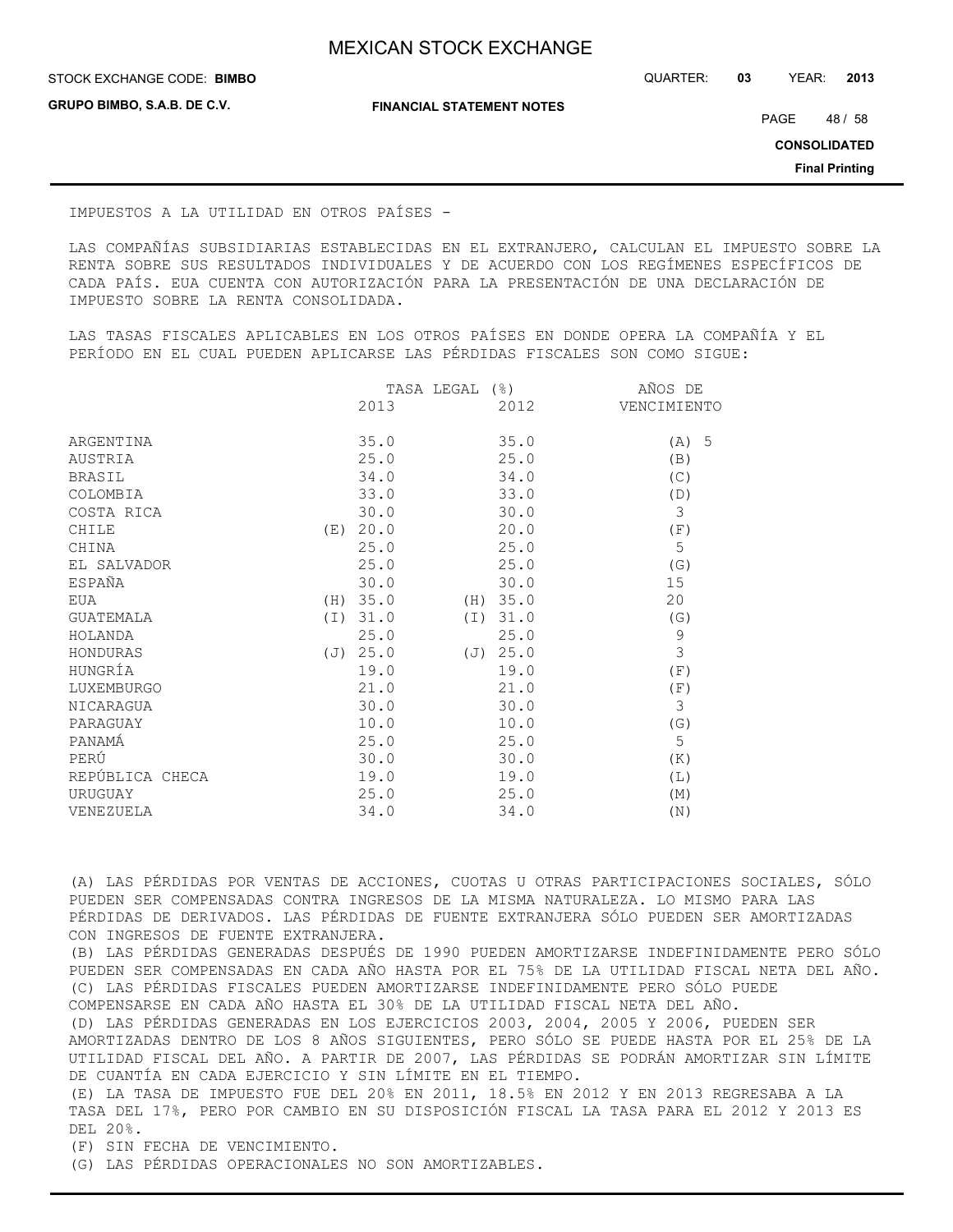**GRUPO BIMBO, S.A.B. DE C.V.**

**FINANCIAL STATEMENT NOTES**

STOCK EXCHANGE CODE: QUARTER: **03** YEAR: **2013 BIMBO**

PAGE 49 / 58

**CONSOLIDATED**

#### **Final Printing**

(H) A ESTE PORCENTAJE DEBE SUMARSE UN PORCENTAJE DE IMPUESTO ESTATAL, EL CUAL VARÍA EN CADA ESTADO DE LA UNIÓN AMERICANA. LA TASA LEGAL PONDERADA PARA LA COMPAÑÍA EN SEPTIEMBRE 2013 Y 2012 FUE DE 39.62% Y 24.75%, RESPECTIVAMENTE. (I) EL RÉGIMEN GENERAL TIENE TASA DEL 5% PERO LA BASE GRAVABLE SE CALCULA DE LA SIGUIENTE MANERA: TOTAL DE INGRESOS BRUTOS MENOS INGRESOS EXENTOS Y NO AFECTOS. EL RÉGIMEN OPTATIVO TIENE UNA TASA DEL 31% PERO LA BASE GRAVABLE ES DISTINTA: UTILIDAD CONTABLE MENOS INGRESOS EXENTOS Y NO AFECTOS MÁS GASTOS NO DEDUCIBLES MENOS OTRAS DEDUCCIONES. (J) EN CASO DE OBTENER UN INGRESO GRAVABLE MAYOR A 1 MILLÓN DE LEMPIRAS SE DEBERÁ PAGAR UN 6% ADICIONAL DE CONTRIBUCIÓN TEMPORAL DE SOLIDARIDAD SOBRE EL EXCEDENTE. (K) EXISTEN DOS ALTERNATIVAS PERMITIDAS PARA AMORTIZAR PÉRDIDAS FISCALES: 1) EN LOS 4 AÑOS SIGUIENTES Ó 2) SIN CADUCIDAD PERO CON APLICACIÓN HASTA EL 50% DE LA UTILIDAD DE CADA AÑO. SELECCIONADA UNA OPCIÓN, NO SE PUEDE CAMBIAR HASTA QUE NO SE HUBIERAN AGOTADO LAS PÉRDIDAS ACUMULADAS DE EJERCICIOS ANTERIORES. (L) LAS PÉRDIDAS GENERADAS A PARTIR DE 2004 PUEDEN AMORTIZARSE EN LOS SIGUIENTES 5 EJERCICIOS. LAS PÉRDIDAS GENERADAS ANTERIORMENTE A 2004 SE AMORTIZAN EN LOS SIGUIENTES 7 EJERCICIOS. (M) LAS PÉRDIDAS GENERADAS A PARTIR DE 2007 SE PUEDEN AMORTIZAR EN LOS SIGUIENTES 5 EJERCICIOS. (N) DEPENDIENDO DE SU NATURALEZA PUEDE VARIAR EL PERIODO DE AMORTIZACIÓN: 1) OPERATIVAS, 3 AÑOS SIGUIENTES; 2) LAS DEL AJUSTE POR INFLACIÓN FISCAL, 1 AÑO; 3) LAS DEL EXTERIOR, QUE SÓLO SE PUEDEN AMORTIZAR CON GANANCIAS DEL EXTERIOR, 3 AÑOS SIGUIENTES; Y 4) LAS GENERADAS EN LOS PARAÍSOS FISCALES SOLO APLICABLES A GANANCIAS EN TALES JURISDICCIONES, 3 AÑOS.

LAS OPERACIONES EN ESTADOS UNIDOS, ARGENTINA, COLOMBIA, GUATEMALA, PANAMÁ Y NICARAGUA ESTÁN SUJETAS A PAGOS MÍNIMOS DE IMPUESTO SOBRE LA RENTA.

INTEGRACIÓN DE PROVISIÓN, TASA EFECTIVA Y EFECTOS DIFERIDOS

A. LOS IMPUESTOS A LA UTILIDAD CONSOLIDADOS DE LA COMPAÑÍA A SEPTIEMBRE 2013 Y 2012 SE INTEGRAN COMO SIGUE:

|                 | 2013         | 2012         |
|-----------------|--------------|--------------|
| ISR:            |              |              |
| CAUSADO         | \$1,654,099  | \$1,632,300  |
| <b>DIFERIDO</b> | 721,613      | (610, 420)   |
|                 | \$2,375,712  | \$1,021,880  |
| IETU:           |              |              |
| CAUSADO         | \$<br>24,642 | \$<br>28,914 |
| <b>DIFERIDO</b> | (15, 332)    | 12,625       |
|                 |              |              |
|                 | \$<br>9,310  | \$<br>41,539 |
|                 |              |              |
|                 | \$2,385,022  | \$1,063,419  |
|                 |              |              |

B. LA CONCILIACIÓN DE LA TASA LEGAL DEL ISR EN MÉXICO Y LA TASA EFECTIVA EXPRESADAS, COMO UN IMPORTE DE LA UTILIDAD ANTES DE IMPUESTOS A LA UTILIDAD, POR LOS TRIMESTRES TERMINADOS AL 30 DE SEPTIEMBRE DE 2013 Y 2012, ES COMO SIGUE:

|  |                             | 2013                | 2012 |
|--|-----------------------------|---------------------|------|
|  | UTILIDAD ANTES DE IMPUESTOS | 5,730,376 3,249,414 |      |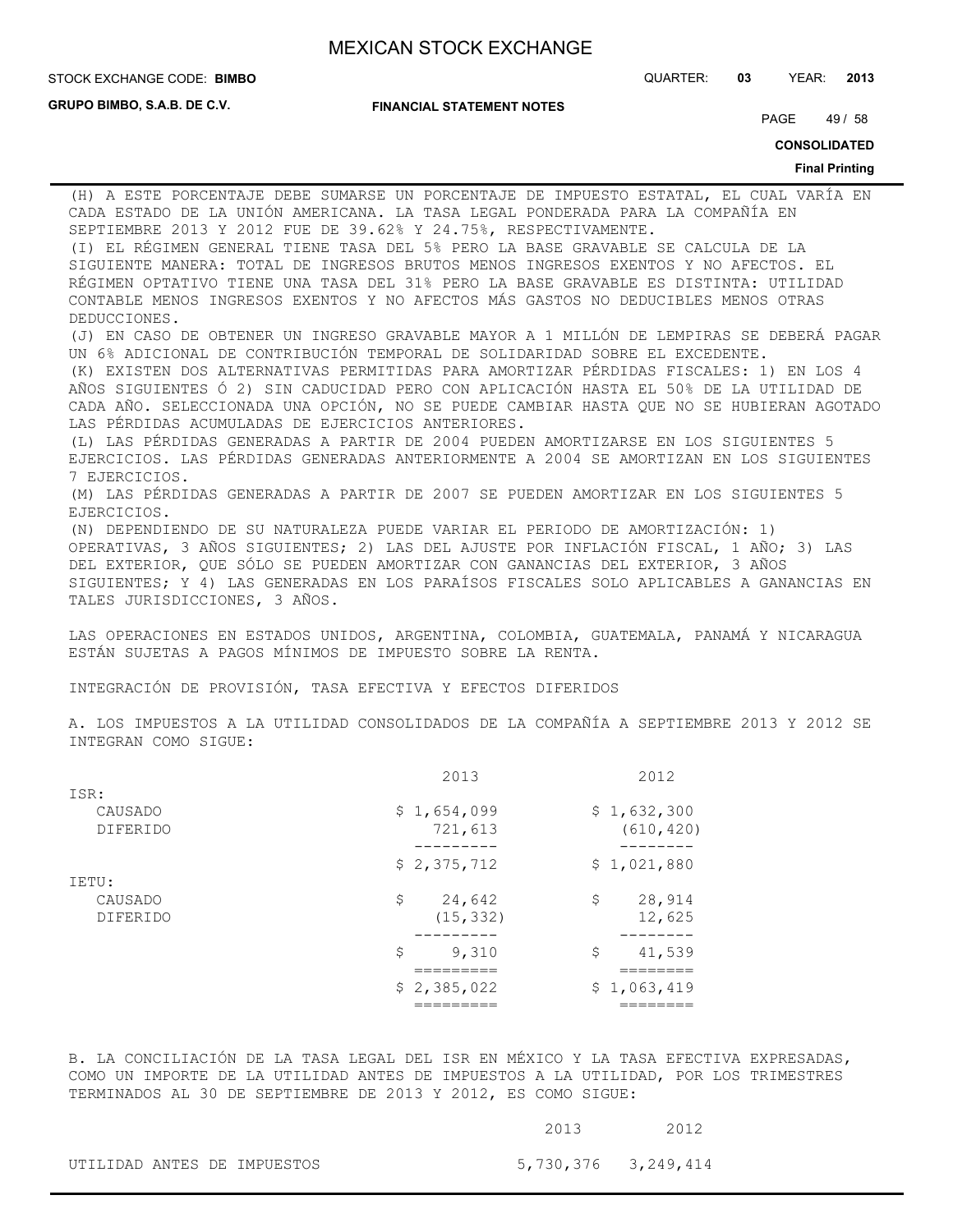#### STOCK EXCHANGE CODE: QUARTER: **03** YEAR: **2013 BIMBO**

**GRUPO BIMBO, S.A.B. DE C.V.**

**FINANCIAL STATEMENT NOTES**

PAGE 50 / 58

**CONSOLIDATED**

**Final Printing**

| TASA LEGAL                                                                            | 30%       | 30 <sup>8</sup>           |  |
|---------------------------------------------------------------------------------------|-----------|---------------------------|--|
| ISR A LA TASA LEGAL                                                                   |           | $$1,719,338$ $$974,824$   |  |
| MAS (MENOS) EFECTO DE IMPUESTOS DE LAS<br>SIGUIENTES PARTIDAS:                        |           |                           |  |
| EFECTOS INFLACIONARIOS DE CUENTAS MONETARIAS                                          |           |                           |  |
| DE BALANCE Y DE RESULTADOS<br>GASTOS NO DEDUCIBLES, INGRESOS NO ACUMULABLES           |           | 118,704 168,982           |  |
| Y OTROS                                                                               |           | 168,706 (72,674)          |  |
| DIFERENCIA EN TASAS Y MONEDA DE SUBSIDIARIAS<br>EN DISTINTAS JURISDICCIONES FISCALES  | 58,410    | (214, 231)                |  |
| EFECTOS EN LOS VALORES FISCALES                                                       |           |                           |  |
| DE INMUEBLES, MAOUINARIA Y EQUIPO                                                     |           | $(90, 506)$ $(105, 392)$  |  |
| IETU                                                                                  |           | 9,311 41,539              |  |
| PARTICIPACIÓN EN RESULTADOS DE ASOCIADAS<br>RESERVA DE VALUACIÓN DE PÉRDIDAS FISCALES |           | 20,056 (13,780)           |  |
| AMORTIZABLES                                                                          |           | 381,003 284,151           |  |
| ISR RECONOCIDO EN RESULTADOS                                                          |           | $$2,385,022$ $$1,063,419$ |  |
|                                                                                       | _________ | =========                 |  |
| TASA EFECTIVA DE ISR                                                                  |           | 41.6% 32.7%               |  |

DE MANERA CONSERVADORA ALGUNAS EMPRESAS QUE TIENEN PÉRDIDAS FISCALES NO RECONOCIERON EL IMPUESTO DIFERIDO ACTIVO DE DICHAS PÉRDIDAS EN FUNCIÓN DE QUE, ADEMÁS DE ESTAR VIGENTES, SE REQUIERE CONTAR CON ANTECEDENTES DE RESULTADOS FISCALES POSITIVOS, ASÍ COMO PROYECCIONES QUE PERMITAN ESTIMAR EL TIEMPO DE RECUPERACIÓN DE DICHAS PÉRDIDAS FISCALES.

LOS PRINCIPALES CONCEPTOS QUE ORIGINAN EL IMPUESTO A LA UTILIDAD DIFERIDO AL 30 DE SEPTIEMBRE DE 2013 Y AL 31 DE DICIEMBRE DE 2012 SON LOS SIGUIENTES:

|                                        | 31 DICIEMBRE<br>DE 2011 | EFECTOS EN<br><b>RESULTADOS</b> | EFECTO<br>RESULTADO<br>INTEGRAL |
|----------------------------------------|-------------------------|---------------------------------|---------------------------------|
| RESERVA PARA CUENTAS                   |                         |                                 |                                 |
| DE COBRO DUDOSO<br>INVENTARIOS Y PAGOS | (218, 830)              | (80, 752)                       |                                 |
| ANTICIAPADOS                           | 31,247                  | (50, 065)                       |                                 |
| INMUEBLES, MAQUINARIA                  |                         |                                 |                                 |
| Y EOUIPO                               | 3,565,358               | (357, 586)                      |                                 |
| ACTIVOS INTANGIBLES                    | 4,648,446               | 371,875                         |                                 |
| OTRAS RESERVAS                         | (10, 489, 168)          | 162,133                         | (152, 540)                      |
| PTU CAUSADA                            | (226, 779)              | 2,490                           |                                 |
| PÉRDIDAS FISCALES POR                  |                         |                                 |                                 |
| AMORTIZAR                              | (4, 131, 428)           | (255, 241)                      |                                 |
| RESERVA DE VALUACIÓN DE                |                         |                                 |                                 |
| PÉRDIDAS FISCALES                      | 826,535                 | 791,525                         |                                 |
| IETU                                   | 254,926                 | 43,776                          |                                 |
| COBERTURA CAMBIARIA                    |                         | (962, 254)                      | 962,254                         |
|                                        |                         |                                 |                                 |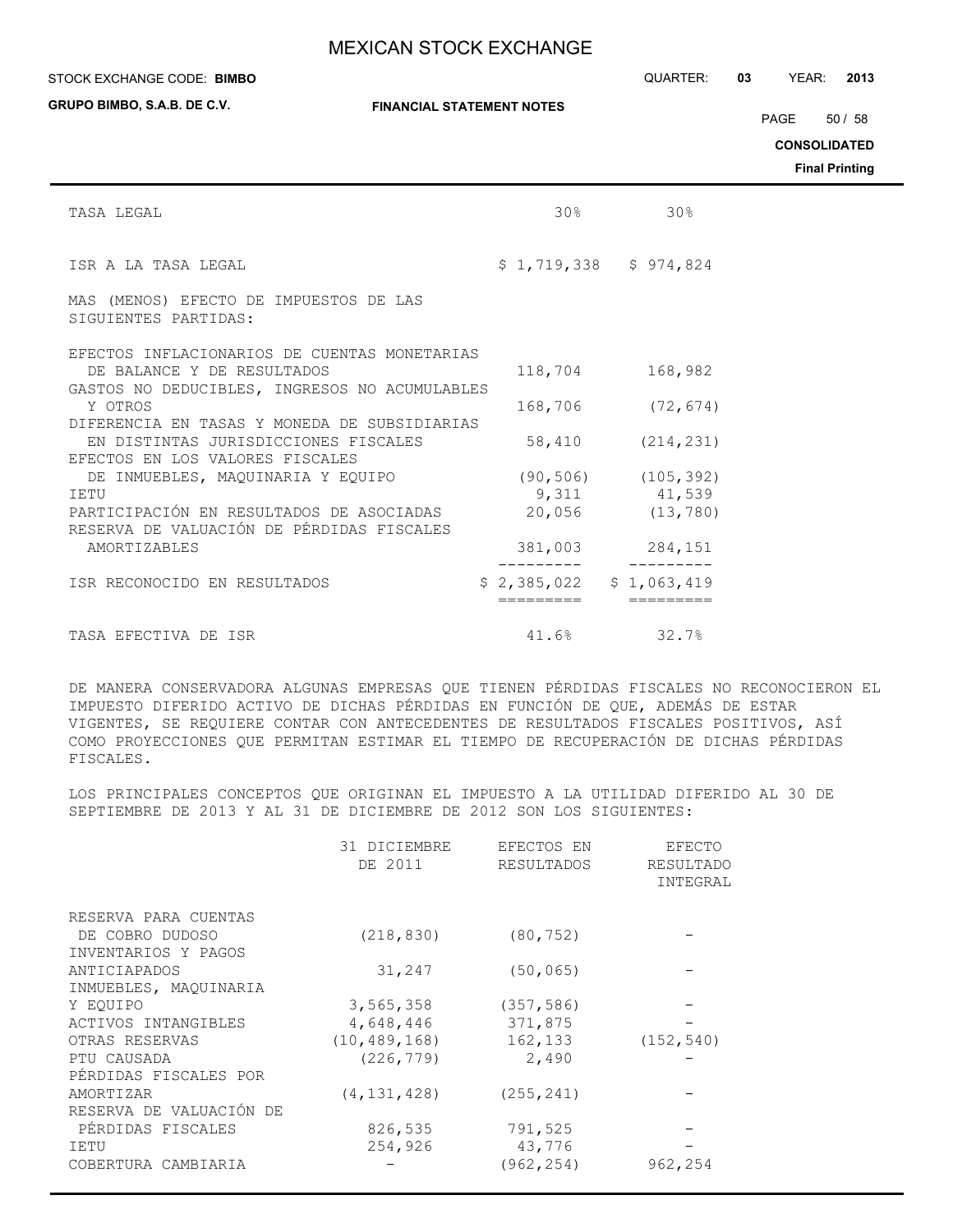| STOCK EXCHANGE CODE: BIMBO         |                                  | QUARTER: | 03 | YEAR: | 2013                  |
|------------------------------------|----------------------------------|----------|----|-------|-----------------------|
| <b>GRUPO BIMBO, S.A.B. DE C.V.</b> | <b>FINANCIAL STATEMENT NOTES</b> |          |    | PAGE  | 51 / 58               |
|                                    |                                  |          |    |       | <b>CONSOLIDATED</b>   |
|                                    |                                  |          |    |       | <b>Final Printing</b> |

| OTRAS PARTIDAS                         | (140, 751)                                             | (109, 818)                                     | 843,559                             |
|----------------------------------------|--------------------------------------------------------|------------------------------------------------|-------------------------------------|
| TOTAL (ACTIVO) PASIVO,<br><b>NETO</b>  | $$(5,880,444)$ $$(443,917)$ $$1,653,273$<br>========== | -------<br>$=$ $=$ $=$ $=$ $=$ $=$ $=$ $=$ $=$ | $=$ $=$ $=$ $=$ $=$ $=$ $=$ $=$ $=$ |
|                                        | 31 DICIEMBRE                                           |                                                |                                     |
|                                        | DE 2012                                                |                                                |                                     |
| RESERVA PARA CUENTAS                   |                                                        |                                                |                                     |
| DE COBRO DUDOSO<br>INVENTARIOS Y PAGOS | (299, 582)                                             |                                                |                                     |
| ANTICIAPADOS<br>INMUEBLES, MAQUINARIA  | (18, 818)                                              |                                                |                                     |
| Y EQUIPO                               | 3,207,772                                              |                                                |                                     |
| ACTIVOS INTANGIBLES                    | 5,020,321                                              |                                                |                                     |
| OTRAS RESERVAS                         | (10, 479, 575)                                         |                                                |                                     |
| PTU CAUSADA<br>PÉRDIDAS FISCALES POR   | (224, 289)                                             |                                                |                                     |
| AMORTIZAR                              | (4, 386, 669)                                          |                                                |                                     |
| RESERVA DE VALUACIÓN DE                |                                                        |                                                |                                     |
| PÉRDIDAS FISCALES                      | 1,618,060                                              |                                                |                                     |
| IETU<br>COBERTURA CAMBIARIA            | 298,702<br>$-$                                         |                                                |                                     |
| OTRAS PARTIDAS                         | 592,990                                                |                                                |                                     |
|                                        | ---------                                              |                                                |                                     |
| TOTAL (ACTIVO) PASIVO,                 | \$(4, 671, 088)                                        |                                                |                                     |
| NETO                                   | $=$ ==========                                         |                                                |                                     |
|                                        |                                                        |                                                |                                     |
|                                        | 31 DICIEMBRE                                           | EFECTOS EN                                     | EFECTO                              |
|                                        | DE 2012                                                | RESULTADOS                                     | RESULTADO                           |
|                                        |                                                        |                                                | INTEGRAL                            |
| RESERVA PARA CUENTAS                   |                                                        |                                                |                                     |
| DE COBRO DUDOSO                        | (299, 582)                                             | (21, 355)                                      |                                     |
| INVENTARIOS Y PAGOS                    |                                                        |                                                |                                     |
| ANTICIAPADOS                           | (18, 818)                                              | 122,658                                        |                                     |
| INMUEBLES, MAQUINARIA                  |                                                        |                                                |                                     |
| Y EQUIPO<br>ACTIVOS INTANGIBLES        | 3,207,772<br>5,020,321                                 | 68,043<br>110,368                              |                                     |
| OTRAS RESERVAS                         | (10, 479, 575)                                         | 338,278                                        |                                     |
| PTU CAUSADA                            | (224, 289)                                             | 66,343                                         |                                     |
| PÉRDIDAS FISCALES POR                  |                                                        |                                                |                                     |
| AMORTIZAR                              | (4, 386, 669)                                          | (183, 470)                                     |                                     |
| RESERVA DE VALUACIÓN DE                |                                                        |                                                |                                     |
| PÉRDIDAS FISCALES                      | 1,618,060                                              | 414,600                                        |                                     |
| IETU<br>COBERTURA CAMBIARIA            | 298,702<br>$\sim$ $  -$                                | (15, 332)<br>37,256                            | (37, 256)                           |
| OTRAS PARTIDAS                         | 592,990                                                | (231, 108)                                     | 241,497                             |
|                                        |                                                        | -----------                                    | ----------                          |
| TOTAL (ACTIVO) PASIVO,                 |                                                        |                                                |                                     |
| NETO                                   | \$(4,671,088)<br>==========                            | \$706, 281<br>==========                       | \$204, 241                          |
|                                        |                                                        |                                                |                                     |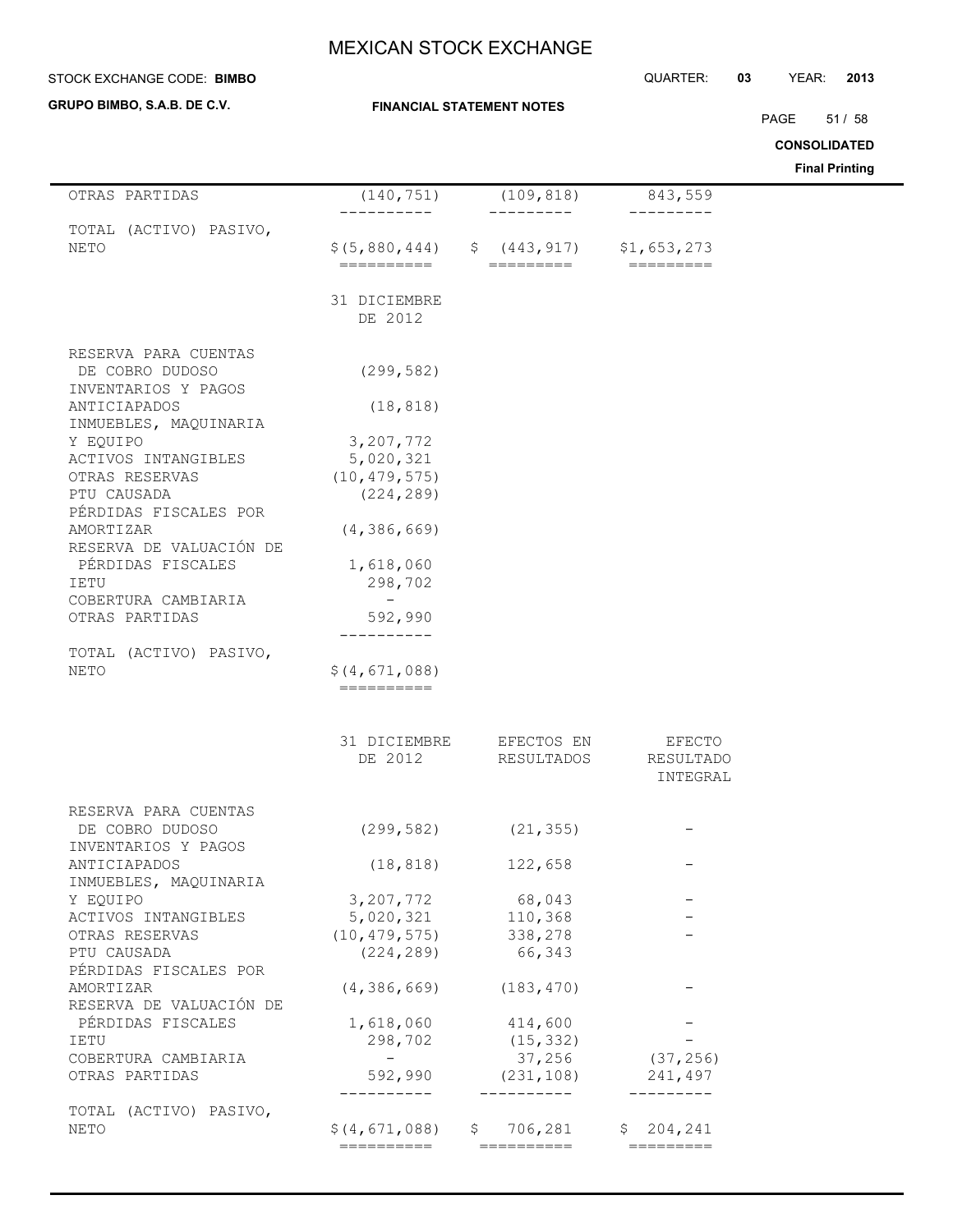#### STOCK EXCHANGE CODE: QUARTER: **03** YEAR: **2013 BIMBO**

**GRUPO BIMBO, S.A.B. DE C.V.**

**FINANCIAL STATEMENT NOTES**

PAGE 52 / 58

**CONSOLIDATED**

**Final Printing**

|                         | ADOUISICIÓN | 30 SEPTIEMBRE<br>DE 2013              |
|-------------------------|-------------|---------------------------------------|
| RESERVA PARA CUENTAS    |             |                                       |
| DE COBRO DUDOSO         |             | (320, 937)                            |
| INVENTARIOS Y PAGOS     |             |                                       |
| ANTICIAPADOS            |             | 103,840                               |
| INMUEBLES, MAQUINARIA   |             |                                       |
| Y EOUIPO                | (50, 588)   | 3, 225, 227                           |
| ACTIVOS INTANGIBLES     |             | 5,130,689                             |
| OTRAS RESERVAS          |             | (10, 141, 297)                        |
| PTU CAUSADA             |             | (157, 946)                            |
| PERDIDAS FISCALES POR   |             |                                       |
| <b>AMORTTZAR</b>        |             | (4, 570, 139)                         |
| RESERVA DE VALUACIÓN DE |             |                                       |
| PÉRDIDAS FISCALES       |             | 2,032,660                             |
| TETU                    |             | 283,370                               |
| COBERTURA CAMBIARIA     |             |                                       |
| OTRAS PARTIDAS          |             | 603,379                               |
|                         |             |                                       |
| TOTAL (ACTIVO) PASIVO,  |             |                                       |
| <b>NETO</b>             | \$          | $(50, 588)$ $\frac{2}{3}$ (3,811,154) |
|                         | ==========  | ----------                            |

LOS ACTIVOS Y PASIVOS DE IMPUESTO A LA UTILIDAD DIFERIDO SE PRESENTAN POR SEPARADO EN EL BALANCE GENERAL, YA QUE CORRESPONDEN A DIFERENTES ENTIDADES GRAVADAS Y AUTORIDADES TRIBUTARIAS Y SON COMO SIGUE:

|                                        | 30 SEPTIEMBRE<br>DE 2013 | 31 DICIEMBRE<br>DE 2012 |
|----------------------------------------|--------------------------|-------------------------|
| IMPUESTO A LA UTILIDAD DIFERIDO ACTIVO | \$(5, 163, 755)          | \$(6, 053, 951)         |
| IMPUESTO A LA UTILIDAD DIFERIDO PASIVO | 1,352,601                | 1,382,863               |
|                                        |                          |                         |
| TOTAL (ACTIVO) PASIVO, NETO            | \$(3, 811, 154)          | \$(4, 671, 088)         |

AL 30 DE SEPTIEMBRE DE 2013, LAS PÉRDIDAS FISCALES PENDIENES DE AMORTIZAR PARA EFECTOS DEL ISR, TIENEN LOS SIGUIENTES VENCIMIENTOS:

| AÑOS                                                       | IMPORTE                                                                   |
|------------------------------------------------------------|---------------------------------------------------------------------------|
| 2013<br>2014<br>2015<br>2016<br>2017<br>2018 Y POSTERIORES | 189,829<br>\$<br>125,488<br>254,027<br>331,006<br>320,190<br>13, 412, 807 |
|                                                            | \$14,633,347                                                              |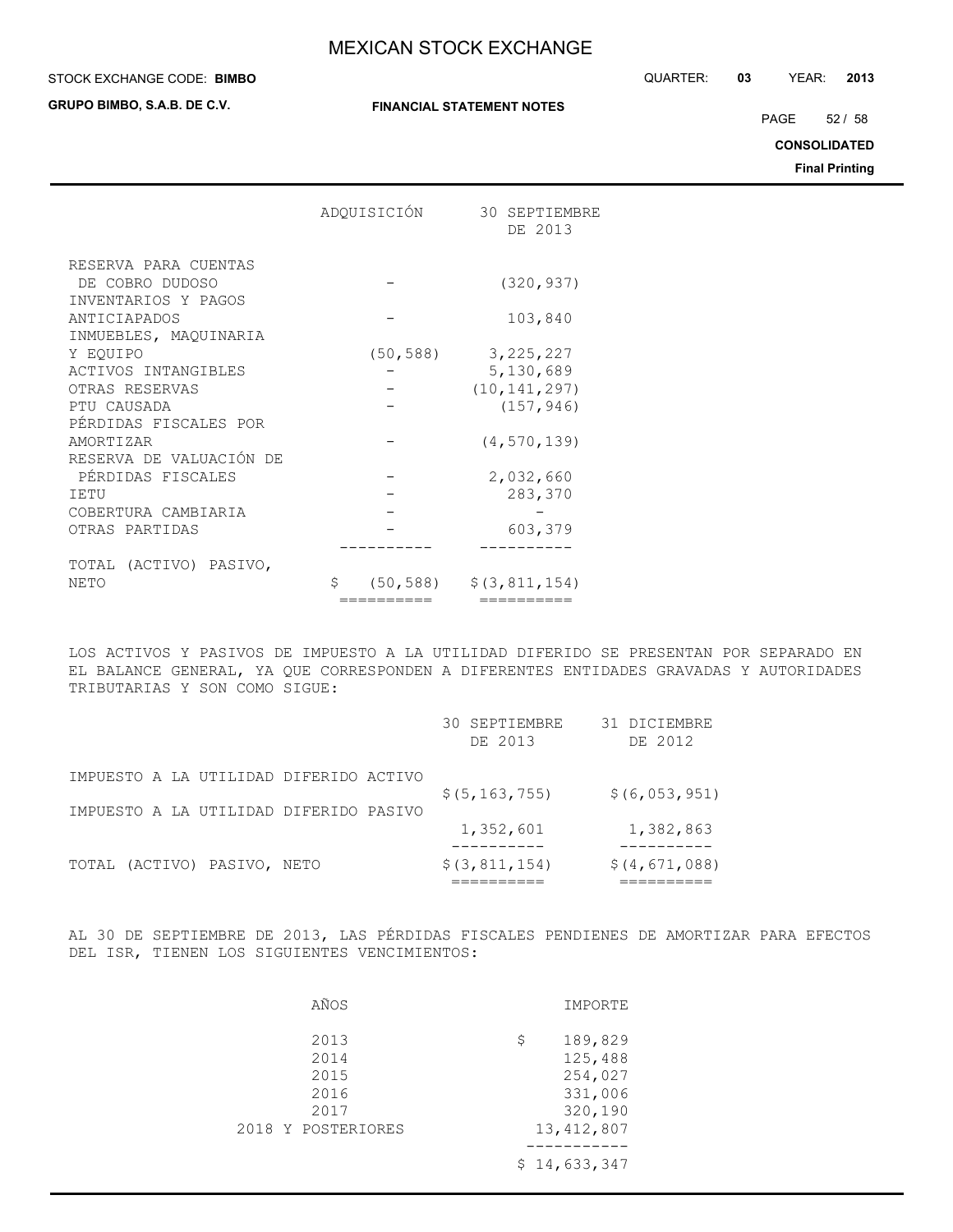#### STOCK EXCHANGE CODE: QUARTER: **03** YEAR: **2013 BIMBO**

**GRUPO BIMBO, S.A.B. DE C.V.**

PAGE 53 / 58

**CONSOLIDATED**

**Final Printing**

|  | TOTAL |                              | \$8,122,551   |
|--|-------|------------------------------|---------------|
|  |       |                              |               |
|  |       | PÉRDIDAS FISCALES RESERVADAS | (6, 510, 796) |

18. OTROS GASTOS, NETO

A. SE INTEGRA COMO SIGUE:

|                                                      | 30 SEPTIEMBRE<br>DE 2013 | 30 SEPTIEMBRE<br>DE 2012 |
|------------------------------------------------------|--------------------------|--------------------------|
| ESTÍMULOS FISCALES<br>PÉRDIDA EN VENTA DE INMUEBLES, | 54,211<br>\$             | 38,963<br>\$             |
| MAQUINARIA Y EQUIPO                                  | (78, 402)                | (136, 022)               |
| RECUPERACIÓN SINIESTROS                              | 48,240                   |                          |
| GASTOS DE INTEGRACIÓN                                | (1, 261, 442)            | (959, 125)               |
| PASIVOS LABORALES                                    |                          | (1, 221, 276)            |
| VARIOS EXTRAORDINARIOS                               | (641, 760)               |                          |
| OTROS                                                | (98, 396)                | (16, 927)                |
|                                                      |                          |                          |
|                                                      | \$(1, 977, 549)          | \$(2, 294, 387)          |
|                                                      |                          |                          |

#### 19. COMPROMISOS

### GARANTÍAS Y/O AVALES

A) GRUPO BIMBO, S. A. B. DE C. V., JUNTO CON ALGUNAS DE SUS COMPAÑÍAS SUBSIDIARIAS, HA GARANTIZADO A TRAVÉS DE CARTAS DE CRÉDITO CIERTAS OBLIGACIONES ORDINARIAS, ASÍ COMO ALGUNOS RIESGOS CONTINGENTES ASOCIADOS A OBLIGACIONES LABORALES DE ALGUNAS DE SUS COMPAÑÍAS SUBSIDIARIAS. EL VALOR DE DICHAS CARTAS DE CRÉDITO AL 30 DE SEPTIEMBRE DE 2013 Y 31 DE DICIEMBRE DE 2012 ASCIENDE A 220.2 Y 221.4 MILLONES DE DÓLARES ESTADOUNIDENSES, RESPECTIVAMENTE.

B) IBERIA TIENE UN CONTRATO DE COMPRA DE CIERTAS CANTIDADES DE PRODUCTOS TERMINADOS A UN PRECIO PREFERENCIAL. EL BENEFICIO ESTIMADO FUTURO DE LOS DESCUENTOS A RECIBIR SE ESTIMA EN \$27,834. ASIMISMO, DERIVADO DE ESTE MISMO CONTRATO IBERIA SE HA OBLIGADO A PAGAR EL 75% DE LA INDEMNIZACIÓN DE LEY QUE CORRESPONDA A LOS EMPLEADOS DESTINADOS POR EL TERCERO PARA LA MANUFACTURA DE LOS PRODUCTOS VENDIDOS A IBERIA. EL COSTO APROXIMADO DE LA INDEMNIZACIÓN ASCIENDE A \$114,236. ESTE CONTRATO TIENE VIGENCIA HASTA 2015 Y PUEDE CANCELARSE MEDIANTE NOTIFICACIÓN ANTICIPADA TRES AÑOS ANTES.

LA ENTIDAD HA FIRMADO CONTRATOS DE AUTOABASTECIMIENTO DE ENERGÍA QUE LA COMPROMETEN A ADQUIRIR CIERTAS CANTIDADES DE ENERGÍA POR UN PERIODO DE 18 AÑOS RENOVABLE A UN PRECIO PACTADO QUE SE ACTUALIZA POR FACTORES DERIVADOS DEL INPC, DURANTE LOS PRIMEROS 15 AÑOS. AUN Y CUANDO LOS CONTRATOS TIENEN CARACTERÍSTICAS DE UN INSTRUMENTO FINANCIERO DERIVADO, CALIFICAN PARA LA EXCEPCIÓN DE CONTABILIZARLOS COMO TAL DADO QUE SON PARA AUTOCONSUMO, POR LO CUAL SE REGISTRAN EN LOS ESTADOS FINANCIEROS CONFORME SE INCURREN LOS CONSUMOS DE ENERGÍA. EL COMPROMISO DE COMPRA DE ENERGÍA PARA 2013 SE ESTIMA EN \$350,000 MONTO QUE AJUSTADO POR INFLACIÓN CORRESPONDE AL COMPROMISO ANUAL DE LOS 17 AÑOS REMANENTES DEL CONTRATO.

COMPROMISOS POR ARRENDAMIENTO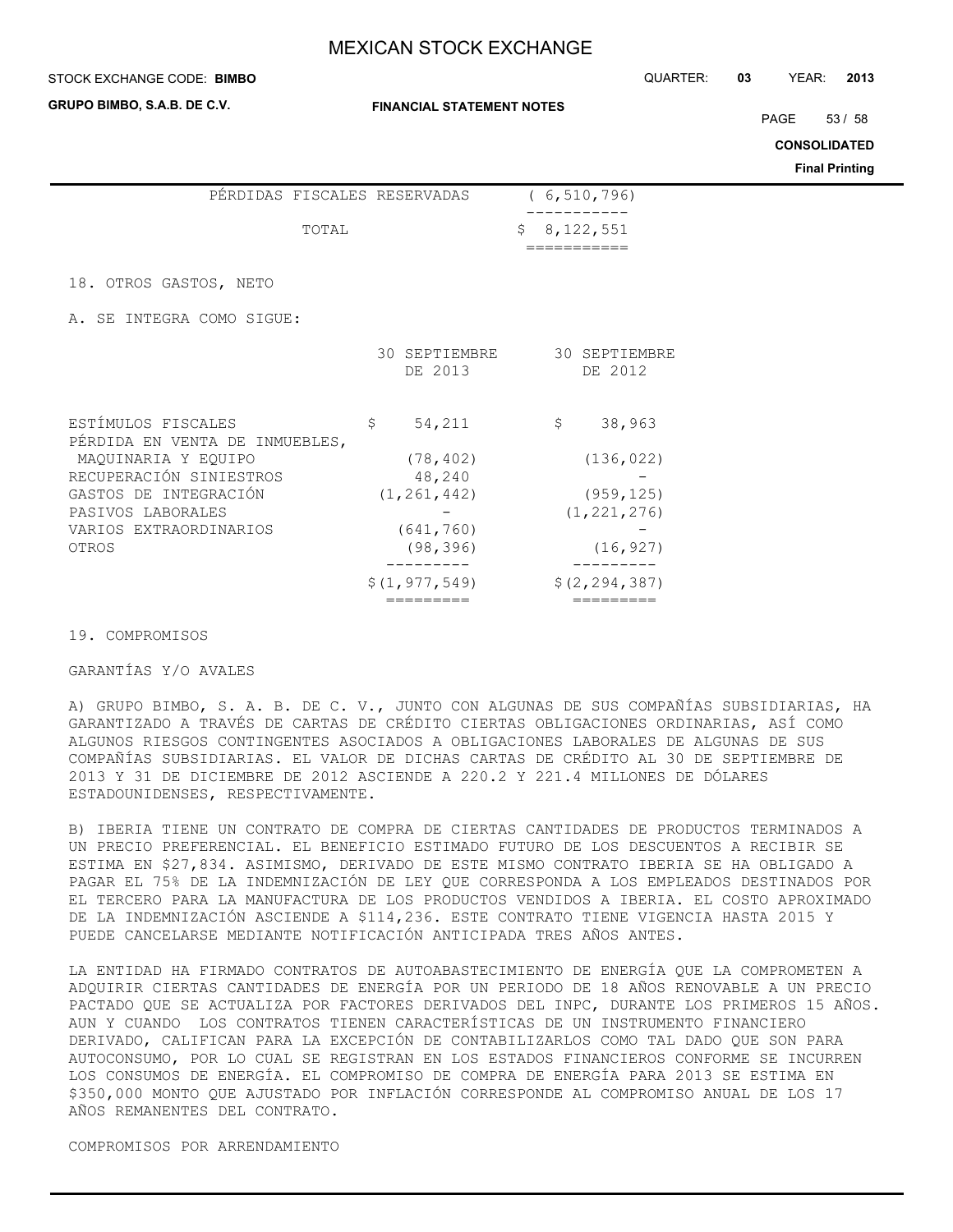**GRUPO BIMBO, S.A.B. DE C.V.**

STOCK EXCHANGE CODE: QUARTER: **03** YEAR: **2013 BIMBO**

**FINANCIAL STATEMENT NOTES**

PAGE 54 / 58

**CONSOLIDATED**

#### **Final Printing**

A. LA ENTIDAD TIENE COMPROMISOS A LARGO PLAZO POR ARRENDAMIENTO OPERATIVO, PRINCIPALMENTE POR LAS INSTALACIONES QUE UTILIZA PARA LA PRODUCCIÓN, DISTRIBUCIÓN Y VENTA DE SUS PRODUCTOS, LOS CUALES VAN DE LOS 3 A LOS 14 AÑOS, CON OPCIÓN A RENOVACIÓN DE 1 A 5 AÑOS. ALGUNOS ARRENDAMIENTOS REQUIEREN QUE LA ENTIDAD PAGUE TODOS LOS GASTOS ASOCIADOS, TALES COMO IMPUESTOS, MANTENIMIENTO Y SEGUROS DURANTE EL TÉRMINO DE LOS CONTRATOS. LA ENTIDAD INCURRIÓ EN GASTOS POR ARRENDAMIENTO EN LOS NUEVE MESES TERMINADOS EL 30 DE SEPTIEMBRE DE 2013 Y EL AÑO TERMINADO EL 31 DE DICIEMBRE DE 2012 POR \$2,261,043 Y \$3,055,648 RESPECTIVAMENTE. EL TOTAL DE LOS COMPROMISOS POR ARRENDAMIENTOS ES COMO SIGUE:

|                                     |              |                     |                | Arrendamientos   |
|-------------------------------------|--------------|---------------------|----------------|------------------|
| Años                                |              | Arrendamientos      | Arrendamientos | financieros      |
|                                     |              | operativos          | financieros    | Participación no |
|                                     |              |                     |                | controladora     |
| 2013                                | $\mathsf{S}$ | 469,251             | \$7,869        | \$70,300         |
| 2014                                |              | 1,516,635           | 29,199         | 170,196          |
| 2015                                |              | 1,192,613           | 24,488         | 119,189          |
| 2016                                |              | 976,478             | 18,425         | 84,707           |
| 2017                                |              | 706,056             | 3,825          | 46,088           |
| 2018 y posteriores                  |              | 1,705,091           |                | 13,936           |
|                                     |              |                     |                |                  |
| Total de pagos mínimos              |              |                     |                |                  |
| de Arrendamiento 6,566,124          |              |                     | 83,806         | 504,416          |
| Montos que representan              |              |                     |                |                  |
| interés                             |              |                     | 9,837          | 122,026          |
|                                     |              |                     |                |                  |
| Valor presente de los pagos mínimos |              |                     |                |                  |
| de arrendamientos                   |              |                     | 73,969         | 382,390          |
|                                     |              |                     |                |                  |
| Total                               |              | \$6,566,124         | \$73,969       | \$382,390        |
|                                     |              | $=$ = = = = = = = = | $=$ =======    | $=$ =======      |

## 20. CONTINGENCIAS

EXISTEN ALGUNAS CONTINGENCIAS POR JUICIOS DE DISTINTA NATURALEZA QUE SURGEN DEL CURSO NORMAL DE LAS OPERACIONES DE LA ENTIDAD, QUE LA ADMINISTRACIÓN HA EVALUADO COMO REMOTOS, POSIBLES Y PROBABLES. DE ACUERDO A ESTA EVALUACIÓN, LA ENTIDAD HA REGISTRADO EN EL RUBRO DE OTROS PASIVOS A LARGO PLAZO LOS SIGUIENTES MONTOS GENERADOS PRINCIPALMENTE EN OLA AL 30 DE SEPTIEMBRE DE 2013:

| IMPORTE              | TIPO              |
|----------------------|-------------------|
| \$219,000<br>269,432 | LABORAL<br>FISCAL |
| \$488,432            | TOTAL             |

AQUELLAS CONTINGENCIAS QUE LA ADMINISTRACIÓN ESPERA QUE NO SEA PROBABLE UTILIZAR LOS RECURSOS FUTUROS PARA PAGAR SUS OBLIGACIONES O QUE NO SE ESPERA TENGAN UN EFECTO SIGNIFICATIVO PARA LA ENTIDAD NO SON PROVISIONADAS EN TANTO NO SE CUENTE CON INFORMACIÓN COMPLETA QUE PERMITA CONSIDERAR EL RECONOCIMIENTO DE UN PASIVO.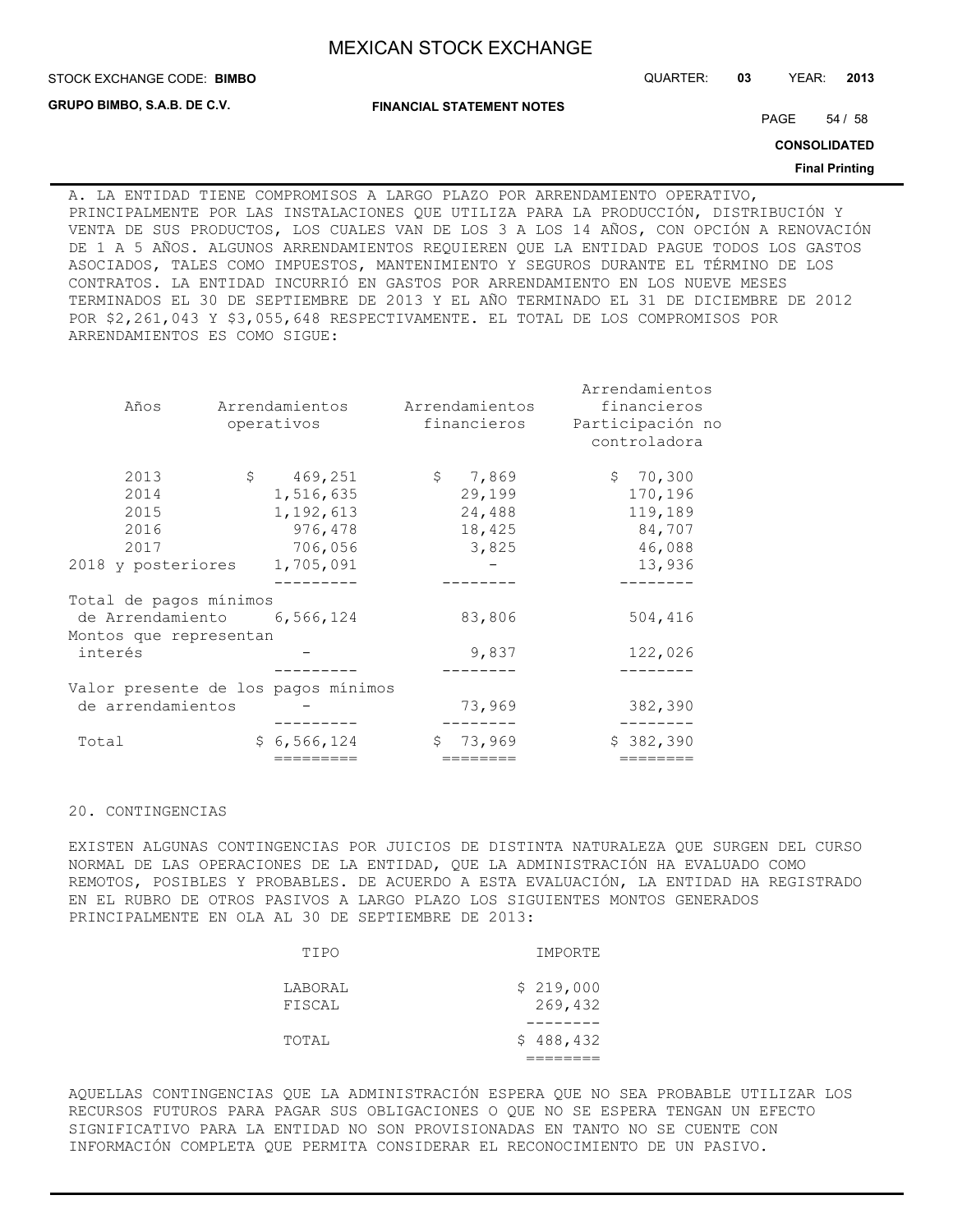**STOCK EXCHANGE CODE: BIMBO** 

**GRUPO BIMBO, S.A.B. DE C.V.**

STOCK EXCHANGE CODE: QUARTER: **03** YEAR: **2013**

**FINANCIAL STATEMENT NOTES**

PAGE 55 / 58

**CONSOLIDATED**

#### **Final Printing**

LA ENTIDAD TIENE EFECTIVO RESTRINGIDO POR \$305,661 Y OTORGADO GARANTÍAS DE ACTIVOS FIJOS POR \$16,193 ADICIONALES PARA GARANTIZAR LITIGIOS FISCALES EN CURSO EN BRASIL. EL MONTO RETENIDO EN EFECTIVO SE PRESENTA DENTRO DE OTROS ACTIVOS A LARGO PLAZO.

#### 21. INFORMACIÓN POR SEGMENTOS

LA INFORMACIÓN QUE SE REPORTA A LA MÁXIMA AUTORIDAD EN LA TOMA DE DECISIONES DE OPERACIÓN DE LA ENTIDAD PARA EFECTOS DE ASIGNACIÓN DE RECURSOS Y EVALUACIÓN DEL DESEMPEÑO DE LOS SEGMENTOS SE ENFOCA EN 4 ZONAS GEOGRÁFICAS: MÉXICO, EUA, OLA E IBERIA. LOS PRODUCTOS FUENTE DE LOS INGRESOS DE LOS SEGMENTOS CONSISTEN EN PAN (TODOS LOS SEGMENTOS) Y CONFITERÍA (MÉXICO Y EUA ÚNICAMENTE).

A CONTINUACIÓN SE PRESENTAN LOS PRINCIPALES DATOS POR ÁREA GEOGRÁFICA EN LAS QUE OPERA LA ENTIDAD POR LOS TRIMESTRES TERMINADOS EL 30 DE SEPTIEMBRE DE 2013 Y 2012 Y 31 DE DICIEMBRE DE 2012:

A SEPTIEMBRE 2013

|                      | MÉXICO                         | EUA                            | OLA                            | IBERIA                                        | ELIM. DE<br>CONSOLID.                     | TOTAL                            |
|----------------------|--------------------------------|--------------------------------|--------------------------------|-----------------------------------------------|-------------------------------------------|----------------------------------|
| VN                   | \$54,213<br>=======            | \$58,602<br>=======            | \$16,611<br>=======            | \$3,886<br>=======                            | \$ (3,030)<br>=======                     | \$130,282<br>========            |
| $UO(*)$              | \$6,334                        | \$2,605                        | \$ (815)                       | $\mathsf{S}$<br>(222)<br>-------              | Ŝ.<br>10                                  | \$7,912                          |
| DAOV                 | \$1,314<br>=======             | \$1,957<br>=======             | =======<br>\$1,137<br>=======  | Ŝ.<br>70<br>=======                           | Ŝ.<br>$\overline{\phantom{0}}$<br>======= | \$4,478<br>========              |
| $UAFIDA$ ( $\star$ ) | \$7,648<br>=======             | \$4,562<br>=======             | $\mathsf{S}$<br>322<br>======= | \$ (152)<br>=======                           | Ŝ.<br>10<br>=======                       | \$12,390<br>========             |
| UN                   | \$3,440<br>=======             | \$<br>921<br>=======           | (1, 235)<br>=======            | \$ (251)<br>=======                           | $\mathsf{S}$<br>119<br>=======            | \$2,994<br>========              |
| ΙG                   | \$133<br>=======               | Ŝ.<br>291<br>=======           | \$<br>56<br>=======            | \$<br>3<br>=======                            | \$ (273)<br>=======                       | 210<br>Ŝ.<br>========            |
| TP                   | \$1,664<br>=======             | \$ 491<br>=======              | \$ 284<br>=======              | Ŝ.<br>27<br>=======                           | \$ (138)<br>=======                       | \$2,328                          |
| AΤ                   | \$42,400                       | \$74,072                       | \$19,872                       | \$3,120                                       | \$(2, 486)                                | \$136,978                        |
| PT                   | =======<br>\$54,296<br>======= | =======<br>\$27,526<br>======= | =======<br>\$8,411<br>=======  | =======<br>\$1,806<br>$=$ $=$ $=$ $=$ $=$ $=$ | =======<br>\$(1, 734)<br>=======          | ========<br>\$90,305<br>======== |
|                      |                                |                                |                                |                                               |                                           |                                  |

CIFRAS EN MILLONES DE PESOS

### A SEPTIEMBRE 2012

|                 | MÉXICO            | EUA                | OLA               | IBERIA      | ELIM. DE<br>CONSOLID.          | TOTAL               |
|-----------------|-------------------|--------------------|-------------------|-------------|--------------------------------|---------------------|
| VN              | \$52,282<br>_____ | \$58,480<br>------ | \$16,633<br>----- | \$3,639     | \$ (3, 173)<br>------          | \$127,861<br>______ |
| $(\star)$<br>U0 | \$5,179           | \$<br>612          | \$<br>(396)       | (355)<br>S, | 99<br>\$                       | 5,139<br>\$         |
| DAOV            | \$1,232           | \$2,982            | \$<br>604         | \$<br>62    | \$<br>$\overline{\phantom{m}}$ | \$<br>4,880         |
| UAFIDA (*)      | \$6,411           | \$3,594            | \$<br>208         | (293)<br>Ŝ. | \$<br>99                       | \$10,019            |
| UN              | \$3,063           | \$<br>(56)         | \$<br>(951)       | (292)<br>\$ | 89<br>\$                       | 1,853<br>\$         |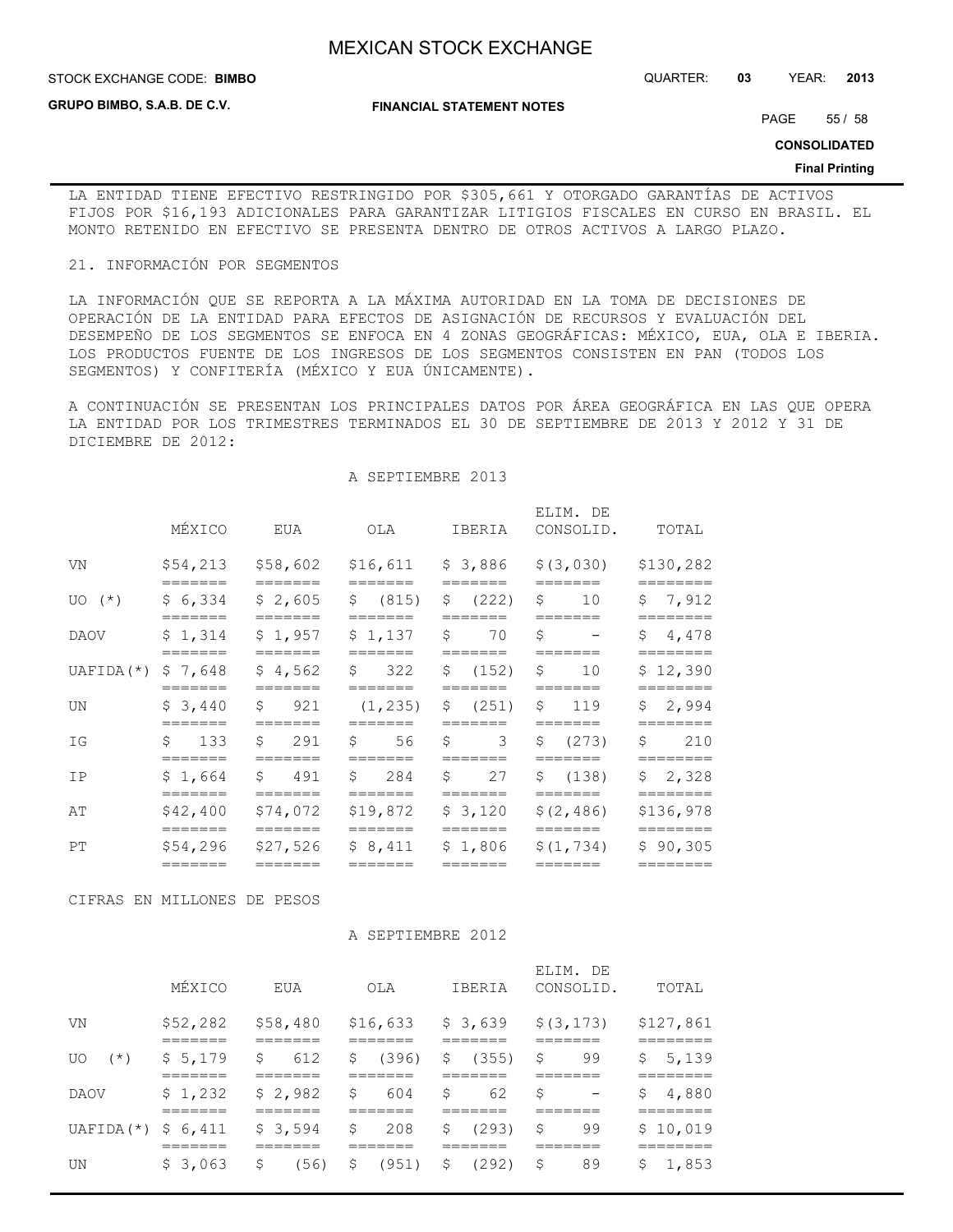**FINANCIAL STATEMENT NOTES**

STOCK EXCHANGE CODE: QUARTER: **03** YEAR: **2013 BIMBO**

**GRUPO BIMBO, S.A.B. DE C.V.**

PAGE 56 / 58

**CONSOLIDATED**

**Final Printing**

|     | ------                        |                     |                               |                                |                                            |                                 |
|-----|-------------------------------|---------------------|-------------------------------|--------------------------------|--------------------------------------------|---------------------------------|
| T G | \$<br>114                     | \$<br>246           | \$<br>15                      | \$<br>4                        | \$<br>(87)                                 | \$<br>292                       |
|     | ------                        |                     |                               |                                | =====                                      |                                 |
| TP  | $$1,766$ $$161$               |                     | $\mathsf{S}$<br>272           | \$<br>73                       | \$<br>(87)                                 | \$2,185                         |
|     | ======                        |                     |                               |                                | =====                                      | =======                         |
|     |                               |                     | A DICIEMBRE 2012              |                                |                                            |                                 |
| ΆT  | \$45,287<br>=======           | \$72,718<br>======= | \$19,750<br>=======           | =======                        | $$3,886$ $$(4,501)$ $$137,140$<br>======== | ========                        |
| PТ  | \$58,188<br>--------<br>_____ | \$27,837<br>======= | \$5,773<br>_______<br>_______ | \$2,013<br>_______<br>________ | \$(3, 729)<br>________<br>_________        | \$90,082<br>---------<br>______ |

(\*) NO INCLUYE REGALIAS INTERFILIALES

| VN           | VENTAS NETAS                                                         |
|--------------|----------------------------------------------------------------------|
| <b>UAOIG</b> | UTILIDAD ANTES DE OTROS INGRESOS Y (GASTOS)                          |
| OIG          | OTROS INGRESOS Y (GASTOS)                                            |
|              | UTILIDAD DE OPERACIÓN                                                |
| DAOV         | DEPRECIACIÓN, AMORTIZACIÓN Y OTRAS PARTIDAS VIRTUALES                |
|              | UAFIDA UTILIDAD DE OPERACIÓN, MAS DEPRECIACIÓN, AMORTIZACIÓN Y OTRAS |
|              | PARTIDAS VIRTUALES                                                   |
| UN.          | UTILIDAD NETA (MAYORITARIA)                                          |
| IG           | INTERESES GANADOS                                                    |
| IP           | INTERESES PAGADOS                                                    |
| AT           | ACTIVOS TOTALES                                                      |
| PT           | PASIVOS TOTALES                                                      |
|              |                                                                      |

22. NUEVOS PRONUNCIAMIENTOS CONTABLES

LAS NUEVAS NORMAS, MODIFICACIONES E INTERPRETACIONES EMITIDAS PERO NO VIGENTES A PARTIR DEL 1 DE ENERO DE 2012 Y QUE NO HAN SIDO ADOPTADAS POR LA ENTIDAD, SON LAS SIGUIENTES:

- IFRS 9, INSTRUMENTOS FINANCIEROS - LA IFRS 9 EMITIDA EN NOVIEMBRE DE 2009 INTRODUCE NUEVOS REQUERIMIENTOS PARA LA CLASIFICACIÓN Y MEDICIÓN DE ACTIVOS FINANCIEROS. LA IFRS 9 MODIFICADA EN OCTUBRE DE 2010 INCLUYE LOS REQUERIMIENTOS PARA LA CLASIFICACIÓN Y MEDICIÓN DE PASIVOS FINANCIEROS Y PARA SU ELIMINACIÓN.

LOS PRINCIPALES REQUERIMIENTOS DE LA IFRS 9 SE DESCRIBEN A CONTINUACIÓN:

LA IFRS 9 REQUIERE QUE TODOS LOS ACTIVOS FINANCIEROS RECONOCIDOS QUE ESTÉN DENTRO DEL ALCANCE DE IAS 39, INSTRUMENTOS FINANCIEROS: RECONOCIMIENTO Y MEDICIÓN SEAN MEDIDOS POSTERIORMENTE A COSTO AMORTIZADO O A VALOR RAZONABLE. ESPECÍFICAMENTE, LAS INVERSIONES DE DEUDA EN UN MODELO DE NEGOCIOS CUYO OBJETIVO ES COBRAR LOS FLUJOS DE EFECTIVO CONTRACTUALES Y QUE TENGAN FLUJOS DE EFECTIVO CONTRACTUALES QUE SEAN EXCLUSIVAMENTE PAGOS DE CAPITAL E INTERESES SOBRE EL CAPITAL EN CIRCULACIÓN GENERALMENTE SE MIDEN A COSTO AMORTIZADO AL FINAL DE LOS PERIODOS CONTABLES POSTERIORES. TODAS LAS DEMÁS INVERSIONES DE DEUDA Y DE CAPITAL SE MIDEN A SUS VALORES RAZONABLES AL FINAL DE LOS PERIODOS CONTABLES POSTERIORES. ADICIONALMENTE, BAJO IFRS 9, LAS COMPAÑÍAS PUEDEN HACER LA ELECCIÓN IRREVOCABLE DE PRESENTAR LOS CAMBIOS POSTERIORES EN EL VALOR RAZONABLE DE UNA INVERSIÓN DE CAPITAL (QUE NO ES MANTENIDA CON FINES DE NEGOCIACIÓN) EN OTRAS PARTIDAS DE LA UTILIDAD INTEGRAL, CON INGRESOS POR DIVIDENDOS GENERALMENTE RECONOCIDOS EN EL RESULTADO DEL AÑO.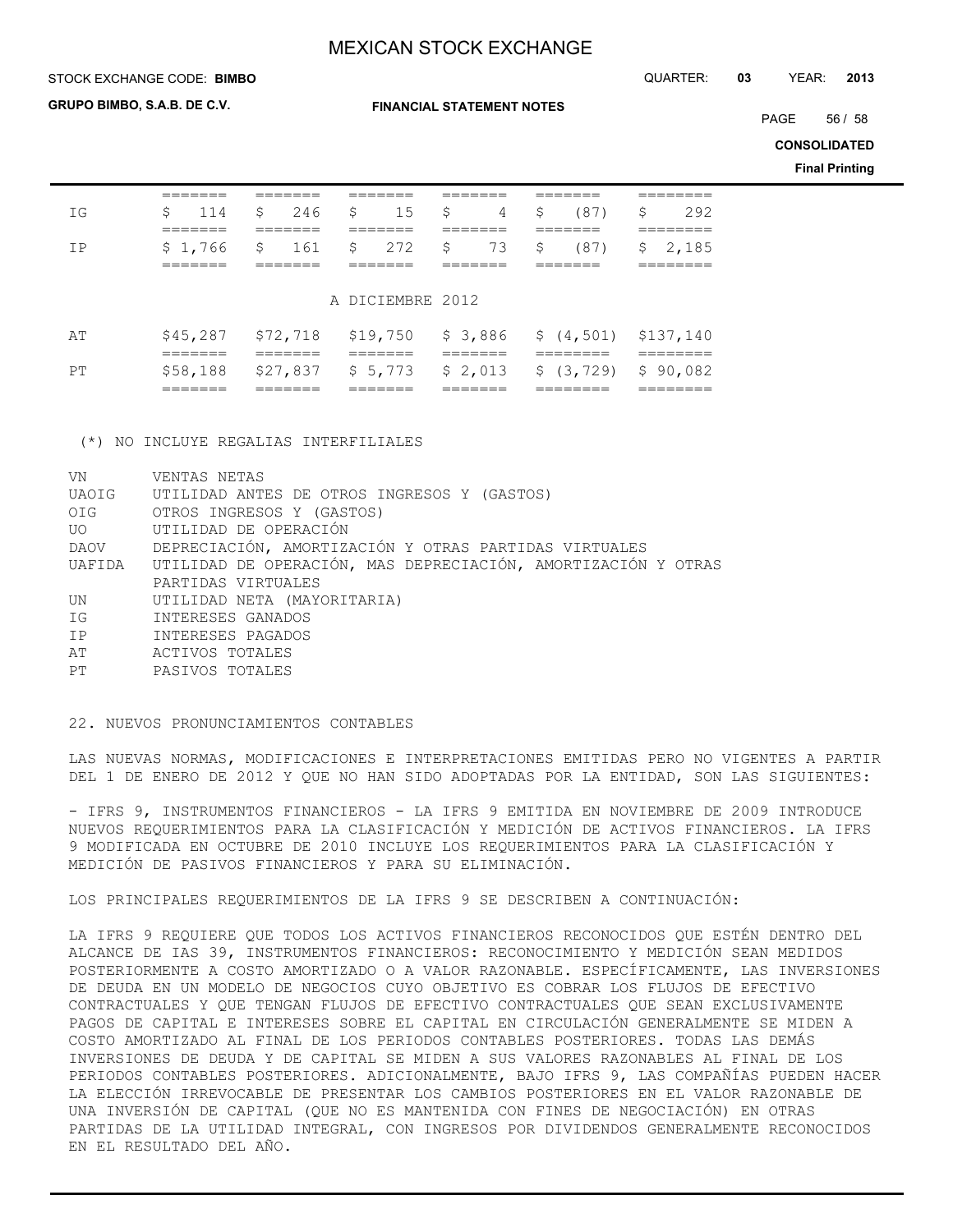**GRUPO BIMBO, S.A.B. DE C.V.**

STOCK EXCHANGE CODE: QUARTER: **03** YEAR: **2013 BIMBO**

**FINANCIAL STATEMENT NOTES**

PAGE 57 / 58

**CONSOLIDATED**

### **Final Printing**

EL EFECTO MÁS SIGNIFICATIVO DE LA IFRS 9 CON RESPECTO A LA CLASIFICACIÓN Y MEDICIÓN DE ACTIVOS FINANCIEROS SE RELACIONA CON EL TRATAMIENTO CONTABLE DE CAMBIOS EN EL VALOR RAZONABLE DE UN PASIVO FINANCIERO (DESIGNADO COMO A VALOR RAZONABLE A TRAVÉS DE UTILIDAD O PÉRDIDA) ATRIBUIBLE A CAMBIOS EN EL RIESGO CREDITICIO DE DICHO PASIVO. ESPECÍFICAMENTE, BAJO LA IFRS 9, PARA LOS PASIVOS FINANCIEROS DESIGNADOS COMO A VALOR RAZONABLE A TRAVÉS DE UTILIDAD O PÉRDIDA, EL MONTO DE LOS CAMBIOS EN EL VALOR RAZONABLE DEL PASIVO FINANCIERO QUE ES ATRIBUIBLE A CAMBIOS EN EL RIESGO CREDITICIO DE DICHO PASIVO SE PRESENTA BAJO OTROS RESULTADOS INTEGRALES, SALVO QUE EL RECONOCIMIENTO DE LOS EFECTOS DE LOS CAMBIOS EN EL RIESGO CREDITICIO DEL PASIVO DENTRO DE OTROS RESULTADOS INTEGRALES CREARA O INCREMENTARA UNA DISCREPANCIA CONTABLE EN EL ESTADO DE RESULTADOS. LOS CAMBIOS EN EL VALOR RAZONABLE ATRIBUIBLES AL RIESGO CREDITICIO DEL PASIVO FINANCIERO NO SE CLASIFICAN POSTERIORMENTE AL ESTADO DE RESULTADOS.

ANTERIORMENTE, CONFORME A IAS 39, EL MONTO COMPLETO DEL CAMBIO EN EL VALOR RAZONABLE DEL PASIVO FINANCIERO DESIGNADO COMO A VALOR RAZONABLE A TRAVÉS DE UTILIDAD O PÉRDIDA SE PRESENTÓ EN EL ESTADO DE RESULTADOS.

EN MAYO DE 2011 SE EMITIÓ UN PAQUETE DE CINCO NORMAS SOBRE CONSOLIDACIÓN, COINVERSIONES, ASOCIADAS Y REVELACIONES, INCLUYENDO LA IFRS 10, IFRS 11, IFRS 12, IAS 27 (SEGÚN REVISIÓN DE 2011) E IAS 28 (SEGÚN REVISIÓN DE 2011).

LOS PRINCIPALES REQUERIMIENTOS DE ESTAS CINCO NORMAS SE DESCRIBEN A CONTINUACIÓN:

- IFRS 10, ESTADOS FINANCIEROS CONSOLIDADOS - LA IFRS 10 REMPLAZA LAS PARTES DE IAS 27, ESTADOS FINANCIEROS CONSOLIDADOS Y SEPARADOS QUE TRATAN SOBRE LOS ESTADOS FINANCIEROS CONSOLIDADOS. LA SIC-12 CONSOLIDACIÓN – ENTIDADES CON PROPÓSITOS ESPECIALES HA SIDO RETIRADA CON LA EMISIÓN DE LA IFRS 10. CONFORME A LA IFRS 10, SÓLO EXISTE UNA BASE PARA CONSOLIDACIÓN QUE ES EL CONTROL. ADICIONALMENTE, LA IFRS 10 INCLUYE UNA NUEVA DEFINICIÓN DE CONTROL QUE CONTIENE TRES ELEMENTOS: (A) EL PODER EJERCIDO SOBRE LA EMPRESA RECEPTORA DE LA INVERSIÓN, (B) EXPOSICIÓN O DERECHOS A RETORNOS VARIABLES POR SU INVOLUCRAMIENTO CON LA EMPRESA RECEPTORA DE LA INVERSIÓN Y (C) LA CAPACIDAD DE UTILIZAR SU PODER SOBRE DICHA EMPRESA PARA AFECTAR EL MONTO DE LOS RETORNOS DEL INVERSIONISTA. SE HAN AGREGADO UNA GRAN CANTIDAD DE LINEAMIENTOS EN LA IFRS 10 PARA TRATAR LOS ESCENARIOS COMPLEJOS.

- IFRS 11, NEGOCIOS CONJUNTOS - LA IFRS 11 REMPLAZA A LA IAS 31 PARTICIPACIONES EN COINVERSIONES. LA IFRS 11 TRATA SOBRE LA MANERA EN QUE UN ACUERDO CONJUNTO EN EL QUE DOS O MÁS PARTES TIENEN CONTROL CONJUNTO DEBE CLASIFICARSE. LA SIC-13 ENTIDADES BAJO CONTROL CONJUNTO – APORTACIONES NO MONETARIAS DE LOS INVERSIONISTAS HA SIDO RETIRADA CON LA EMISIÓN DE LA IFRS 11. CONFORME A LA IFRS 11, LOS ACUERDOS CONJUNTOS SE CLASIFICAN COMO OPERACIONES CONJUNTAS O COINVERSIONES, DEPENDIENDO DE LOS DERECHOS Y OBLIGACIONES DE LAS PARTES. EN CONTRASTE, BAJO IAS 31, EXISTEN TRES TIPOS DE ACUERDOS CONJUNTOS: ENTIDADES BAJO CONTROL CONJUNTO, ACTIVOS BAJO CONTROL CONJUNTO Y OPERACIONES BAJO CONTROL CONJUNTO.

ADICIONALMENTE, LAS COINVERSIONES CONFORME A LA IFRS 11 SE DEBEN CONTABILIZAR UTILIZANDO EL MÉTODO DE PARTICIPACIÓN, MIENTRAS QUE LAS ENTIDADES BAJO CONTROL CONJUNTO CONFORME AL IAS 31 SE PUEDEN CONTABILIZAR UTILIZANDO EL MÉTODO DE PARTICIPACIÓN O CONTABILIDAD PROPORCIONAL.

- IFRS 12, REVELACIÓN DE PARTICIPACIONES EN OTRAS ENTIDADES - LA IFRS 12 ES UNA NORMA DE REVELACIÓN Y APLICA A ENTIDADES QUE TIENEN PARTICIPACIONES EN SUBSIDIARIAS, ACUERDOS CONJUNTOS, ASOCIADAS Y/O ENTIDADES ESTRUCTURADAS NO CONSOLIDADAS. EN GENERAL, LOS REQUERIMIENTOS DE REVELACIÓN DE LA IFRS 12 SON MÁS EXHAUSTIVOS QUE LOS DE LAS NORMAS ACTUALES.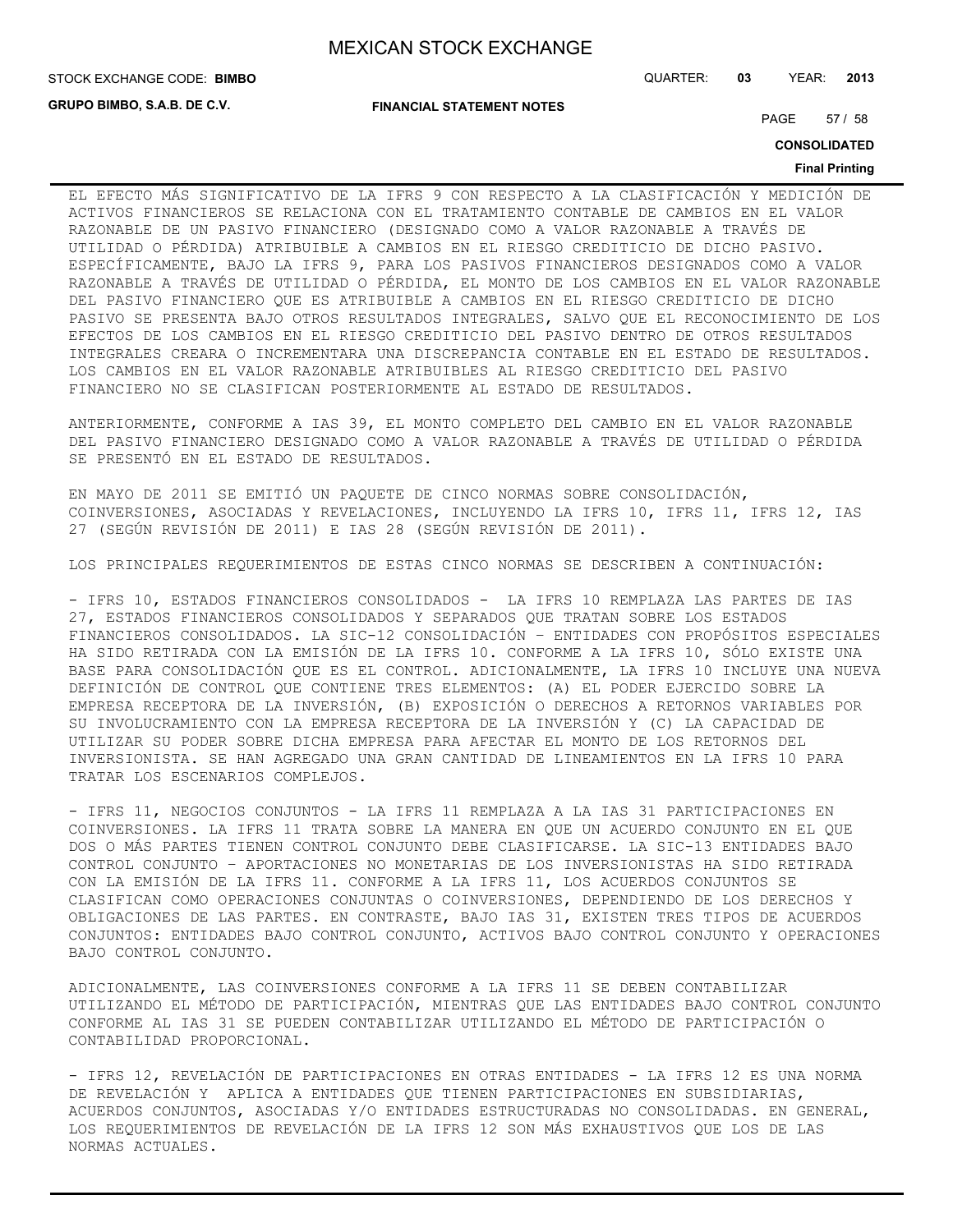**GRUPO BIMBO, S.A.B. DE C.V.**

#### **FINANCIAL STATEMENT NOTES**

STOCK EXCHANGE CODE: QUARTER: **03** YEAR: **2013 BIMBO**

PAGE 58 / 58

**CONSOLIDATED**

#### **Final Printing**

- IAS 28 (MODIFICADA), INVERSIONES EN ASOCIADAS Y NEGOCIOS CONJUNTOS - TIENE COMO OBJETIVO PRESCRIBIR LOS REQUERIMIENTOS PARA LA APLICACIÓN DEL MÉTODO DE PARTICIPACIÓN PARA INVERSIONES EN ASOCIADAS Y NEGOCIOS CONJUNTOS. LA NORMA REMPLAZA A LA VERSIÓN ANTERIOR DE LA IAS 28, INVERSIONES EN ASOCIADAS Y ES DE APLICACIÓN OBLIGATORIA A PARTIR DEL 1 DE ENERO DE 2013.

- IFRS 13, MEDICIÓN A VALOR RAZONABLE - LA IFRS 13 ESTABLECE UNA ÚNICA FUENTE DE LINEAMIENTOS PARA LAS MEDICIONES DE VALOR RAZONABLE Y LAS REVELACIONES CORRESPONDIENTES. LA NORMA DEFINE EL VALOR RAZONABLE, ESTABLECE UN MARCO PARA MEDIR EL VALOR RAZONABLE Y REQUIERE REVELACIONES SOBRE LAS MEDICIONES DE VALOR RAZONABLE. EL ALCANCE DE LA IFRS 13 ES AMPLIO; APLICA TANTO A PARTIDAS DE INSTRUMENTOS FINANCIEROS COMO A PARTIDAS QUE NO SON DE INSTRUMENTOS FINANCIEROS POR LAS CUALES OTRAS IFRS REQUIEREN O PERMITEN MEDICIONES DE VALOR RAZONABLE Y REVELACIONES SOBRE LAS MEDICIONES DE VALOR RAZONABLE, EXCEPTO EN CIRCUNSTANCIAS ESPECÍFICAS. EN GENERAL, LOS REQUERIMIENTOS DE REVELACIÓN EN LA IFRS 13 SON MÁS EXHAUSTIVOS QUE LOS QUE SE REQUIEREN EN LAS NORMAS ACTUALES. POR EJEMPLO, LAS REVELACIONES CUANTITATIVAS Y CUALITATIVAS BASADAS EN LA JERARQUÍA DE VALOR RAZONABLE DE TRES NIVELES REQUERIDA ACTUALMENTE PARA INSTRUMENTOS FINANCIEROS ÚNICAMENTE BAJO LA IFRS 7 INSTRUMENTOS FINANCIEROS:

REVELACIONES SE EXTENDERÁN POR LA IFRS 13 PARA CUBRIR TODOS LOS ACTIVOS Y PASIVOS DENTRO DE SU ALCANCE.

LA IFRS 13 APLICA PARA EJERCICIOS QUE INICIEN EN O DESPUÉS DEL 1 DE ENERO DE 2013, AUNQUE SE PERMITE LA APLICACIÓN ANTICIPADA.

MODIFICACIONES A LA IAS 32, REVELACIONES – COMPENSACIÓN DE ACTIVOS Y PASIVOS FINANCIEROS - LAS MODIFICACIONES A IAS 32 CLARIFICAN LA APLICACIÓN DE LOS REQUERIMIENTOS EXISTENTES SOBRE LA COMPENSACIÓN DE ACTIVOS FINANCIEROS Y PASIVOS FINANCIEROS. EN ESPECÍFICO, LAS MODIFICACIONES CLARIFICAN EL SIGNIFICADO DE "TENGA, EN EL MOMENTO ACTUAL, EL DERECHO, EXIGIBLE LEGALMENTE, DE COMPENSAR LOS IMPORTES RECONOCIDOS" Y "TENGA LA INTENCIÓN DE LIQUIDAR POR EL IMPORTE NETO, O DE REALIZAR EL ACTIVO Y LIQUIDAR EL PASIVO SIMULTÁNEAMENTE".

MODIFICACIONES A LA IFRS 7, REVELACIONES – COMPENSACIÓN DE ACTIVOS Y PASIVOS FINANCIEROS - LAS MODIFICACIONES A IFRS 7 REQUIEREN A LAS COMPAÑÍAS REVELAR INFORMACIÓN ACERCA DE LOS DERECHOS DE COMPENSAR Y ACUERDOS RELACIONADOS PARA INSTRUMENTOS FINANCIEROS RECONOCIDOS QUE ESTÁN SUJETOS A UN ACUERDO MAESTRO DE COMPENSACIÓN EXIGIBLE O ACUERDO SIMILAR.LA APLICACIÓN DE ESTAS MODIFICACIONES A LA IFRS 7, SON EFECTIVAS PARA PERIODOS ANUALES QUE COMIENCEN EN O DESPUÉS DEL 1 DE ENERO DE 2013 Y PERIODOS INTERMEDIOS DENTRO DE ESOS PERIODOS ANUALES. LAS REVELACIONES DEBEN SER MOSTRADAS RETROSPECTIVAMENTE PARA TODOS LOS PERIODOS COMPARATIVOS. SIN EMBARGO, LAS MODIFICACIONES A IAS 32 SON EFECTIVAS PARA PERIODOS ANUALES QUE INICIEN EN O DESPUÉS DEL 1 DE ENERO DE 2014, Y PERMITEN SU APLICACIÓN ANTICIPADA.

LA ENTIDAD SE ENCUENTRA EN PROCESO DE EVALUAR EL IMPACTO QUE ESTAS NORMAS TENDRÁN EN SUS ESTADOS FINANCIEROS. A LA FECHA, NO EXISTEN OTRAS NORMAS, MODIFICACIONES O INTERPRETACIONES ADICIONALES QUE AÚN SIN SER TODAVÍA OBLIGATORIAS PUDIERAN TENER UN IMPACTO MATERIAL PARA LA ENTIDAD.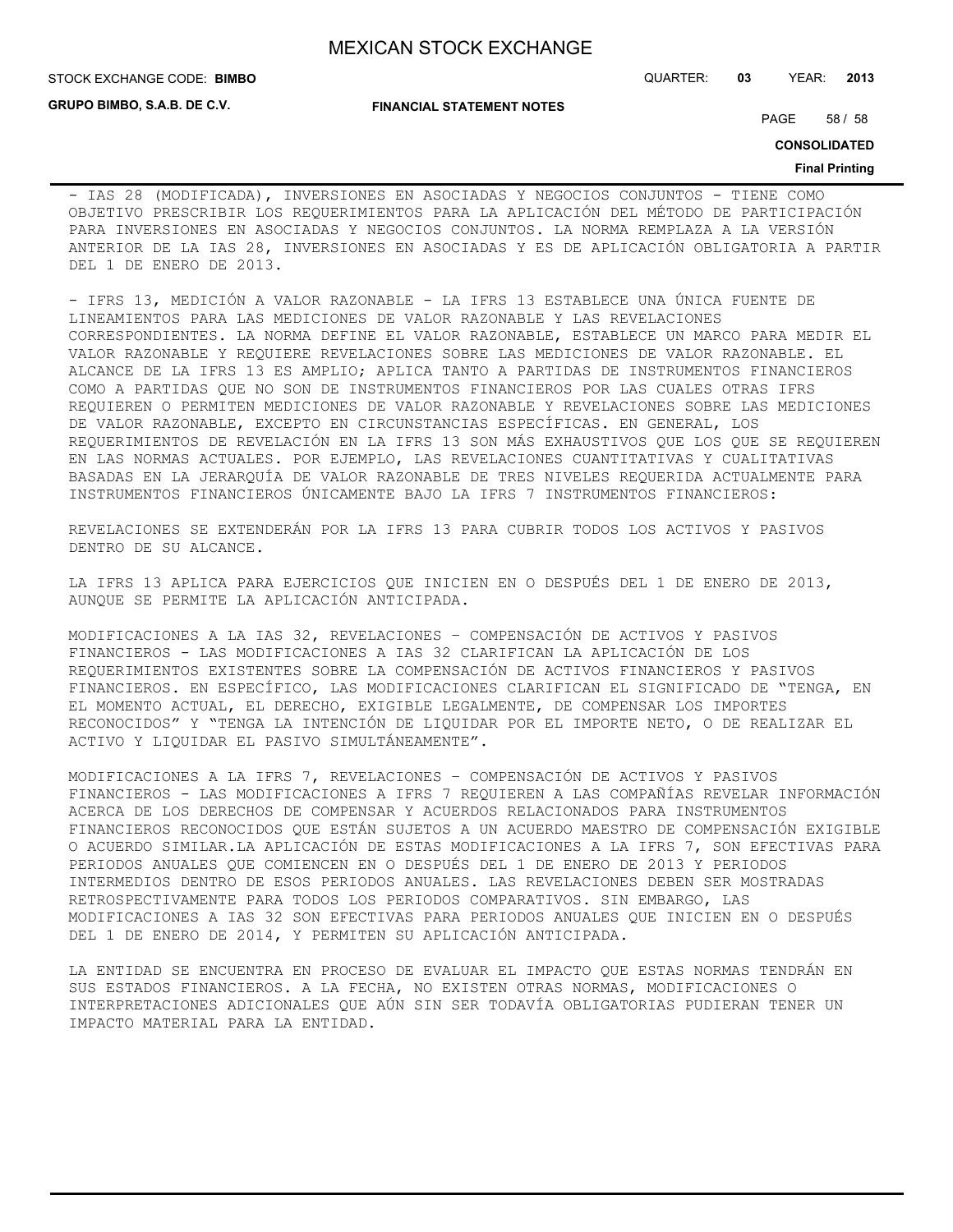# STOCK EXCHANGE CODE: QUARTER: **03** YEAR: **2013 BIMBO**

**GRUPO BIMBO, S.A.B. DE C.V.**

**CONSOLIDATED**

# **INVESTMENTS IN ASSOCIATES AND JOINT VENTURES (THOUSAND PESOS)**

**Final Printing**

|                                                             |                                                           |                         | $\frac{9}{6}$               | <b>TOTAL AMOUNT</b>               |                                |
|-------------------------------------------------------------|-----------------------------------------------------------|-------------------------|-----------------------------|-----------------------------------|--------------------------------|
| <b>COMPANY NAME</b>                                         | <b>PRICIPAL ACTIVITY</b>                                  | <b>NUMBER OF SHARES</b> | <b>OWNER</b><br><b>SHIP</b> | <b>ACQUISITION</b><br><b>COST</b> | <b>CURRENT</b><br><b>VALUE</b> |
| <b>CONGELACION Y ALMACENAJE DEL</b><br>CENTRO, S.A. DE C.V. | SERVICIOS DE ALMACENAJE Y<br><b>CONGELACION</b>           | 3.240.000               | 14.99                       | 7.756                             | 104.909                        |
| EFFORM, S.A. DE C.V.                                        | FAB. Y VTA. DE PAPELERIA E<br><b>IMPRESION</b>            | 29.520                  | 24.00                       | 1                                 | 14,746                         |
| PLASTICOS Y ALAMBRES ROGAMA,<br>S.A. DE C.V.                | FAB, Y VTA. DE ENVOLTURAS                                 | 2,000                   | 10.00                       | $\overline{2}$                    | 343                            |
| <b>UNIFORMES Y EQUIPOS</b><br>INDUSTRIALES, S.A. DE C.V.    | <b>ELABORACION Y VENTA DE</b><br>UNIFORMES INDUSTR        | 48,240                  | 24.00                       | 530                               | 8,472                          |
| PRODUCTOS RICH, S.A. DE C.V.                                | <b>ELABORACION DE PRODUCTOS</b><br>PANADERIY REPO         | 5,414,285               | 18.00                       | 13,483                            | 109,095                        |
| OVOPLUS, S.A. DE C.V.                                       | ELABORACION BASES DE HUEVO                                | 10.878                  | 25.00                       | 5.489                             | 44.391                         |
| BETA SAN MIGUEL, S.A. DE C.V.                               | PRODUCTOS DE AZUCAR                                       | 1,119,721               | 8.00                        | 34,280                            | 527,291                        |
| LA MODERNA, S.A. DE C.V.                                    | <b>FABRICACION Y VENTA DE PASTAS</b>                      | 2,584,598               | 3.33                        | 72,369                            | 156,320                        |
| PAN GLO, S. DE R.L. DE C.V.                                 | <b>INVESTIGACION Y SERVICIOS</b>                          | $\mathbf{1}$            | 25.00                       | 3,036                             | 6,080                          |
| SOCIEDAD INDUSTRIAL DE EQUIPOS<br>Y SERIVICIOS, S.A.        | <b>FABRICACION Y REPARACION DE</b><br><b>EQUIPOS INDU</b> | 3,015                   | 30.00                       | 3.015                             | 28,491                         |
| FIN COMUN, S.A. DE C.V.                                     | UNION DE CREDITO                                          | 109.663                 | 36.15                       | 117.591                           | 91,977                         |
| GRUPO ALTEX, S.A. DE C.V.                                   | <b>TENEDORA</b>                                           | 1                       | 10.49                       | 53,039                            | 84,675                         |
| MUNDO DULCE, S.A. DE C.V.                                   | <b>FABRICACION Y PRODUCCION DE</b><br><b>PRODUCTOS AL</b> | 1                       | 50.00                       | 224,566                           | 271,348                        |
| INNOVACION EN ALIMENTOS, S.A.<br>DE C.V.                    | FABRICACION Y PRODUCCION DE<br><b>ALIMENTOS AL</b>        | 76,103,353              | 50.00                       | 82,349                            | 649                            |
| <b>FABRICAS DE GALLETAS LA</b><br>MODERNA, S.A. DE C.V.     | <b>FABRICACION Y PRODUCCION DE</b><br>PRODUCTOS AL        | $\mathbf{1}$            | 50.00                       | 206,798                           | 247,157                        |
| BLUE LABEL MEXICO, S.A. DE C.V.                             | <b>DISTRIBUCION Y REVENTA DE</b><br><b>SERVICIOS MOV</b>  | 2.025                   | 45.00                       | 466.750                           | 411.562                        |
| <b>VARIOS AL COSTO</b>                                      | <b>OTROS</b>                                              | 1                       | 0.00                        | 14,672                            | 3.942                          |
| <b>TOTAL INVESTMENT IN ASSOCIATES</b>                       |                                                           |                         |                             | 1,305,726                         | 2,111,448                      |

**NOTES**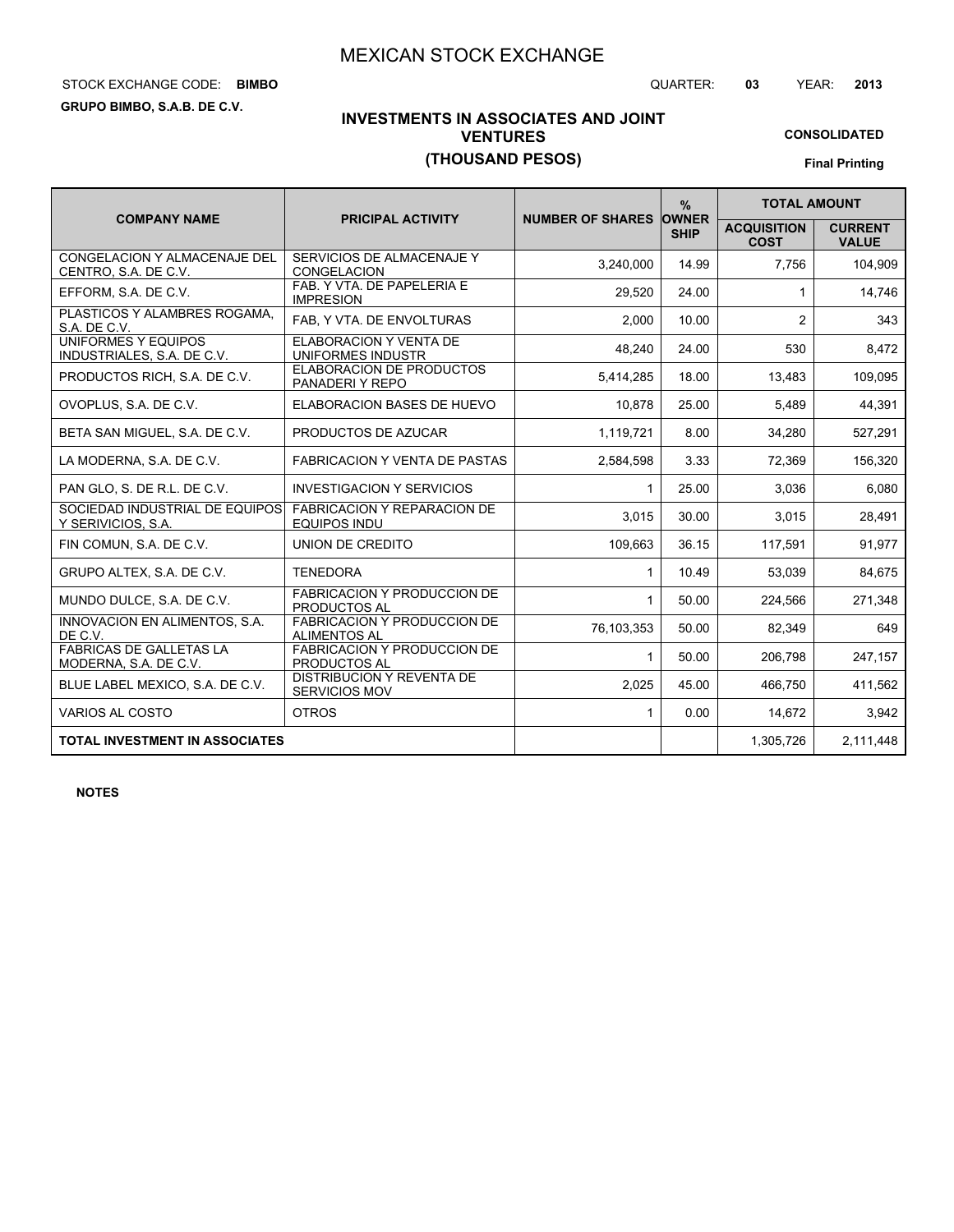QUARTER: **03**YEAR: **<sup>2013</sup>**

#### **GRUPO BIMBO, S.A.B. DE C.V.**STOCK EXCHANGE CODE:**BIMBO**

# **BREAKDOWN OF CREDITS**

## (THOUSAND PESOS)

**CONSOLIDATED**

|                                  |                                                  |                                        |                                  |                      | MATURITY OR AMORTIZATION OF CREDITS IN NATIONAL CURRENCY |                    |                     |                     |                     | MATURITY OR AMORTIZATION OF CREDITS IN FOREIGN CURRENCY |                     |                    |                     |                     |                     |                                |
|----------------------------------|--------------------------------------------------|----------------------------------------|----------------------------------|----------------------|----------------------------------------------------------|--------------------|---------------------|---------------------|---------------------|---------------------------------------------------------|---------------------|--------------------|---------------------|---------------------|---------------------|--------------------------------|
| <b>CREDIT TYPE / INSTITUTION</b> | <b>FOREIGN</b><br><b>INSTITUTION</b><br>(YES/NO) | <b>CONTRACT</b><br><b>SIGNING DATE</b> | <b>EXPIRATION</b><br><b>DATE</b> | <b>INTEREST RATE</b> | <b>TIME INTERVAL</b>                                     |                    |                     |                     |                     | <b>TIME INTERVAL</b>                                    |                     |                    |                     |                     |                     |                                |
|                                  |                                                  |                                        |                                  |                      | <b>CURRENT YEAR</b>                                      | <b>UNTIL 1YEAR</b> | <b>UNTIL 2 YEAR</b> | <b>UNTIL 3 YEAR</b> | <b>UNTIL 4 YEAR</b> | UNTIL 5 YEAR OR<br><b>MORE</b>                          | <b>CURRENT YEAR</b> | <b>UNTIL 1YEAR</b> | <b>UNTIL 2 YEAR</b> | <b>UNTIL 3 YEAR</b> | <b>UNTIL 4 YEAR</b> | UNTIL 5 YEAR OR<br><b>MORE</b> |
| <b>BANKS</b>                     |                                                  |                                        |                                  |                      |                                                          |                    |                     |                     |                     |                                                         |                     |                    |                     |                     |                     |                                |
| <b>FOREIGN TRADE</b>             |                                                  |                                        |                                  |                      |                                                          |                    |                     |                     |                     |                                                         |                     |                    |                     |                     |                     |                                |
| Nacional Financiera              | <b>NOT</b>                                       | 29/04/2013                             | 09/02/2014                       | 5.57                 |                                                          | 332,145            |                     |                     |                     |                                                         |                     |                    |                     |                     |                     |                                |
| Nacional Financiera              | <b>NOT</b>                                       | 23/05/2013                             | 26/08/2013                       | 2.53                 |                                                          |                    |                     |                     |                     |                                                         |                     | 13,056             | $\mathfrak{c}$      |                     | $\Omega$            | $\Omega$                       |
| Varios                           | <b>YES</b>                                       | 11/02/2010                             | 30/04/2018                       |                      |                                                          |                    |                     |                     |                     |                                                         |                     | 1,122,936          | 119,750             | 94,545              | 287,883             | 212,005                        |
| Credito Sindicado                | <b>YES</b>                                       | 15/04/2011                             | 15/04/2016                       | 1.29                 |                                                          |                    |                     |                     |                     |                                                         |                     |                    |                     | 1,340,226           | $\Omega$            | $\overline{0}$                 |
| <b>SECURED</b>                   |                                                  |                                        |                                  |                      |                                                          |                    |                     |                     |                     |                                                         |                     |                    |                     |                     |                     |                                |
| <b>COMMERCIAL BANKS</b>          |                                                  |                                        |                                  |                      |                                                          |                    |                     |                     |                     |                                                         |                     |                    |                     |                     |                     |                                |
| <b>OTHER</b>                     |                                                  |                                        |                                  |                      |                                                          |                    |                     |                     |                     |                                                         |                     |                    |                     |                     |                     |                                |
| <b>TOTAL BANKS</b>               |                                                  |                                        |                                  |                      |                                                          | 332,145            | $\overline{ }$      |                     |                     |                                                         |                     | 1,135,992          | 119,750             | 1,434,771           | 287,883             | 212,005                        |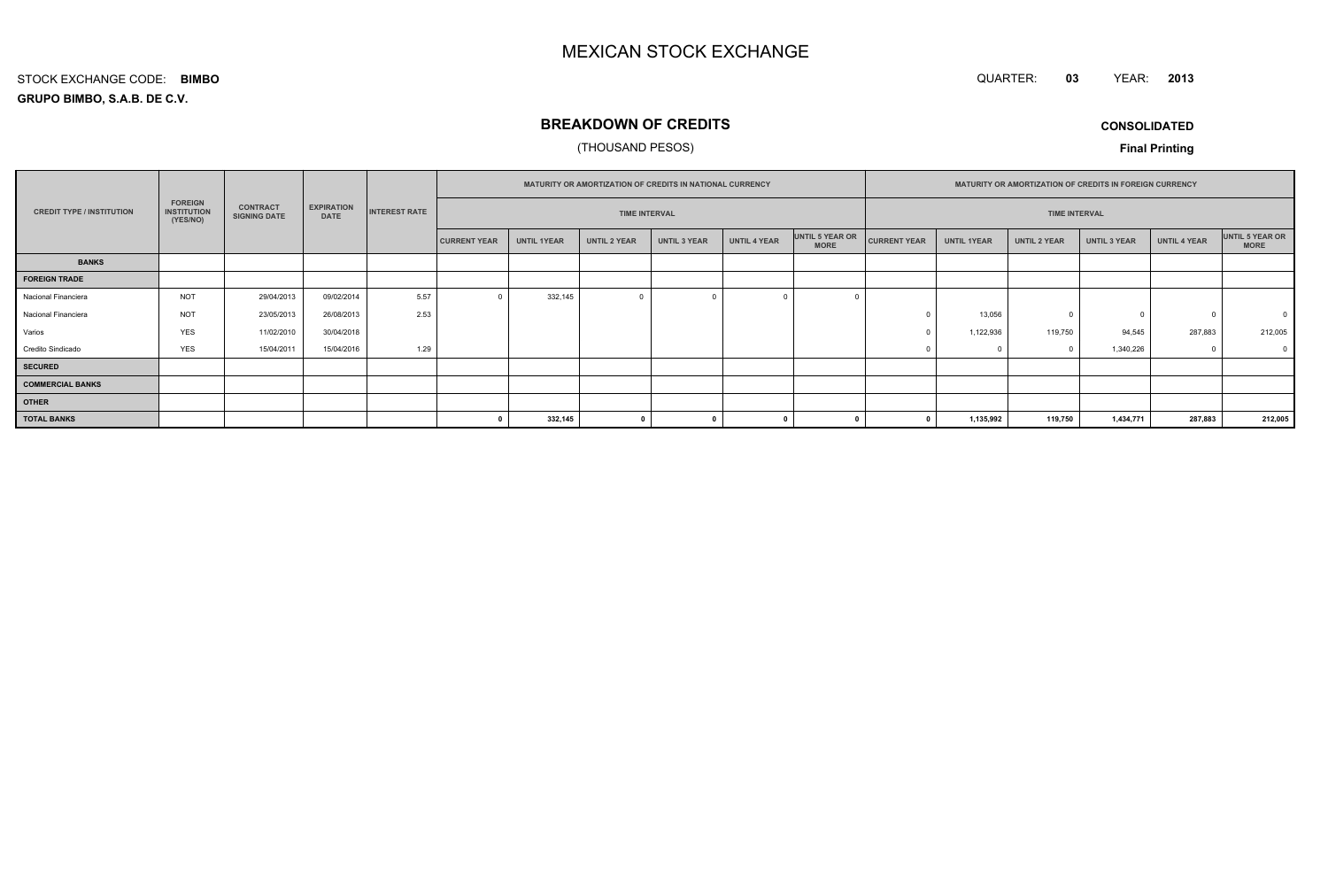#### QUARTER: **<sup>03</sup>**YEAR: **<sup>2013</sup>**

**GRUPO BIMBO, S.A.B. DE C.V.**STOCK EXCHANGE CODE:**BIMBO**

# **BREAKDOWN OF CREDITS**

## (THOUSAND PESOS)

**CONSOLIDATED**

|                                                                                              |                                                  |                                        |                                  |                      |                     | <b>MATURITY OR AMORTIZATION OF CREDITS IN NATIONAL CURRENCY</b> |                     |                      | <b>MATURITY OR AMORTIZATION OF CREDITS IN FOREIGN CURRENCY</b> |                                |                     |                    |                     |                      |                     |                                       |
|----------------------------------------------------------------------------------------------|--------------------------------------------------|----------------------------------------|----------------------------------|----------------------|---------------------|-----------------------------------------------------------------|---------------------|----------------------|----------------------------------------------------------------|--------------------------------|---------------------|--------------------|---------------------|----------------------|---------------------|---------------------------------------|
| <b>CREDIT TYPE / INSTITUTION</b>                                                             | <b>FOREIGN</b><br><b>INSTITUTION</b><br>(YES/NO) | <b>CONTRACT</b><br><b>SIGNING DATE</b> | <b>EXPIRATION</b><br><b>DATE</b> | <b>INTEREST RATE</b> |                     |                                                                 |                     | <b>TIME INTERVAL</b> |                                                                |                                |                     |                    |                     | <b>TIME INTERVAL</b> |                     |                                       |
|                                                                                              |                                                  |                                        |                                  |                      | <b>CURRENT YEAR</b> | <b>UNTIL 1YEAR</b>                                              | <b>UNTIL 2 YEAR</b> | <b>UNTIL 3 YEAR</b>  | <b>UNTIL 4 YEAR</b>                                            | UNTIL 5 YEAR OR<br><b>MORE</b> | <b>CURRENT YEAR</b> | <b>UNTIL 1YEAR</b> | <b>UNTIL 2 YEAR</b> | <b>UNTIL 3 YEAR</b>  | <b>UNTIL 4 YEAR</b> | <b>UNTIL 5 YEAR OR</b><br><b>MORE</b> |
| <b>STOCK MARKET</b>                                                                          |                                                  |                                        |                                  |                      |                     |                                                                 |                     |                      |                                                                |                                |                     |                    |                     |                      |                     |                                       |
| <b>LISTED STOCK EXCHANGE</b>                                                                 |                                                  |                                        |                                  |                      |                     |                                                                 |                     |                      |                                                                |                                |                     |                    |                     |                      |                     |                                       |
| <b>UNSECURED</b>                                                                             |                                                  |                                        |                                  |                      |                     |                                                                 |                     |                      |                                                                |                                |                     |                    |                     |                      |                     |                                       |
| Emision Bimbo 09-02                                                                          | <b>YES</b>                                       | 15/06/2009                             | 06/06/2016                       | 10.60                | $\Omega$            | $^{\circ}$                                                      | $\Omega$            | 2,000,000            |                                                                |                                |                     |                    |                     |                      |                     |                                       |
| Emision Bimbo 09                                                                             | <b>YES</b>                                       | 15/06/2009                             | 09/06/2014                       | 5.86                 |                     | 5,000,000                                                       | - 0                 |                      |                                                                |                                |                     |                    |                     |                      |                     |                                       |
| Emision Bimbo 12                                                                             | <b>NOT</b>                                       | 10/02/2012                             | 03/08/2018                       | 6.83                 |                     | 0                                                               |                     |                      |                                                                | 5,000,000                      |                     |                    |                     |                      |                     |                                       |
| Emision Bimbo 09 U                                                                           | <b>YES</b>                                       | 15/06/2009                             | 06/06/2016                       | 6.05                 |                     | $\mathbf 0$                                                     | $\Omega$            | 3,509,454            |                                                                | -C                             |                     |                    |                     |                      |                     |                                       |
| Notes Instrumentos de Deuda                                                                  | <b>YES</b>                                       | 30/06/2010                             | 30/06/2020                       | 4.88                 |                     |                                                                 |                     |                      |                                                                |                                |                     |                    |                     |                      |                     | 10,284,025                            |
| Notes Instrumentos de Deuda                                                                  | <b>YES</b>                                       | 25/01/2012                             | 25/01/2022                       | 4.50                 |                     |                                                                 |                     |                      |                                                                |                                |                     |                    |                     | $\mathbf 0$          | $\sqrt{ }$          | 10,284,025                            |
| <b>SECURED</b>                                                                               |                                                  |                                        |                                  |                      |                     |                                                                 |                     |                      |                                                                |                                |                     |                    |                     |                      |                     |                                       |
| <b>PRIVATE PLACEMENTS</b>                                                                    |                                                  |                                        |                                  |                      |                     |                                                                 |                     |                      |                                                                |                                |                     |                    |                     |                      |                     |                                       |
| <b>UNSECURED</b>                                                                             |                                                  |                                        |                                  |                      |                     |                                                                 |                     |                      |                                                                |                                |                     |                    |                     |                      |                     |                                       |
| <b>SECURED</b>                                                                               |                                                  |                                        |                                  |                      |                     |                                                                 |                     |                      |                                                                |                                |                     |                    |                     |                      |                     |                                       |
| <b>TOTAL STOCK MARKET LISTED IN</b><br><b>STOCK EXCHANGE AND PRIVATE</b><br><b>PLAGEMENT</b> |                                                  |                                        |                                  |                      |                     | 5,000,000                                                       |                     | 5,509,454            |                                                                | 5,000,000                      |                     |                    |                     |                      |                     | 20,568,050                            |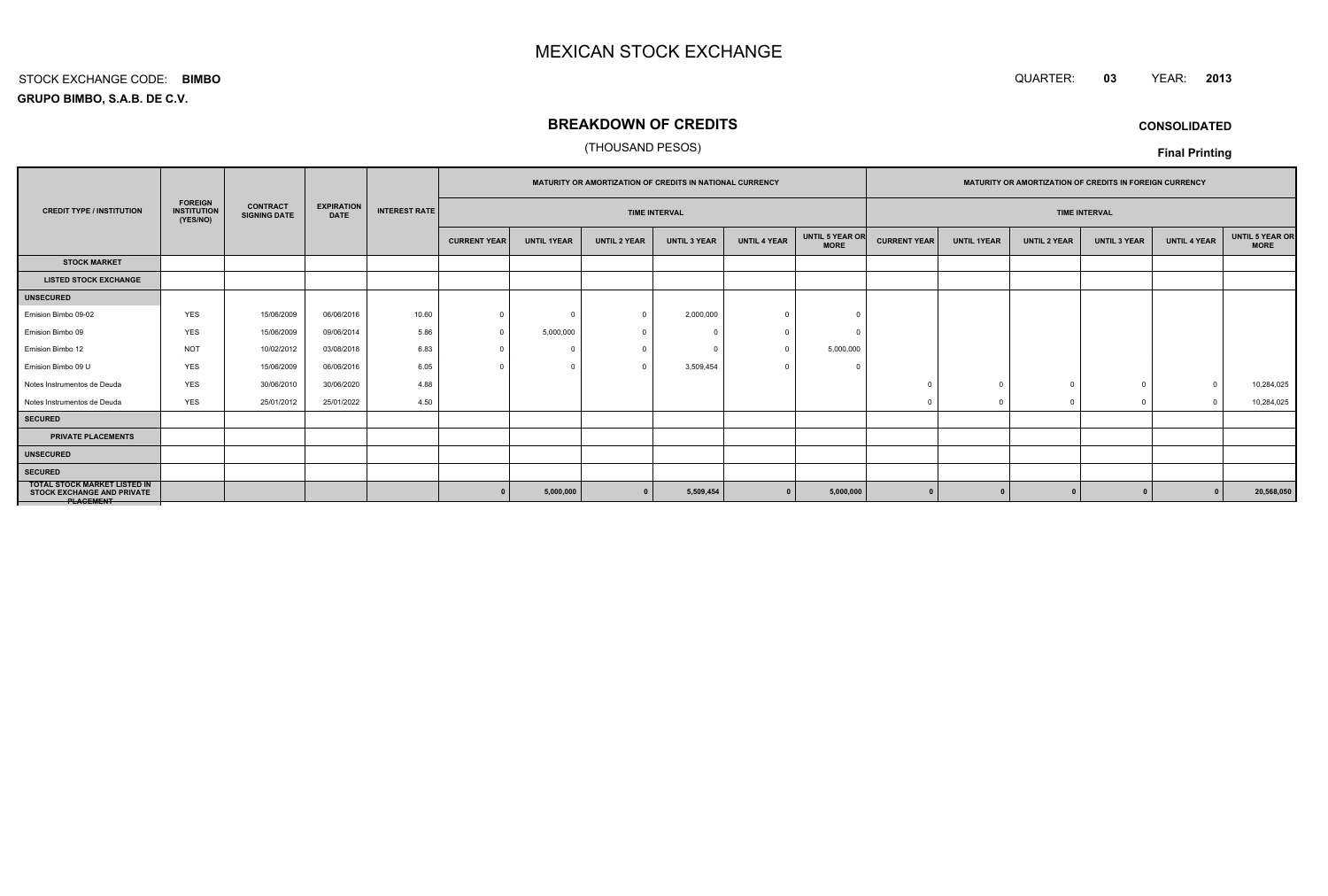#### STOCK EXCHANGE CODE:**BIMBO**

**GRUPO BIMBO, S.A.B. DE C.V.**

## **BREAKDOWN OF CREDITS**

## (THOUSAND PESOS)

|                                                                      |                                                  |                                    |                                  |                     |                    |                      | MATURITY OR AMORTIZATION OF CREDITS IN NATIONAL CURRENCY |                     |                                |                     |                    | MATURITY OR AMORTIZATION OF CREDITS IN FOREIGN CURRENCY |                     |                     |                                |
|----------------------------------------------------------------------|--------------------------------------------------|------------------------------------|----------------------------------|---------------------|--------------------|----------------------|----------------------------------------------------------|---------------------|--------------------------------|---------------------|--------------------|---------------------------------------------------------|---------------------|---------------------|--------------------------------|
| <b>CREDIT TYPE / INSTITUTION</b>                                     | <b>FOREIGN</b><br><b>INSTITUTION</b><br>(YES/NO) | <b>DATE OF</b><br><b>AGREEMENT</b> | <b>EXPIRATION</b><br><b>DATE</b> |                     |                    | <b>TIME INTERVAL</b> |                                                          |                     |                                |                     |                    | <b>TIME INTERVAL</b>                                    |                     |                     |                                |
|                                                                      |                                                  |                                    |                                  | <b>CURRENT YEAR</b> | <b>UNTIL 1YEAR</b> | <b>UNTIL 2 YEAR</b>  | <b>UNTIL 3 YEAR</b>                                      | <b>UNTIL 4 YEAR</b> | UNTIL 5 YEAR OR<br><b>MORE</b> | <b>CURRENT YEAR</b> | <b>UNTIL 1YEAR</b> | <b>UNTIL 2 YEAR</b>                                     | <b>UNTIL 3 YEAR</b> | <b>UNTIL 4 YEAR</b> | UNTIL 5 YEAR OR<br><b>MORE</b> |
| OTHER CURRENT AND NON-<br><b>CURRENT LIABILITIES WITH COST</b>       |                                                  |                                    |                                  |                     |                    |                      |                                                          |                     |                                |                     |                    |                                                         |                     |                     |                                |
| TOTAL OTHER CURRENT AND NON-<br><b>CURRENT LIABILITIES WITH COST</b> |                                                  |                                    |                                  | $\mathbf 0$         | $\Omega$           | $\Omega$             | $\overline{0}$                                           | $\Omega$            | $\Omega$                       |                     | $^{\circ}$         | $\Omega$                                                | $^{\circ}$          | $\Omega$            |                                |
|                                                                      |                                                  |                                    |                                  |                     |                    |                      |                                                          |                     |                                |                     |                    |                                                         |                     |                     |                                |
| <b>SUPPLIERS</b>                                                     |                                                  |                                    |                                  |                     |                    |                      |                                                          |                     |                                |                     |                    |                                                         |                     |                     |                                |
| VARIOS                                                               | <b>YES</b>                                       |                                    |                                  | $\Omega$            | 3,039,962          |                      |                                                          |                     |                                |                     |                    |                                                         |                     |                     |                                |
| VARIOS                                                               | <b>NOT</b>                                       |                                    |                                  |                     |                    |                      |                                                          |                     |                                | $\Omega$            | 5,748,412          |                                                         |                     |                     |                                |
| <b>TOTAL SUPPLIERS</b>                                               |                                                  |                                    |                                  | $\mathbf 0$         | 3,039,962          |                      |                                                          |                     |                                |                     | 5,748,412          |                                                         |                     |                     |                                |
|                                                                      |                                                  |                                    |                                  |                     |                    |                      |                                                          |                     |                                |                     |                    |                                                         |                     |                     |                                |
| OTHER CURRENT AND NON-<br><b>CURRENT LIABILITIES</b>                 |                                                  |                                    |                                  |                     |                    |                      |                                                          |                     |                                |                     |                    |                                                         |                     |                     |                                |
| <b>VARIOS</b>                                                        | <b>NOT</b>                                       |                                    |                                  | $\Omega$            | 8,125,985          | $\mathbf 0$          | $\Omega$                                                 | $\Omega$            | 3,622,854                      |                     |                    |                                                         |                     |                     |                                |
| VARIOS                                                               | <b>NOT</b>                                       |                                    |                                  |                     |                    |                      |                                                          |                     |                                | $\Omega$            | 8,084,398          | $\Omega$                                                | $\overline{0}$      | $\Omega$            | 18,184,229                     |
| TOTAL OTHER CURRENT AND NON-<br><b>CURRENT LIABILITIES</b>           |                                                  |                                    |                                  | $\Omega$            | 8,125,985          | $\mathbf 0$          | $\Omega$                                                 | $\Omega$            | 3,622,854                      |                     | 8,084,398          | $\Omega$                                                | $^{\circ}$          | $\Omega$            | 18, 184, 229                   |
|                                                                      |                                                  |                                    |                                  |                     |                    |                      |                                                          |                     |                                |                     |                    |                                                         |                     |                     |                                |
| <b>GENERAL TOTAL</b>                                                 |                                                  |                                    |                                  | $\Omega$            | 16,498,092         | $\mathbf{0}$         | 5,509,454                                                | $\mathbf{0}$        | 8,622,854                      | $\mathbf 0$         | 14,968,802         | 119,750                                                 | 1,434,771           | 287,883             | 38,964,284                     |

**NOTES**



**CONSOLIDATED**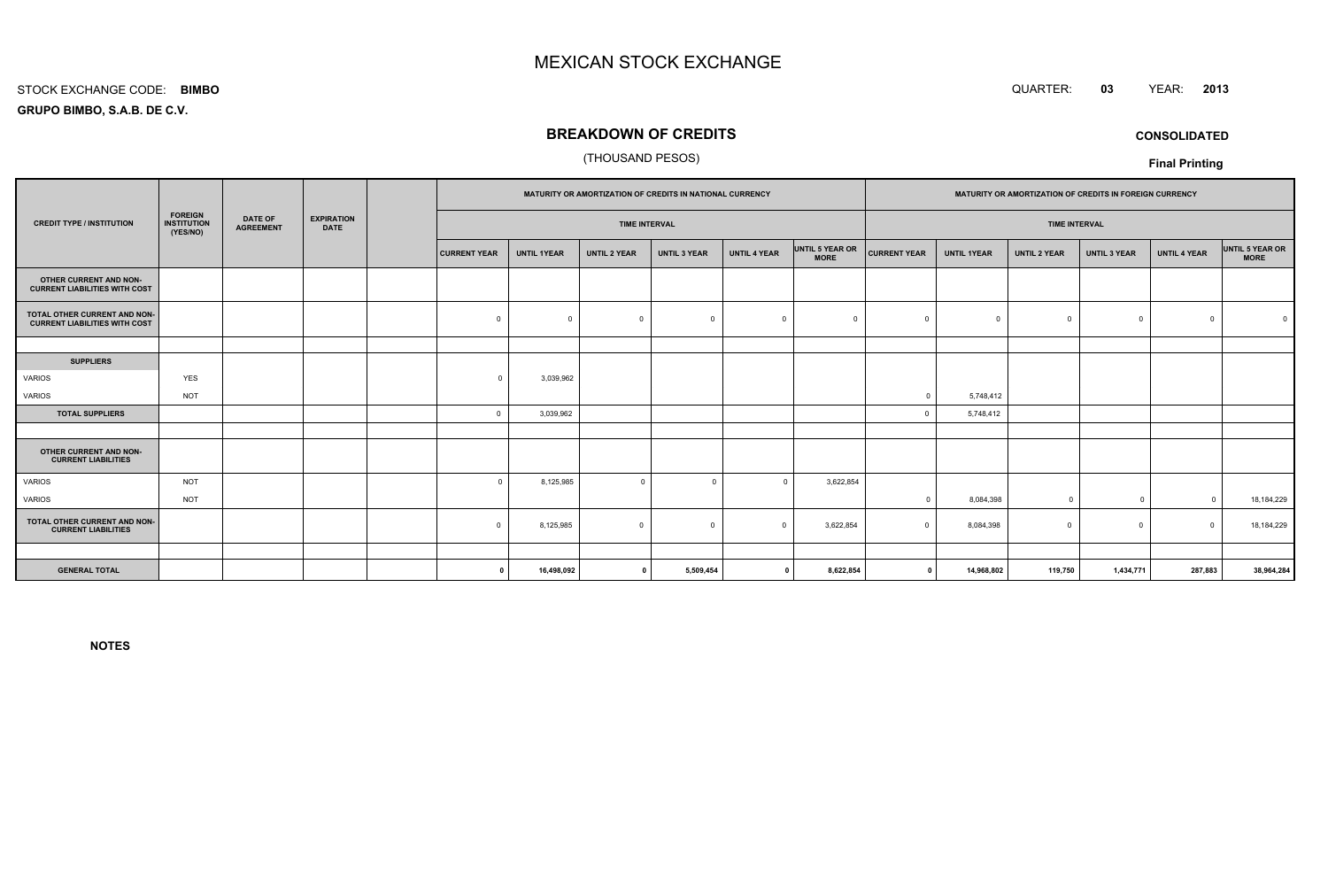STOCK EXCHANGE CODE: **BIMBO GRUPO BIMBO, S.A.B. DE C.V.**

QUARTER: **03** YEAR: **2013**

## **MONETARY FOREIGN CURRENCY POSITION**

## **CONSOLIDATED**

#### **(THOUSAND PESOS)**

## **Final Printing**

| <b>FOREIGN CURRENCY POSITION</b> |                                       | <b>DOLLARS</b>        |                                       | <b>OTHER CURRENCIES</b> | <b>THOUSAND PESOS</b> |  |
|----------------------------------|---------------------------------------|-----------------------|---------------------------------------|-------------------------|-----------------------|--|
| (THOUSANDS OF PESOS)             | <b>THOUSANDS OF</b><br><b>DOLLARS</b> | <b>THOUSAND PESOS</b> | <b>THOUSANDS OF</b><br><b>DOLLARS</b> | <b>THOUSAND PESOS</b>   | <b>TOTAL</b>          |  |
| <b>MONETARY ASSETS</b>           | 12,490                                | 162,523               | 0                                     | 0                       | 162,523               |  |
| <b>CURRENT</b>                   | 12,490                                | 162,523               | 0                                     | 0                       | 162,523               |  |
| <b>NON CURRENT</b>               | 0                                     | 0                     | 0                                     | 0                       | 0                     |  |
| <b>LIABILITIES POSITION</b>      | 1,727,373                             | 22,476,409            | 0                                     | 0                       | 22,476,409            |  |
| <b>CURRENT</b>                   | 24,373                                | 317,143               | 0                                     | 0                       | 317,143               |  |
| <b>NON CURRENT</b>               | 1,703,000                             | 22,159,266            | 0                                     | 0                       | 22,159,266            |  |
| <b>NET BALANCE</b>               | $-1,714,883$                          | $-22,313,886$         | 0                                     | 0                       | $-22,313,886$         |  |

**NOTES**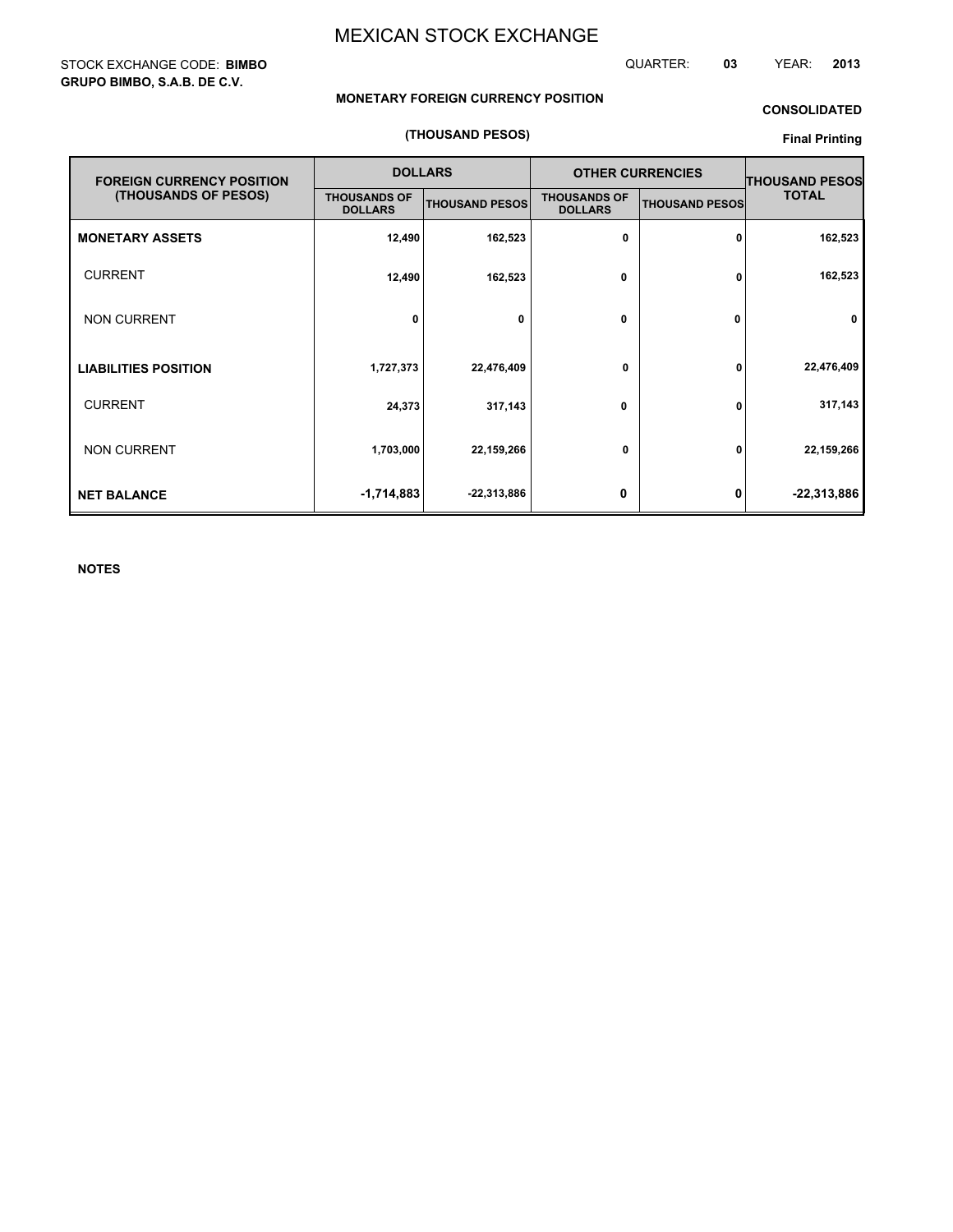# STOCK EXCHANGE CODE: QUARTER: **03** YEAR: **2013 BIMBO**

**DEBT INSTRUMENTS**

PAGE 1/2

**CONSOLIDATED**

**Final Printing**

## **FINANCIAL LIMITATIONS IN CONTRACT, ISSUED DEED AND / OR TITLE**

LA COMPAÑÍA, EN SU CARÁCTER DE ACREDITADA, FORMA PARTE DE DIVERSOS CONTRATOS DE CRÉDITO BANCARIO. DICHOS CONTRATOS DE CRÉDITO, DE ACUERDO A LAS PRÁCTICAS DE MERCADO, CONTEMPLAN CIERTAS OBLIGACIONES DE HACER Y DE NO HACER, LAS CUALES INCLUYEN EL CUMPLIMIENTO A LAS RAZONES FINANCIERAS DE DEUDA / UAFIDA Y UAFIDA / INTERESES PAGADOS. ASÍ MISMO, LOS TÍTULOS DE DEUDA, TANTO DE LOS CERTIFICADOS BURSÁTILES COMO DE LOS BONOS INTERNACIONALES EMITIDOS POR LA COMPAÑÍA, CONTEMPLAN TAMBIÉN OBLIGACIONES DE HACER Y DE NO HACER CONFORME A LA PRÁCTICA DE MERCADO.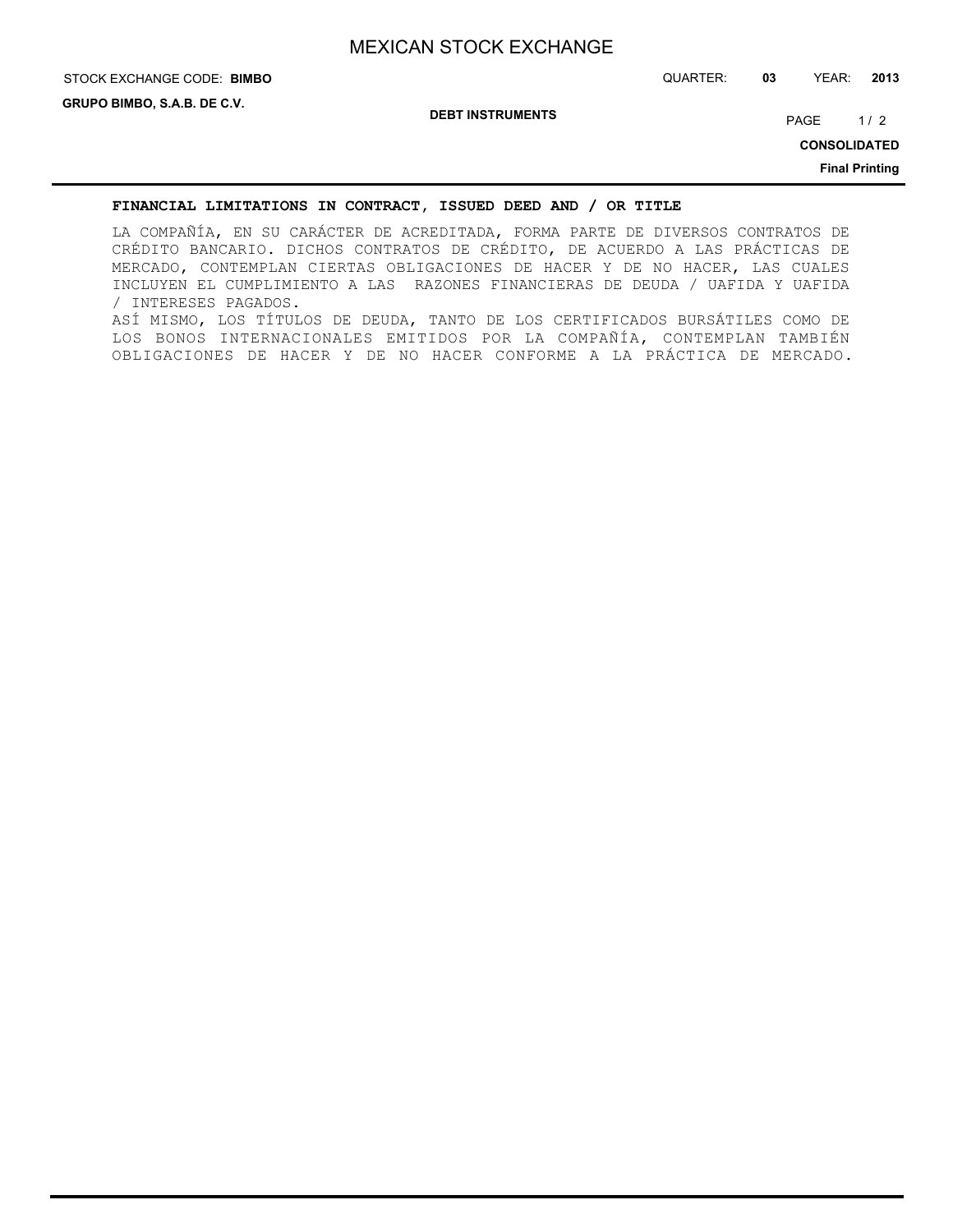STOCK EXCHANGE CODE: QUARTER: **03** YEAR: **2013 BIMBO**

**GRUPO BIMBO, S.A.B. DE C.V.**

**DEBT INSTRUMENTS**

PAGE 2/2

**CONSOLIDATED**

**Final Printing**

## **ACTUAL SITUATION OF FINANCIAL LIMITED**

A LA FECHA, LA COMPAÑÍA SE ENCUENTRA EN CUMPLIMIENTO DE LAS DIVERSAS OBLIGACIONES DE HACER Y NO HACER CONTENIDAS EN LOS CONTRATOS Y TÍTULOS DE CRÉDITO.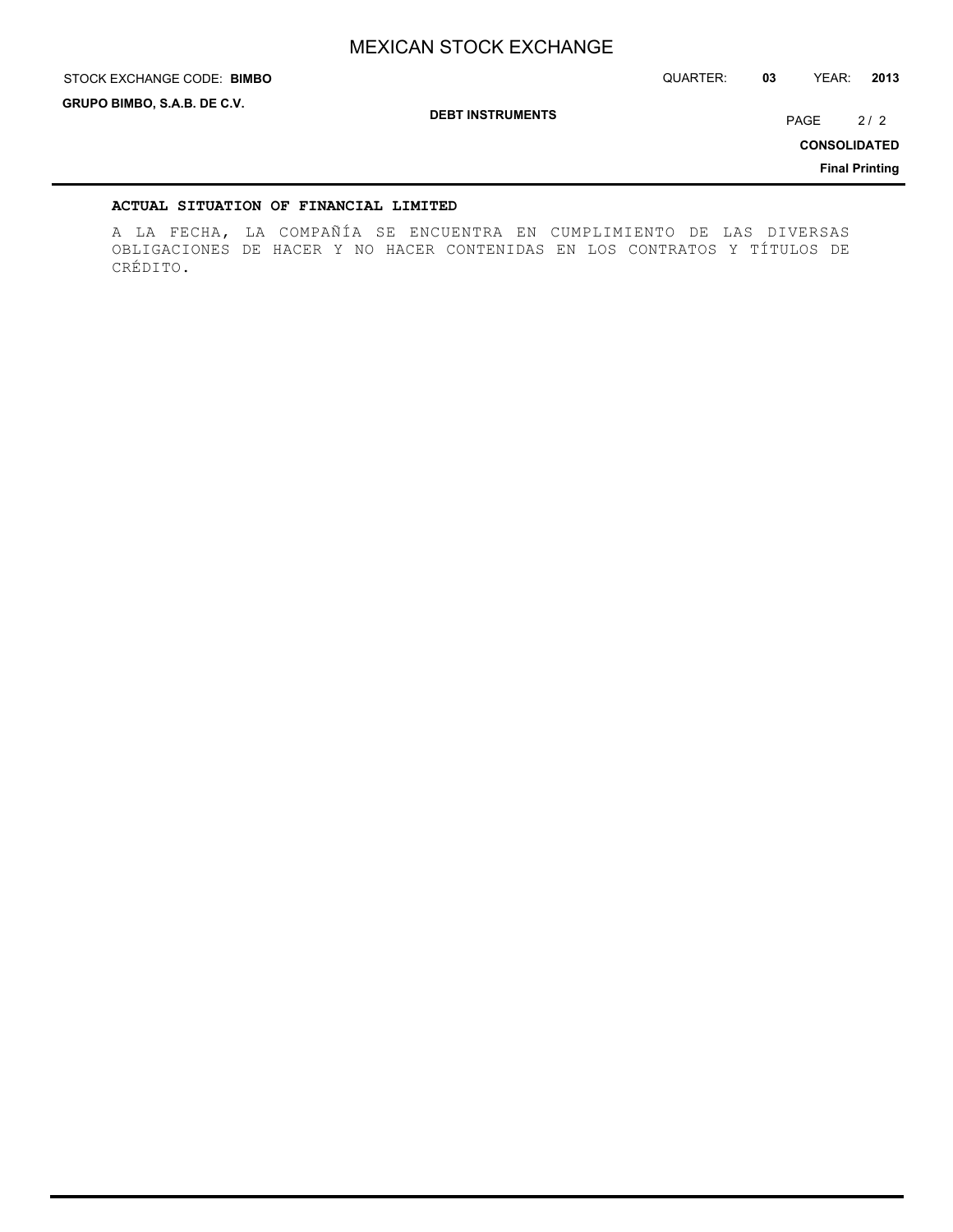## STOCK EXCHANGE CODE: QUARTER: **03** YEAR: **2013 BIMBO GRUPO BIMBO, S.A.B. DE C.V.**

## **DISTRIBUTION OF REVENUE BY PRODUCT**

## **CONSOLIDATED**

**TOTAL INCOME (THOUSAND PESOS)**

**Final Printing**

| <b>IMAIN PRODUCTS OR PRODUCT LINE  </b> | <b>NET SALES</b> |               | <b>MARKET SHARE (%)</b> | <b>MAIN</b>             |                  |  |
|-----------------------------------------|------------------|---------------|-------------------------|-------------------------|------------------|--|
|                                         | <b>VOLUME</b>    | <b>AMOUNT</b> |                         | <b>TRADEMARKS</b>       | <b>CUSTOMERS</b> |  |
| <b>NATIONAL INCOME</b>                  |                  |               |                         |                         |                  |  |
| PAN BLANCO Y DULCE                      |                  | 49,904,611    |                         | <b>BIMBO Y MARINELA</b> |                  |  |
| <b>EXPORT INCOME</b>                    |                  |               |                         |                         |                  |  |

| <b>INCOME OF SUBSIDIARIES ABROAD</b> |  |             |      |                         |  |  |  |
|--------------------------------------|--|-------------|------|-------------------------|--|--|--|
| PAN BLANCO Y DULCE                   |  | 80,377,696  | 0.00 | <b>BIMBO Y MARINELA</b> |  |  |  |
| <b>TOTAL</b>                         |  | 130,282,307 |      |                         |  |  |  |

**NOTES**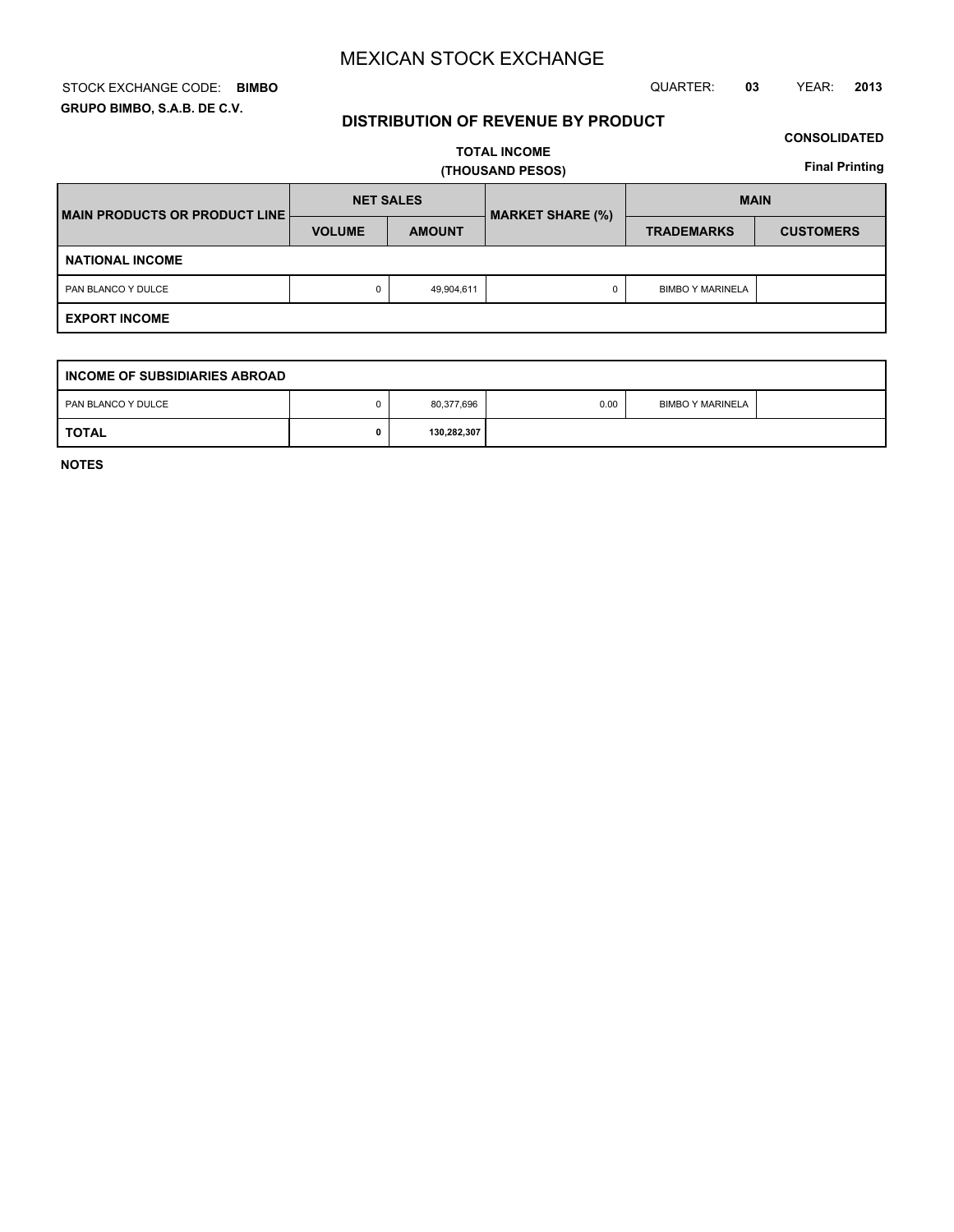**GRUPO BIMBO, S.A.B. DE C.V.**STOCK EXCHANGE CODE:**BIMBO** QUARTER: **03**YEAR: **<sup>2013</sup>**

# **ANALYSIS OF PAID CAPITAL STOCK**

**CONSOLIDATED**

# **CHARACTERISTICS OF THE SHARES**

**Final Printing**

| <b>SERIES</b> | <b>NOMINAL VALUE</b> | <b>VALID</b>  |                      | <b>NUMBER OF SHARES</b> |                | <b>CAPITAL STOCK</b>     |              |                 |
|---------------|----------------------|---------------|----------------------|-------------------------|----------------|--------------------------|--------------|-----------------|
|               |                      | <b>COUPON</b> | <b>FIXED PORTION</b> | <b>VARIABLE PORTION</b> | <b>MEXICAN</b> | <b>FREE SUBSCRIPTION</b> | <b>FIXED</b> | <b>VARIABLE</b> |
| I٨            |                      | ໍ             | 4,703,200,000        |                         | 0              |                          | 1,901,132    |                 |
| <b>TOTAL</b>  |                      |               | 4,703,200,000        |                         | $\Omega$       |                          | 1,901,132    |                 |

**TOTAL NUMBER OF SHARES REPRESENTING THE PAID IN CAPITALSTOCK ON THE DATE OF SENDING THE INFORMATION**

4,703,200,000

**NOTES**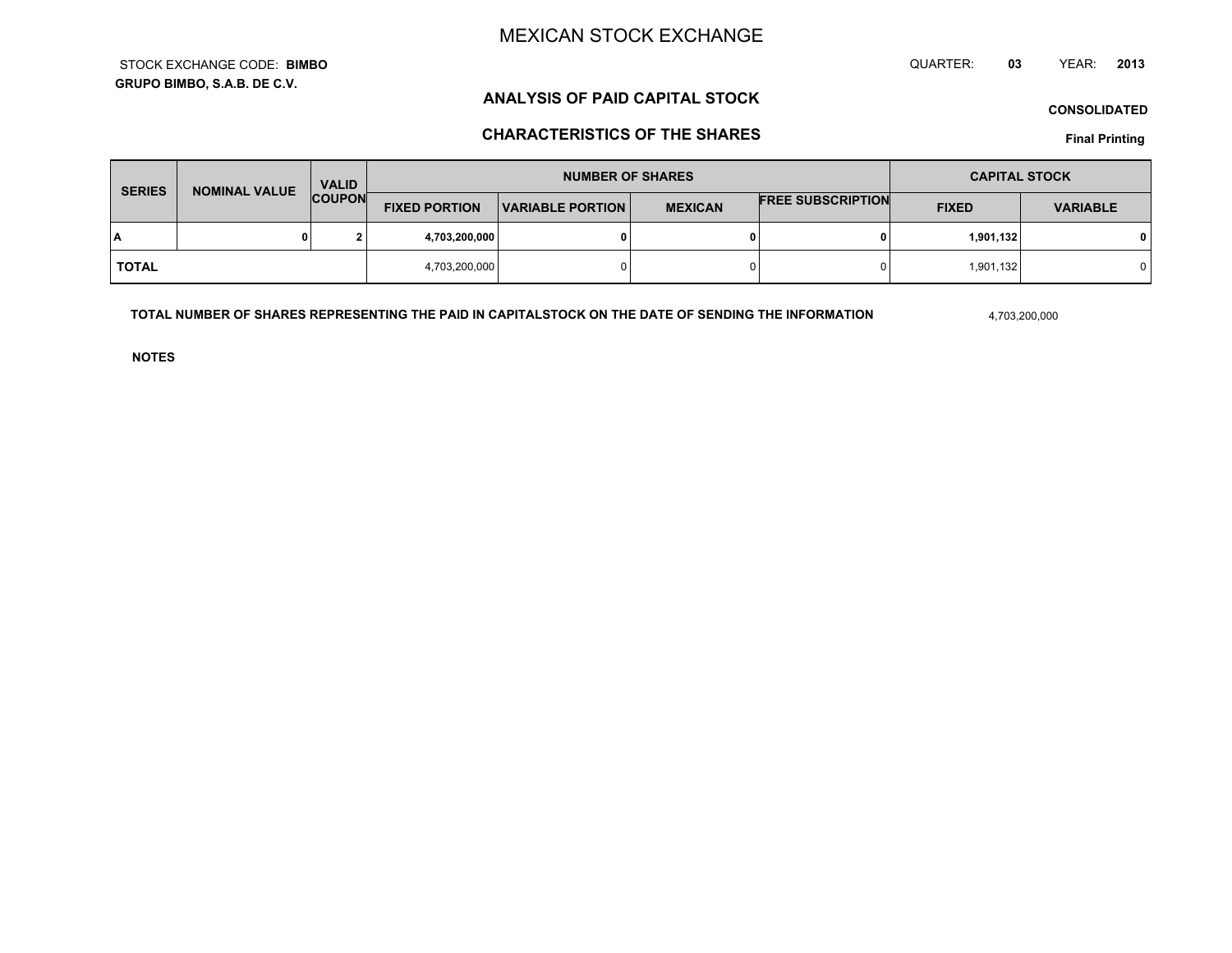STOCK EXCHANGE CODE: **BIMBO GRUPO BIMBO, S.A.B. DE C.V.**

QUARTER: **03** YEAR: **2013**

**DERIVATIVE FINANCIAL INSTRUMENTS**

1 PAGE **/ 22**

**CONSOLIDATED**

**Final Printing**

INFORMACIÓN ADICIONAL Y COMPLEMENTARIA AL REPORTE TRIMESTRAL AL 30 DE SEPTIEMBRE DE 2013 ("REPORTE TRIMESTRAL") DE GRUPO BIMBO S.A.B. DE C.V. ("GRUPO BIMBO" O LA "COMPAÑÍA") SOLICITADA EN VIRTUD DEL OFICIO NÚM. 151/13179/2008 ("EL OFICIO") DE FECHA 25 DE NOVIEMBRE DE 2008 EMITIDO POR LA COMISIÓN NACIONAL BANCARIA Y DE VALORES.

LA COMISIÓN NACIONAL BANCARIA Y DE VALORES DE MÉXICO HA SOLICITADO A GRUPO BIMBO JUNTO CON OTRAS EMISORAS CON ACCIONES Y DEUDA DE LARGO PLAZO INSCRITOS EN EL REGISTRO NACIONAL DE VALORES Y LISTADAS EN LA BOLSA MEXICANA DE VALORES, S.A.B. DE C.V. DIVULGUEN INFORMACIÓN RELACIONADA AL USO DE INSTRUMENTOS FINANCIEROS DERIVADOS.

TODA VEZ QUE PARA DICHO ORGANISMO, ASÍ COMO PARA TODOS LOS PARTICIPANTES EN LOS MERCADOS FINANCIEROS, RESULTA DE PARTICULAR IMPORTANCIA QUE EL PÚBLICO INVERSIONISTA CONOZCA LA PARTICIPACIÓN DE LAS EMPRESAS PÚBLICAS EN OPERACIONES CON INSTRUMENTOS FINANCIEROS DERIVADOS, SE REQUIERE LA DIVULGACIÓN DE INFORMACIÓN ADICIONAL Y COMPLEMENTARIA DE CONFORMIDAD CON EL FORMATO SOLICITADO.

I) INTRODUCCIÓN.

COMO SE PRESENTÓ EN EL REPORTE TRIMESTRAL, LA COMPAÑÍA REPORTÓ LOS PASIVOS FINANCIEROS QUE SE DETALLAN A CONTINUACIÓN:

SEPTIEMBRE DE 2013 - MILES DE PESOS

| PASIVO CIRCULANTE            |                     |            |
|------------------------------|---------------------|------------|
|                              | CRÉDITOS BURSÁTILES | 5,000,000  |
|                              | CRÉDITOS BANCARIOS  | 1,468,137  |
| PASIVO A LARGO PLAZO         |                     |            |
|                              | CRÉDITOS BANCARIOS  | 2,054,409  |
|                              | CRÉDITOS BURSÁTILES | 31,077,504 |
|                              |                     |            |
| TOTAL DE PASIVOS FINANCIEROS |                     | 39,600,050 |

ESTOS PASIVOS FINANCIEROS TIENEN LAS SIGUIENTES CARACTERÍSTICAS:

#### BONOS INTERNACIONALES

EL 25 DE ENERO DE 2012, LA COMPAÑÍA REALIZÓ UNA EMISIÓN CONFORME A LA REGLA 144 A REGULACIÓN S POR 800 MILLONES DE DÓLARES ESTADOUNIDENSES CON VENCIMIENTO EL 25 DE ENERO DE 2022. DICHO FINANCIAMIENTO, DEVENGA UNA TASA DE INTERÉS FIJA DEL 4.50% PAGADERA SEMESTRALMENTE. LOS RECURSOS PROVENIENTES DE LA PRESENTE EMISIÓN, TUVIERON COMO DESTINO EL REFINANCIAMIENTO DE DEUDA.

EL 30 DE JUNIO DE 2010 LA COMPAÑÍA REALIZÓ UNA EMISIÓN CONFORME A LA REGLA 144 A REGULACIÓN S POR 800 MILLONES DE DÓLARES ESTADOUNIDENSES CON VENCIMIENTO EL 30 DE JUNIO DE 2020. DICHO FINANCIAMIENTO, DEVENGA UNA TASA DE INTERÉS FIJA DEL 4.875% PAGADERA SEMESTRALMENTE. LOS RECURSOS PROVENIENTES DE LA PRESENTE EMISIÓN, TUVIERON COMO DESTINO EL REFINANCIAMIENTO DE DEUDA.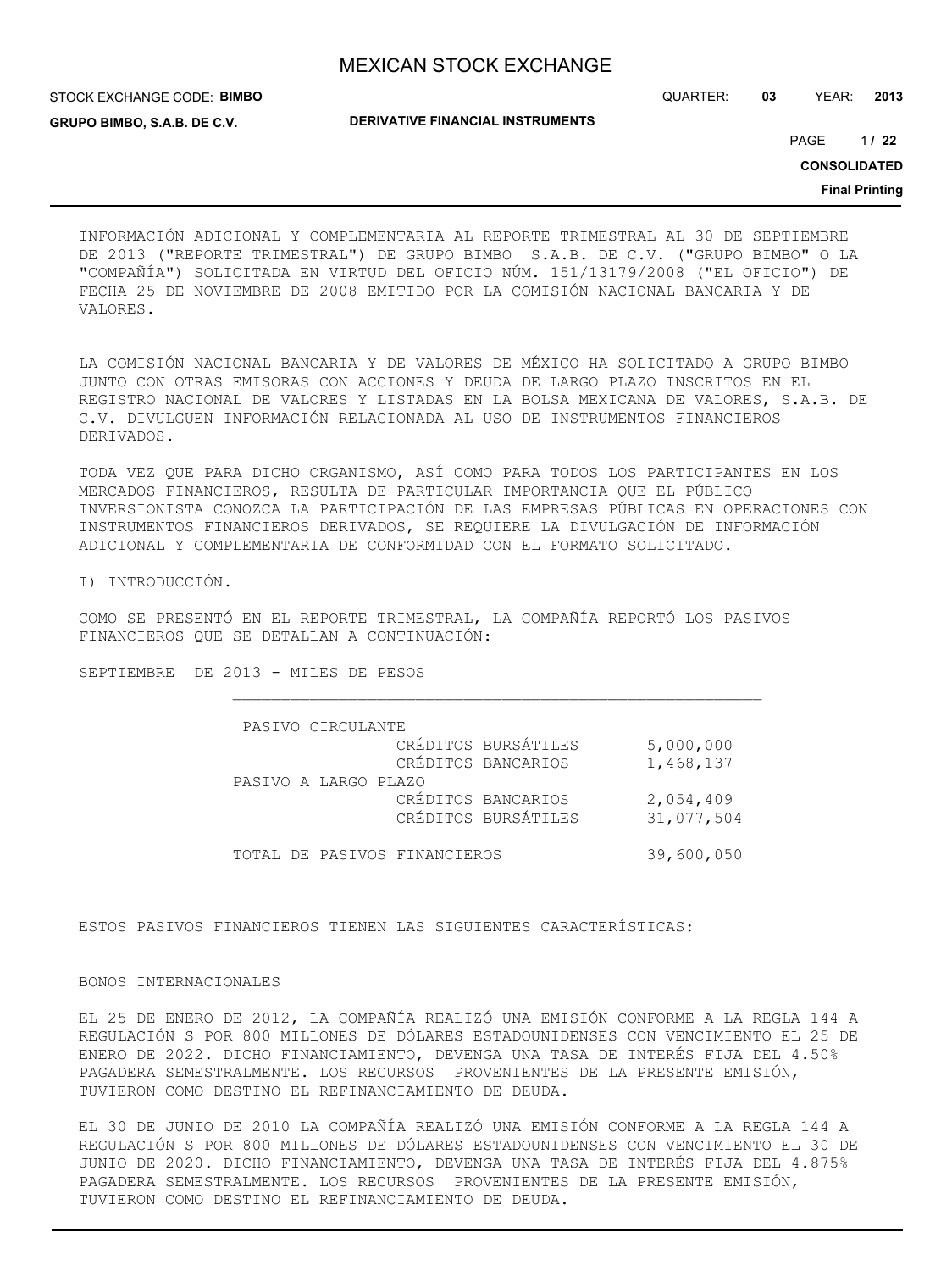#### STOCK EXCHANGE CODE: **BIMBO**

**GRUPO BIMBO, S.A.B. DE C.V.**

QUARTER: **03** YEAR: **2013**

2 PAGE **/ 22**

**CONSOLIDATED**

**Final Printing**

LA TOTALIDAD DE LOS BONOS INTERNACIONALES EMITIDOS POR LA COMPAÑÍA, CUENTAN CON LA GARANTÍA DE SUS PRINCIPALES SUBSIDIARIAS OPERATIVAS.

#### CERTIFICADOS BURSÁTILES

A LA FECHA, LA COMPAÑÍA MANTIENE VIGENTES DIVERSAS EMISIONES DE CERTIFICADOS BURSÁTILES.

BIMBO 12- CON EL PROPÓSITO DE REFINANCIAR PARCIALMENTE SU DEUDA, EL 10 DE FEBRERO DE 2012 LA COMPAÑÍA EMITIÓ CERTIFICADOS BURSÁTILES CON VENCIMIENTO EN AGOSTO DE 2018 Y CON UNA TASA DE INTERÉS FIJA DE 6.83%.

DURANTE 2009, LA COMPAÑÍA REALIZÓ LAS SIGUIENTES EMISIONES DE CERTIFICADOS BURSÁTILES, PAGADERAS A SU VENCIMIENTO. LOS RECURSOS OBTENIDOS DE DICHAS EMISIONES, FUERON UTILIZADOS PARA REFINANCIAR DEUDA DE LA COMPAÑÍA ORIGINALMENTE CONTRATADA PARA HACER FRENTE A LA ADQUISICIÓN DE BFI.

BIMBO 09- EMITIDOS EL 15 DE JUNIO DE 2009, CON VENCIMIENTO EN JUNIO DE 2014 Y CON UNA TASA DE INTERÉS APLICABLE A ESTA EMISIÓN DE TIIE DE 28 DÍAS MÁS 1.55 PUNTOS PORCENTUALES.

BIMBO 09-2- EMITIDOS EL 15 DE JUNIO DE 2009 CON VENCIMIENTO EN JUNIO DE 2016 Y CON UNA TASA DE INTERÉS FIJA DEL 10.60%.

BIMBO 09U- EMITIDOS EL 15 DE JUNIO DE 2009 POR UN MONTO DE 706,302 UDIS Y CON VENCIMIENTO EN JUNIO DE 2016, CON UNA TASA DE INTERÉS FIJA DEL 6.05%. EL VALOR DE LA UDI AL 30 DE SEPTIEMBRE DE 2013 Y AL 30 DE JUNIO DE 2013 ES DE \$4.968770 Y \$4.951754 PESOS POR UDI, RESPECTIVAMENTE.

LA TOTALIDAD DE LOS CERTIFICADOS BURSÁTILES EMITIDOS POR LA COMPAÑÍA, CUENTAN CON EL AVAL DE SUS PRINCIPALES SUBSIDIARIAS OPERATIVAS.

LÍNEA DE CRÉDITO COMPROMETIDA REVOLVENTE (MULTIMONEDA)

DURANTE EL MES DE DICIEMBRE DE 2011, LA COMPAÑÍA ENMENDÓ LOS TÉRMINOS Y CONDICIONES DE SU LÍNEA COMPROMETIDA CONTRATADA ORIGINALMENTE EL 26 DE ABRIL DE 2010.

DE ACUERDO A SUS NUEVOS TÉRMINOS Y CONDICIONES, EL IMPORTE TOTAL DE LA LÍNEA ES DE HASTA \$1,500 MILLONES DE DÓLARES, SU FECHA DE VENCIMIENTO ES EL 27 DE DICIEMBRE DE 2016 Y LA TASA DE INTERÉS APLICABLE ES DE LIBOR MÁS 1.25%. A LA FECHA SON DIEZ LAS INSTITUCIONES FINANCIERAS QUE PARTICIPAN EN LA LÍNEA Y NO EXISTEN SALDOS DISPUESTOS A SU AMPARO.

#### CRÉDITO BANCARIO EN EUROS

EL 24 DE OCTUBRE DE 2011, LA COMPAÑÍA CONTRATÓ UN CRÉDITO REVOLVENTE A LARGO PLAZO EN EUROS CON UNA INSTITUCIÓN BANCARIA EUROPEA POR \$65 MILLONES DE EUROS, CON UNA TASA DE INTERÉS APLICABLE DE EURIBOR MÁS 1.00% Y CON VENCIMIENTO EL 13 DE AGOSTO DE 2014. LOS RECURSOS OBTENIDOS DE ESTE CRÉDITO FUERON UTILIZADOS PARA LA ADQUISICIÓN DE IBERIA.

EN JUNIO Y SEPTIEMBRE DE 2013, LA COMPAÑÍA PAGÓ ANTICIPADAMENTE \$25 MILLONES DE EUROS Y \$40 MILLONES DE EUROS RESPECTIVAMENTE, POR LO CUAL AL 30 DE SEPTIEMBRE DE 2013, LA COMPAÑÍA HABÍA PAGADO EL CRÉDITO EN SU TOTALIDAD.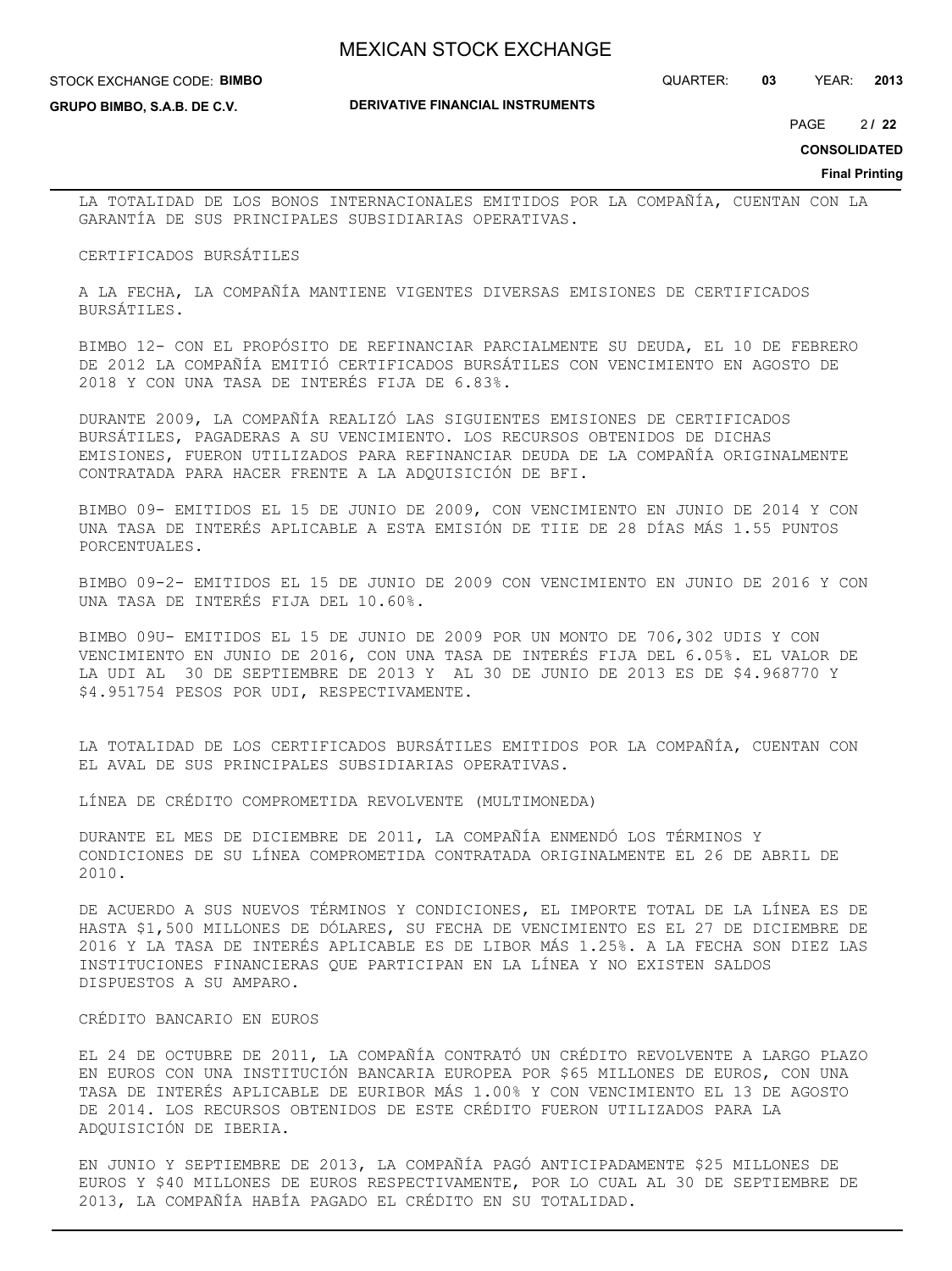QUARTER: **03** YEAR: **2013**

STOCK EXCHANGE CODE: **BIMBO GRUPO BIMBO, S.A.B. DE C.V.**

**DERIVATIVE FINANCIAL INSTRUMENTS**

3 PAGE **/ 22**

**CONSOLIDATED**

**Final Printing**

#### CRÉDITO BANCARIO SINDICADO

EL 26 DE ABRIL DE 2011, LA COMPAÑÍA CONTRATÓ UN CRÉDITO BANCARIO A LARGO PLAZO POR UN IMPORTE DE 1,300 MILLONES DE DÓLARES ESTADOUNIDENSES. EN DICHO CRÉDITO PARTICIPA BANK OF AMERICA, N. A., COMO AGENTE ADMINISTRADOR Y UN SINDICATO DE BANCOS INTEGRADO A LA FECHA POR DIEZ INSTITUCIONES. EL PRESENTE CRÉDITO SERÍA AMORTIZADO SEMESTRALMENTE A PARTIR DE OCTUBRE DE 2014 Y HASTA EL 20 DE ABRIL DE 2016. SOBRE ESTE FINANCIAMIENTO, LA COMPAÑÍA DEBE PAGAR INTERESES A LA TASA LIBOR MÁS 1.10%. LOS RECURSOS OBTENIDOS DE ESTE FINANCIAMIENTO, FUERON APLICADOS AL REFINANCIAMIENTO DE OBLIGACIONES ORIGINALMENTE CONTRATADAS PARA FINANCIAR LA ADQUISICIÓN DE BFI Y PARA EL PAGO PARCIAL DE LA ADQUISICIÓN DE SARA LEE.

EN ENERO DE 2012, LA COMPAÑÍA PAGÓ ANTICIPADAMENTE \$1,102 MILLONES DE DÓLARES ESTADOUNIDENSES CON LOS RECURSOS OBTENIDOS POR LOS PRÉSTAMOS ADQUIRIDOS EN 2012.

ADICIONALMENTE, EN JUNIO Y SEPTIEMBRE DE 2013, LA COMPAÑÍA PAGÓ ANTICIPADAMENTE \$70 MILLONES DE DÓLARES Y \$25 MILLONES DE DÓLARES RESPECTIVAMENTE.

A LA FECHA RESTAN \$103 MILLONES DE DÓLARES POR PAGAR.

LOS CRÉDITOS BANCARIOS CONTRATADOS POR LA COMPAÑÍA, CUENTAN CON EL AVAL DE SUS PRINCIPALES SUBSIDIARIAS OPERATIVAS.

OTROS - ALGUNAS SUBSIDIARIAS TIENEN CONTRATADOS OTROS PRÉSTAMOS DIRECTOS PARA SOLVENTAR PRINCIPALMENTE SUS NECESIDADES DE CAPITAL DE TRABAJO, CON VENCIMIENTOS QUE FLUCTÚAN ENTRE EL 2013 Y 2018 Y GENERAN INTERESES A DIVERSAS TASAS.

ADICIONALMENTE, LA COMPAÑÍA REVELÓ EN EL REPORTE TRIMESTRAL LA CONTRATACIÓN Y VIGENCIA DE LAS SIGUIENTES OPERACIONES CON INSTRUMENTOS FINANCIEROS DERIVADOS:

| INSTRUMENTO:                                                                                                    | CROSS CURRENCY SWAP (CCS)                                  |
|-----------------------------------------------------------------------------------------------------------------|------------------------------------------------------------|
| MONTO NOCIONAL Y MONEDA:                                                                                        | 50,000 USD                                                 |
| POSICION PRIMARIA OBJETO DE COBERTURA: BIMBO12                                                                  | $17 - FEB - 12$                                            |
| FECHA DE INICIO:                                                                                                | $3 - AGO - 18$                                             |
| FECHA DE VENCIMIENTO:                                                                                           | 3.30%                                                      |
| LA COMPAÑÍA PAGA:                                                                                               | 6.83%                                                      |
| LA COMPAÑÍA RECIBE:                                                                                             | TRANSFORMA TASA PASIVA FIJA EN                             |
| OBSERVACIONES:                                                                                                  | PESOS A FIJA EN DÓLARES                                    |
| INSTRUMENTO:                                                                                                    | CROSS CURRENCY SWAP (CCS)                                  |
| MONTO NOCIONAL Y MONEDA:                                                                                        | 50,000 USD                                                 |
| POSICION PRIMARIA OBJETO DE COBERTURA: BIMBO 12                                                                 | $15 - FEB - 12$                                            |
| FECHA DE INICIO:                                                                                                | $3 - AGO - 18$                                             |
| FECHA DE VENCIMIENTO:                                                                                           | 3.24%                                                      |
| LA COMPAÑÍA PAGA:                                                                                               | 6.83%                                                      |
| LA COMPAÑÍA RECIBE:                                                                                             | TRANSFORMA TASA PASIVA FIJA EN                             |
| OBSERVACIONES:                                                                                                  | PESOS A FIJA EN DÓLARES                                    |
| INSTRUMENTO:<br>MONTO NOCIONAL Y MONEDA:<br>POSICION PRIMARIA OBJETO DE COBERTURA: BIMBO 12<br>FECHA DE INICIO: | CROSS CURRENCY SWAP (CCS)<br>70,000 USD<br>$14 - FER - 12$ |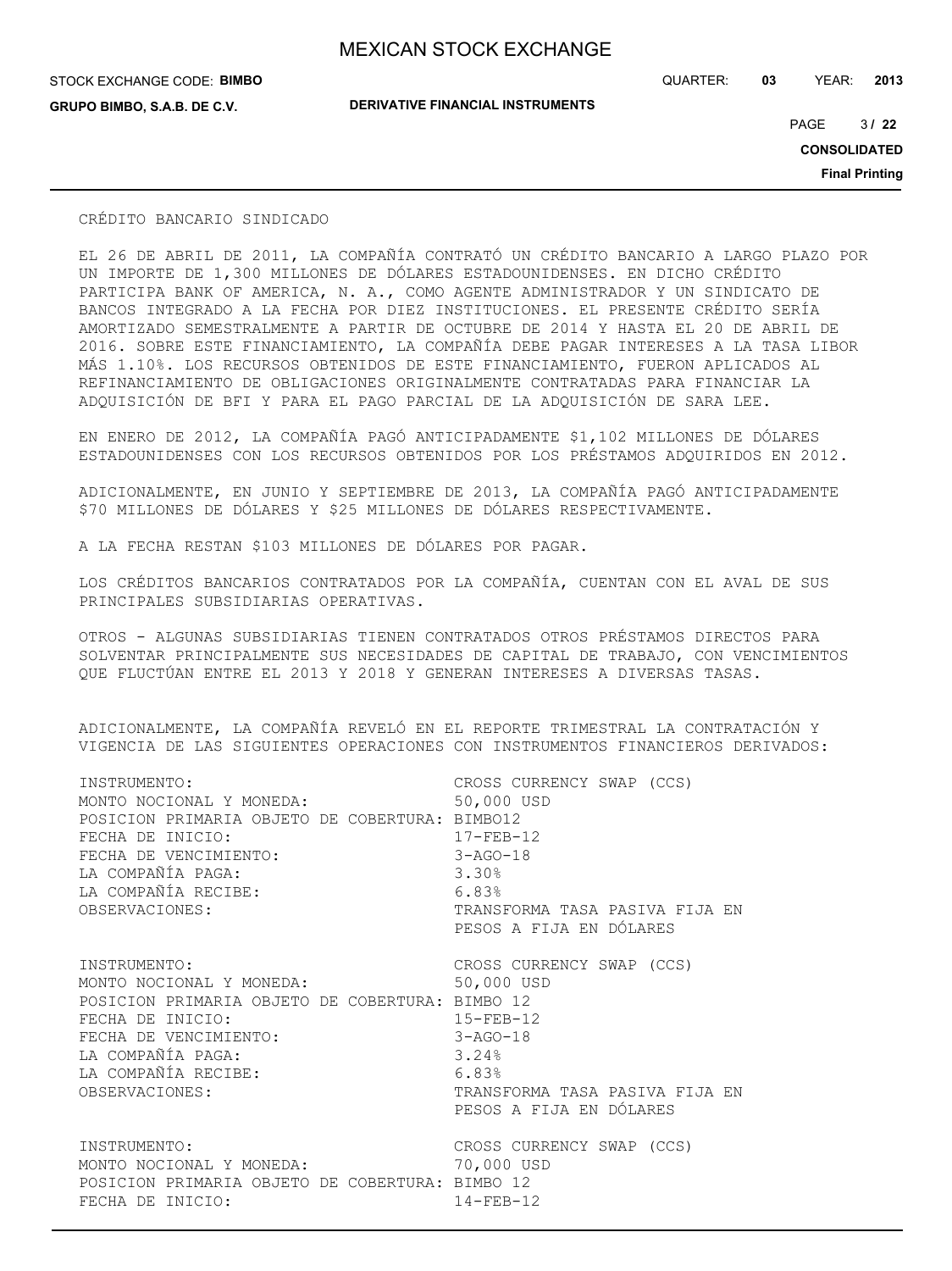#### STOCK EXCHANGE CODE: **BIMBO**

**GRUPO BIMBO, S.A.B. DE C.V.**

## **DERIVATIVE FINANCIAL INSTRUMENTS**

QUARTER: **03** YEAR: **2013**

 $4/22$ PAGE **/ 22**

**CONSOLIDATED**

| FECHA DE VENCIMIENTO:<br>LA COMPAÑÍA FAGA:<br>OBSERVACIONES:                                                                                                                                                    | $3 - AGO - 18$<br>3.265%<br>6.83%                                                                                                                                 |
|-----------------------------------------------------------------------------------------------------------------------------------------------------------------------------------------------------------------|-------------------------------------------------------------------------------------------------------------------------------------------------------------------|
|                                                                                                                                                                                                                 | TRANSFORMA TASA PASIVA FIJA EN<br>PESOS A FIJA EN DÓLARES                                                                                                         |
| INSTRUMENTO:<br>MONTO NOCIONAL Y MONEDA:<br>POSICION PRIMARIA OBJETO DE COBERTURA: BIMBO 12<br>FECHA DE INICIO:<br>FECHA DE VENCIMIENTO:<br>LA COMPAÑÍA PAGA:<br>LA COMPAÑÍA RECIBE:<br>6.83%<br>OBSERVACIONES: | CROSS CURRENCY SWAP (CCS)<br>72,134 USD<br>$17 - FFR - 12$<br>$17 - FEB - 1$<br>3-AGO-18<br>3.325%<br>TRANSFORMA TASA PASIVA FIJA EN<br>PESOS A FIJA EN DÓLARES   |
| INSTRUMENTO:<br>MONTO NOCIONAL Y MONEDA:<br>POSICION PRIMARIA OBJETO DE COBERTURA: BIMBO 12<br>FECHA DE INICIO:<br>FECHA DE VENCIMIENTO:<br>LA COMPAÑÍA PAGA:<br>3.25%                                          | CROSS CURRENCY SWAP (CCS)<br>100,000 USD<br>$14 - FEB - 12$<br>$3 - AGO - 18$<br>TRANSFORMA TASA PASIVA FIJA EN<br>PESOS A FIJA EN DÓLARES                        |
| INSTRUMENTO:<br>MONTO NOCIONAL Y MONEDA:<br>POSICION PRIMARIA OBJETO DE COBERTURA: BIMBO 12<br>FECHA DE INICIO:<br>FECHA DE VENCIMIENTO:<br>LA COMPAÑÍA PAGA:<br>LA COMPAÑÍA RECIBE:<br>6.83%<br>OBSERVACIONES: | CROSS CURRENCY SWAP (CCS)<br>50,000 USD<br>$17 - FEB - 12$<br>$3 - AGO - 18$<br>$3.272$ <sup>8</sup><br>TRANSFORMA TASA PASIVA FIJA EN<br>PESOS A FIJA EN DÓLARES |
| INSTRUMENTO:<br>MONTO NOCIONAL Y MONEDA:<br>POSICION PRIMARIA OBJETO DE COBERTURA: BIMBO 09-2<br>FECHA DE INICIO:<br>FECHA DE VENCIMIENTO:<br>LA COMPAÑÍA PAGA:<br>LA COMPAÑÍA RECIBE:<br>OBSERVACIONES:        | CROSS CURRENCY SWAP (CCS)<br>155,279 USD<br>$13-DIC-10$<br>$06 - JUN - 16$<br>6.35%<br>10.60%<br>TRANSFORMA TASA PASIVA FIJA EN<br>PESOS A FIJA EN DÓLARES        |
| INSTRUMENTO:<br>MONTO NOCIONAL Y MONEDA:<br>POSICION PRIMARIA OBJETO DE COBERTURA: BIMBO 09<br>FECHA DE INICIO:<br>FECHA DE VENCIMIENTO:<br>LA COMPAÑÍA PAGA:<br>LA COMPAÑÍA RECIBE:<br>OBSERVACIONES:          | CROSS CURRENCY SWAP (CCS)<br>166,044 USD<br>$21 - FEB - 11$<br>$09 - JUN - 14$<br>5.06%<br>8.98%<br>TRANSFORMA TASA PASIVA FIJA EN                                |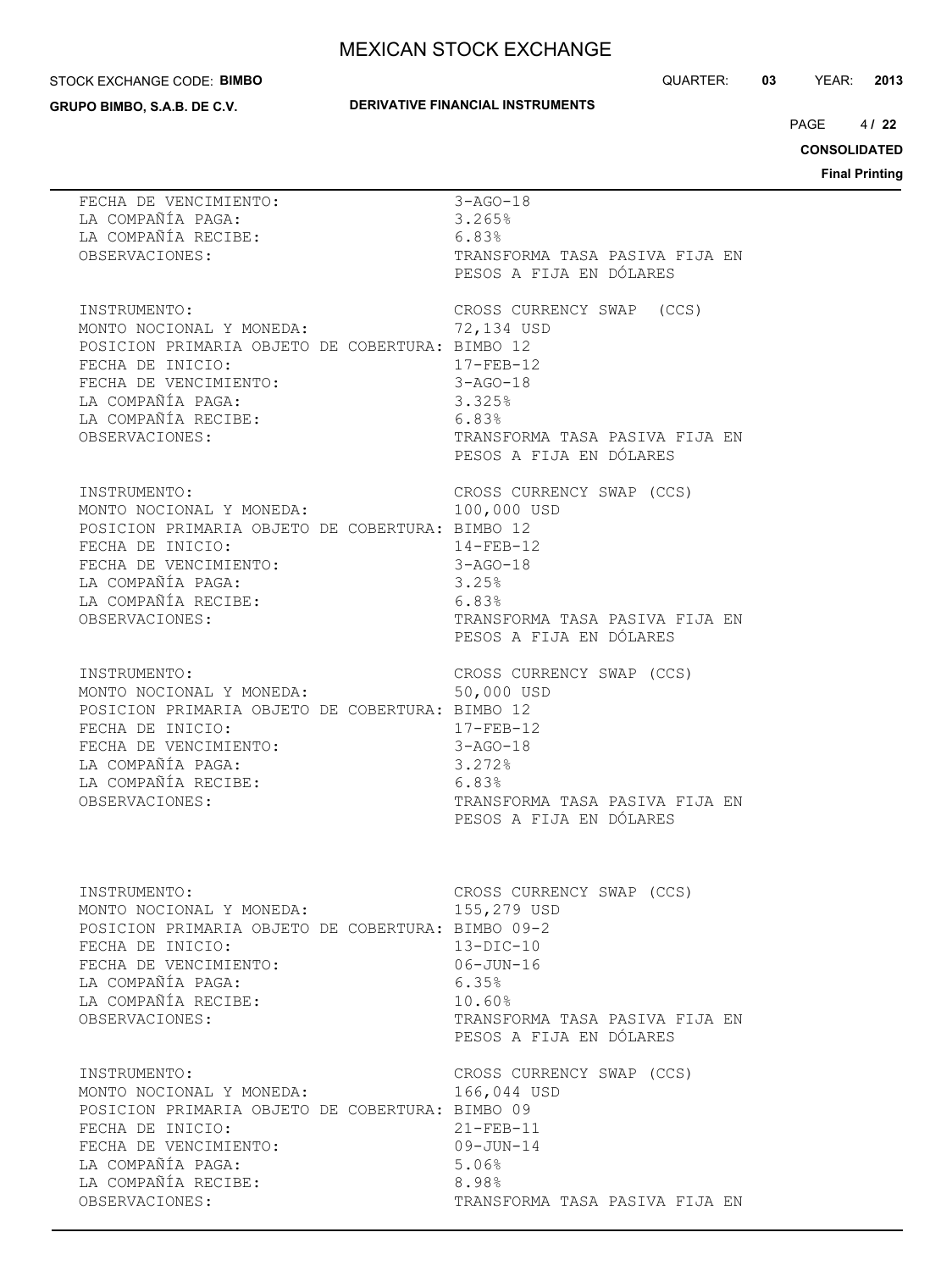#### STOCK EXCHANGE CODE: **BIMBO**

**GRUPO BIMBO, S.A.B. DE C.V.**

## **DERIVATIVE FINANCIAL INSTRUMENTS**

QUARTER: **03** YEAR: **2013**

 $5/22$ PAGE **/ 22**

**CONSOLIDATED**

|                                                                                                                                                                                                                                             | PESOS A FIJA EN DÓLARES                                                                                                                                       |
|---------------------------------------------------------------------------------------------------------------------------------------------------------------------------------------------------------------------------------------------|---------------------------------------------------------------------------------------------------------------------------------------------------------------|
| INSTRUMENTO:<br>MONTO NOCIONAL Y MONEDA:<br>POSICION PRIMARIA OBJETO DE COBERTURA: BIMBO 09U<br>FECHA DE INICIO:<br>21-FEB-11<br>6-JUN-16<br>FECHA DE VENCIMIENTO:<br>LA COMPAÑÍA PAGA:<br>LA COMPAÑÍA RECIBE:<br>OBSERVACIONES:            | CROSS CURRENCY SWAP (CCS)<br>83,125 USD<br>$21 - FEB - 11$<br>6.47%<br>10.54%<br>TRANSFORMA TASA PASIVA FIJA EN<br>PESOS A FIJA EN DÓLARES                    |
| INSTRUMENTO:<br>MONTO NOCIONAL Y MONEDA:<br>POSICION PRIMARIA OBJETO DE COBERTURA: BIMBO 09U<br>FECHA DE INICIO:<br>FECHA DE VENCIMIENTO:<br>LA COMPAÑÍA PAGA:<br>LA COMPAÑÍA RECIBE:<br>OBSERVACIONES:                                     | CROSS CURRENCY SWAP (CCS)<br>166,250 USD<br>$21 - FEB - 11$<br>$6 - JUN - 16$<br>6.53%<br>10.60%<br>TRANSFORMA TASA PASIVA FIJA EN<br>PESOS A FIJA EN DÓLARES |
| INSTRUMENTO:<br>MONTO NOCIONAL Y MONEDA: 66,711 USD<br>POSICION PRIMARIA OBJETO DE COBERTURA: BIMBO 09<br>FECHA DE INICIO:<br>$02 - \text{MAX} - 11$<br>FECHA DE VENCIMIENTO:<br>LA COMPAÑÍA PAGA:<br>LA COMPAÑÍA RECIBE:<br>OBSERVACIONES: | $9 - JUN - 14$<br>3.79%<br>$8.00\%$<br>TRANSFORMA TASA PASIVA FIJA EN<br>PESOS A FIJA EN DÓLARES                                                              |
| INSTRUMENTO:<br>MONTO NOCIONAL Y MONEDA:<br>POSICION PRIMARIA OBJETO DE COBERTURA: BIMBO 09<br>FECHA DE INICIO:<br>FECHA DE VENCIMIENTO:<br>LA COMPAÑÍA PAGA:<br>LA COMPAÑÍA RECIBE:<br>OBSERVACIONES:                                      | CROSS CURRENCY SWAP (CCS)<br>86,580 USD<br>$29 - ABR - 11$<br>$09 - JUN - 14$<br>3.73%<br>7.94%<br>TRANSFORMA TASA PASIVA FIJA EN<br>PESOS A FIJA EN DÓLARES  |
| INSTRUMENTO:<br>MONTO NOCIONAL Y MONEDA:<br>POSICION PRIMARIA OBJETO DE COBERTURA: BIMBO 09<br>FECHA DE INICIO:<br>FECHA DE VENCIMIENTO:<br>LA COMPAÑÍA PAGA:<br>LA COMPAÑÍA RECIBE:<br>OBSERVACIONES:                                      | CROSS CURRENCY SWAP (CCS)<br>86,207 USD<br>$27 - ABR - 11$<br>$9 - JUN - 14$<br>3.83%<br>8.03%<br>TRANSFORMA TASA PASIVA FIJA EN<br>PESOS A FIJA EN DÓLARES   |
| INSTRUMENTO:<br>MONTO NOCIONAL Y MONEDA:<br>POSICION PRIMARIA OBJETO DE COBERTURA: CERTIFICADO BURSÁTIL BIMBO 09-U                                                                                                                          | CROSS CURRENCY SWAP (CCS)<br>1,000,000 MXN                                                                                                                    |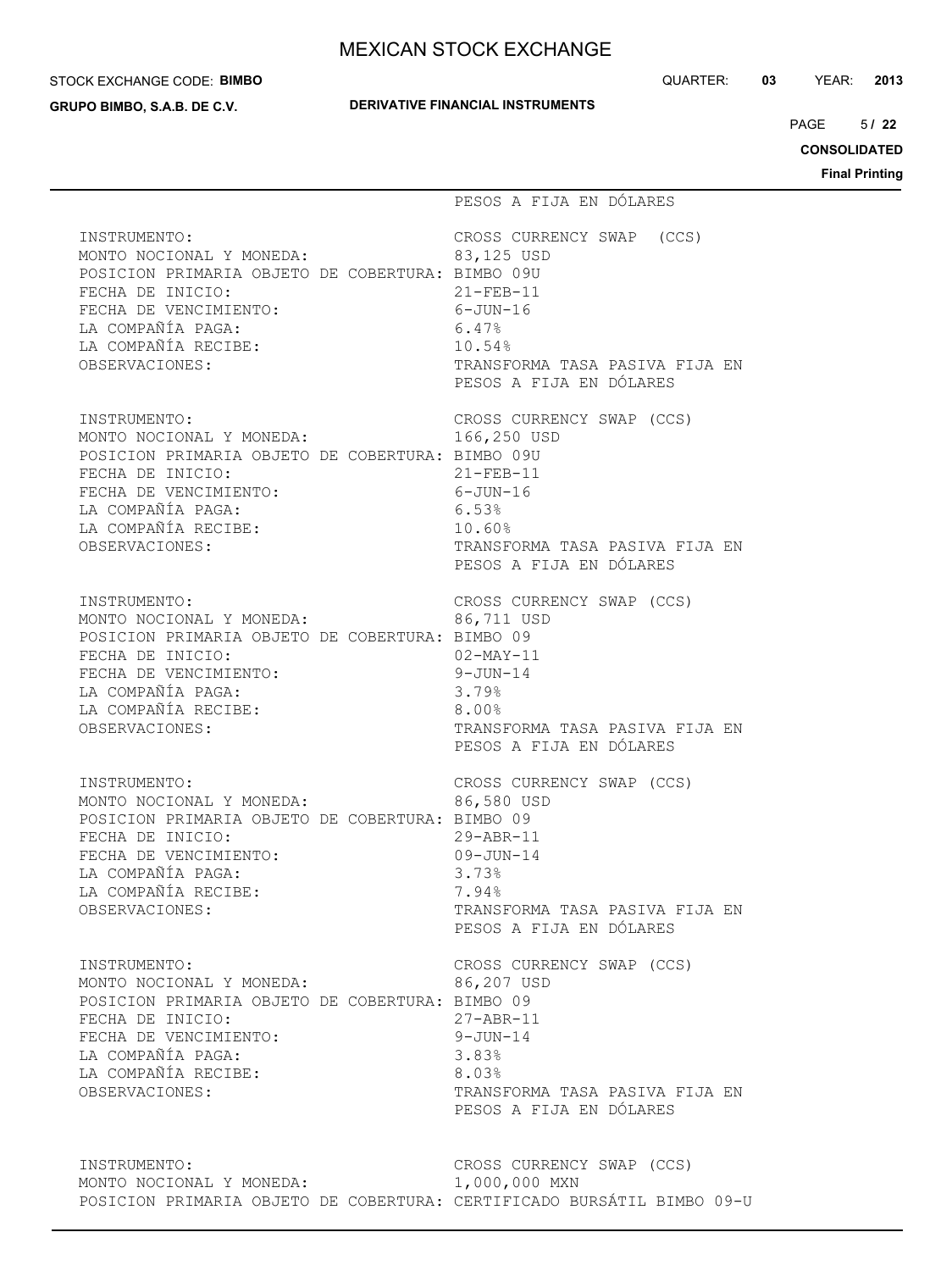#### STOCK EXCHANGE CODE: **BIMBO**

**GRUPO BIMBO, S.A.B. DE C.V.**

## **DERIVATIVE FINANCIAL INSTRUMENTS**

QUARTER: **03** YEAR: **2013**

 $6122$  $PAGE$ 

**CONSOLIDATED**

| FECHA DE INICIO:<br>FECHA DE VENCIMIENTO:                              | APROX.3,000,000 EN UDIS A 7<br>AÑOS<br>$15 - JUN - 09$<br>$06 - JUN - 16$       |
|------------------------------------------------------------------------|---------------------------------------------------------------------------------|
| LA COMPAÑÍA PAGA:                                                      | 10.54% NOMINAL                                                                  |
| LA COMPAÑÍA RECIBE:                                                    | $6.05%$ REAL                                                                    |
| OBSERVACIONES:                                                         | TRANSFORMA TASA PASIVA REAL A                                                   |
|                                                                        | TASA NOMINAL EN MXN                                                             |
|                                                                        |                                                                                 |
| INSTRUMENTO:                                                           | CROSS CURRENCY SWAP (CCS)                                                       |
| MONTO NOCIONAL Y MONEDA:                                               | 2,000,000 MXN                                                                   |
| POSICION PRIMARIA OBJETO DE COBERTURA: CERTIFICADO BURSÁTIL BIMBO 09-U | APROX. 3,000,000 EN UDIS A 7<br>AÑOS                                            |
| FECHA DE INICIO:                                                       | $15 - JUN - 09$                                                                 |
| FECHA DE VENCIMIENTO:                                                  | 06-JUN-16                                                                       |
| LA COMPAÑÍA PAGA:                                                      | 10.6% NOMINAL                                                                   |
| LA COMPAÑÍA RECIBE:                                                    | $6.05%$ REAL                                                                    |
| OBSERVACIONES:                                                         | TRANSFORMA TASA PASIVA REAL A                                                   |
|                                                                        | TASA NOMINAL EN MXN                                                             |
| INSTRUMENTO:                                                           | INTEREST RATE SWAP (IRS)                                                        |
| MONTO NOCIONAL Y MONEDA:                                               | 37,500 USD                                                                      |
|                                                                        | POSICION PRIMARIA OBJETO DE COBERTURA: CRÉDITO SINDICADO POR USD 128MM FECHA DE |
| INICIO:<br>26-JUN-09                                                   |                                                                                 |
| FECHA DE VENCIMIENTO:                                                  | $15 - ENE - 14$                                                                 |
| LA COMPAÑÍA PAGA:                                                      | 2.33%                                                                           |
| LA COMPAÑÍA RECIBE:<br>OBSERVACIONES:                                  | LIBOR1M<br>TRANSFORMA TASA PASIVA VARIABLE                                      |
|                                                                        | A FIJA                                                                          |
|                                                                        |                                                                                 |
| INSTRUMENTO:                                                           | INTEREST RATE SWAP (IRS)                                                        |
| MONTO NOCIONAL Y MONEDA:                                               | 2,000,000 MXN                                                                   |
| POSICION PRIMARIA OBJETO DE COBERTURA: CERTIFICADO BURSÁTIL BIMBO 09;  |                                                                                 |
| FECHA DE INICIO:                                                       | 5,000,000 MXN A 5 AÑOS                                                          |
| FECHA DE VENCIMIENTO:                                                  | $13 - JUL-09$<br>$09 - JUN - 14$                                                |
| LA COMPAÑÍA PAGA:                                                      | 7.43%                                                                           |
| LA COMPAÑÍA RECIBE:                                                    | TIIE 28D                                                                        |
| OBSERVACIONES:                                                         | TRANSFORMA TASA PASIVA VARIABLE                                                 |
|                                                                        | A FIJA                                                                          |
|                                                                        |                                                                                 |
| INSTRUMENTO:<br>MONTO NOCIONAL Y MONEDA:                               | INTEREST RATE SWAP (IRS)<br>1,000,000 MXN                                       |
| POSICION PRIMARIA OBJETO DE COBERTURA: CERTIFICADO BURSÁTIL BIMBO 09;  |                                                                                 |
| FECHA DE INICIO:                                                       | $22-MAR-11$                                                                     |
| FECHA DE VENCIMIENTO:                                                  | $09 - JUN - 14$                                                                 |
| LA COMPAÑÍA PAGA:                                                      | $8.00\%$                                                                        |
| LA COMPAÑÍA RECIBE:                                                    | TIIE 28D + 1.55%                                                                |
| OBSERVACIONES:                                                         | TRANSFORMA TASA PASIVA VARIABLE                                                 |
|                                                                        | A FIJA                                                                          |
| INSTRUMENTO:                                                           | INTEREST RATE SWAP (IRS)                                                        |
| MONTO NOCIONAL Y MONEDA:                                               | 1,000,000 MXN                                                                   |
| POSICION PRIMARIA OBJETO DE COBERTURA: CERTIFICADO BURSÁTIL BIMBO 09 ; |                                                                                 |
| FECHA DE INICIO:                                                       | $22-MAR-11$                                                                     |
|                                                                        |                                                                                 |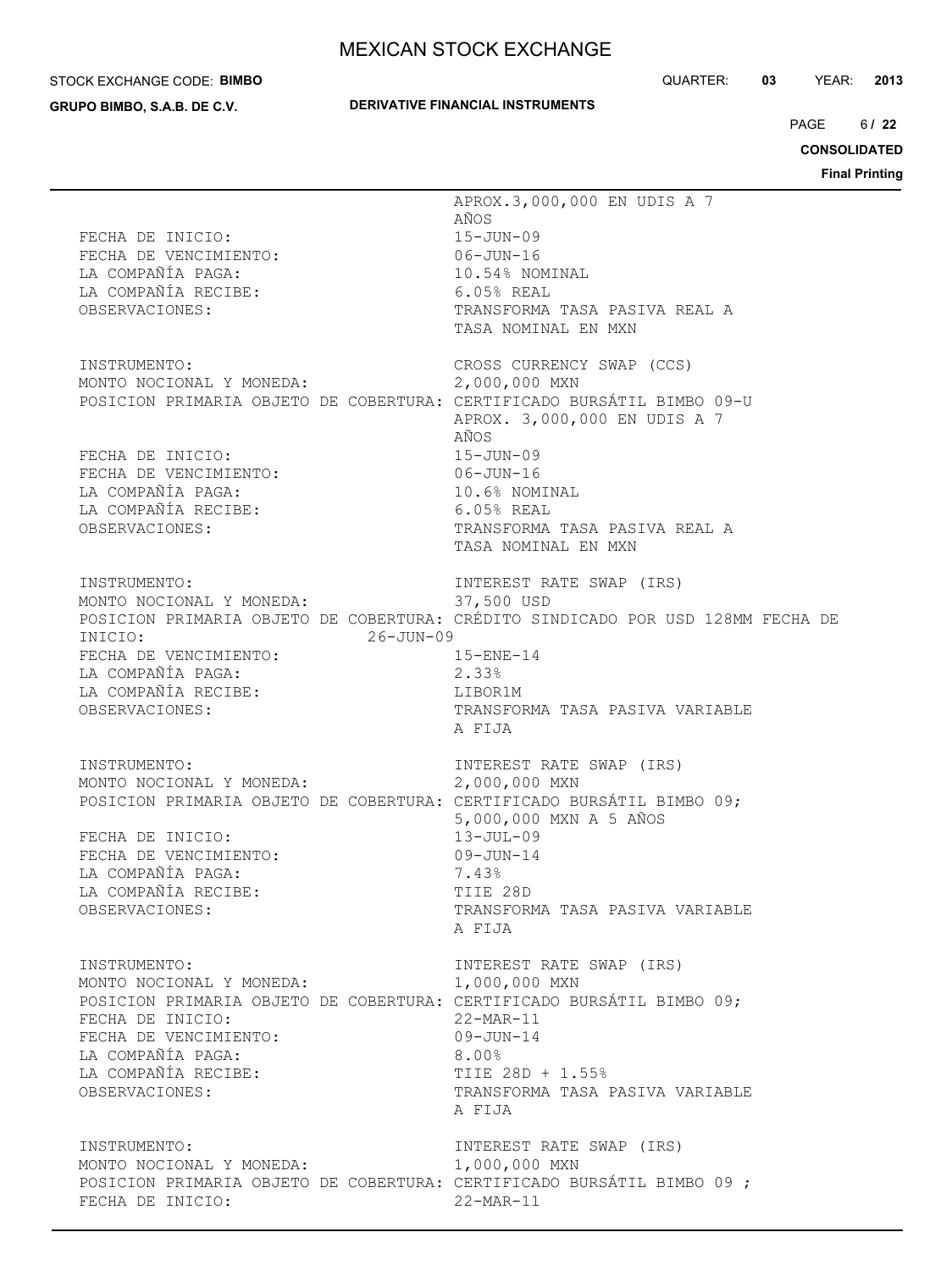#### STOCK EXCHANGE CODE: **BIMBO**

**GRUPO BIMBO, S.A.B. DE C.V.**

## **DERIVATIVE FINANCIAL INSTRUMENTS**

QUARTER: **03** YEAR: **2013**

 $7122$ PAGE **/ 22**

**CONSOLIDATED**

| FECHA DE VENCIMIENTO:<br>LA COMPAÑÍA PAGA:<br>LA COMPAÑÍA RECIBE:<br>OBSERVACIONES:                                                                 | $09 - JUN - 14$<br>7.94%<br>TIIE 28D + 1.55%<br>TRANSFORMA TASA PASIVA VARIABLE<br>A FIJA                                                                                                                                                  |
|-----------------------------------------------------------------------------------------------------------------------------------------------------|--------------------------------------------------------------------------------------------------------------------------------------------------------------------------------------------------------------------------------------------|
| INSTRUMENTO:<br>MONTO NOCIONAL Y MONEDA:<br>FECHA DE INICIO:<br>FECHA DE VENCIMIENTO:<br>LA COMPAÑÍA PAGA:<br>LA COMPAÑÍA RECIBE:<br>OBSERVACIONES: | INTEREST RATE SWAP (IRS)<br>1,000,000 MXN<br>POSICION PRIMARIA OBJETO DE COBERTURA: CERTIFICADO BURSÁTIL BIMBO 09 ;<br>$22 - \text{MAR} - 11$<br>$09 - JUN - 14$<br>8.03%<br>TIIE 28D + 1.55%<br>TRANSFORMA TASA PASIVA VARIABLE<br>A FIJA |
| INSTRUMENTO:<br>MONTO NOCIONAL Y MONEDA:<br>FECHA DE INICIO:<br>FECHA DE VENCIMIENTO:<br>PRECIO DE COMPRA:                                          | CONTRATO DE PRECIO ADELANTADO<br>(FORWARDS) DE DIVISAS<br>USD \$15,000<br>POSICION PRIMARIA OBJETO DE COBERTURA: COMPRAS PRONOSTICADAS EN MONEDA<br>EXTRANJERA<br>$05 - SEP - 13$<br>$23 - OCT - 13$<br>\$13.4605 MXN/USD                  |
| INSTRUMENTO:<br>MONTO NOCIONAL Y MONEDA:<br>FECHA DE INICIO:<br>FECHA DE VENCIMIENTO:<br>PRECIO DE COMPRA:                                          | CONTRATO DE PRECIO ADELANTADO<br>(FORWARDS) DE DIVISAS<br>USD \$10,000<br>POSICION PRIMARIA OBJETO DE COBERTURA: COMPRAS PRONOSTICADAS EN MONEDA<br>EXTRANJERA<br>$09 - SEP - 13$<br>$13-NOV-13$<br>\$13.2305 MXN/USD                      |
| INSTRUMENTO:<br>MONTO NOCIONAL Y MONEDA:<br>FECHA DE INICIO:<br>FECHA DE VENCIMIENTO:<br>PRECIO DE COMPRA:                                          | CONTRATO DE PRECIO ADELANTADO<br>(FORWARDS) DE DIVISAS<br>USD \$25,000<br>POSICION PRIMARIA OBJETO DE COBERTURA: COMPRAS PRONOSTICADAS EN MONEDA<br>EXTRANJERA<br>$10 - SEP - 13$<br>$07 - NOV - 13$<br>\$13,1846 MXN/USD                  |
| INSTRUMENTO:<br>MONTO NOCIONAL Y MONEDA:<br>FECHA DE INICIO:<br>FECHA DE VENCIMIENTO:<br>PRECIO DE COMPRA:                                          | CONTRATO DE PRECIO ADELANTADO<br>(FORWARDS) DE DIVISAS<br>USD \$18,000<br>POSICION PRIMARIA OBJETO DE COBERTURA: COMPRAS PRONOSTICADAS EN MONEDA<br>EXTRANJERA<br>$11-SEP-13$<br>$22 - OCT - 13$<br>\$13.1339 MXN/USD                      |
| INSTRUMENTO:<br>MONTO NOCIONAL Y MONEDA:                                                                                                            | CONTRATO DE PRECIO ADELANTADO<br>(FORWARDS) DE DIVISAS<br>USD \$10,000                                                                                                                                                                     |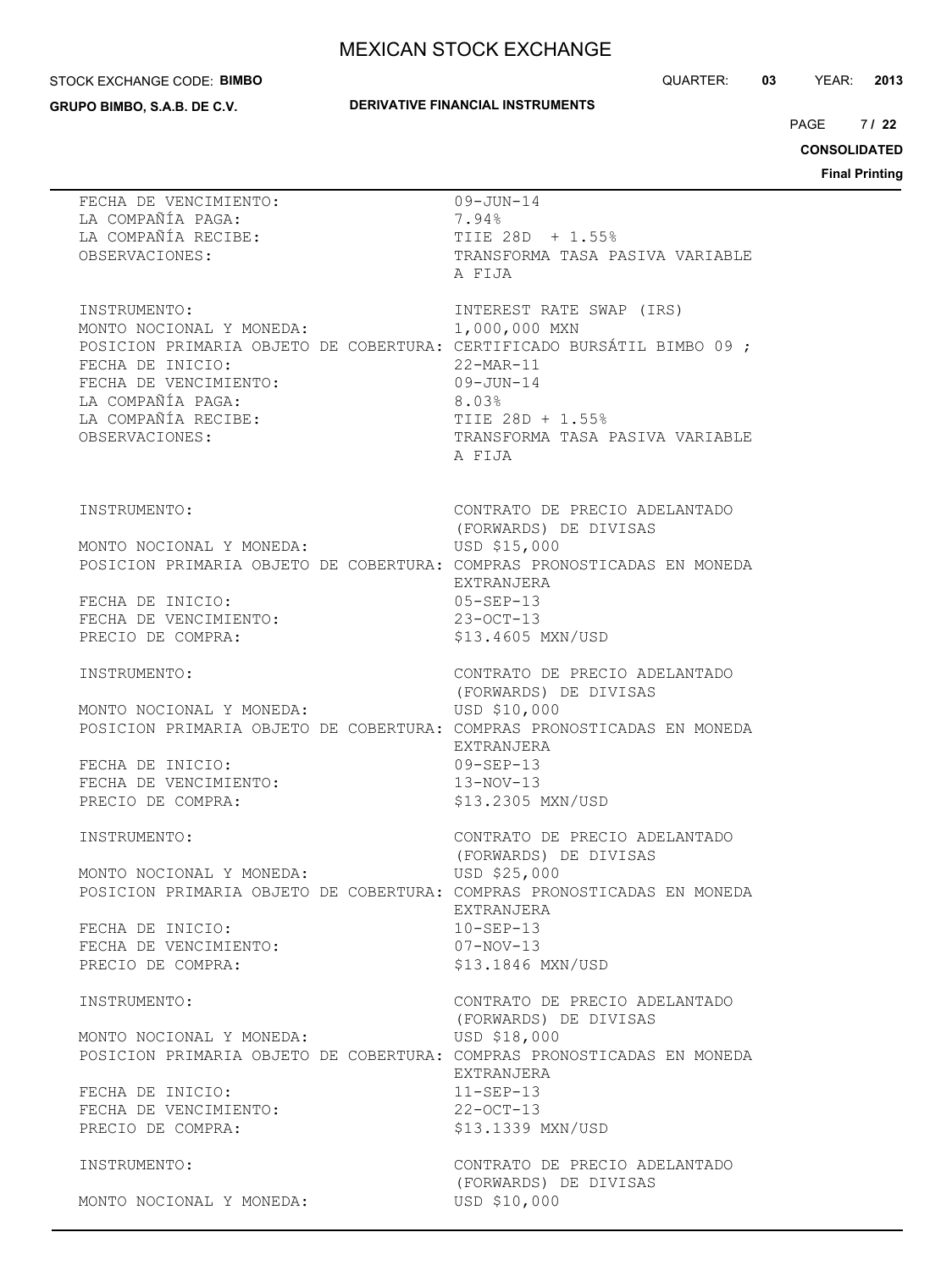#### STOCK EXCHANGE CODE: **BIMBO**

**GRUPO BIMBO, S.A.B. DE C.V.**

## **DERIVATIVE FINANCIAL INSTRUMENTS**

QUARTER: **03** YEAR: **2013**

8/22  $PAGE$ 

**CONSOLIDATED**

|                                            |  | POSICION PRIMARIA OBJETO DE COBERTURA: COMPRAS PRONOSTICADAS EN MONEDA                 |
|--------------------------------------------|--|----------------------------------------------------------------------------------------|
|                                            |  | EXTRANJERA                                                                             |
| FECHA DE INICIO:                           |  | $11 - SEP - 13$                                                                        |
| FECHA DE VENCIMIENTO:                      |  | $28 - OCT - 13$                                                                        |
| PRECIO DE COMPRA:                          |  | \$13.1395 MXN/USD                                                                      |
|                                            |  |                                                                                        |
| INSTRUMENTO:                               |  | CONTRATO DE PRECIO ADELANTADO                                                          |
|                                            |  | (FORWARDS) DE DIVISAS                                                                  |
| MONTO NOCIONAL Y MONEDA:                   |  | EUR \$15,000<br>POSICION PRIMARIA OBJETO DE COBERTURA: COMPRAS PRONOSTICADAS EN MONEDA |
|                                            |  | EXTRANJERA                                                                             |
| FECHA DE INICIO:                           |  | $12 - SEP - 13$                                                                        |
| FECHA DE VENCIMIENTO:                      |  | $11-DIC-13$                                                                            |
| PRECIO DE COMPRA:                          |  | \$13.1863 MXN/USD                                                                      |
|                                            |  |                                                                                        |
| INSTRUMENTO:                               |  | CONTRATO DE PRECIO ADELANTADO                                                          |
|                                            |  | (FORWARDS) DE DIVISAS                                                                  |
| MONTO NOCIONAL Y MONEDA:                   |  | USD \$ 5,000                                                                           |
|                                            |  | POSICION PRIMARIA OBJETO DE COBERTURA: COMPRAS PRONOSTICADAS EN MONEDA                 |
| FECHA DE INICIO:                           |  | EXTRANJERA<br>$12 - SEP - 13$                                                          |
| FECHA DE VENCIMIENTO:                      |  | $15 - ENE - 14$                                                                        |
| PRECIO DE COMPRA:                          |  | \$13.2112 MXN/USD                                                                      |
|                                            |  |                                                                                        |
| INSTRUMENTO:                               |  | CONTRATO DE PRECIO ADELANTADO                                                          |
|                                            |  | (FORWARDS) DE DIVISAS                                                                  |
| MONTO NOCIONAL Y MONEDA:                   |  | USD \$ 5,000                                                                           |
|                                            |  | POSICION PRIMARIA OBJETO DE COBERTURA: COMPRAS PRONOSTICADAS EN MONEDA                 |
|                                            |  | EXTRANJERA                                                                             |
| FECHA DE INICIO:                           |  | $13 - SEP - 13$                                                                        |
| FECHA DE VENCIMIENTO:<br>PRECIO DE COMPRA: |  | $13 - FEB - 14$<br>\$13.2029 MXN/USD                                                   |
|                                            |  |                                                                                        |
|                                            |  |                                                                                        |
| INSTRUMENTO:                               |  | CONTRATO DE PRECIO ADELANTADO                                                          |
|                                            |  | (FORWARDS) DE DIVISAS                                                                  |
| MONTO NOCIONAL Y MONEDA:                   |  | USD \$15,000                                                                           |
|                                            |  | POSICION PRIMARIA OBJETO DE COBERTURA: COMPRAS PRONOSTICADAS EN MONEDA                 |
|                                            |  | EXTRANJERA                                                                             |
| FECHA DE INICIO:<br>FECHA DE VENCIMIENTO:  |  | 18-SEP-13<br>$21 - OCT - 13$                                                           |
| PRECIO DE COMPRA:                          |  | \$12.9922 MXN/USD                                                                      |
|                                            |  |                                                                                        |
| INSTRUMENTO:                               |  | CONTRATO DE PRECIO ADELANTADO                                                          |
|                                            |  | (FORWARDS) DE DIVISAS                                                                  |
| MONTO NOCIONAL Y MONEDA:                   |  | USD \$12,000                                                                           |
|                                            |  | POSICION PRIMARIA OBJETO DE COBERTURA: COMPRAS PRONOSTICADAS EN MONEDA                 |
|                                            |  | EXTRANJERA                                                                             |
| FECHA DE INICIO:                           |  | $18 - SEP - 13$                                                                        |
| FECHA DE VENCIMIENTO:<br>PRECIO DE COMPRA: |  | $06-NOV-13$<br>\$12.8148 MXN/USD                                                       |
|                                            |  |                                                                                        |
| INSTRUMENTO:                               |  | CONTRATO DE PRECIO ADELANTADO                                                          |
|                                            |  | (FORWARDS) DE DIVISAS                                                                  |
| MONTO NOCIONAL Y MONEDA:                   |  | USD $$5,000$                                                                           |
|                                            |  | POSICION PRIMARIA OBJETO DE COBERTURA: COMPRAS PRONOSTICADAS EN MONEDA                 |
|                                            |  |                                                                                        |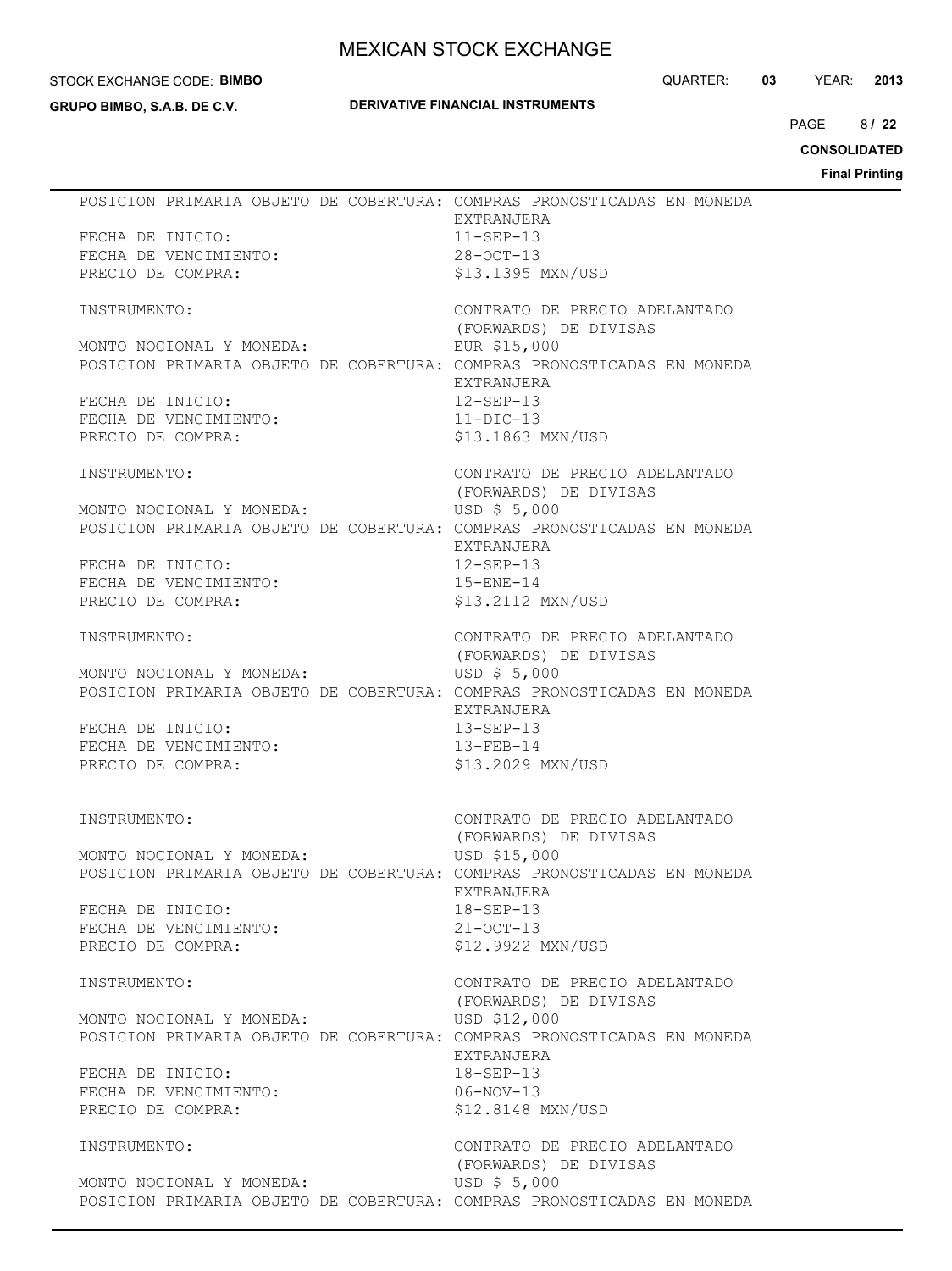#### STOCK EXCHANGE CODE: **BIMBO**

**GRUPO BIMBO, S.A.B. DE C.V.**

## **DERIVATIVE FINANCIAL INSTRUMENTS**

QUARTER: **03** YEAR: **2013**

 $9122$  $PAGE$ 

**CONSOLIDATED**

| FECHA DE INICIO:<br>FECHA DE VENCIMIENTO:<br>PRECIO DE COMPRA:        | EXTRANJERA<br>$20 - SEP - 13$<br>$23 - OCT - 13$<br>\$12.8120 MXN/USD                                                                      |
|-----------------------------------------------------------------------|--------------------------------------------------------------------------------------------------------------------------------------------|
| INSTRUMENTO:                                                          | CONTRATO DE PRECIO ADELANTADO<br>(FORWARDS) DE DIVISAS                                                                                     |
| MONTO NOCIONAL Y MONEDA:<br>FECHA DE INICIO:<br>FECHA DE VENCIMIENTO: | USD \$10,000<br>POSICION PRIMARIA OBJETO DE COBERTURA: COMPRAS PRONOSTICADAS EN MONEDA<br>EXTRANJERA<br>$20 - SEP - 13$<br>$30 - OCT - 13$ |
| PRECIO DE COMPRA:                                                     | \$12.8183 MXN/USD                                                                                                                          |
| INSTRUMENTO:<br>MONTO NOCIONAL Y MONEDA:                              | CONTRATO DE PRECIO ADELANTADO<br>(FORWARDS) DE DIVISAS<br>USD \$12,000                                                                     |
| FECHA DE INICIO:<br>FECHA DE VENCIMIENTO:                             | POSICION PRIMARIA OBJETO DE COBERTURA: COMPRAS PRONOSTICADAS EN MONEDA<br>EXTRANJERA<br>$20 - SEP - 13$<br>$13 - NOV - 13$                 |
| PRECIO DE COMPRA:                                                     | \$12.8245 MXN/USD                                                                                                                          |
| INSTRUMENTO:                                                          | CONTRATO DE PRECIO ADELANTADO<br>(FORWARDS) DE DIVISAS                                                                                     |
| MONTO NOCIONAL Y MONEDA:                                              | USD \$15,000<br>POSICION PRIMARIA OBJETO DE COBERTURA: COMPRAS PRONOSTICADAS EN MONEDA<br>EXTRANJERA                                       |
| FECHA DE INICIO:<br>FECHA DE VENCIMIENTO:<br>PRECIO DE COMPRA:        | 24-SEP-13<br>$21 - NOV - 13$<br>\$12.9170 MXN/USD                                                                                          |
| INSTRUMENTO:                                                          | CONTRATO DE PRECIO ADELANTADO<br>(FORWARDS) DE DIVISAS                                                                                     |
| MONTO NOCIONAL Y MONEDA:                                              | USD \$10,000<br>POSICION PRIMARIA OBJETO DE COBERTURA: COMPRAS PRONOSTICADAS EN MONEDA<br>EXTRANJERA                                       |
| FECHA DE INICIO:<br>FECHA DE VENCIMIENTO:<br>PRECIO DE COMPRA:        | $27 - JUN - 13$<br>$31 - OCT - 13$<br>\$13.1460 MXN/USD                                                                                    |
| INSTRUMENTO:                                                          | CONTRATO DE PRECIO ADELANTADO                                                                                                              |
| MONTO NOCIONAL Y MONEDA:                                              | (FORWARDS) DE DIVISAS<br>USD \$4,000<br>POSICION PRIMARIA OBJETO DE COBERTURA: COMPRAS PRONOSTICADAS EN MONEDA<br>EXTRANJERA               |
| FECHA DE INICIO:<br>FECHA DE VENCIMIENTO:<br>PRECIO DE COMPRA:        | $24 - JUL-13$<br>$31 - OCT - 13$<br>\$12.7395 MXN/USD                                                                                      |
| INSTRUMENTO:                                                          | CONTRATO DE PRECIO ADELANTADO<br>(FORWARDS) DE DIVISAS                                                                                     |
| MONTO NOCIONAL Y MONEDA:                                              | USD \$4,000<br>POSICION PRIMARIA OBJETO DE COBERTURA: COMPRAS PRONOSTICADAS EN MONEDA<br>EXTRANJERA                                        |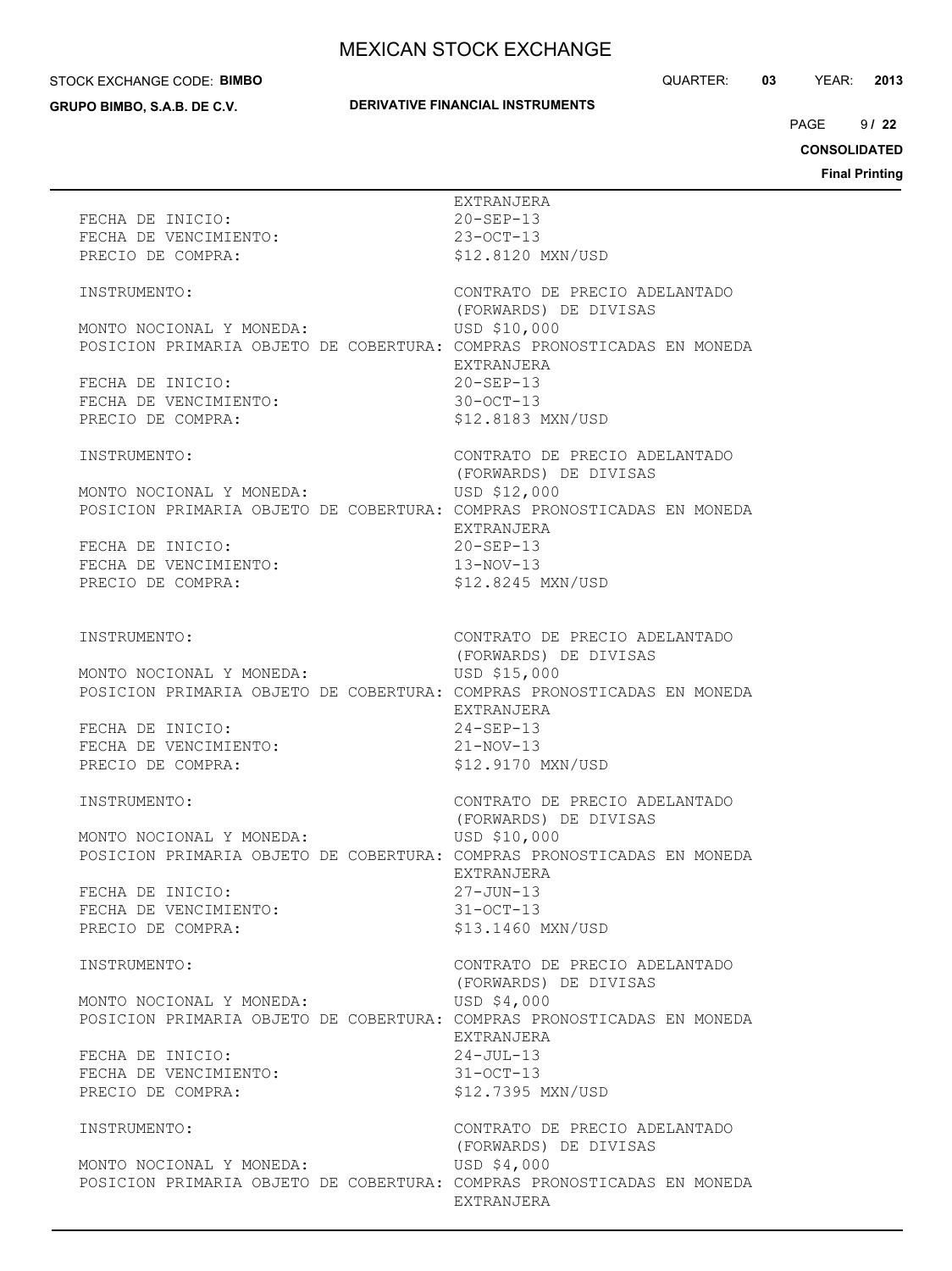#### STOCK EXCHANGE CODE: **BIMBO**

**GRUPO BIMBO, S.A.B. DE C.V.**

## **DERIVATIVE FINANCIAL INSTRUMENTS**

QUARTER: **03** YEAR: **2013**

10 PAGE **/ 22**

**CONSOLIDATED**

| FECHA DE INICIO:                                                       | $30 - JUL-13$                 |
|------------------------------------------------------------------------|-------------------------------|
| FECHA DE VENCIMIENTO:                                                  | $29-NOV-13$                   |
| PRECIO DE COMPRA:                                                      | \$12.9067 MXN/USD             |
|                                                                        |                               |
| INSTRUMENTO:                                                           | CONTRATO DE PRECIO ADELANTADO |
|                                                                        | (FORWARDS) DE DIVISAS         |
|                                                                        |                               |
| MONTO NOCIONAL Y MONEDA:                                               | USD \$4,000                   |
| POSICION PRIMARIA OBJETO DE COBERTURA: COMPRAS PRONOSTICADAS EN MONEDA |                               |
|                                                                        | EXTRANJERA                    |
| FECHA DE INICIO:                                                       | $30 - JUL - 13$               |
| FECHA DE VENCIMIENTO:                                                  | $31-DIC-13$                   |
| PRECIO DE COMPRA:                                                      | \$12.9412 MXN/USD             |
|                                                                        |                               |
| INSTRUMENTO:                                                           | CONTRATO DE PRECIO ADELANTADO |
|                                                                        | (FORWARDS) DE DIVISAS         |
| MONTO NOCIONAL Y MONEDA:                                               | USD \$2,000                   |
| POSICION PRIMARIA OBJETO DE COBERTURA: COMPRAS PRONOSTICADAS EN MONEDA |                               |
|                                                                        | EXTRANJERA                    |
| FECHA DE INICIO:                                                       | 09-AGO-13                     |
|                                                                        |                               |
| FECHA DE VENCIMIENTO:                                                  | $31 - OCT - 13$               |
| PRECIO DE COMPRA:                                                      | \$12.6840 MXN/USD             |
|                                                                        |                               |
|                                                                        |                               |
| INSTRUMENTO:                                                           | CONTRATO DE PRECIO ADELANTADO |
|                                                                        | (FORWARDS) DE DIVISAS         |
| MONTO NOCIONAL Y MONEDA:                                               | USD \$4,000                   |
| POSICION PRIMARIA OBJETO DE COBERTURA: COMPRAS PRONOSTICADAS EN MONEDA |                               |
|                                                                        | EXTRANJERA                    |
| FECHA DE INICIO:                                                       | $12 - AGO - 13$               |
| FECHA DE VENCIMIENTO:                                                  | $31-0CT-13$                   |
| PRECIO DE COMPRA:                                                      | \$12.7780 MXN/USD             |
| INSTRUMENTO:                                                           | CONTRATO DE PRECIO ADELANTADO |
|                                                                        | (FORWARDS) DE DIVISAS         |
| MONTO NOCIONAL Y MONEDA:                                               | USD \$4,000                   |
| POSICION PRIMARIA OBJETO DE COBERTURA: COMPRAS PRONOSTICADAS EN MONEDA |                               |
|                                                                        | EXTRANJERA                    |
| FECHA DE INICIO:                                                       | $14 - AGO - 13$               |
| FECHA DE VENCIMIENTO:                                                  | $29 - NOV - 13$               |
|                                                                        |                               |
| PRECIO DE COMPRA:                                                      | \$12.8454 MXN/USD             |
|                                                                        |                               |
|                                                                        |                               |
| INSTRUMENTO:                                                           | CONTRATO DE PRECIO ADELANTADO |
|                                                                        | (FORWARDS) DE DIVISAS         |
| MONTO NOCIONAL Y MONEDA:                                               | USD \$4,000                   |
| POSICION PRIMARIA OBJETO DE COBERTURA: COMPRAS PRONOSTICADAS EN MONEDA |                               |
|                                                                        | EXTRANJERA                    |
| FECHA DE INICIO:                                                       | $15 - AGO - 13$               |
| FECHA DE VENCIMIENTO:                                                  | $31 - DIC - 13$               |
| PRECIO DE COMPRA:                                                      | \$13.0169 MXN/USD             |
|                                                                        |                               |
|                                                                        |                               |
| INSTRUMENTO:                                                           | CONTRATO DE PRECIO ADELANTADO |
|                                                                        | (FORWARDS) DE DIVISAS         |
| MONTO NOCIONAL Y MONEDA:                                               | USD \$4,000                   |
| POSICION PRIMARIA OBJETO DE COBERTURA: COMPRAS PRONOSTICADAS EN MONEDA |                               |
|                                                                        | EXTRANJERA                    |
|                                                                        |                               |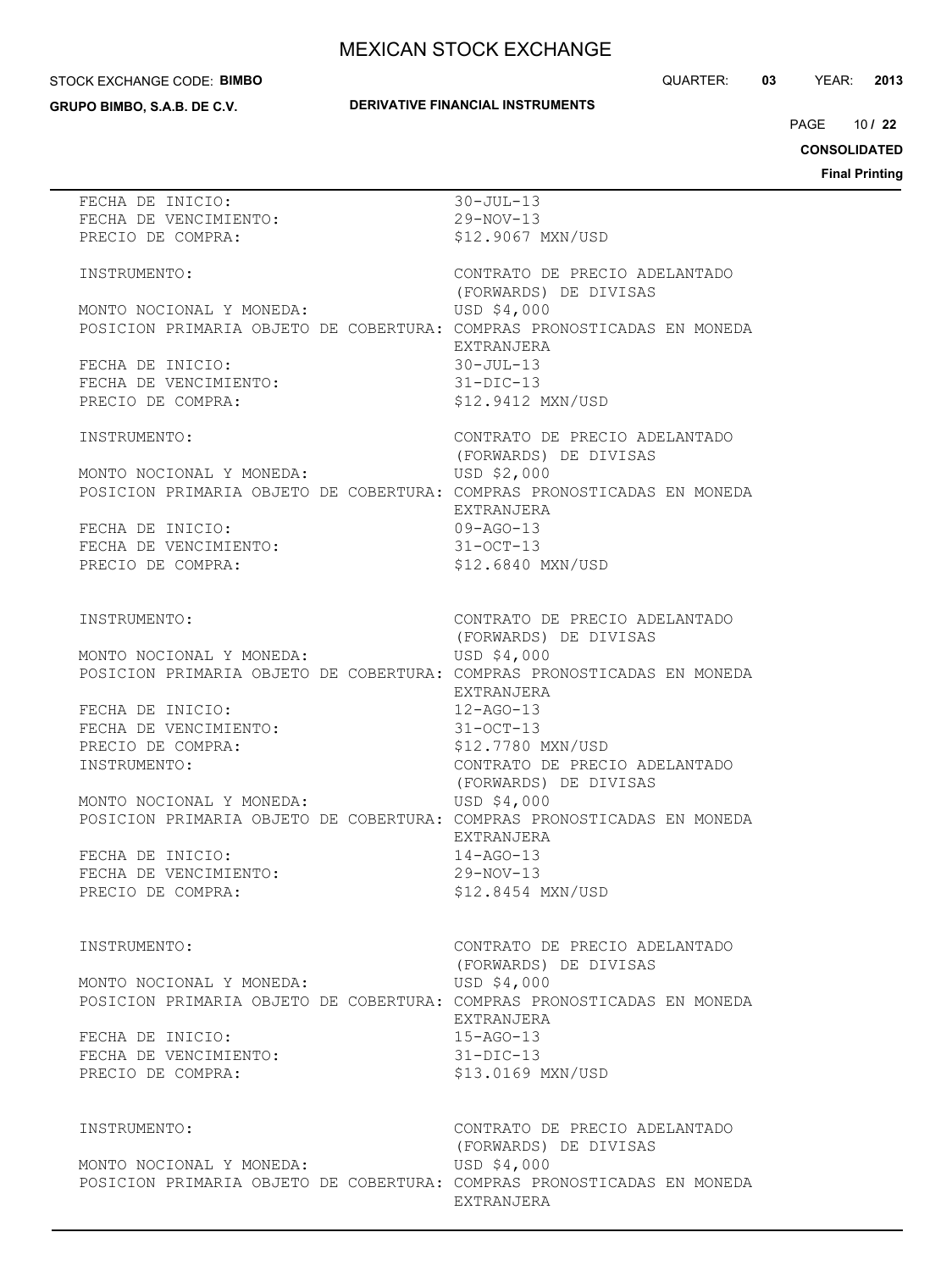#### STOCK EXCHANGE CODE: **BIMBO**

**GRUPO BIMBO, S.A.B. DE C.V.**

#### **DERIVATIVE FINANCIAL INSTRUMENTS**

QUARTER: **03** YEAR: **2013**

11 PAGE **/ 22**

**CONSOLIDATED**

**Final Printing**

| FECHA DE INICIO:                                                                                   | $20 - AGO - 13$                                        |
|----------------------------------------------------------------------------------------------------|--------------------------------------------------------|
| FECHA DE VENCIMIENTO:                                                                              | $29 - NOV - 13$                                        |
| PRECIO DE COMPRA:                                                                                  | \$13,0910 MXN/USD                                      |
|                                                                                                    |                                                        |
|                                                                                                    |                                                        |
| INSTRUMENTO:                                                                                       | CONTRATO DE PRECIO ADELANTADO                          |
|                                                                                                    | (FORWARDS) DE DIVISAS<br>USD \$5,000                   |
| MONTO NOCIONAL Y MONEDA:<br>POSICION PRIMARIA OBJETO DE COBERTURA: COMPRAS PRONOSTICADAS EN MONEDA |                                                        |
|                                                                                                    | EXTRANJERA                                             |
| FECHA DE INICIO:                                                                                   | $22 - AGO - 13$                                        |
| FECHA DE VENCIMIENTO:                                                                              | $31 - OCT - 13$                                        |
| PRECIO DE COMPRA:                                                                                  | \$13.2523 MXN/USD                                      |
|                                                                                                    |                                                        |
|                                                                                                    |                                                        |
| INSTRUMENTO:                                                                                       | CONTRATO DE PRECIO ADELANTADO<br>(FORWARDS) DE DIVISAS |
| MONTO NOCIONAL Y MONEDA:                                                                           | USD \$4,000                                            |
| POSICION PRIMARIA OBJETO DE COBERTURA: COMPRAS PRONOSTICADAS EN MONEDA                             |                                                        |
|                                                                                                    | EXTRANJERA                                             |
| FECHA DE INICIO:                                                                                   | $27 - AGO - 13$                                        |
| FECHA DE VENCIMIENTO:                                                                              | $29 - NOV - 13$                                        |
| PRECIO DE COMPRA:                                                                                  | \$13.4145 MXN/USD                                      |
|                                                                                                    |                                                        |
|                                                                                                    | CONTRATO DE PRECIO ADELANTADO                          |
| INSTRUMENTO:                                                                                       | (FORWARDS) DE DIVISAS                                  |
| MONTO NOCIONAL Y MONEDA:                                                                           | USD \$4,000                                            |
| POSICION PRIMARIA OBJETO DE COBERTURA: COMPRAS PRONOSTICADAS EN MONEDA                             |                                                        |
|                                                                                                    | EXTRANJERA                                             |
| FECHA DE INICIO:                                                                                   | $30 - AGO - 13$                                        |
| FECHA DE VENCIMIENTO:                                                                              | $31-DIC-13$                                            |
| PRECIO DE COMPRA:                                                                                  | \$13.4918 MXN/USD                                      |
|                                                                                                    |                                                        |
| INSTRUMENTO:                                                                                       | CONTRATO DE PRECIO ADELANTADO                          |
|                                                                                                    | (FORWARDS) DE DIVISAS                                  |
| MONTO NOCIONAL Y MONEDA:                                                                           | USD \$4,000                                            |
| POSICION PRIMARIA OBJETO DE COBERTURA: COMPRAS PRONOSTICADAS EN MONEDA                             |                                                        |
|                                                                                                    | EXTRANJERA                                             |
| FECHA DE INICIO:                                                                                   | $03 - SEP - 13$                                        |
| FECHA DE VENCIMIENTO:                                                                              | $29-NOV-13$                                            |
| PRECIO DE COMPRA:                                                                                  | \$13.5160 MXN/USD                                      |
|                                                                                                    |                                                        |
| INSTRUMENTO:                                                                                       | CONTRATO DE PRECIO ADELANTADO                          |
|                                                                                                    | (FORWARDS) DE DIVISAS                                  |
| MONTO NOCIONAL Y MONEDA:                                                                           | USD \$4,000                                            |
| POSICION PRIMARIA OBJETO DE COBERTURA: COMPRAS PRONOSTICADAS EN MONEDA                             |                                                        |
|                                                                                                    | EXTRANJERA                                             |
| FECHA DE INICIO:                                                                                   | $06 - SEP - 13$                                        |
| FECHA DE VENCIMIENTO:<br>PRECIO DE COMPRA:                                                         | $31 - DIC - 13$<br>\$13.3750 MXN/USD                   |
|                                                                                                    |                                                        |
|                                                                                                    |                                                        |

INSTRUMENTO: CONTRATO DE PRECIO ADELANTADO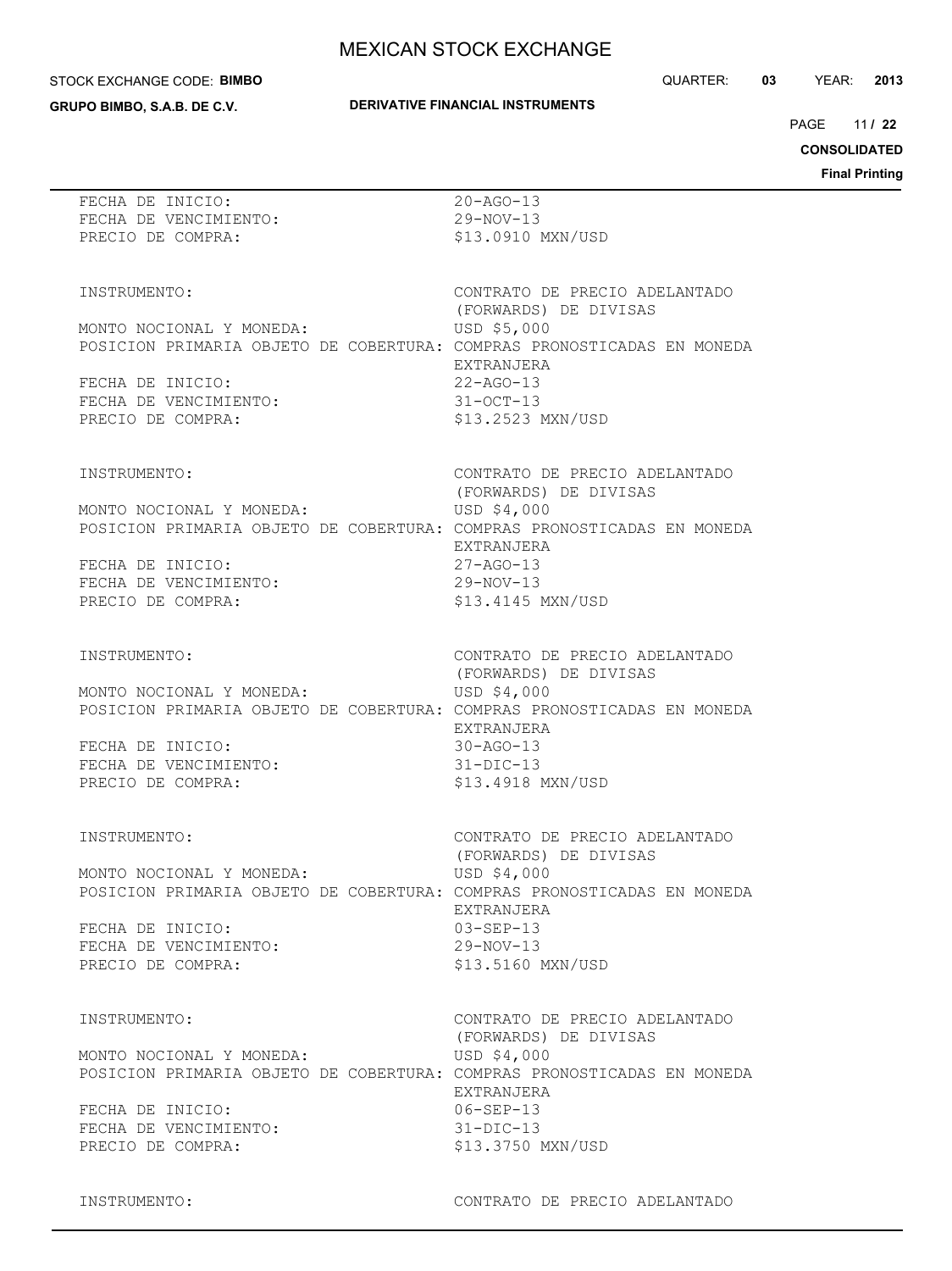#### STOCK EXCHANGE CODE: **BIMBO**

**GRUPO BIMBO, S.A.B. DE C.V.**

12 PAGE **/ 22**

**CONSOLIDATED**

| MONTO NOCIONAL Y MONEDA:<br>POSICION PRIMARIA OBJETO DE COBERTURA: COMPRAS PRONOSTICADAS EN MONEDA<br>FECHA DE INICIO:<br>FECHA DE VENCIMIENTO:<br>PRECIO DE COMPRA:                 | (FORWARDS) DE DIVISAS<br>USD \$5,000<br>EXTRANJERA<br>$09 - SEP - 13$<br>29-NOV-13<br>\$13.2450 MXN/USD                                         |  |
|--------------------------------------------------------------------------------------------------------------------------------------------------------------------------------------|-------------------------------------------------------------------------------------------------------------------------------------------------|--|
| INSTRUMENTO:<br>MONTO NOCIONAL Y MONEDA:<br>POSICION PRIMARIA OBJETO DE COBERTURA: COMPRAS PRONOSTICADAS EN MONEDA<br>FECHA DE INICIO:<br>FECHA DE VENCIMIENTO:<br>PRECIO DE COMPRA: | CONTRATO DE PRECIO ADELANTADO<br>(FORWARDS) DE DIVISAS<br>USD \$4,000<br>EXTRANJERA<br>09-SEP-13<br>$31 - ENE - 14$<br>\$13.3084 MXN/USD        |  |
| INSTRUMENTO:<br>MONTO NOCIONAL Y MONEDA:<br>POSICION PRIMARIA OBJETO DE COBERTURA: COMPRAS PRONOSTICADAS EN MONEDA<br>FECHA DE INICIO:<br>FECHA DE VENCIMIENTO:<br>PRECIO DE COMPRA: | CONTRATO DE PRECIO ADELANTADO<br>(FORWARDS) DE DIVISAS<br>USD \$4,000<br>EXTRANJERA<br>17-SEP-13<br>$31 - ENE - 14$<br>\$13.0706 MXN/USD        |  |
| INSTRUMENTO:<br>MONTO NOCIONAL Y MONEDA:<br>POSICION PRIMARIA OBJETO DE COBERTURA: COMPRAS PRONOSTICADAS EN MONEDA<br>FECHA DE INICIO:<br>FECHA DE VENCIMIENTO:<br>PRECIO DE COMPRA: | CONTRATO DE PRECIO ADELANTADO<br>(FORWARDS) DE DIVISAS<br>USD \$5,000<br>EXTRANJERA<br>18-SEP-13<br>$28 - FEB - 14$<br>\$12.9560 MXN/USD        |  |
| INSTRUMENTO:<br>MONTO NOCIONAL Y MONEDA:<br>POSICION PRIMARIA OBJETO DE COBERTURA: COMPRAS PRONOSTICADAS EN MONEDA<br>FECHA DE INICIO:<br>FECHA DE VENCIMIENTO:<br>PRECIO DE COMPRA: | CONTRATO DE PRECIO ADELANTADO<br>(FORWARDS) DE DIVISAS<br>USD \$4,500<br>EXTRANJERA<br>$23 - SEP - 13$<br>$31 -$ ENE $-14$<br>\$12.9104 MXN/USD |  |
| INSTRUMENTO:<br>MONTO NOCIONAL Y MONEDA:<br>POSICION PRIMARIA OBJETO DE COBERTURA: COMPRAS PRONOSTICADAS EN MONEDA<br>FECHA DE INICIO:<br>FECHA DE VENCIMIENTO:                      | CONTRATO DE PRECIO ADELANTADO<br>(FORWARDS) DE DIVISAS<br>USD \$4,000<br>EXTRANJERA<br>$25 - SEP - 13$<br>$28 - FEB - 14$                       |  |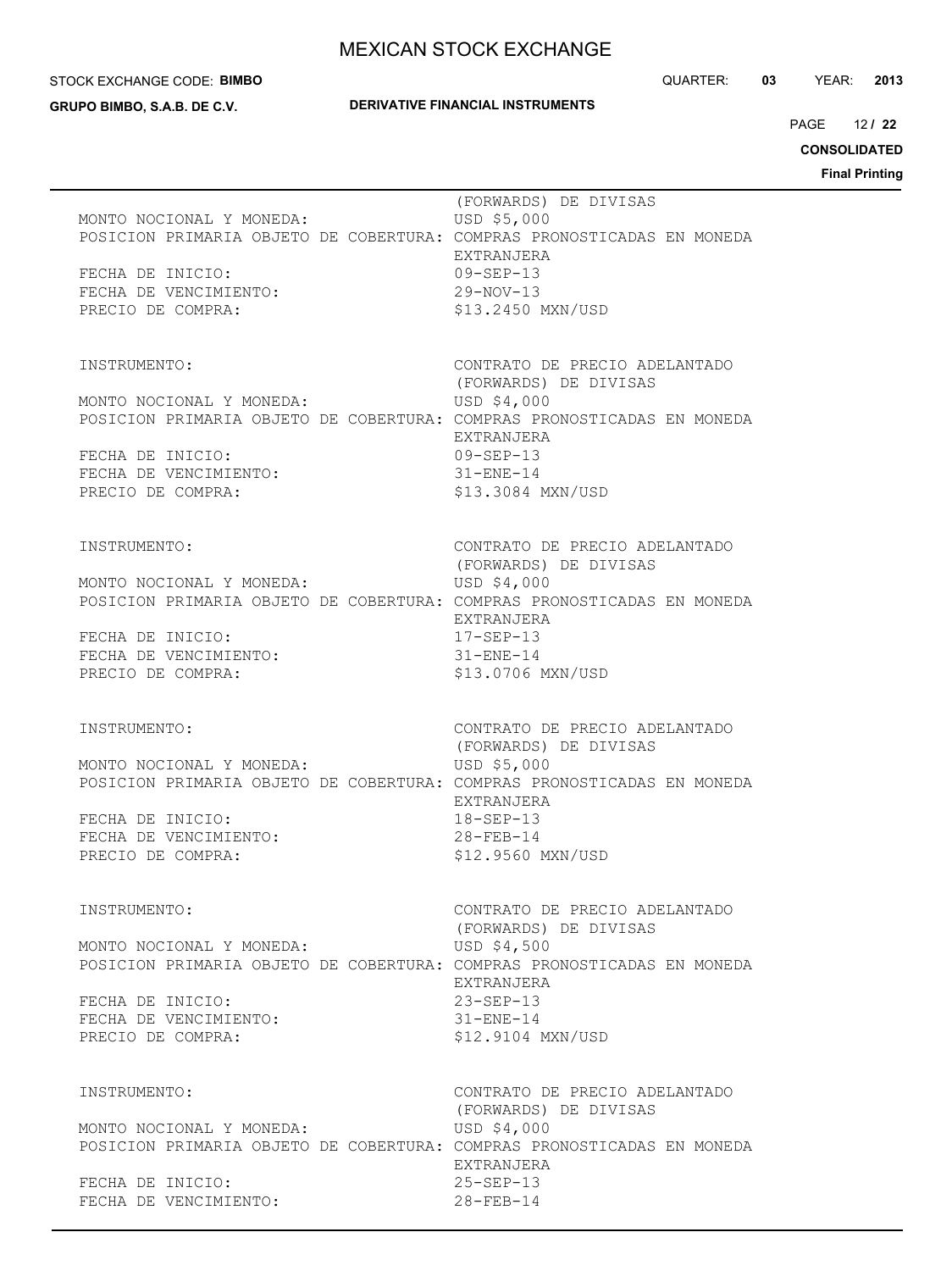STOCK EXCHANGE CODE: **BIMBO**

**GRUPO BIMBO, S.A.B. DE C.V.**

| <b>DERIVATIVE FINANCIAL INSTRUMENTS</b> |
|-----------------------------------------|
|-----------------------------------------|

QUARTER: **03** YEAR: **2013**

13 PAGE **/ 22**

**CONSOLIDATED**

**Final Printing**

# PRECIO DE COMPRA:  $$13.1310$  MXN/USD

(FORWARDS) DE DIVISAS

(FORWARDS) DE DIVISAS

(FORWARDS) DE DIVISAS

EXTRANJERA

EXTRANJERA

INSTRUMENTO: CONTRATO DE PRECIO ADELANTADO

 (FORWARDS) DE DIVISAS MONTO NOCIONAL Y MONEDA: USD \$3,500 POSICION PRIMARIA OBJETO DE COBERTURA: COMPRAS PRONOSTICADAS EN MONEDA EXTRANJERA FECHA DE INICIO: 30-SEP-13 FECHA DE VENCIMIENTO: 28-FEB-14 PRECIO DE COMPRA:  $$13.3220$  MXN/USD

INSTRUMENTO: CONTRATO DE PRECIO ADELANTADO

MONTO NOCIONAL Y MONEDA: USD \$410 POSICION PRIMARIA OBJETO DE COBERTURA: COMPRAS PRONOSTICADAS EN MONEDA EXTRANJERA

FECHA DE INICIO: 12-JUN-13 FECHA DE VENCIMIENTO: 17-OCT-13 PRECIO DE COMPRA:  $$21.40$  UYU/USD

INSTRUMENTO: CONTRATO DE PRECIO ADELANTADO

MONTO NOCIONAL Y MONEDA: USD \$250 POSICION PRIMARIA OBJETO DE COBERTURA: COMPRAS PRONOSTICADAS EN MONEDA

FECHA DE INICIO: 12-JUN-13 FECHA DE VENCIMIENTO:  $17-9$ CT-13 PRECIO DE COMPRA: \$21.40 UYU/USD

INSTRUMENTO: CONTRATO DE PRECIO ADELANTADO

MONTO NOCIONAL Y MONEDA: USD \$330 POSICION PRIMARIA OBJETO DE COBERTURA: COMPRAS PRONOSTICADAS EN MONEDA

FECHA DE INICIO: FECHA DE VENCIMIENTO: 17-OCT-13 PRECIO DE COMPRA:  $$22.84$  UYU/USD

INSTRUMENTO: CONTRATO DE PRECIO ADELANTADO

 (FORWARDS) DE DIVISAS MONTO NOCIONAL Y MONEDA: USD \$490 POSICION PRIMARIA OBJETO DE COBERTURA: COMPRAS PRONOSTICADAS EN MONEDA EXTRANJERA FECHA DE INICIO: 03-SEP-13 FECHA DE VENCIMIENTO: 17-OCT-13 PRECIO DE COMPRA:  $$23.07$  UYU/USD

MONTO NOCIONAL Y MONEDA: USD \$470

INSTRUMENTO: CONTRATO DE PRECIO ADELANTADO (FORWARDS) DE DIVISAS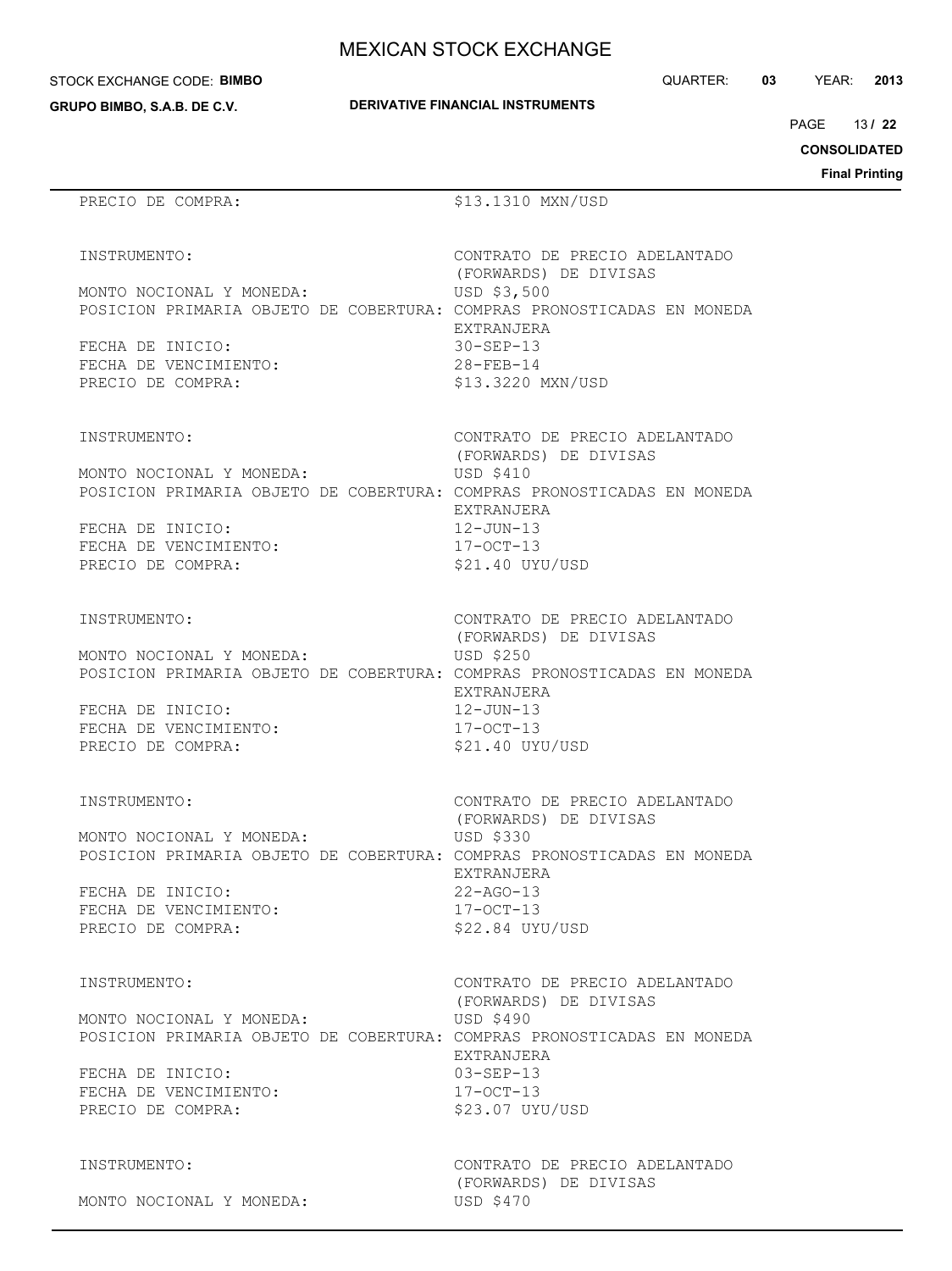#### STOCK EXCHANGE CODE: **BIMBO**

**GRUPO BIMBO, S.A.B. DE C.V.**

## **DERIVATIVE FINANCIAL INSTRUMENTS**

QUARTER: **03** YEAR: **2013**

14 PAGE **/ 22**

**CONSOLIDATED**

|                                                                                                                                                                                      | <b>Final Print</b>                                                                                                                          |
|--------------------------------------------------------------------------------------------------------------------------------------------------------------------------------------|---------------------------------------------------------------------------------------------------------------------------------------------|
| POSICION PRIMARIA OBJETO DE COBERTURA: COMPRAS PRONOSTICADAS EN MONEDA<br>FECHA DE INICIO:<br>FECHA DE VENCIMIENTO:<br>PRECIO DE COMPRA:                                             | EXTRANJERA<br>$23 - JUL-13$<br>$21 - NOV - 13$<br>\$21.72 UYU/USD                                                                           |
| INSTRUMENTO:<br>MONTO NOCIONAL Y MONEDA:<br>POSICION PRIMARIA OBJETO DE COBERTURA: COMPRAS PRONOSTICADAS EN MONEDA<br>FECHA DE INICIO:<br>FECHA DE VENCIMIENTO:<br>PRECIO DE COMPRA: | CONTRATO DE PRECIO ADELANTADO<br>(FORWARDS) DE DIVISAS<br>USD \$270<br>EXTRANJERA<br>$14 - AGO - 13$<br>$21 - NOV - 13$<br>$$22.30$ UYU/USD |
| INSTRUMENTO:<br>MONTO NOCIONAL Y MONEDA:<br>POSICION PRIMARIA OBJETO DE COBERTURA: COMPRAS PRONOSTICADAS EN MONEDA<br>FECHA DE INICIO:<br>FECHA DE VENCIMIENTO:<br>PRECIO DE COMPRA: | CONTRATO DE PRECIO ADELANTADO<br>(FORWARDS) DE DIVISAS<br>USD \$460<br>EXTRANJERA<br>$06 - SEP - 13$<br>$21 - NOV - 13$<br>$$23.19$ UYU/USD |
| INSTRUMENTO:<br>MONTO NOCIONAL Y MONEDA:<br>POSICION PRIMARIA OBJETO DE COBERTURA: COMPRAS PRONOSTICADAS EN MONEDA<br>FECHA DE INICIO:<br>FECHA DE VENCIMIENTO:<br>PRECIO DE COMPRA: | CONTRATO DE PRECIO ADELANTADO<br>(FORWARDS) DE DIVISAS<br>USD \$280<br>EXTRANJERA<br>$06 - SEP - 13$<br>$21 - NOV - 13$<br>$$23.19$ UYU/USD |
| INSTRUMENTO:<br>MONTO NOCIONAL Y MONEDA:<br>POSICION PRIMARIA OBJETO DE COBERTURA: COMPRAS PRONOSTICADAS EN MONEDA<br>FECHA DE INICIO:<br>FECHA DE VENCIMIENTO:<br>PRECIO DE COMPRA: | CONTRATO DE PRECIO ADELANTADO<br>(FORWARDS) DE DIVISAS<br>USD \$460<br>EXTRANJERA<br>$11 - SEP - 13$<br>$21 - NOV - 13$<br>\$22.91 UYU/USD  |
| INSTRUMENTO:<br>MONTO NOCIONAL Y MONEDA:<br>POSICION PRIMARIA OBJETO DE COBERTURA: COMPRAS PRONOSTICADAS EN MONEDA<br>FECHA DE INICIO:<br>FECHA DE VENCIMIENTO:<br>PRECIO DE COMPRA: | CONTRATO DE PRECIO ADELANTADO<br>(FORWARDS) DE DIVISAS<br>USD \$270<br>EXTRANJERA<br>$11 - SEP - 13$<br>$21-NOV-13$<br>\$22.91 UYU/USD      |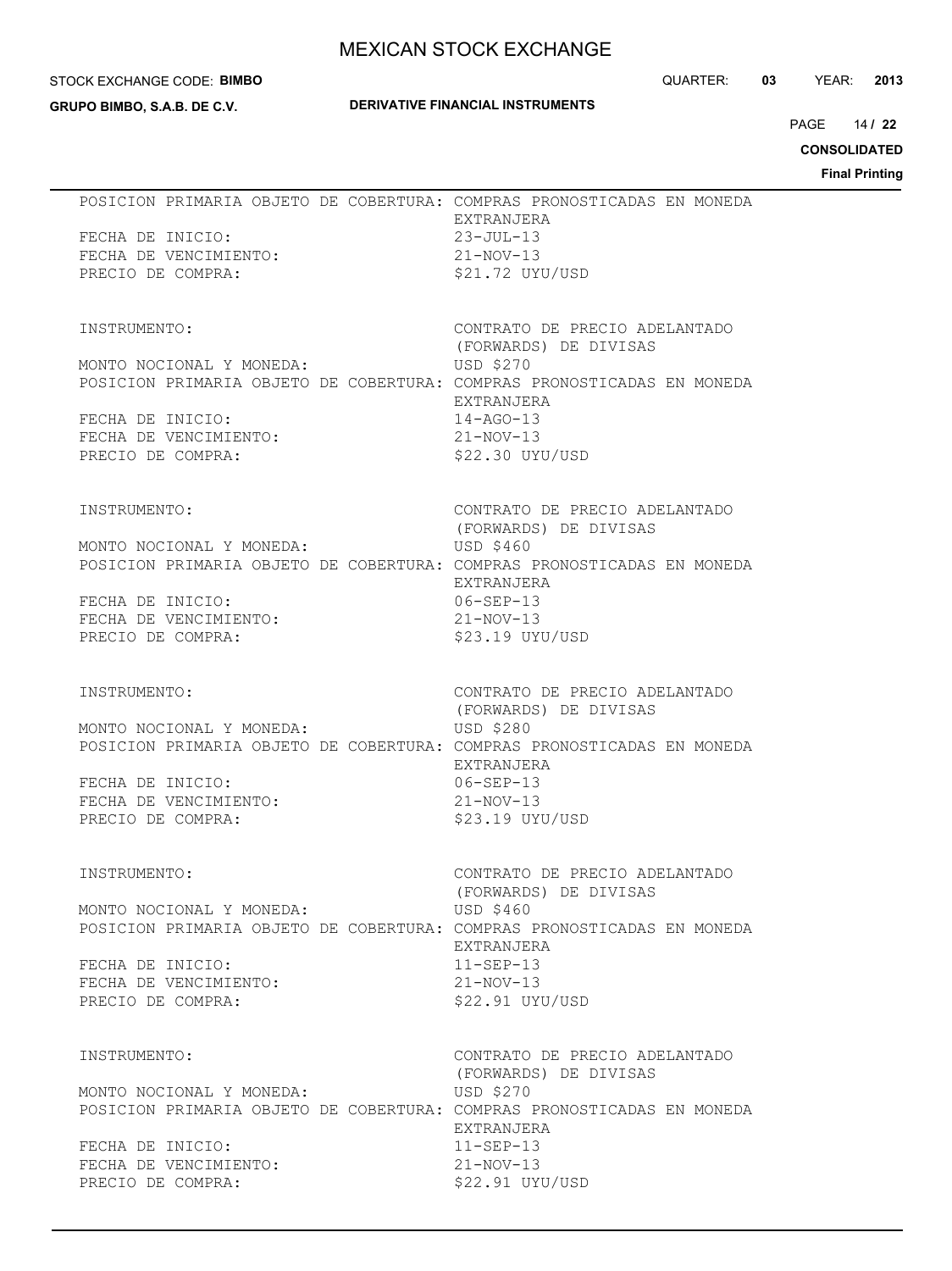#### STOCK EXCHANGE CODE: **BIMBO**

**GRUPO BIMBO, S.A.B. DE C.V.**

## **DERIVATIVE FINANCIAL INSTRUMENTS**

15 PAGE **/ 22**

**CONSOLIDATED**

| INSTRUMENTO:<br>MONTO NOCIONAL Y MONEDA:<br>POSICION PRIMARIA OBJETO DE COBERTURA: COMPRAS PRONOSTICADAS EN MONEDA<br>FECHA DE INICIO:<br>FECHA DE VENCIMIENTO:<br>PRECIO DE COMPRA: | CONTRATO DE PRECIO ADELANTADO<br>(FORWARDS) DE DIVISAS<br><b>USD \$580</b><br>EXTRANJERA<br>24-JUL-13<br>$19-DIC-13$<br>\$21.87 UYU/USD    |
|--------------------------------------------------------------------------------------------------------------------------------------------------------------------------------------|--------------------------------------------------------------------------------------------------------------------------------------------|
| INSTRUMENTO:<br>MONTO NOCIONAL Y MONEDA:<br>POSICION PRIMARIA OBJETO DE COBERTURA: COMPRAS PRONOSTICADAS EN MONEDA<br>FECHA DE INICIO:<br>FECHA DE VENCIMIENTO:<br>PRECIO DE COMPRA: | CONTRATO DE PRECIO ADELANTADO<br>(FORWARDS) DE DIVISAS<br>USD \$240<br>EXTRANJERA<br>$30 - JUL - 13$<br>$19-DIC-13$<br>\$21.75 UYU/USD     |
| INSTRUMENTO:<br>MONTO NOCIONAL Y MONEDA:<br>POSICION PRIMARIA OBJETO DE COBERTURA: COMPRAS PRONOSTICADAS EN MONEDA<br>FECHA DE INICIO:<br>FECHA DE VENCIMIENTO:<br>PRECIO DE COMPRA: | CONTRATO DE PRECIO ADELANTADO<br>(FORWARDS) DE DIVISAS<br>USD \$520<br>EXTRANJERA<br>$13 - SEP - 13$<br>$16 - ENE - 14$<br>\$23.38 UYU/USD |
| INSTRUMENTO:<br>MONTO NOCIONAL Y MONEDA:<br>POSICION PRIMARIA OBJETO DE COBERTURA: COMPRAS PRONOSTICADAS EN MONEDA<br>FECHA DE INICIO:<br>FECHA DE VENCIMIENTO:<br>PRECIO DE COMPRA: | CONTRATO DE PRECIO ADELANTADO<br>(FORWARDS) DE DIVISAS<br>USD \$240<br>EXTRANJERA<br>$13 - SEP - 13$<br>$16 - ENE - 14$<br>\$23.38 UYU/USD |
| INSTRUMENTO:<br>MONTO NOCIONAL Y MONEDA:<br>POSICION PRIMARIA OBJETO DE COBERTURA: COMPRAS PRONOSTICADAS EN MONEDA<br>FECHA DE INICIO:<br>FECHA DE VENCIMIENTO:<br>PRECIO DE COMPRA: | CONTRATO DE PRECIO ADELANTADO<br>(FORWARDS) DE DIVISAS<br>USD \$500<br>EXTRANJERA<br>$18 - SEP - 13$<br>$20 - FEB - 14$<br>\$23.27 UYU/USD |
| INSTRUMENTO:<br>MONTO NOCIONAL Y MONEDA:<br>POSICION PRIMARIA OBJETO DE COBERTURA: COMPRAS PRONOSTICADAS EN MONEDA                                                                   | CONTRATO DE PRECIO ADELANTADO<br>(FORWARDS) DE DIVISAS<br>USD \$240<br>EXTRANJERA                                                          |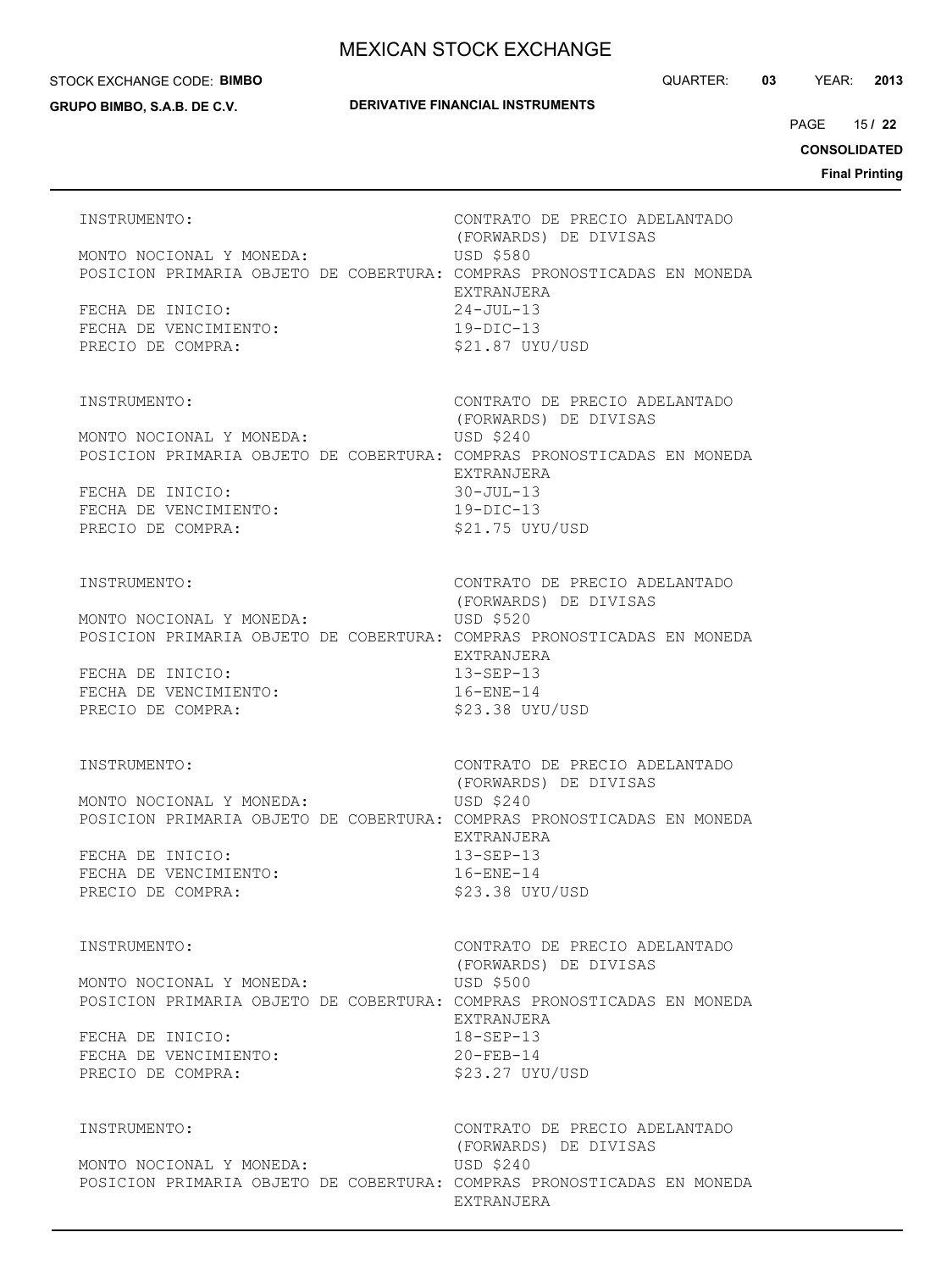#### STOCK EXCHANGE CODE: **BIMBO**

**GRUPO BIMBO, S.A.B. DE C.V.**

#### **DERIVATIVE FINANCIAL INSTRUMENTS**

QUARTER: **03** YEAR: **2013**

16 PAGE **/ 22**

**CONSOLIDATED**

**Final Printing**

|  | FECHA DE INICIO:      |
|--|-----------------------|
|  | FECHA DE VENCIMIENTO: |
|  | PRECIO DE COMPRA:     |

 $18-SEP-13$  $20 - FEB - 14$ \$23.28 UYU/USD

MONTO NOCIONAL Y MONEDA: USD \$17,000 POSICION PRIMARIA OBJETO DE COBERTURA: VENTA PRONOSTICADAS EN MONEDA

FECHA DE INICIO: 23-SEP-13 FECHA DE VENCIMIENTO: 25-OCT-13 PRECIO DE COMPRA:  $$1.3509$  USD/EUR

INSTRUMENTO: CONTRATO DE PRECIO ADELANTADO (FORWARDS) DE DIVISAS EXTRANJERA

II) INFORMACIÓN CUALITATIVA Y CUANTITATIVA.

I. POLÍTICAS DE USO DE INSTRUMENTOS FINANCIEROS DERIVADOS

LA COMPAÑÍA, DENTRO DEL MARCO DE SUS OPERACIONES COTIDIANAS, SE ENCUENTRA EXPUESTA A RIESGOS INTRÍNSECOS A DISTINTAS VARIABLES DE TIPO FINANCIERO, ASÍ COMO A VARIACIONES EN EL PRECIO DE ALGUNOS INSUMOS QUE COTIZAN EN MERCADOS FORMALES INTERNACIONALES. EN VIRTUD DE LO ANTERIOR, LA COMPAÑÍA UTILIZA INSTRUMENTOS FINANCIEROS DERIVADOS PARA MITIGAR EL POSIBLE IMPACTO DE FLUCTUACIONES EN DICHAS VARIABLES Y PRECIOS SOBRE SUS RESULTADOS. LA COMPAÑÍA CONSIDERA QUE DICHOS INSTRUMENTOS OTORGAN FLEXIBILIDAD QUE PERMITE UNA MAYOR ESTABILIDAD DE INGRESOS Y UNA MEJOR VISIBILIDAD Y CERTIDUMBRE CON RELACIÓN A LOS COSTOS Y GASTOS QUE SE HABRÁN DE SOLVENTAR EN EL FUTURO.

ES POLÍTICA DE LA COMPAÑÍA, SOBRE LA CONTRATACIÓN DE INSTRUMENTOS FINANCIEROS DERIVADOS, QUE SUS OBJETIVOS SEAN EXCLUSIVAMENTE DE COBERTURA. ESTO ES, LA EVENTUAL CONTRATACIÓN DE UN INSTRUMENTO FINANCIERO DERIVADO DEBE DE ESTAR NECESARIAMENTE ASOCIADO A UNA POSICIÓN PRIMARIA QUE REPRESENTE ALGÚN RIESGO. CONSECUENTEMENTE, LOS MONTOS NOCIONALES DE UNO O TODOS LOS INSTRUMENTOS FINANCIEROS DERIVADOS CONTRATADOS PARA LA COBERTURA DE CIERTO RIESGO SERÁN CONSISTENTES CON LAS CANTIDADES DE LAS POSICIONES PRIMARIAS QUE REPRESENTAN UNA POSICIÓN DE RIESGO.

LA COMPAÑÍA NO REALIZA OPERACIONES EN LAS QUE EL BENEFICIO PRETENDIDO O FIN PERSEGUIDO SEAN LOS INGRESOS POR PRIMAS. SI LA COMPAÑÍA DECIDE LLEVAR A CABO UNA ESTRATEGIA DE COBERTURA EN DONDE SE COMBINEN OPCIONES, EL PAGO NETO DE LAS PRIMAS ASOCIADAS DEBERÁ REPRESENTAR UN EGRESO PARA LA COMPAÑÍA.

#### OBJETIVOS PARA CELEBRAR OPERACIONES CON DERIVADOS

EL OBJETIVO PARA CELEBRAR OPERACIONES CON DERIVADOS ES ÚNICAMENTE DE COBERTURA. EN RELACIÓN CON LAS OPERACIONES DERIVADAS ASOCIADAS A MATERIAS PRIMAS (COMMODITIES), LA COMPAÑÍA ADQUIERE FUTUROS DE MATERIAS PRIMAS QUE COTIZAN INTERNACIONALMENTE EN MERCADOS RECONOCIDOS COMO MECANISMO DE COMPRA. ASÍ MISMO, BUSCA MINIMIZAR LOS RIESGOS DE VARIACIÓN EN LOS PRECIOS INTERNACIONALES DE SUS INSUMOS, PRINCIPALMENTE EL TRIGO, Y DAR LA MAYOR CERTEZA POSIBLE A SUS COSTOS FUTUROS.

EN EL CASO DE OTROS INSTRUMENTOS FINANCIEROS DERIVADOS ASOCIADOS A UNA POSICIÓN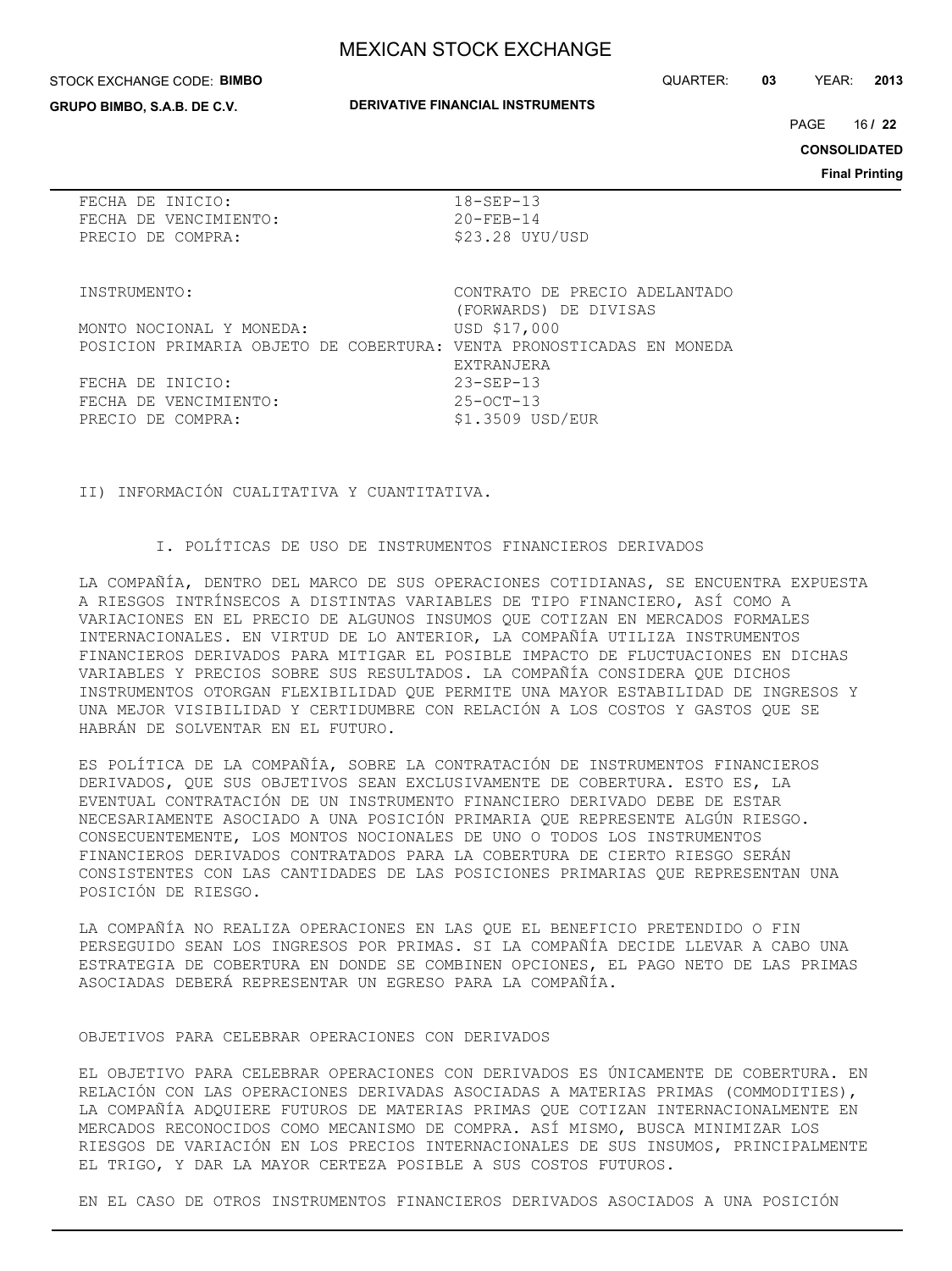**DERIVATIVE FINANCIAL INSTRUMENTS**

#### STOCK EXCHANGE CODE: **BIMBO**

**GRUPO BIMBO, S.A.B. DE C.V.**

17 PAGE **/ 22**

**CONSOLIDATED**

#### **Final Printing**

PRIMARIA -PASIVA O ACTIVA- DE CARÁCTER FINANCIERO, EL OBJETIVO ES MITIGAR EL RIESGO ASOCIADO A FLUCTUACIONES EN TIPOS DE CAMBIO Y EN TASAS DE INTERÉS QUE PUDIERAN AFECTAR DESFAVORABLEMENTE EL VALOR DE DICHOS ACTIVOS O PASIVOS.

#### INSTRUMENTOS UTILIZADOS

LOS INSTRUMENTOS FINANCIEROS DERIVADOS QUE UTILIZA LA COMPAÑÍA SON PRINCIPALMENTE:

- A) FUTUROS DE MATERIAS PRIMAS
- B) OPCIONES SOBRE FUTUROS DE MATERIAS PRIMAS
- C) OPCIONES DE SOBRE DIVISAS

D) CONTRATOS DE PRECIO ADELANTADO (FORWARDS) DE DIVISAS Y TASAS DE INTERÉS

 E) CONTRATOS MEDIANTE LOS CUALES SE ESTABLECE LA OBLIGACIÓN BILATERAL DE INTERCAMBIAR FLUJOS DE EFECTIVO EN FECHAS FUTURAS PREESTABLECIDAS, SOBRE UN VALOR NOMINAL O DE REFERENCIA (SWAPS)

 1) DE TASAS DE INTERÉS (INTEREST RATE SWAPS) PARA EQUILIBRAR LA MEZCLA DE TASAS DE SUS PASIVOS FINANCIEROS ENTRE TASAS FIJA Y TASAS VARIABLES.

 2) DE MONEDAS (CROSS CURRENCY SWAPS) PARA TRANSFORMAR LA MONEDA EN LA QUE SE ENCUENTRA DENOMINADO TANTO EL CAPITAL COMO LOS INTERESES DE UN PASIVO FINANCIERO.

#### ESTRATEGIAS DE COBERTURA

LA COMPAÑÍA, A TRAVÉS DE LAS ÁREAS RESPONSABLES, DETERMINA LOS MONTOS Y PARÁMETROS OBJETIVOS SOBRE POSICIONES PRIMARIAS PARA LAS QUE SE CONTRATARÁ UN INSTRUMENTO FINANCIERO DERIVADO DE COBERTURA, Y LOGRAR ASÍ COMPENSAR UNO O MÁS DE LOS RIESGOS FINANCIEROS GENERADOS POR UNA TRANSACCIÓN O CONJUNTO DE TRANSACCIONES ASOCIADAS CON LA POSICIÓN PRIMARIA. LA FINALIDAD PRIMORDIAL ES LOGRAR UNA POSICIÓN NEUTRAL Y EQUILIBRADA CON RELACIÓN A LA EXPOSICIÓN AL RIESGO DE UNA CIERTA VARIABLE FINANCIERA.

EN VIRTUD DE QUE TODAS LAS VARIABLES A LAS QUE LA COMPAÑÍA SE ENCUENTRA EXPUESTA GUARDAN UN COMPORTAMIENTO DINÁMICO, LAS ESTRATEGIAS DE COBERTURA SON VALORADAS Y MONITOREADAS, DE MANERA FORMAL, CONTINUAMENTE.

#### MERCADOS DE NEGOCIACIÓN Y CONTRAPARTES ELEGIBLES

LAS OPERACIONES CON INSTRUMENTOS FINANCIEROS DERIVADOS RELACIONADOS A MATERIAS PRIMAS SON CELEBRADAS EN LOS SIGUIENTES MERCADOS RECONOCIDOS:

- A) MINNEAPOLIS GRAIN EXCHANGE (MGE)
	- B) KANSAS CITY BOARD OF TRADE (KCBOT)
	- C) CHICAGO BOARD OF TRADE (CBOT)
- D) MERCADO A TÉRMINO DE BUENOS AIRES
- E) NEW YORK MERCANTILE EXCHANGE (NYMEX)

DE IGUAL MODO SE HAN REALIZADO OPERACIONES BILATERALES LIGADAS A LA COBERTURA DE MATERIAS PRIMAS.

LAS OPERACIONES CON INSTRUMENTOS FINANCIEROS DERIVADOS RELACIONADOS A TASAS DE INTERÉS Y TIPO DE CAMBIO SON CONTRATADAS BILATERALMENTE (OTC) CON CONTRAPARTES ACEPTADAS Y ACEPTABLES PARA LA COMPAÑÍA, CON LAS CUALES ADEMÁS SE MANTIENE UNA AMPLIA Y CONTINUA RELACIÓN COMERCIAL.

ESTAS CONTRAPARTES SON ACEPTABLES EN VIRTUD DE QUE CUENTAN CON UNA SOLVENCIA SUFICIENTE - MEDIDA DE ACUERDO A LA CALIFICACIÓN DE "RIESGO DE CONTRAPARTE" DE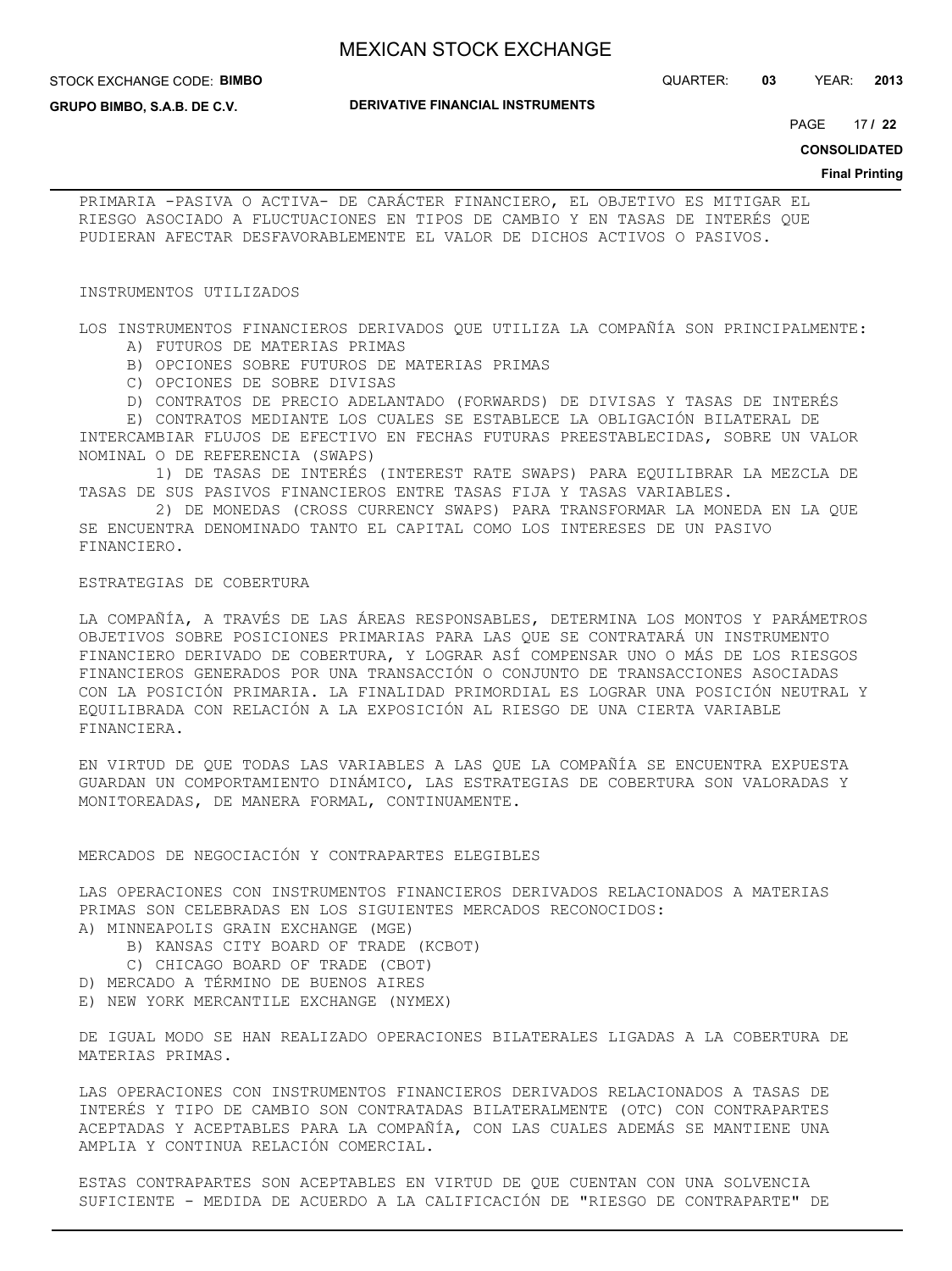STOCK EXCHANGE CODE: **BIMBO**

**GRUPO BIMBO, S.A.B. DE C.V.**

**DERIVATIVE FINANCIAL INSTRUMENTS**

QUARTER: **03** YEAR: **2013**

18 PAGE **/ 22**

**CONSOLIDATED**

#### **Final Printing**

STANDARD & POOR´S- PARA SUS OBLIGACIONES EN MONEDA LOCAL DE CORTO Y LARGO PLAZO, Y MONEDA EXTRANJERA DE CORTO Y LARGO PLAZO. LAS CONTRAPARTES CON LAS QUE LA COMPAÑÍA TIENE CONTRATOS PARA REALIZAR OPERACIONES FINANCIERAS DERIVADAS BILATERALES SON:

BANCO NACIONAL DE MÉXICO S.A., BBVA BANCOMER S.A., BARCLAYS BANK PLC W. LONDON, BANK OF AMERICA, N.A., HSBC BANK, ING INVESTMENT BANK, JP MORGAN CHASE BANK, N.A. Y BANCO SANTANDER, S.A., MIZUHO CORPORATE BANK LTD Y THE BANK OF TOKYO MITSUBISHI UFK, LTD.

#### POLÍTICAS PARA LA DESIGNACIÓN DE AGENTES DE CÁLCULO O VALUACIÓN

DE CONFORMIDAD CON LOS CONTRATOS MARCO QUE AMPARAN LAS OPERACIONES FINANCIERAS DERIVADAS QUE SE REFLEJAN EN EL REPORTE TRIMESTRAL, LOS AGENTES DE CÁLCULO DESIGNADOS SON LAS CONTRAPARTES CORRESPONDIENTES.

LA COMPAÑÍA SE RESERVA EL DERECHO DE IMPUGNAR CUALQUIER CÁLCULO O VALUACIÓN REALIZADA POR LA CONTRAPARTE. ESTA IMPUGNACIÓN PERMITE LA VALIDACIÓN O SUSTITUCIÓN DEL CÁLCULO DE LA CONTRAPARTE POR AQUÉL DE UN TERCERO, INSTITUCIÓN FINANCIERA DE PRESTIGIO RECONOCIDO Y CON DOMICILIO EN LA CIUDAD DE MÉXICO.

PRINCIPALES CONDICIONES O TÉRMINOS DE LOS CONTRATOS

TODAS LAS OPERACIONES CON INSTRUMENTOS FINANCIEROS DERIVADOS SE EFECTÚAN AL AMPARO DE UN CONTRATO MARCO ESTANDARIZADO Y DEBIDAMENTE FORMALIZADO POR LOS REPRESENTANTES LEGALES DE LA COMPAÑÍA Y DE LAS INSTITUCIONES FINANCIERAS CONTRAPARTES.

LOS SUPLEMENTOS Y ANEXOS CORRESPONDIENTES A DICHOS CONTRATOS MARCO ESTABLECEN LAS CONDICIONES DE LIQUIDACIÓN Y DEMÁS TÉRMINOS RELEVANTES DE ACUERDO CON LOS USOS Y PRÁCTICAS DEL MERCADO MEXICANO.

POLÍTICAS DE MÁRGENES, COLATERALES Y LÍNEAS DE CRÉDITO

ALGUNOS DE LOS CONTRATOS MARCO, SUPLEMENTOS Y ANEXOS A TRAVÉS DE LOS CUALES SE REALIZAN OPERACIONES FINANCIERAS DERIVADAS BILATERALES ACTUALMENTE CONTEMPLAN EL ESTABLECIMIENTO DE DEPÓSITOS EN EFECTIVO O VALORES PARA GARANTIZAR EL PAGO DE OBLIGACIONES GENERADAS POR DICHOS CONTRATOS. LOS LÍMITES DE CRÉDITO QUE LA COMPAÑÍA MANTIENE CON SUS CONTRAPARTES SON SUFICIENTEMENTE AMPLIOS PARA SOPORTAR SU OPERACIÓN ACTUAL SIN NECESIDAD DE REALIZAR NINGÚN DEPÓSITO EN GARANTÍA.

ACTUALMENTE, LA COMPAÑÍA NO MANTIENE NINGÚN DEPÓSITO DE EFECTIVO O VALORES COMO GARANTÍA DE PAGO DE OBLIGACIONES GENERADAS POR DERIVADOS FINANCIEROS.

CON RELACIÓN A LOS CONTRATOS DE FUTUROS ASOCIADOS A MATERIAS PRIMAS QUE SE CELEBRAN EN MERCADOS RECONOCIDOS E INTERNACIONALES, LA COMPAÑÍA ESTÁ SUJETA A LAS REGLAS DE DICHOS MERCADOS. ESTAS REGLAS INCLUYEN, ENTRE OTRAS, CUBRIR EL MARGEN INICIAL PARA OPERAR CONTRATOS DE FUTUROS, ASÍ COMO LAS SUBSECUENTES LLAMADAS DE MARGEN REQUERIDAS A LA COMPAÑÍA.

PROCESOS Y NIVELES DE AUTORIZACIÓN REQUERIDOS POR TIPO DE OPERACIÓN

EL DISEÑO E IMPLEMENTACIÓN DE LA ESTRATEGIA DE CONTRATACIÓN DE INSTRUMENTOS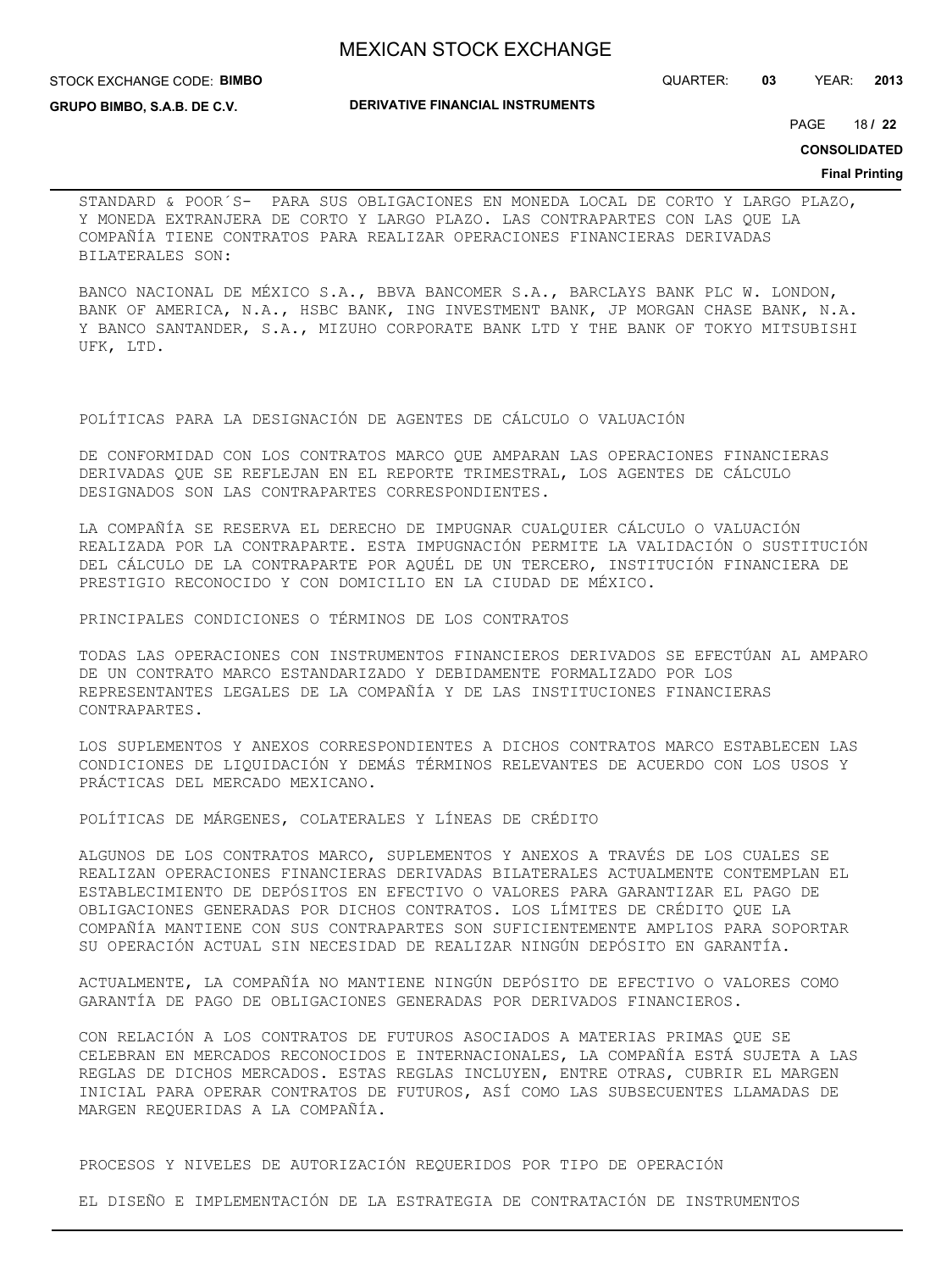STOCK EXCHANGE CODE: **BIMBO**

**GRUPO BIMBO, S.A.B. DE C.V.**

**DERIVATIVE FINANCIAL INSTRUMENTS**

19 PAGE **/ 22**

**CONSOLIDATED**

**Final Printing**

FINANCIEROS DERIVADOS RECAE FORMALMENTE EN DOS ORGANISMOS:

 A) LA TESORERÍA CORPORATIVA, RESPONSABLE DE LA ADMINISTRACIÓN DE RIESGO DE TASAS DE INTERÉS, DE TIPO DE CAMBIO Y DE LIQUIDEZ.

 B) EL SUBCOMITÉ DE RIESGO DE MERCADO DE MATERIAS PRIMAS, ENCARGADO DE ADMINISTRAR EL RIESGO EN PRECIO DE MATERIAS PRIMAS.

AMBOS ORGANISMOS REPORTAN DE MANERA CONTINUA SUS ACTIVIDADES A LA DIRECCIÓN DE ADMINISTRACIÓN DE RIESGOS DE NEGOCIO.

LA DIRECCIÓN DE ADMINISTRACIÓN DE RIESGOS, A SU VEZ, REPORTA LAS POSICIONES DE RIESGO DE LA COMPAÑÍA AL COMITÉ DE AUDITORÍA Y AL COMITÉ DIRECTIVO.

PROCEDIMIENTOS DE CONTROL INTERNO PARA ADMINISTRAR LA EXPOSICIÓN A RIESGOS DE MERCADO Y LIQUIDEZ EN LAS POSICIONES DE INSTRUMENTOS FINANCIEROS DERIVADOS

A) ADMINISTRACIÓN DE RIESGO DE TASAS DE INTERÉS Y TIPO DE CAMBIO

EL DISEÑO DE LA ESTRATEGIA GENERAL DE INSTRUMENTOS FINANCIEROS DERIVADOS ES RESPONSABILIDAD DE LA TESORERÍA CORPORATIVA.

EN EL DESEMPEÑO DE SUS FUNCIONES, LA TESORERÍA CORPORATIVA ATIENDE LOS SIGUIENTES CRITERIOS:

 - DIVERSIFICACIÓN DE RIESGO EN LAS POSICIONES FINANCIERAS DE LA TESORERÍA CORPORATIVA

- CALIDAD DE CRÉDITO TANTO DE LOS INSTRUMENTOS COMO DE LAS CONTRAPARTES

- EXPOSICIÓN CORPORATIVA A LOS RIESGOS DE MERCADO
- LIQUIDEZ DE LA TESORERÍA CORPORATIVA

B) ADMINISTRACIÓN DE RIESGO DE MATERIAS PRIMAS

CON RELACIÓN A LOS CONTRATOS DE FUTUROS Y OPCIONES DE MATERIAS PRIMAS, LA COMPAÑÍA CUENTA CON UN SUBCOMITÉ DE RIESGO DE MERCADO DE MATERIAS PRIMAS QUE EN EL DESEMPEÑO DE SUS FUNCIONES ATIENDE LOS SIGUIENTES CRITERIOS:

 - CONSISTENCIA DE LAS POSICIONES ABIERTAS DE LA COMPAÑÍA EN LOS MERCADOS DE FUTUROS CON LA ESTRATEGIA CORPORATIVA

 - VIGILANCIA DEL CUMPLIMIENTO DE LOS LÍMITES DE RIESGO AUTORIZADOS POR EL COMITÉ CORPORATIVO DE RIESGOS DE NEGOCIO

EXISTENCIA DE UN TERCERO INDEPENDIENTE QUE REVISE DICHOS PROCEDIMIENTOS

LA DIRECCIÓN DE AUDITORÍA INTERNA TIENE ENTRE SUS FUNCIONES EL CERTIFICAR QUE LAS OPERACIONES RELACIONADAS A LA ADMINISTRACIÓN DE RIESGOS DE LA COMPAÑÍA SE APEGUEN A LAS NORMAS Y PROCEDIMIENTOS ESTABLECIDOS. LA DIRECCIÓN DE AUDITORÍA INTERNA REPORTA A LA DIRECCIÓN GENERAL LAS DESVIACIONES CON RESPECTO A DICHAS NORMAS Y PROPONE ELEMENTOS DE MEJORA AL PROCEDIMIENTO DE ADMINISTRACIÓN DE RIESGOS.

ADICIONALMENTE, ESTOS PROCEDIMIENTOS SON DISCUTIDOS CON AUDITORES EXTERNOS QUIENES VALIDAN LA CORRECTA APLICACIÓN CONTABLE DEL EFECTO EN RESULTADOS Y BALANCE DE DICHAS OPERACIONES.

INTEGRACIÓN DE UNA DIRECCIÓN DE ADMINISTRACIÓN DE RIESGOS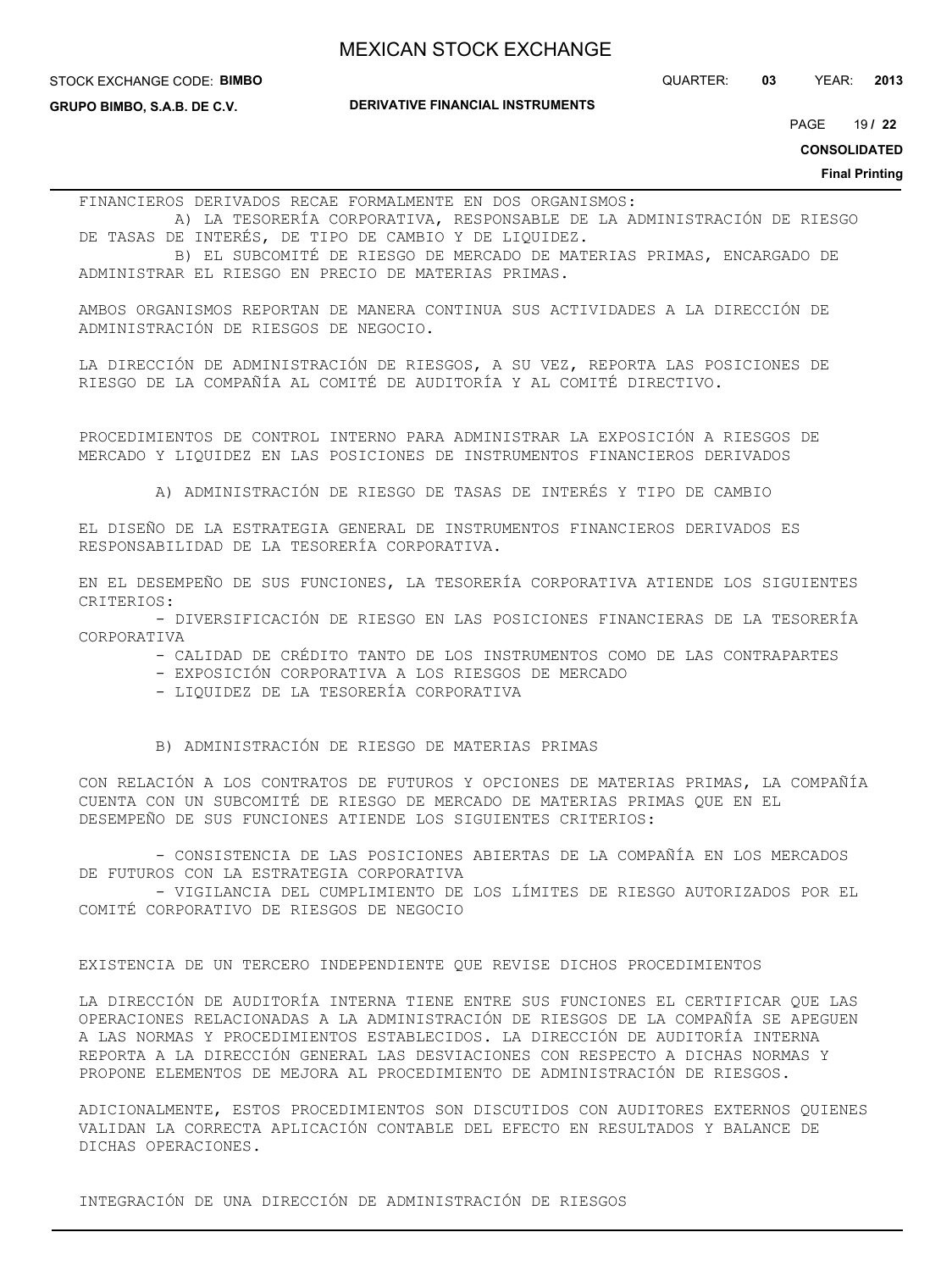#### STOCK EXCHANGE CODE: **BIMBO**

QUARTER: **03** YEAR: **2013**

**GRUPO BIMBO, S.A.B. DE C.V.**

**DERIVATIVE FINANCIAL INSTRUMENTS**

20 PAGE **/ 22**

**CONSOLIDATED**

**Final Printing**

COMO ÓRGANOS REGULADORES, LA COMPAÑÍA CUENTA CON LA DIRECCIÓN DE RIESGOS DE NEGOCIO CUYOS OBJETIVOS SON PRINCIPALMENTE:

 - IDENTIFICAR, EVALUAR Y MONITOREAR LOS RIESGOS EXTERNOS E INTERNOS QUE PUDIERAN IMPACTAR SIGNIFICATIVAMENTE A LA COMPAÑÍA.

- PRIORIZAR RIESGOS.

- ASEGURAR LA ASIGNACIÓN Y SEGUIMIENTO DE LOS RIESGOS.

- VALIDAR ÓRGANOS Y/O RESPONSABLES DE SU ADMINISTRACIÓN.

 - VALIDAR AVANCES EN LA ADMINISTRACIÓN DE CADA UNO DE LOS RIESGOS PRIORITARIOS.

- RECOMENDAR ACCIONES A SEGUIR.

 - REPORTAR RIESGOS PRIORITARIOS Y AVANCES EN SU ADMINISTRACIÓN AL COMITÉ DIRECTIVO, COMITÉ DE AUDITORÍA Y JUNTA DE PLANEACIÓN.

II. DESCRIPCIÓN GENÉRICA SOBRE LAS TÉCNICAS Y POLÍTICAS DE VALUACIÓN

#### TÉCNICAS Y POLÍTICAS DE VALUACIÓN

LA COMPAÑÍA VALÚA TODOS LOS INSTRUMENTOS DERIVADOS REGISTRADOS EN EL BALANCE GENERAL A VALOR RAZONABLE. LA DETERMINACIÓN DEL VALOR RAZONABLE ES REALIZADA POR LA INSTITUCIÓN CONTRAPARTE DE CADA TRANSACCIÓN DE ACUERDO CON SU PROPIA METODOLOGÍA Y MODELOS. LA COMPAÑÍA CONTINUAMENTE VALIDA EL CÁLCULO DEL VALOR RAZONABLE REPORTADO POR LA INSTITUCIÓN CONTRAPARTE UTILIZANDO ALGUNA DE LAS SIGUIENTES METODOLOGÍAS:

 A) CUANDO EL INSTRUMENTO FINANCIERO DERIVADO COTIZA EN MERCADOS RECONOCIDOS, LA VALIDACIÓN DEL VALOR RAZONABLE SE BASA EN LAS COTIZACIONES DE MERCADO PUBLICADAS POR DICHO MERCADO. ADICIONALMENTE, ESTOS PRECIOS PUEDEN SER VERIFICADOS EN SISTEMAS DE INFORMACIÓN AMPLIAMENTE RECONOCIDOS Y UTILIZADOS (BLOOMBERG Y REUTERS).

 B) CUANDO EL INSTRUMENTO FINANCIERO DERIVADO NO COTIZA EN UN MERCADO RELEVANTE, SE EMPLEAN MODELOS RECONOCIDOS DE VALUACIÓN. DICHOS MODELOS PUEDEN SER: - MODELOS DESARROLLADOS INTERNAMENTE Y BASADOS EN METODOLOGÍAS SIMILARES A LAS UTILIZADAS POR EMPRESAS PROVEEDORAS DE PRECIOS. LA CONSISTENCIA DE LOS MODELOS INTERNOS CON LA METODOLOGÍA INCLUYE FÓRMULAS DE VALUACIÓN, VARIABLES DE MERCADO RELEVANTES Y PARÁMETROS TÉCNICOS.

- TERCEROS CON LOS QUE LA COMPAÑÍA MANTIENE RELACIONES CONTRACTUALES PARA PROPORCIONAR VALUACIONES (PRICE VENDORS).

- CALCULADORAS INCLUIDAS EN SISTEMAS DE INFORMACIÓN AMPLIAMENTE RECONOCIDOS Y UTILIZADOS (BLOOMBERG Y REUTERS).

## ACCIONES ESTABLECIDAS EN FUNCIÓN DE LA VALUACIÓN OBTENIDA

NO ESTÁ DENTRO DE LA POLÍTICA DE LA COMPAÑÍA EL DESHACER SUS OPERACIONES DE COBERTURA EN FUNCIÓN DEL VALOR RAZONABLE REPORTADO Y VERIFICADO MENSUALMENTE, SINO EN FUNCIÓN DE LA ESTRATEGIA GENERAL DEFINIDA PARA LAS VARIABLES DE MONEDA EXTRANJERA, TASAS DE INTERÉS Y MATERIAS PRIMAS.

## DETERMINACIÓN DE LA EFECTIVIDAD DE LA COBERTURA

LOS INSTRUMENTOS CONTRATADOS PARA LA COBERTURA DE PASIVOS FINANCIEROS MANTIENEN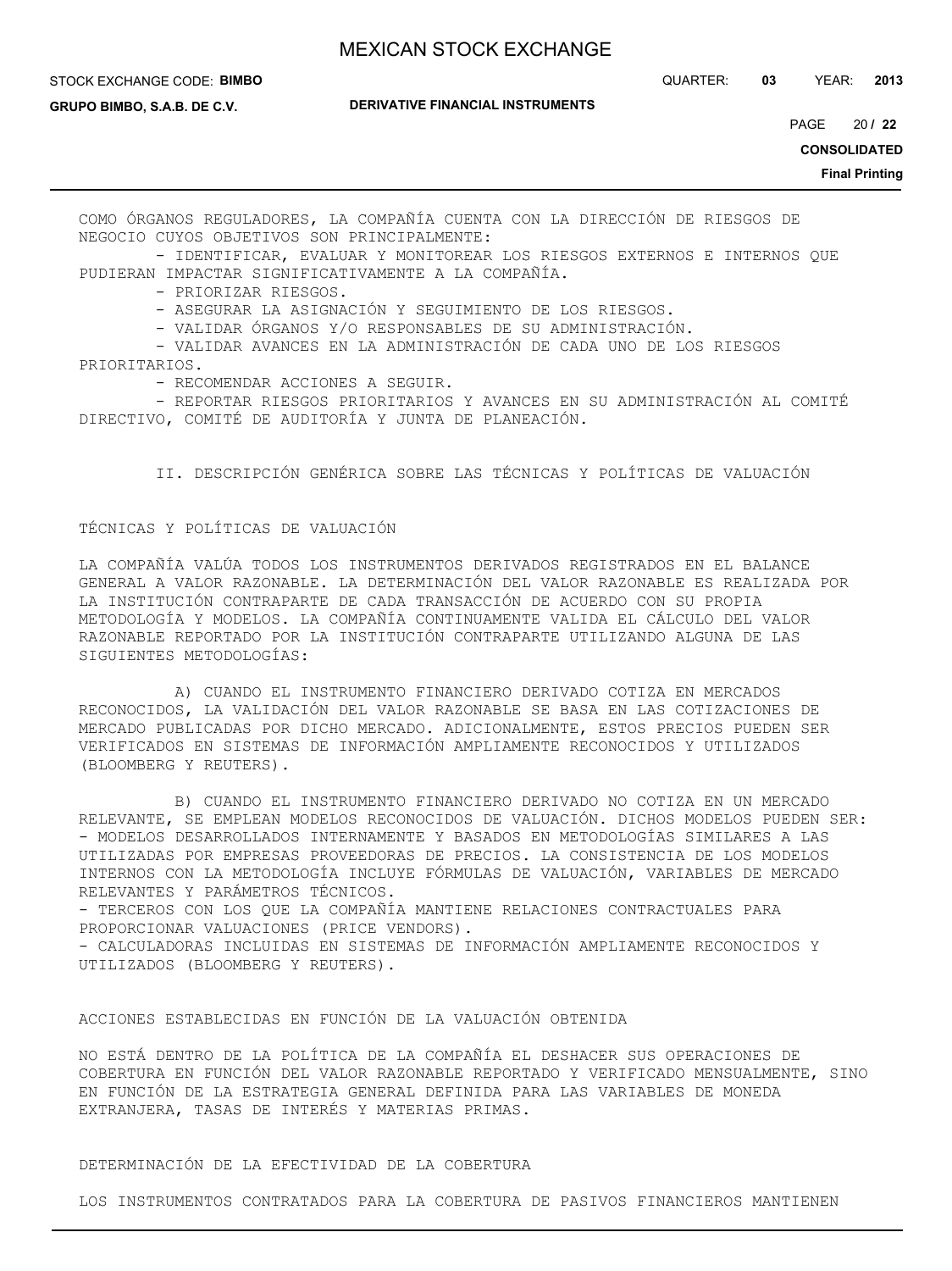STOCK EXCHANGE CODE: **BIMBO**

**GRUPO BIMBO, S.A.B. DE C.V.**

QUARTER: **03** YEAR: **2013**

21 PAGE **/ 22**

**CONSOLIDATED**

#### **Final Printing**

UNA COINCIDENCIA CON LAS CARACTERÍSTICAS CRÍTICAS DE LA POSICIÓN PRIMARIA. POR ESTA RAZÓN, Y DE ACUERDO CON LOS LINEAMIENTOS SEÑALADOS EN LAS NORMAS INTERNACIONALES (IFRS), SE CONSIDERA QUE LA EFECTIVIDAD DE LA COBERTURA GENERADA ES DE 100% UTILIZANDO DERIVADOS HIPOTÉTICOS PARA PROBARLO.

CON RESPECTO A LOS INSTRUMENTOS CONTRATADOS PARA LA COBERTURA DE MATERIAS PRIMAS, LA COMPAÑÍA REALIZA PRUEBAS DE EFECTIVIDAD RETROSPECTIVAS Y PROSPECTIVAS, TENIENDO COMO RESULTADO NIVELES DENTRO DE LOS RANGOS PERMITIDOS.

III) FUENTES INTERNAS Y EXTERNAS DE LIQUIDEZ QUE PUDIERAN SER UTILIZADAS PARA ATENDER REQUERIMIENTOS RELACIONADOS CON INSTRUMENTOS FINANCIEROS DERIVADOS

LA COMPAÑÍA CUBRE LOS REQUERIMIENTOS RELACIONADOS CON INSTRUMENTOS FINANCIEROS DERIVADOS CON BALANCES EN CAJA. LA PLANEACIÓN DE LIQUIDEZ DE LA COMPAÑÍA CONTEMPLA LOS FLUJOS RELACIONADOS A LOS INSTRUMENTOS DERIVADOS, ASÍ COMO UNA PREVISIÓN ESTADÍSTICA PARA LLAMADAS DE MARGEN Y OTROS EGRESOS.

ADICIONALMENTE, LA COMPAÑÍA MANTIENE ABIERTAS Y CALIFICADAS CON INSTITUCIONES DE CRÉDITO LÍNEAS DE CRÉDITO DE CORTO Y LARGO PLAZO, ALGUNAS DE ELLAS COMPROMETIDAS, QUE LE PERMITEN ASEGURAR SU CAPACIDAD DE PAGO PARA LAS OBLIGACIONES GENERADAS POR INSTRUMENTOS FINANCIEROS DERIVADOS.

IV) CAMBIOS EN LA EXPOSICIÓN A LOS PRINCIPALES RIESGOS IDENTIFICADOS Y EN LA ADMINISTRACIÓN DE LA MISMA

LOS RIESGOS IDENTIFICADOS SON LOS QUE SE RELACIONAN CON LAS VARIACIONES DE TIPO DE CAMBIO, TASAS DE INTERÉS Y PRECIO DE MATERIAS PRIMAS. DADA LA RELACIÓN DIRECTA QUE EXISTE ENTRE LAS POSICIONES PRIMARIAS Y LOS INSTRUMENTOS DE COBERTURA, Y QUE ESTOS ÚLTIMOS NO TIENEN ELEMENTOS DE OPCIONALIDAD QUE PUDIERAN AFECTAR LA EFECTIVIDAD DE LA COBERTURA, LA COMPAÑÍA NO PREVÉ NINGÚN RIESGO DE QUE ESTAS COBERTURAS DIFIERAN DEL OBJETIVO CON EL QUE FUERON CONTRATADAS.

CON RELACIÓN A LOS FUTUROS DE MATERIAS PRIMAS, LA DESCRIPCIÓN Y NÚMERO DE INSTRUMENTOS FINANCIEROS DERIVADOS CUYA POSICIÓN FUE CERRADA DURANTE EL TRIMESTRE TERMINADO AL 30 DE SEPTIEMBRE DE 2013, ASÍ COMO EL NÚMERO Y MONTO DE LAS LLAMADAS DE MARGEN REALIZADAS DURANTE DICHO PERIODO SE DETALLAN A CONTINUACIÓN:

| DESCRIPCIÓN          | NO DE OPERACIONES<br>CERRADAS | MONTO EN<br>MILES DE PESOS |
|----------------------|-------------------------------|----------------------------|
| CONTRATOS DE FUTUROS | 4,856                         | \$2,301,701                |
| DESCRIPCIÓN          | DE LLAMADAS<br>NO<br>MARGEN   | MONTO EN<br>MILES DE PESOS |
| LLAMADAS DE MARGEN   | 333                           | (265, 851)<br>Ş            |